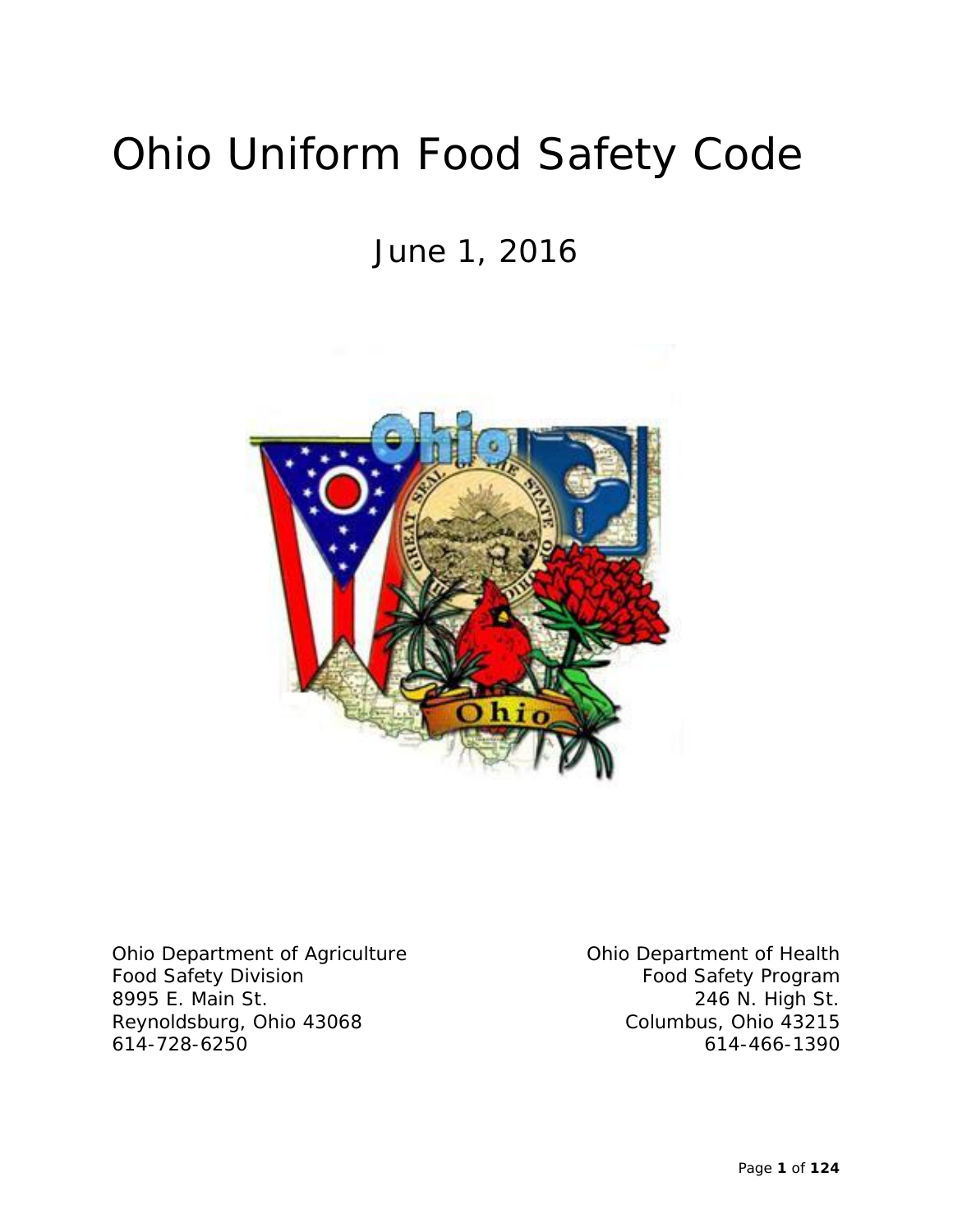| 3717-1-02 Determination of the primary business of a facility for purpose of licensure.  20 |  |
|---------------------------------------------------------------------------------------------|--|
|                                                                                             |  |
|                                                                                             |  |
|                                                                                             |  |
|                                                                                             |  |
|                                                                                             |  |
|                                                                                             |  |
|                                                                                             |  |
|                                                                                             |  |
|                                                                                             |  |
|                                                                                             |  |
| 3717-1-03.6 Food: discarding or reconditioning unsafe, adulterated or contaminated food 65  |  |
|                                                                                             |  |
|                                                                                             |  |
|                                                                                             |  |
|                                                                                             |  |
|                                                                                             |  |
|                                                                                             |  |
|                                                                                             |  |
|                                                                                             |  |
|                                                                                             |  |
|                                                                                             |  |
|                                                                                             |  |
|                                                                                             |  |
|                                                                                             |  |
| 3717-1-05.3 Water, plumbing, and waste: sewage, other liquid waste, and rainwater. 100      |  |
|                                                                                             |  |
|                                                                                             |  |
|                                                                                             |  |
|                                                                                             |  |
|                                                                                             |  |
|                                                                                             |  |
|                                                                                             |  |
|                                                                                             |  |
|                                                                                             |  |
|                                                                                             |  |
|                                                                                             |  |
|                                                                                             |  |
|                                                                                             |  |
|                                                                                             |  |
|                                                                                             |  |
|                                                                                             |  |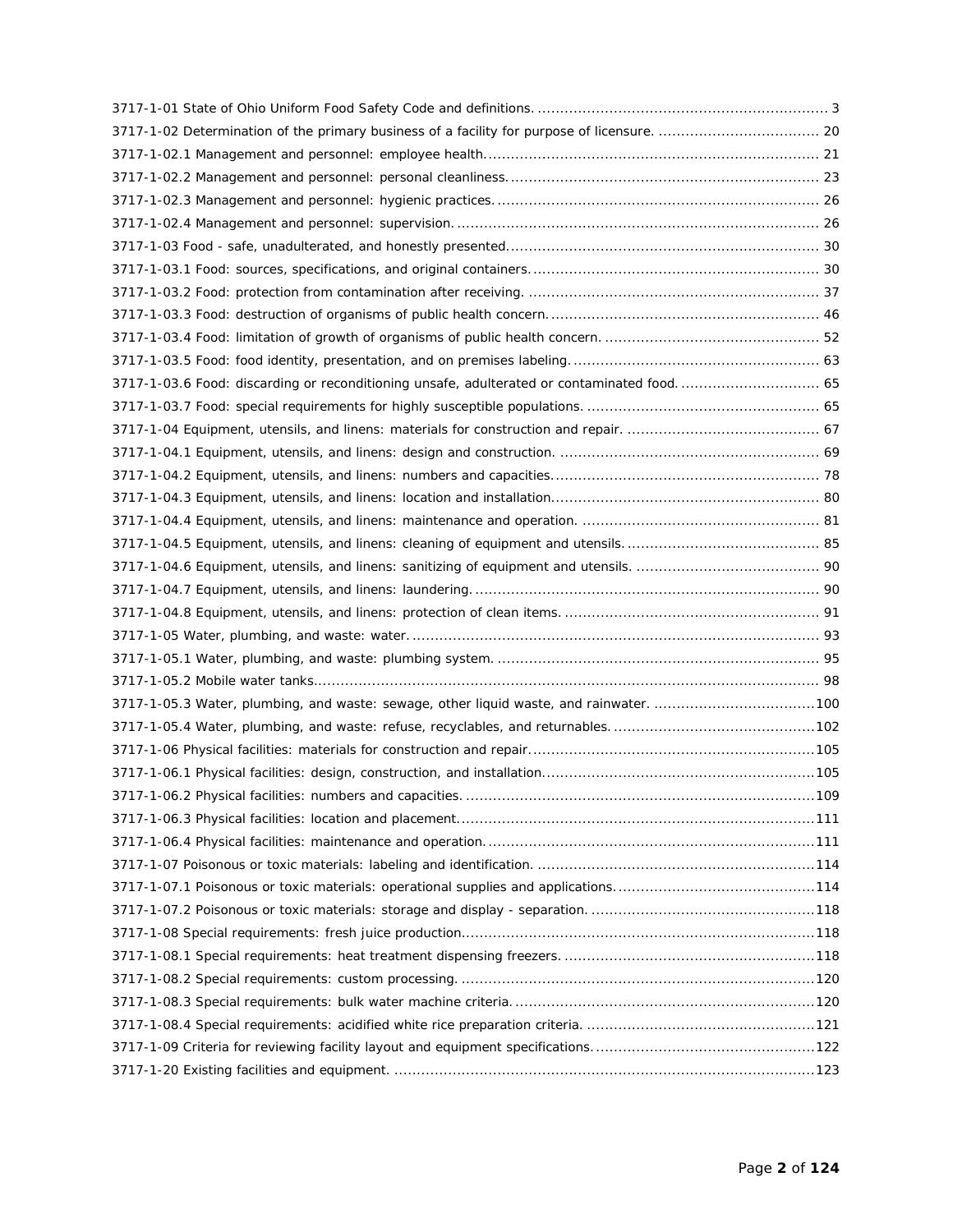# <span id="page-2-0"></span>**3717-1-01 State of Ohio Uniform Food Safety Code and definitions.**

[Comment: For publication dates of the Code of Federal Regulations (C.F.R.) referenced in this rule, see paragraph (B)(15)(b) of rule 3717-1-01 of the Administrative Code.]

(A) "The State of Ohio Uniform Food Safety Code."

Chapter 3717-1 of the Administrative Code shall also be known as "The State of Ohio Uniform Food Safety Code."

(B) Definitions.

For the purposes of Chapter 3717-1 of the Administrative Code:

- (1) Additive.
	- (a) "Color additive" has the meaning stated in the Federal Food, Drug, and Cosmetic Act, section 201(t) (as amended on August 2, 2004) and 21 C.F.R. 70.3 (f).
	- (b) "Food additive" has the meaning stated in the Federal Food, Drug, and Cosmetic Act, section 201(s) (as amended on August 2, 2004) and 21 C.F.R. 170.3 (e)(1).
- (2) "Adulterated" has the meaning stated in section 3715.59 of the Revised Code.
- (3) "Approved" means acceptable to the appropriate regulatory authority based on a determination of conformity with principles, practices, and generally recognized standards that protect public health.
- (4) "Approved source" means a food is from:
	- (a) A processor that is inspected by a federal food safety regulatory agency or equivalent, the Ohio department of agriculture under Chapters 3715., 911., 913., 915., 917., 918. whether mandatory or voluntary, or 925. of the Revised Code, or other recognized food regulatory agency of another state responsible for food safety; or
	- (b) A cottage food production operation as defined in division (A) of section 3715.01 of the Revised Code, or an exempt processor of maple syrup, honey, or sorghum as specified in division (A) of section 3715.021 of the Revised Code; and that is in compliance with the provisions of Chapter 3715. of the Revised Code and any applicable rules adopted thereunder; or
	- (c) A food service operation or retail food establishment as defined and licensed in accordance with Chapter 3717. of the Revised Code provided the processing is not subject to regulation as stated in paragraphs  $(B)(4)(a)$  and  $(B)(4)(b)$  of this rule.
	- (d) The term "approved source" is not applicable to fresh unprocessed fruits and vegetables with the exception of mushrooms and sprouts.
- (5) "ANSI" means the American national standards institute.
- (6) "Asymptomatic" means without obvious symptoms; not showing or producing indications of a disease or other medical condition, such as an individual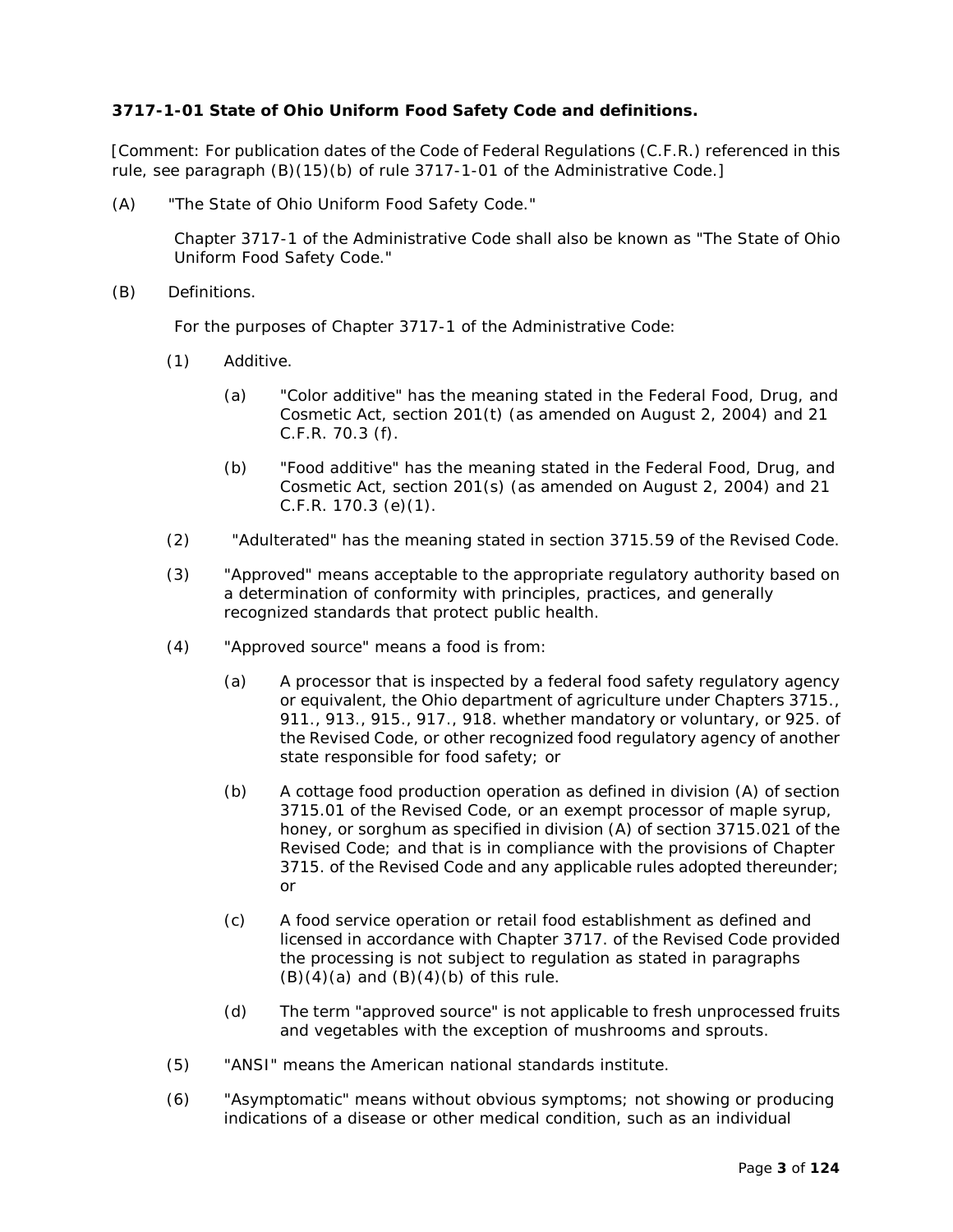infected with a pathogen but not exhibiting or producing any signs or symptoms of vomiting, diarrhea, or jaundice. It includes not showing symptoms because symptoms have resolved or subsided.

- $(7)$  "a<sub>w</sub>" means water activity which is a measure of the free moisture in a food, is the quotient of the water vapor pressure of the substance divided by the vapor pressure of pure water at the same temperature, and is indicated by the symbol  $a_w$ .
- (8) "Balut" means an embryo inside a fertile egg that has been incubated for a period sufficient for the embryo to reach a specific stage of development after which it is removed from incubation before hatching.
- (9) "Beverage" means a liquid for drinking, including water.
- (10) "Board of health" means the board of health of any city or general health district, or the authority having the duties of a board of health as authorized by section 3709.05 of the Revised Code.
- (11) "Bottled drinking water" means water that is sealed in bottles, packages, or other containers and offered for sale for human consumption, including bottled mineral water.
- (12) "Bulk water machine" means a self-service device used for the filling of containers with water. The device includes a water treatment process, does not require replenishing after each use, and does not require prior payment by the user for activation of the machine.
- (13) "Casing" means a tubular container for sausage products made of either natural or artificial (synthetic) material.
- (14) "Certification number" means a unique combination of letters and numbers assigned by a shellfish control authority to a molluscan shellfish dealer according to the provisions of the national shellfish sanitation program.
- (15) "C.F.R." means Code of Federal Regulations which is the compilation of the general and permanent rules published in the federal register by the executive departments and agencies of the federal government which:
	- (a) Is published annually by the United States government printing office;
	- (b) Contains FDA rules in 21 C.F.R. (as published on April 1, 2006), USDA rules in 7 C.F.R. and 9 C.F.R. (as published on January 1, 2006), EPA rules in 40 C.F.R. (as published on July 1, 2006), and wildlife and fisheries rules in 50 C.F.R. (as published on October 1, 2006); and
	- (c) Citations in this chapter to the C.F.R. refer sequentially to the title, part, and section numbers, such as 40 C.F.R. 180.194 refers to Title 40, Part 180, Section 194.
- (16) "CIP" means cleaned in place by the circulation or flowing by mechanical means through a piping system of a detergent solution, water rinse, and sanitizing solution onto or over equipment surfaces that require cleaning, such as the method used, in part, to clean and sanitize a frozen dessert machine. "CIP" does not include the cleaning of equipment such as band saws, slicers, or mixers that are subjected to in-place manual cleaning without the use of a CIP system.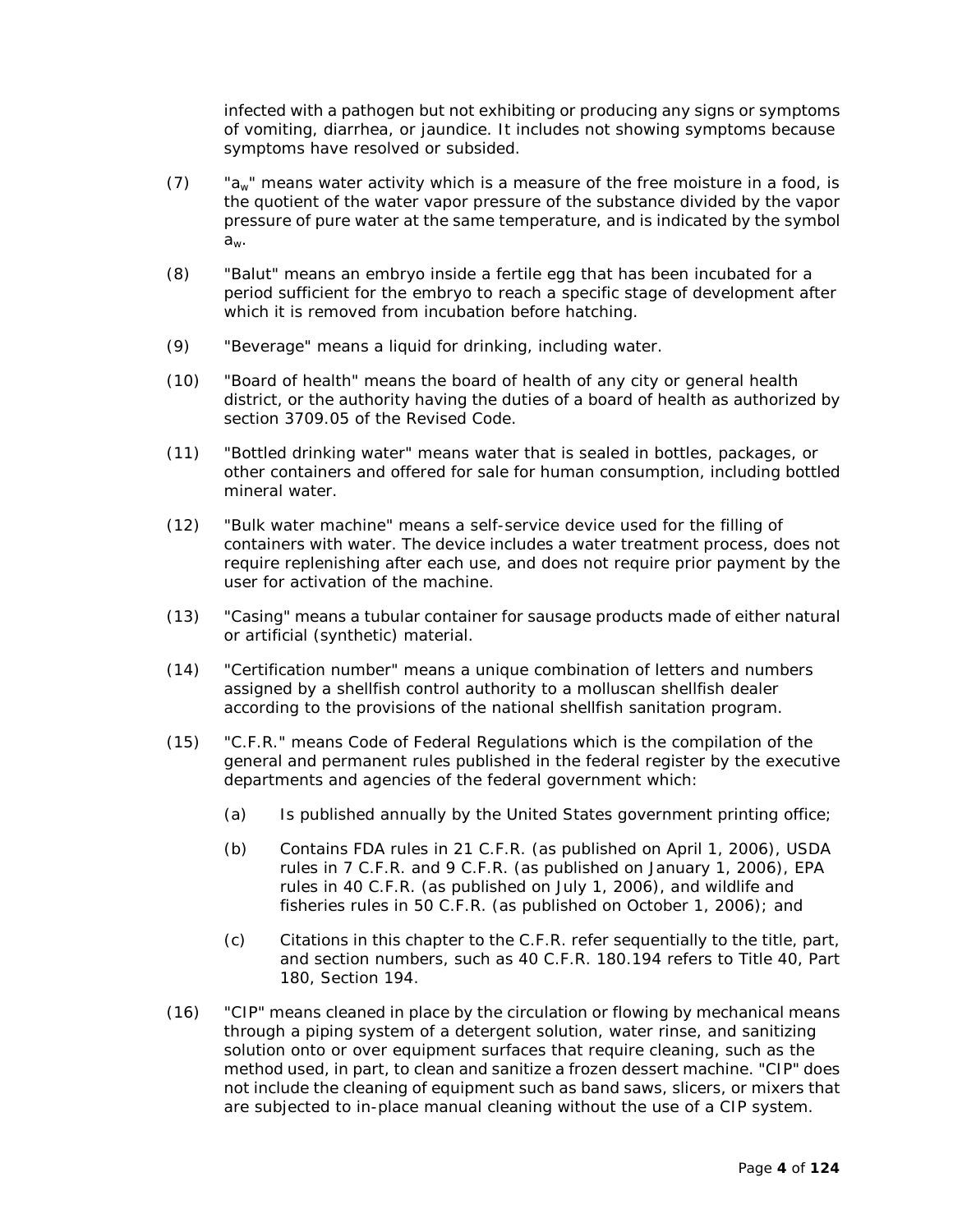- (17) "Commingle" means:
	- (a) To combine shellstock harvested on different days or from different growing areas as identified on the tag or label, or
	- (b) To combine shucked shellfish from containers with different container codes or different shucking dates.
- (18) "Comminuted":
	- (a) Means reduced in size by methods including chopping, flaking, grinding, or mincing; and
	- (b) Includes fish or meat products that are reduced in size and restructured or reformulated such as gefilte fish, gyros, ground beef, and sausage; and a mixture of two or more types of meat that have been reduced in size and combined, such as sausages made from two or more meats.
- (19) "Conditional employee" means a potential food employee to whom a job offer is made, conditional on responses to subsequent medical questions or examinations designed to identify potential food employees who may be suffering from a disease that can be transmitted through food and done in compliance with Title 1 of the Americans with Disabilities Act of 1990.
- (20) "Confirmed disease outbreak" means a foodborne disease outbreak in which laboratory analysis of appropriate specimens identifies a causative agent and epidemiological analysis implicates the food as the source of the illness.
- (21) "Consumer" means a person who is a member of the public, takes possession of food, is not functioning in the capacity of an operator of a food service operation, retail food establishment or food processing plant, and does not offer the food for resale.
- (22) "Corrosion-resistant material" means a material that maintains acceptable surface cleanability characteristics under prolonged influence of the food to be contacted, the normal use of cleaning compounds and sanitizing solutions, and other conditions of the use environment.
- (23) "Cottage food production operation" means a person who, in the person's home, produces food items that are not potentially hazardous foods, including bakery products, jams, jellies, candy, fruit butter, and similar products specified in rules adopted pursuant to section 3715.025 of the Revised Code.
- (24) "Counter-mounted equipment" means equipment that is not portable and is designed to be mounted off the floor on a table, counter, or shelf.
- (25) "Critical control point" means a point or procedure in a specific food system where loss of control may result in an unacceptable health risk.
- (26) "Critical limit" means the maximum or minimum value to which a physical, biological, or chemical parameter must be controlled at a critical control point to minimize the risk that the identified food safety hazard may occur.
- (27) "Dealer" means a person who is authorized by a shellfish control authority for the activities of shellstock shipper, shucker-packer, repacker, reshipper, or depuration processor of molluscan shellfish according to the provisions of the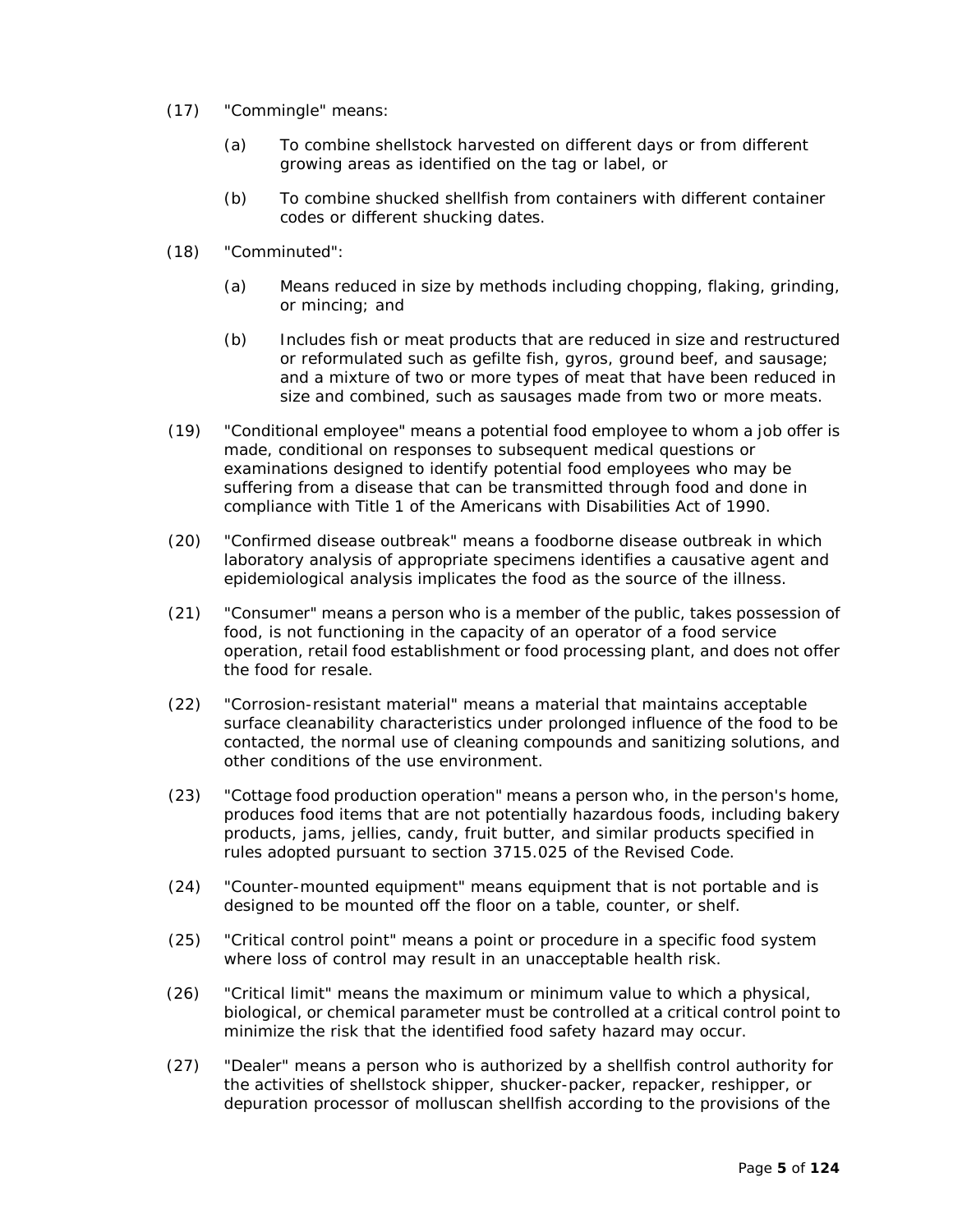national shellfish sanitation program.

- (28) "Cut leafy greens" means fresh leafy greens whose leaves have been cut, shredded, sliced, chopped, or torn. The term "leafy greens" includes iceberg lettuce, romaine lettuce, leaf lettuce, butter lettuce, baby leaf lettuce (i.e., immature lettuce or leafy greens), escarole, endive, spring mix, spinach, cabbage, kale, arugula and chard. The term "leafy greens" does not include herbs such as cilantro or parsley.
- (29) "Disclosure" means a written statement that clearly identifies the animal-derived foods which are, or can be ordered, raw, undercooked, or without otherwise being processed to eliminate pathogens, or items that contain an ingredient that is raw, undercooked, or without otherwise being processed to eliminate pathogens.
- (30) "Drinking water" means water that meets criteria as specified in 40 C.F.R. 141.

"Drinking water" is traditionally known as "potable water."

"Drinking water" includes the term "water" except where the term used connotes that the water is not potable, such as "boiler water," "mop water," "rainwater," "wastewater," and "nondrinking" water.

- (31) "Dry storage area" means a room or area designated for the storage of packaged or containerized bulk food that is not time/temperature controlled for safety and dry goods such as single-service items.
- (32) "Easily cleanable":
	- (a) Means a characteristic of a surface that:
		- (i) Allows effective removal of soil by normal cleaning methods;
		- (ii) Is dependent on the material, design, construction, and installation of the surface; and
		- (iii) Varies with the likelihood of the surface's role in introducing pathogenic or toxigenic agents or other contaminants into food based on the surface's approved placement, purpose, and use.
	- (b) Includes a tiered application of the criteria that qualify the surface as easily cleanable as specified under paragraph (B)(32)(a) of this rule to different situations in which varying degrees of cleanability are required such as:
		- (i) The appropriateness of stainless steel for a food preparation surface as opposed to the lack of need for stainless steel to be used for floors or for tables used for consumer dining; or
		- (ii) The need for a different degree of cleanability for a utilitarian attachment or accessory in the kitchen as opposed to a decorative attachment or accessory in the consumer dining area.
- (33) "Easily movable" means:
	- (a) Portable, weighing thirty pounds (fourteen kilograms) or less; mounted on casters, gliders, or rollers; or provided with a mechanical means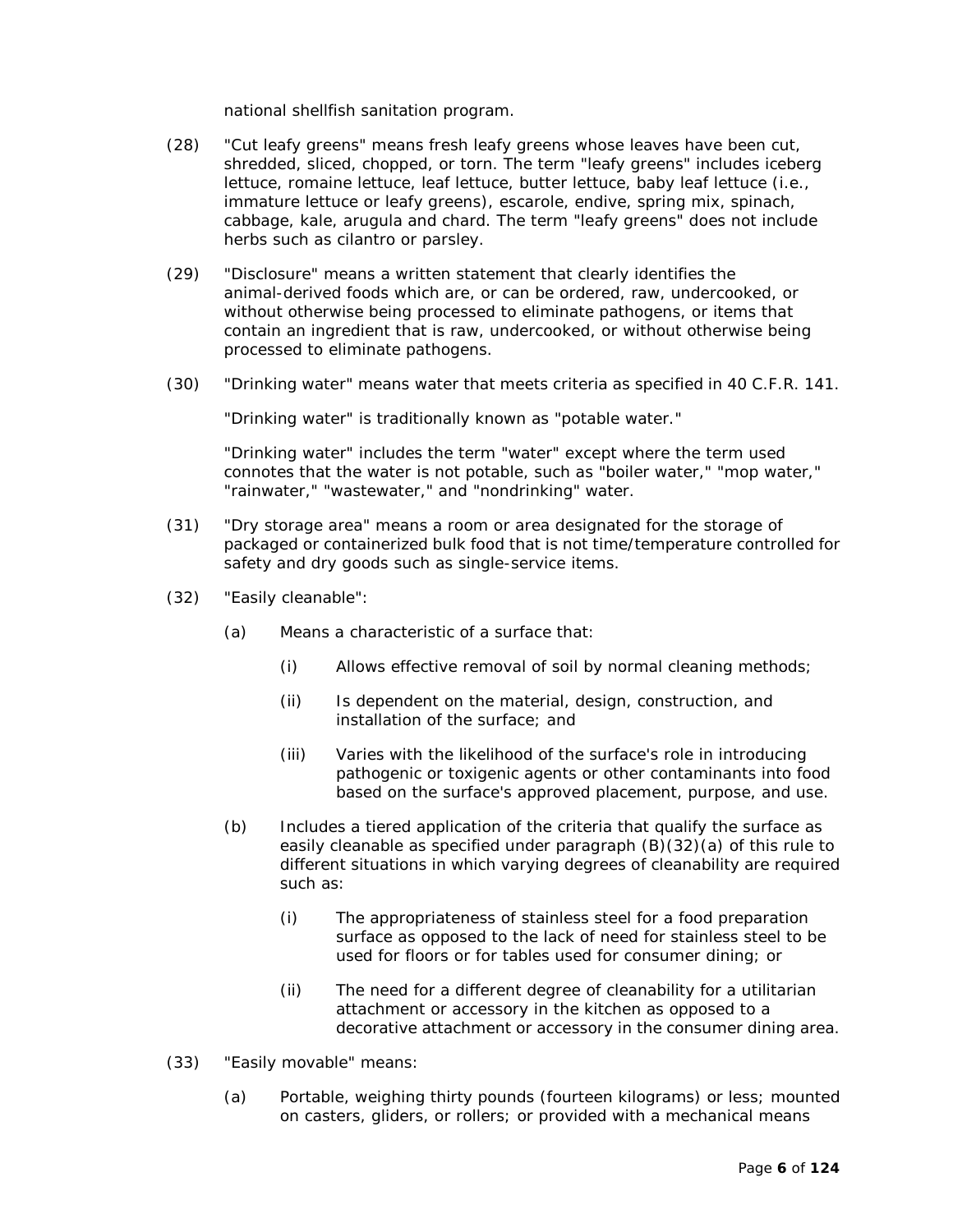requiring no more than thirty pounds (fourteen kilograms) to safely tilt a unit of equipment for cleaning; and

- (b) Having no utility connection, a utility connection that disconnects quickly, or a flexible utility connection line of sufficient length to allow the equipment to be moved for cleaning of the equipment and adjacent area.
- (34) "Egg" means the shell egg of avian species such as chicken, duck, goose, guinea, quail, ratites or turkey. It does not include a balut; the egg of reptile species such as alligator; or an egg product.
- (35) "Egg product" means all, or a portion of, the contents found inside eggs separated from the shell and pasteurized in a food processing plant, with or without added ingredients, intended for human consumption, such as dried, frozen or liquid eggs. It does not include food which contains eggs only in a relatively small proportion such as cake mixes.
- (36) "Employee" means the license holder, person in charge, food employee, person having supervisory or management duties, person on the payroll, family member, volunteer, person performing work under contractual agreement, or other person working in a food service operation or retail food establishment.
- (37) "EPA" means the United States environmental protection agency.
- (38) "Equipment" means an article that is used in the operation of a food service operation or retail food establishment such as a freezer, grinder, hood, ice maker, meat block, mixer, oven, reach-in refrigerator, scale, sink, slicer, stove, table, temperature measuring device for ambient air, vending machine, bulk water machine, or warewashing machine. "Equipment" does not include apparatuses used for handling or storing large quantities of packaged foods that are received from a supplier in a cased or overwrapped lot, such as hand trucks, forklifts, dollies, pallets, racks, or skids.
- (39) "Exclude" means to prevent a person from working as an employee in a food service operation or retail food establishment, or entering a food service operation or retail food establishment as an employee.
- (40) "FDA" means the United States food and drug administration.
- (41) "Fish":
	- (a) Means fresh or saltwater finfish, crustaceans and other forms of aquatic life (including alligator, frog, aquatic turtle, jellyfish, sea cucumber, and sea urchin and the roe of such animals) other than birds or mammals, and all mollusks, if such animal life is intended for human consumption.
	- (b) Includes an edible human food product derived in whole or in part from fish, including fish that have been processed in any manner.
- (42) "Food" means a raw, cooked, or processed edible substance, ice, beverage, or ingredient used or intended for use or for sale in whole or in part for human consumption, or chewing gum.
- (43) "Foodborne disease outbreak" means the occurrence of two or more cases of a similar illness resulting from the ingestion of a common food.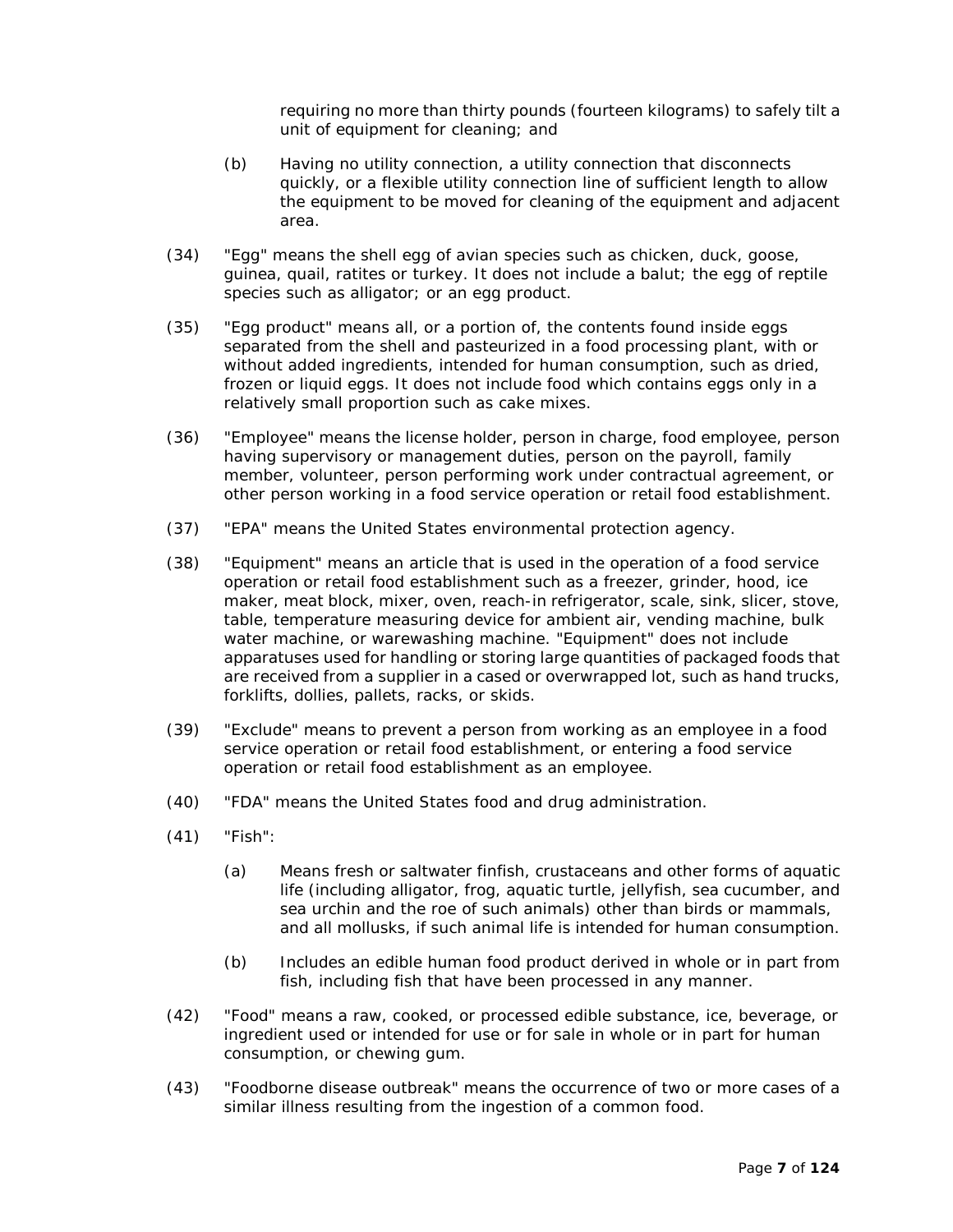- (44) "Food-contact surface" means:
	- (a) A surface of equipment or a utensil with which food normally comes into contact; or
	- (b) A surface of equipment or a utensil from which food may drain, drip, or splash:
		- (i) Into a food; or
		- (ii) Onto a surface normally in contact with food.
- (45) "Food employee" means an individual working with unpackaged food, food equipment or utensils, or food-contact surfaces.
- (46) "Food processing plant" means a commercial business or that portion of a business that manufactures, packages, labels, or stores food for human consumption, and is under regulation of the federal government or the Ohio department of agriculture under Chapters 3715., 911., 913., 915., 917., 918., or 925. of the Revised Code.
- (47) "Food service operation":
	- (a) Means a place, location, site, or separate area where food intended to be served in individual portions is prepared or served for a charge or required donation. As used in this definition, "served" means a response made to an order for one or more individual portions of food in a form that is edible without washing, cooking, or additional preparation and "prepared" means any action that affects a food other than receiving or maintaining it at the temperature at which it was received;
	- (b) Includes a catering food service operation, a food delivery sales operation, a mobile food service operation, temporary food service operation, seasonal food service operation, and a vending machine location; and
	- (c) Does not include those operations exempted in section 3717.42 of the Revised Code.
- (48) "Food service operation sales volume" means the annual sales, minus sales tax, for individual portions of food that are prepared or served by the operation for on premise consumption or individual portions of food served for carry-out or delivery and that are edible without further washing, cooking, or additional preparation.
- (49) "Game animal":
	- (a) Means an animal, the products of which are food, that is not classified as cattle, sheep, swine, goat, horse, mule or other equine in 9 C.F.R. 301.2, or as poultry, or fish.
	- (b) Includes mammals such as reindeer, elk, deer, antelope, water buffalo, bison, rabbit, squirrel, opossum, raccoon, nutria, or muskrat, and nonaquatic reptiles such as land snakes.
	- (c) Does not include ratites.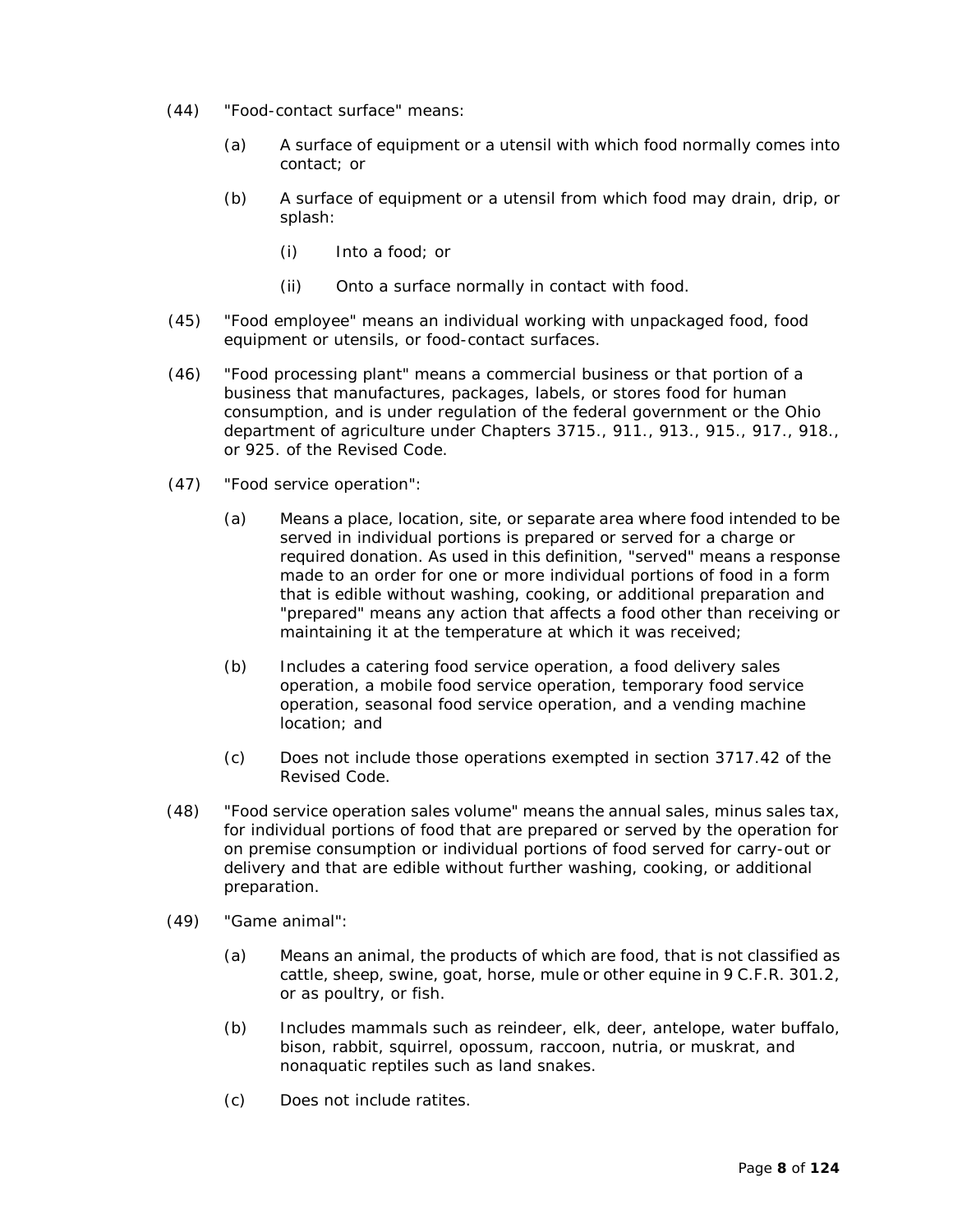- (50) "General use pesticide" means a pesticide that is not classified by EPA for restricted use as specified in 40 C.F.R. 152.175.
- (51) "Grade A standards" means the requirements of the United States public health service/FDA "Grade A Pasteurized Milk Ordinance" with which certain fluid and dry milk and milk products comply.
- (52) "HACCP plan" means a written document that delineates the formal procedures for following the hazard analysis and critical control point (HACCP) principles developed by the national advisory committee on microbiological criteria for foods.
- (53) "Handwashing sink" means a lavatory, a basin or vessel for washing, a wash basin, or a plumbing fixture especially placed for use in personal hygiene and designed for the washing of the hands. The term includes an automatic handwashing facility.
- (54) "Hazard" means a biological, chemical, or physical property that may cause an unacceptable consumer health risk.
- (55) "Hermetically sealed container" means a container that is designed and intended to be secure against the entry of microorganisms and, in the case of low acid canned foods, to maintain the commercial sterility of its contents after processing.
- (56) "Highly susceptible population" means persons who are more likely than other people in the general population to experience foodborne disease because they are:
	- (a) Immunocompromised; preschool age children, or older adults; and
	- (b) Obtaining food at a facility that provides services such as custodial care, health care, or assisted living, such as a child or adult day care center, kidney dialysis center, hospital or nursing home, or nutritional or socialization services such as a senior center.
- (57) "Injected" means manipulating meat to which a solution has been introduced into its interior by processes that are referred to as "injecting," "pump marinating," or "stitch pumping."
- (58) "Juice" means the aqueous liquid expressed or extracted from one or more fruits or vegetables, purees of the edible portions of one or more fruits or vegetables, or any concentrates of such liquid or puree. Juice includes juice as a whole beverage, an ingredient of a beverage and a puree as an ingredient of a beverage.
- (59) "Kitchenware" means food preparation and storage utensils.
- (60) "Law" means applicable local, state, and federal statutes, regulations, and ordinances.
- (61) "License" means the document issued by the licensor that authorizes a person to operate a food service operation or retail food establishment.
- (62) "License holder" means the entity that:
	- (a) Is legally responsible for the operation of the food service operation or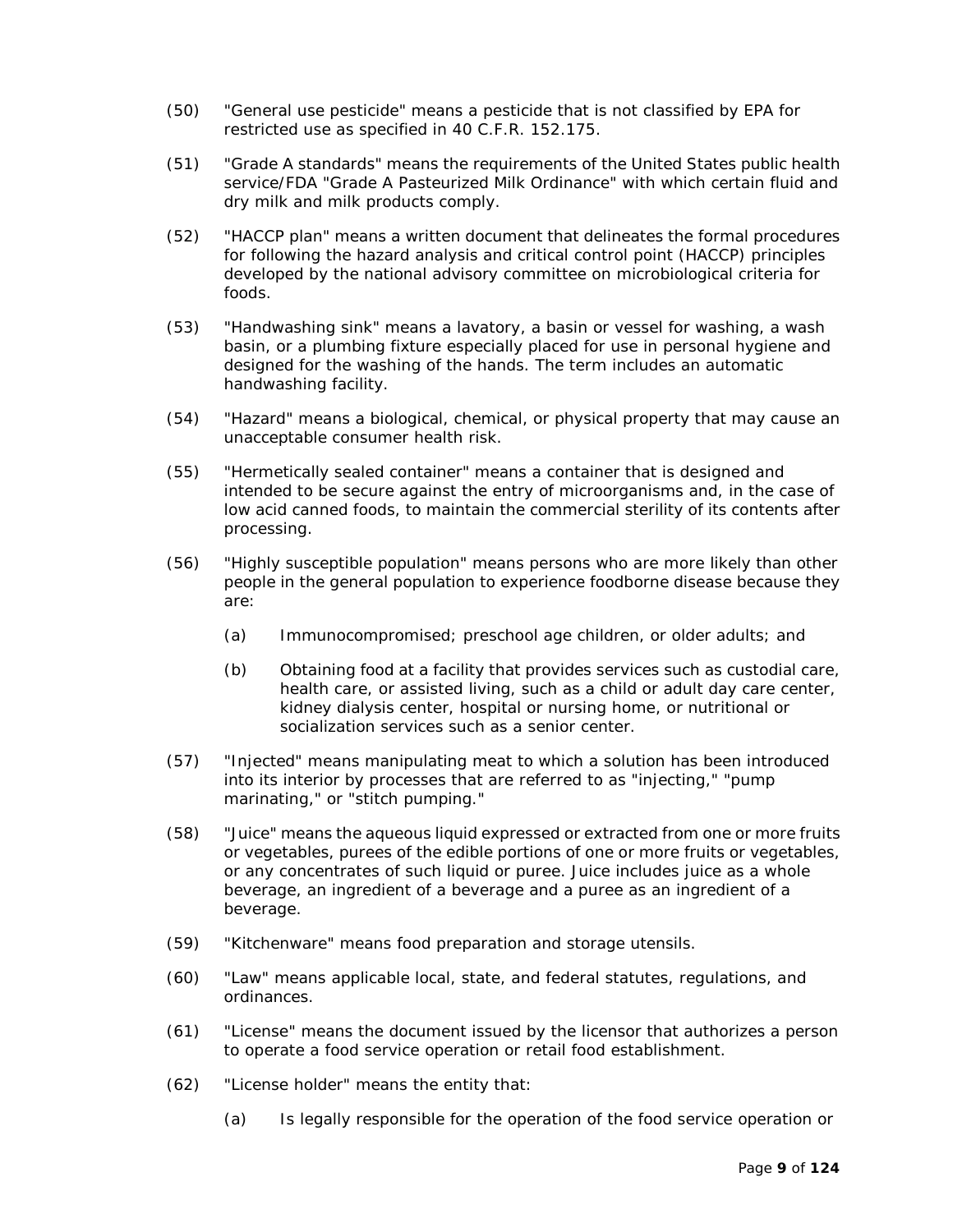retail food establishment such as the owner, the owner's agent, or other person; and

- (b) Possesses a valid license to operate a food service operation or retail food establishment.
- (63) "Licensor" means one of the following:
	- (a) A board of health or the authority having the duties of a board of health approved under section 3717.11 of the Revised Code;
	- (b) The director of agriculture acting under section 3717.11 of the Revised Code or 3717.111 of the Revised Code with respect to licensing retail food establishments; or
	- (c) The director of health acting under section 3717.11 of the Revised Code or 3717.111 of the Revised Code with respect to licensing food service operations.
- (64) "Linens" means fabric items such as cloth hampers, cloth napkins, table cloths, wiping cloths, and work garments including cloth gloves.
- (65) "Major food allergen" means:
	- (a) Milk, egg, fish (such as bass, flounder, cod, and including crustacean shellfish such as crab, lobster, or shrimp), tree nuts (such as almonds, pecans, or walnuts), wheat, peanuts, and soybeans; or
	- (b) A food ingredient that contains protein derived from a food, as specified in paragraph (B)(65)(a) of this rule.
	- (c) The term does not include:
		- (i) Any highly refined oil derived from a food specified in paragraph (B)(65)(a) of this rule and any ingredient derived from such highly refined oil; or
		- (ii) Any ingredient that is exempt under the petition or notification process specified in the Food Allergen Labeling and Consumer Protection Act of 2004 (Public Law 108-282).
- (66) "Meat" means the flesh of animals used as food including the dressed flesh of cattle, swine, sheep, or goats and other edible animals, except fish and poultry.
- (67) "Mechanically tenderized"
	- (a) Means manipulating meat with deep penetration by processes which may be referred to as "blade tenderizing," "jaccarding," "pinning," "needling," or using blades, pins, needles or any mechanical device.
	- (b) Does not include processes by which solutions are injected into meat.
- (68) "mg/L" means milligrams per liter, which is the metric equivalent of parts per million (ppm).
- (69) "Micro market" means a retail food establishment that offers for sale food items that are allowable in a risk level one operation in displays not more than two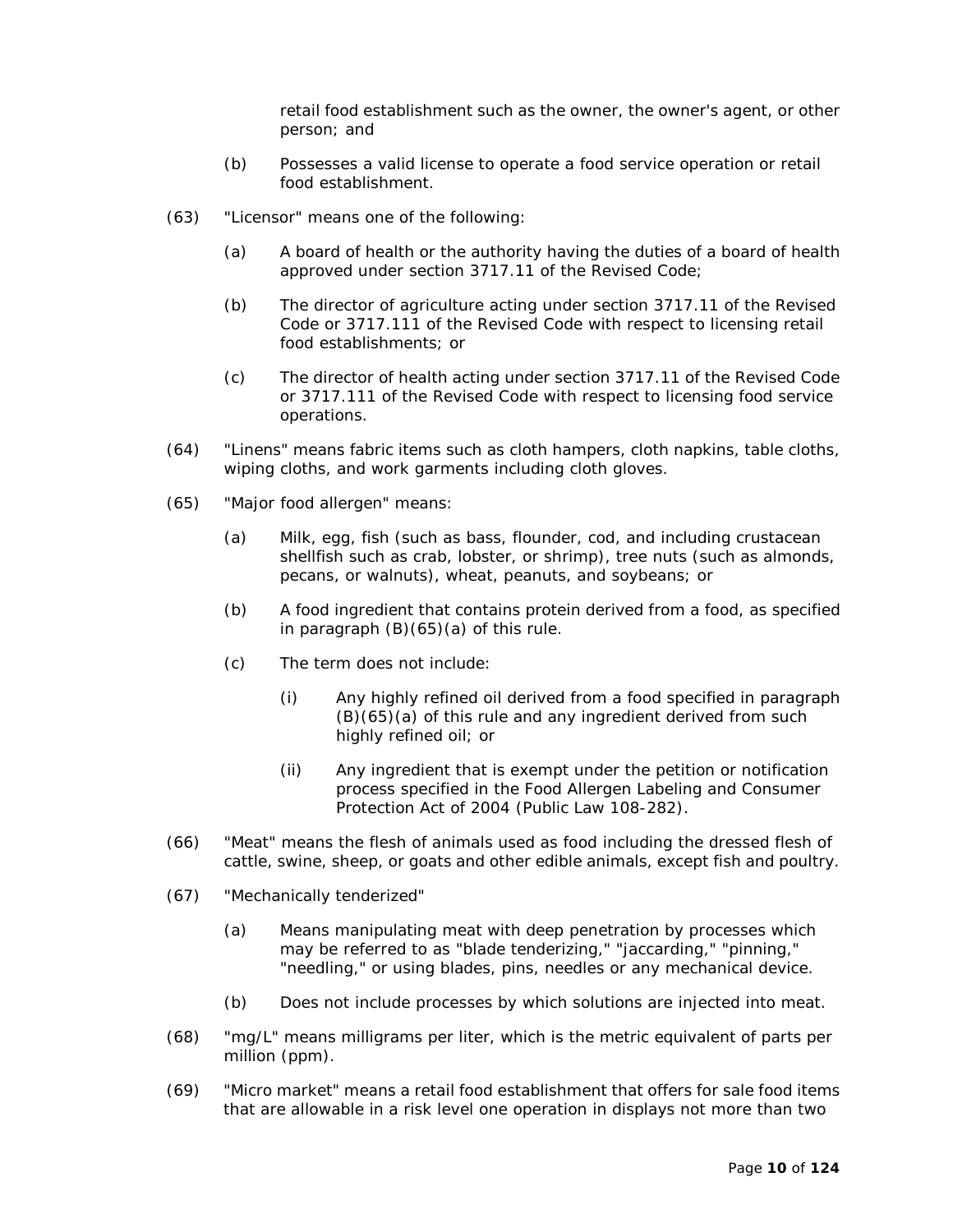hundred and fifty linear feet. All commercially prepackaged refrigerated or frozen time/temperature controlled for safety foods shall be stored in equipment that complies with paragraph (H) of rule 3717-1-03.4, paragraphs (LL) and (MM) of rule 3717-1-04.1 of the Administrative Code.

- (70) "Mobile food service operation" means a food service operation that is operated from a movable vehicle, portable structure, or watercraft and that routinely changes location, except that if the operation remains at any one location for more than forty consecutive days, the operation is no longer a mobile food service operation. "Mobile food service operation" includes a food service operation that does not remain at any one location for more than forty consecutive days and serves, in a manner consistent with division (F) of section 3717.01 of the Revised Code.
- (71) "Mobile retail food establishment" means a retail food establishment that is operated from a movable vehicle or other portable structure, and that routinely changes location, except that if the establishment operates from any one location for more than forty consecutive days, the establishment is no longer a mobile retail food establishment.
- (72) "Molluscan shellfish" means any edible species of fresh or frozen oysters, clams, mussels, and scallops or edible portions thereof, except when the scallop product consists only of the shucked adductor muscle.
- (73) "Non-continuous cooking":
	- (a) Means the cooking of food in a food service operation or retail food establishment using a process in which the initial heating of the food is intentionally halted so that it may be cooled and held for complete cooking at a later time prior to sale or service.
	- (b) Does not include cooking procedures that only involve temporarily interrupting or slowing an otherwise continuous cooking process.
- (74) "NSF" means the national sanitation foundation or NSF international which contains standard 61, Drinking Water System Components - Health Effects (as published on June 10, 2011).
- (75) "Packaged":
	- (a) Means bottled, canned, cartoned, securely bagged, or wrapped, whether packaged in a food service operation, retail food establishment or a food processing plant; and
	- (b) Does not include wrapped or placed in a carry-out container to protect the food during service or delivery to the consumer, by a food employee, upon consumer request.
- (76) "Person" means an association, corporation, individual, partnership, other legal entity, government, or governmental subdivision or agency.
- (77) "Person in charge" means the individual present at a food service operation or retail food establishment who is responsible for the operation at the time of inspection.
- (78) "Personal care items" means items or substances that may be poisonous, toxic,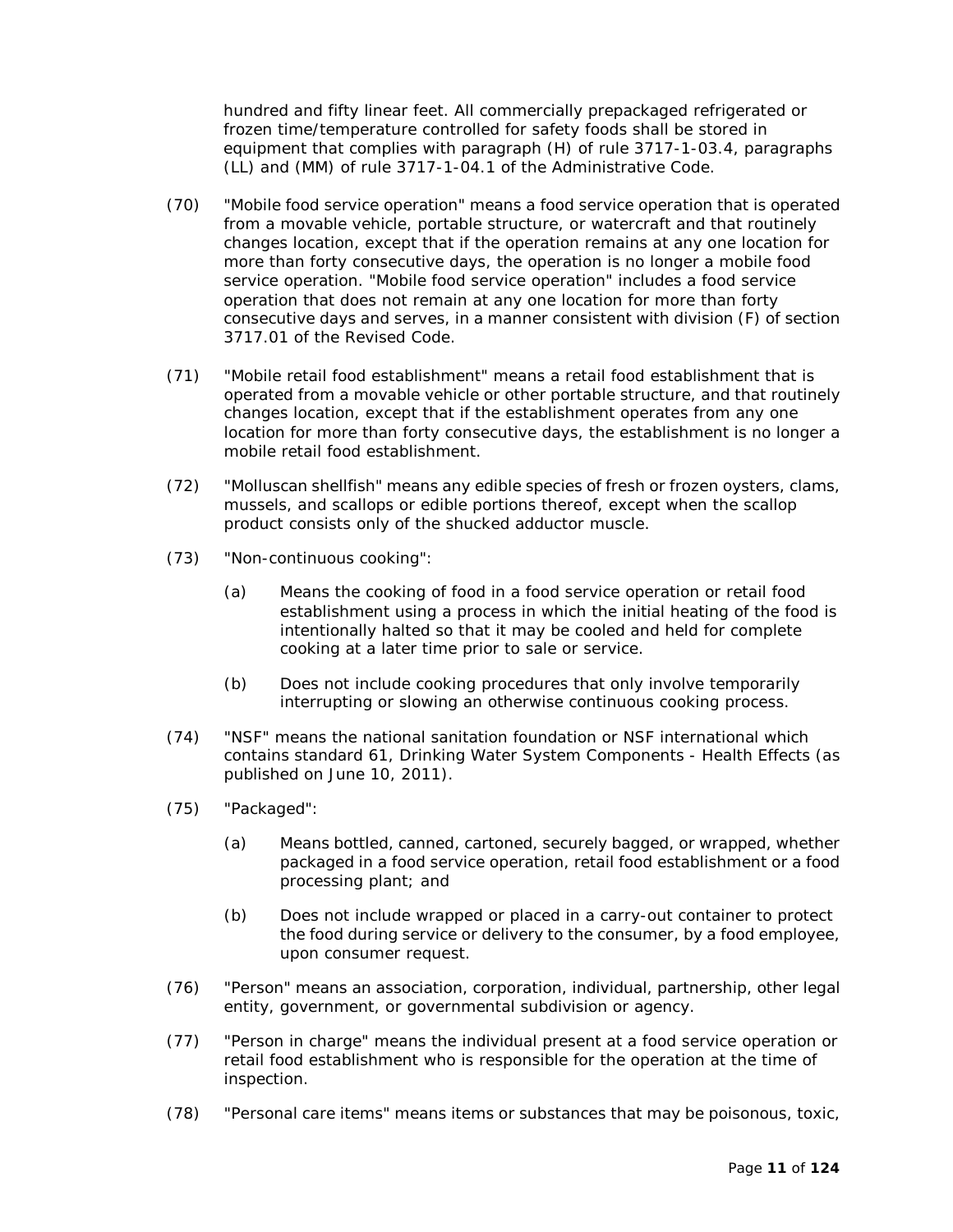or a source of contamination and are used to maintain or enhance a person's health, hygiene, or appearance. Personal care items include items such as medicines; first aid supplies; and other items such as cosmetics, and toiletries such as toothpaste and mouthwash.

- (79) "pH" is the symbol for the negative logarithm of the hydrogen ion concentration, which is a measure of the degree of acidity or alkalinity of a solution. Values between zero and seven indicate acidity and values between seven and fourteen indicate alkalinity. The value for pure distilled water is seven, which is considered neutral.
- (80) "Physical facilities" means the structure and interior surfaces of a food service operation or retail food establishment including accessories such as soap and towel dispensers and attachments such as light fixtures and heating or air conditioning system vents.
- (81) "Plumbing fixture" means a receptacle or device that:
	- (a) Is permanently or temporarily connected to the water distribution system of the premises and demands a supply of water from the system; or
	- (b) Discharges used water, waste materials, or sewage directly or indirectly to the drainage system of the premises.
- (82) "Plumbing system" means the water supply and distribution pipes; plumbing fixtures and traps; soil, waste, and vent pipes; sanitary and storm sewers and building drains, including their respective connections, devices, and appurtenances within the premises; and water-treating equipment.
- (83) "Poisonous or toxic materials" means substances that are not intended for ingestion and are included in four categories:
	- (a) Cleaners and sanitizers, which include cleaning and sanitizing agents and agents such as caustics, acids, drying agents, polishes, and other chemicals;
	- (b) Pesticides, except sanitizers, which include substances such as insecticides and rodenticides;
	- (c) Substances necessary for the operation and maintenance of the establishment such as nonfood grade lubricants and personal care items that may be deleterious to health; and
	- (d) Substances that are not necessary for the operation and maintenance of the establishment and are on the premises for retail sale, such as petroleum products and paints.
- (84) "Potentially hazardous food" means time/temperature controlled for safety food as defined in paragraph (B)(122) of this rule.
- (85) "Poultry" means:
	- (a) Any domesticated bird (chickens, ducks, geese, guineas, ratites, squabs or turkeys), whether live or dead, as defined in 9 C.F.R. 381.1; and
	- (b) Any migratory waterfowl or game bird, pheasant, partridge, quail,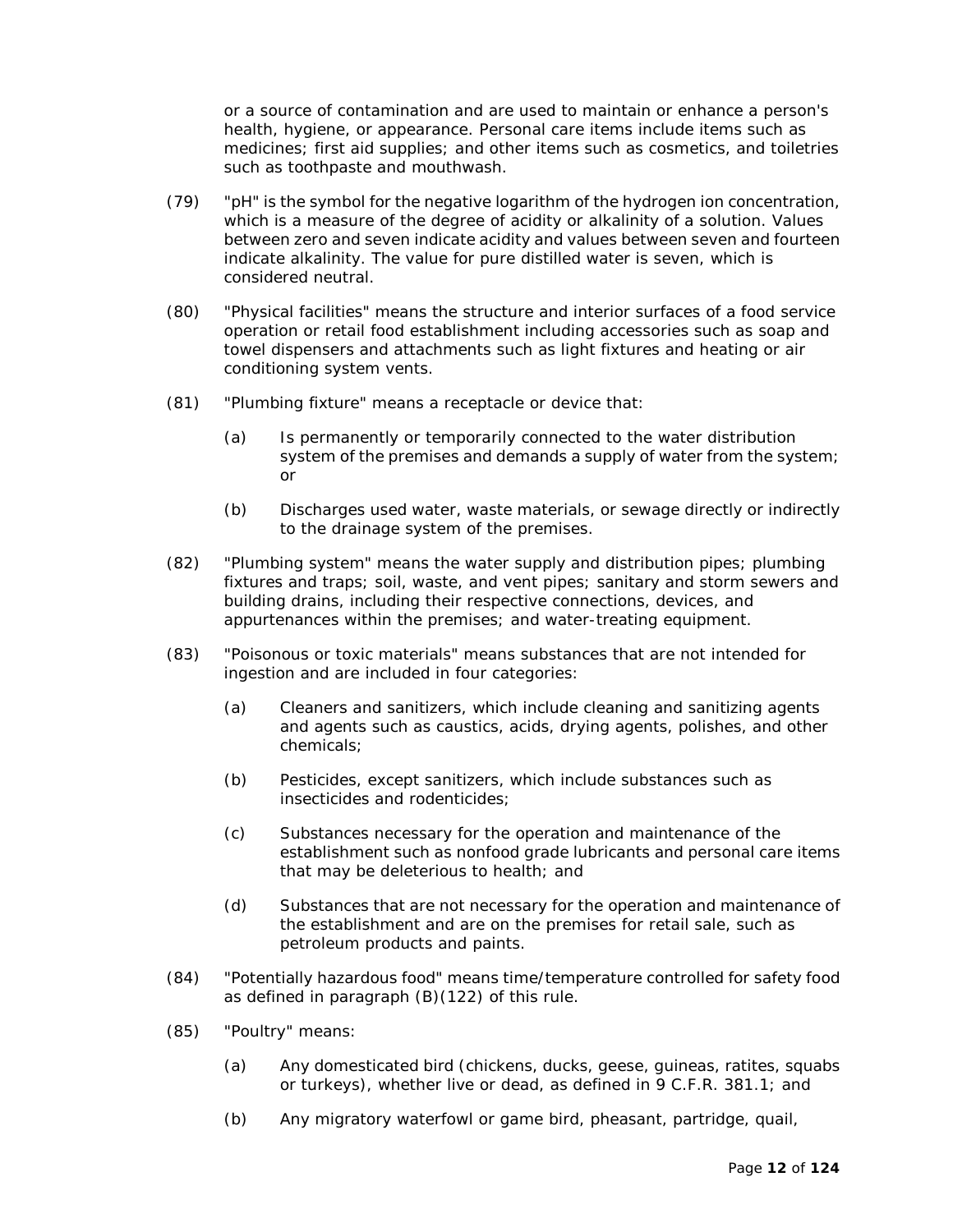grouse, or pigeon, whether live or dead, as defined in 9 C.F.R. 362.1.

- (86) "Premises" means:
	- (a) The physical facility, its contents, and the contiguous land or property under the control of the license holder; or
	- (b) The physical facility, its contents, and the land or property not described under paragraph (B)(86)(a) of this rule if its facilities and contents are under the control of the license holder and may impact food service operation or retail food establishment personnel, facilities, or operations, and a food service operation or retail food establishment is only one component of a larger operation such as a health care facility, hotel, motel, school, recreational camp, or prison.
- (87) "Primal cut" means a basic major cut into which carcasses and sides of meat are separated, such as a beef round, pork loin, lamb flank, or veal breast.
- (88) "Public water system" has the meaning stated in Chapter 3745-81 of the Administrative Code.
- (89) "Ratite" means a flightless bird such as an emu, ostrich, or rhea.
- (90) "Ready-to-eat food":
	- (a) Means food that:
		- (i) Is in a form that is edible without additional preparation to achieve food safety, as specified under one of the following paragraphs  $(A)(1)$  or  $(A)(4)$ ,  $(B)$ , or  $(E)$  of rule 3717-1-03.3 of the Administrative Code or as specified in paragraph (A)(2) of rule 3717-1-03.3 of the Administrative Code; or
		- (ii) Is a raw or partially cooked animal food and the consumer is advised as specified under paragraphs  $(A)(3)(a)$  and  $(A)(3)(b)$  of rule 3717-1-03.3 of the Administrative Code; or
		- (iii) Is prepared in accordance with a variance that is granted as specified under paragraphs (A)(3)(c) of rule 3717-1-03.3 of the Administrative Code; and
		- (iv) May receive additional preparation for palatability or aesthetic, epicurean, gastronomic, or culinary purposes.

#### (b) Includes:

- (i) Raw animal food that is cooked as specified under paragraph (A) or (B) or frozen as specified under paragraph (E) of rule 3717-1-03.3 of the Administrative Code;
- (ii) Raw, fruits and vegetables that are washed as specified under paragraph (G) of rule 3717-1-03.2 of the Administrative Code;
- (iii) Fruits and vegetables that are cooked for hot holding, as specified under paragraph (C) of rule 3717-1-03.3 of the Administrative Code: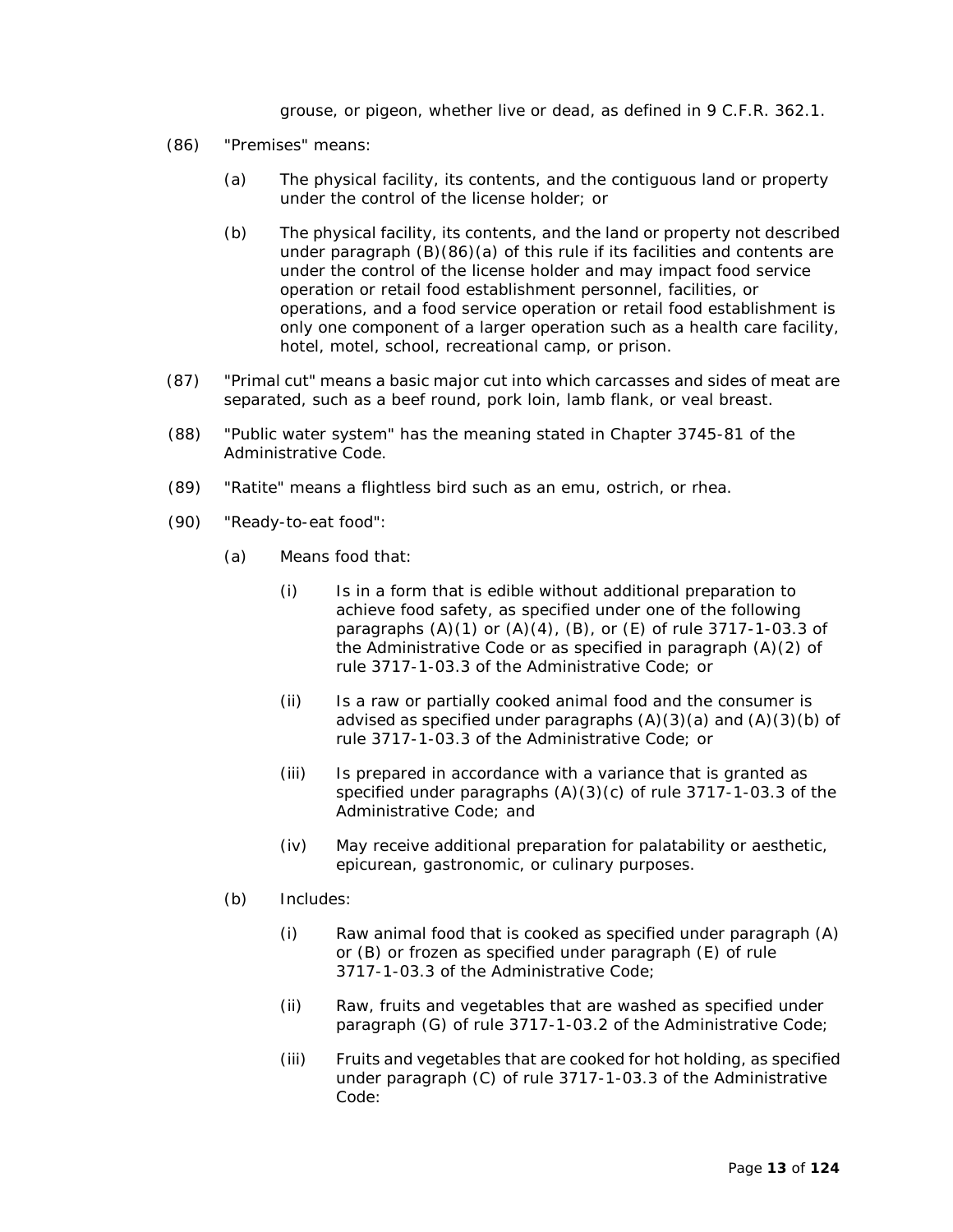- (iv) All time/temperature controlled for safety food that is cooked to the temperature and time required for the specific food under paragraphs (A) to (D) of rule 3717-1-03.3 of the Administrative Code and cooled as specified in paragraph (D) of rule 3717-1-03.4 of the Administrative Code;
- (v) Plant food for which further washing, cooking, or other processing is not required for food safety, and from which rinds, peels, husks, or shells, if naturally present are removed;
- (vi) Substances derived from plants such as spices, seasonings, and sugar;
- (vii) A bakery item such as bread, cakes, pies, fillings, or icing for which further cooking is not required for food safety;
- (viii) The following products that are produced in accordance with USDA guidelines and that have received a lethality treatment for pathogens: dry fermented sausages, such as dry salami or pepperoni; salt-cured meat and poultry products, such as prosciutto ham, country cured ham, and Parma ham; and dried meat and poultry products, such as jerky or beef sticks; and
- (ix) Foods manufactured as specified in 21 C.F.R. 113, thermally processed low-acid foods packaged in hermetically sealed containers.
- (91) "Reduced oxygen packaging":
	- (a) Means the reduction of the amount of oxygen in a package by removing oxygen; displacing oxygen and replacing it with another gas or combination of gases; or otherwise controlling the oxygen content to a level below that normally found in the surrounding atmosphere, which is approximately twenty-one per cent at sea level; and
	- (b) Is a process as specified in paragraph  $(B)(91)(a)$  of this rule that involves a food for which the hazards Clostridium botulinum or Listeria monocytogenes require control in the final packaged form.
	- (c) Includes:
		- (i) Vacuum packaging, in which air is removed from a package of food and the package is hermetically sealed so that a vacuum remains inside the package;
		- (ii) Modified atmosphere packaging, in which the atmosphere of a package of food is modified so that its composition is different from air but the atmosphere may change over time due to the permeability of the packaging material or the respiration of the food. Modified atmosphere packaging includes: reduction in the proportion of oxygen, total replacement of oxygen, or an increase in the proportion of other gases such as carbon dioxide or nitrogen;
		- (iii) Controlled atmosphere packaging, in which the atmosphere of a package of food is modified so that until the package is opened,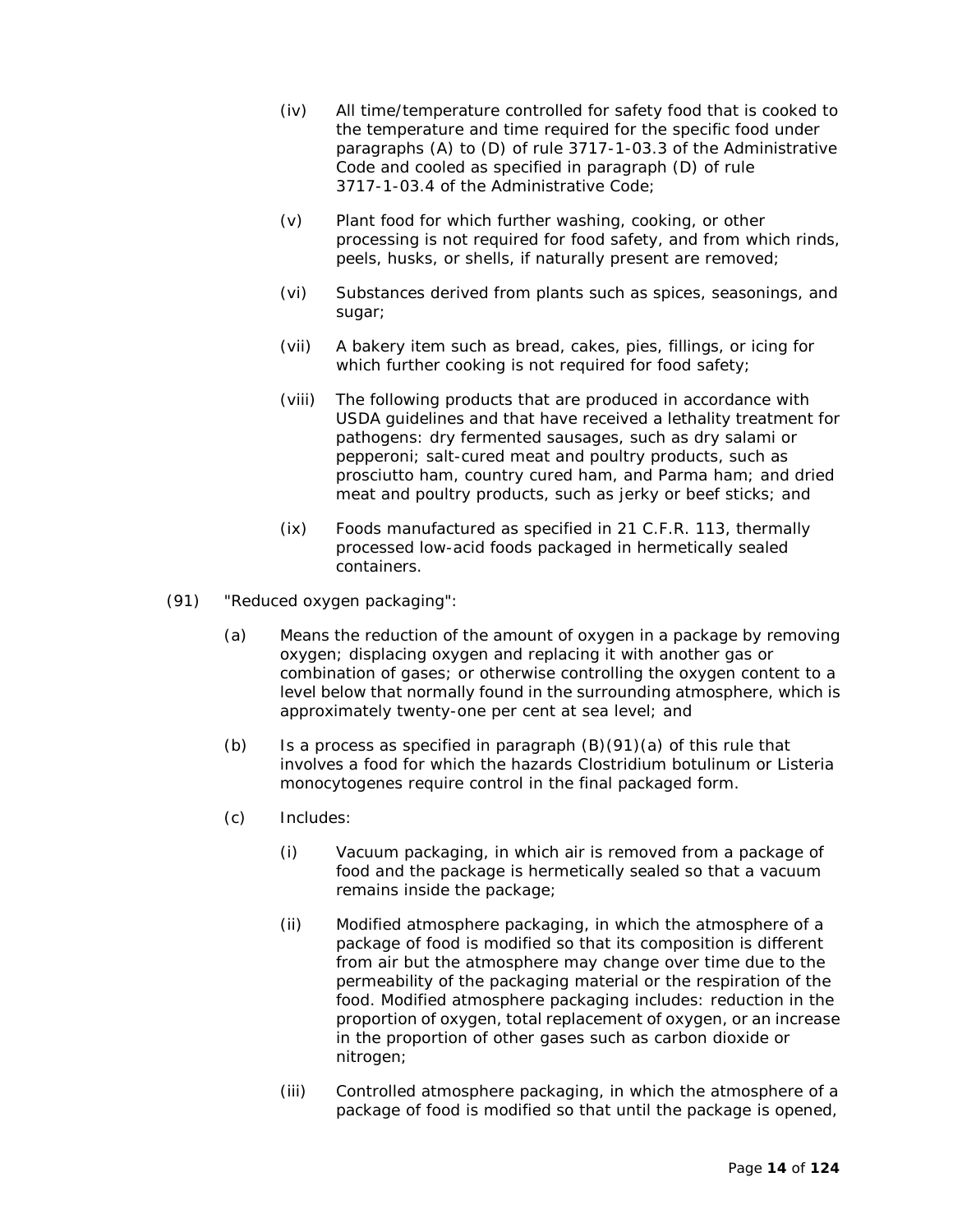its composition is different from air, and continuous control of that atmosphere is maintained, such as by using oxygen scavengers or a combination of total replacement of oxygen, nonrespiring food, and impermeable packaging material;

- (iv) Cook chill packaging, in which cooked food is hot filled into impermeable bags which have the air expelled and are then sealed or crimped closed. The bagged food is rapidly chilled and refrigerated at temperatures that inhibit the growth of psychrotrophic pathogens; or
- (v) Sous vide packaging, in which raw or partially cooked food is vacuum packaged in an impermeable bag, cooked in the bag, rapidly chilled, and refrigerated at temperatures that inhibit the growth of psychrotrophic pathogens.
- (92) "Refuse" means solid waste not carried by water through the sewage system.
- (93) "Regulatory authority" means the local, state, or federal enforcement body or authorized representative having jurisdiction over the process or facility.
- (94) "Reminder" means a written statement concerning the health risk of consuming animal foods raw, undercooked, or without otherwise being processed to eliminate pathogens.
- (95) "Re-service" means the transfer of food that is unused and returned by a consumer after being served or sold and in the possession of the consumer, to another person.
- (96) "Restrict" means to limit the activities of a food employee so that there is no risk of transmitting a disease that is transmissible through food and the food employee does not work with exposed food; clean equipment, utensils, linens; or unwrapped single-service or single-use articles.
- (97) "Restricted egg" means any check, dirty egg, incubator reject, inedible, leaker, or loss as defined in 7 C.F.R. 57.1.
- (98) "Restricted use pesticide" means a pesticide product that contains the active ingredients specified in 40 C.F.R. 152.175 and that is limited to use by or under the direct supervision of a certified applicator.
- (99) "Retail food establishment" means a premises or part of a premises where food is stored, processed, prepared, manufactured, or otherwise held or handled for retail sale. Except when expressly provided otherwise, retail food establishment includes a mobile retail food establishment, seasonal retail food establishment and temporary retail food establishment. It does not include those operations exempted in section 3717.22 of the Revised Code.

As used in this definition:

- (a) "Retail" means the sale of food to a person who is the ultimate consumer of the food.
- (b) "Prepared" means any action that affects a food, including receiving and maintaining it at the temperature at which it was received.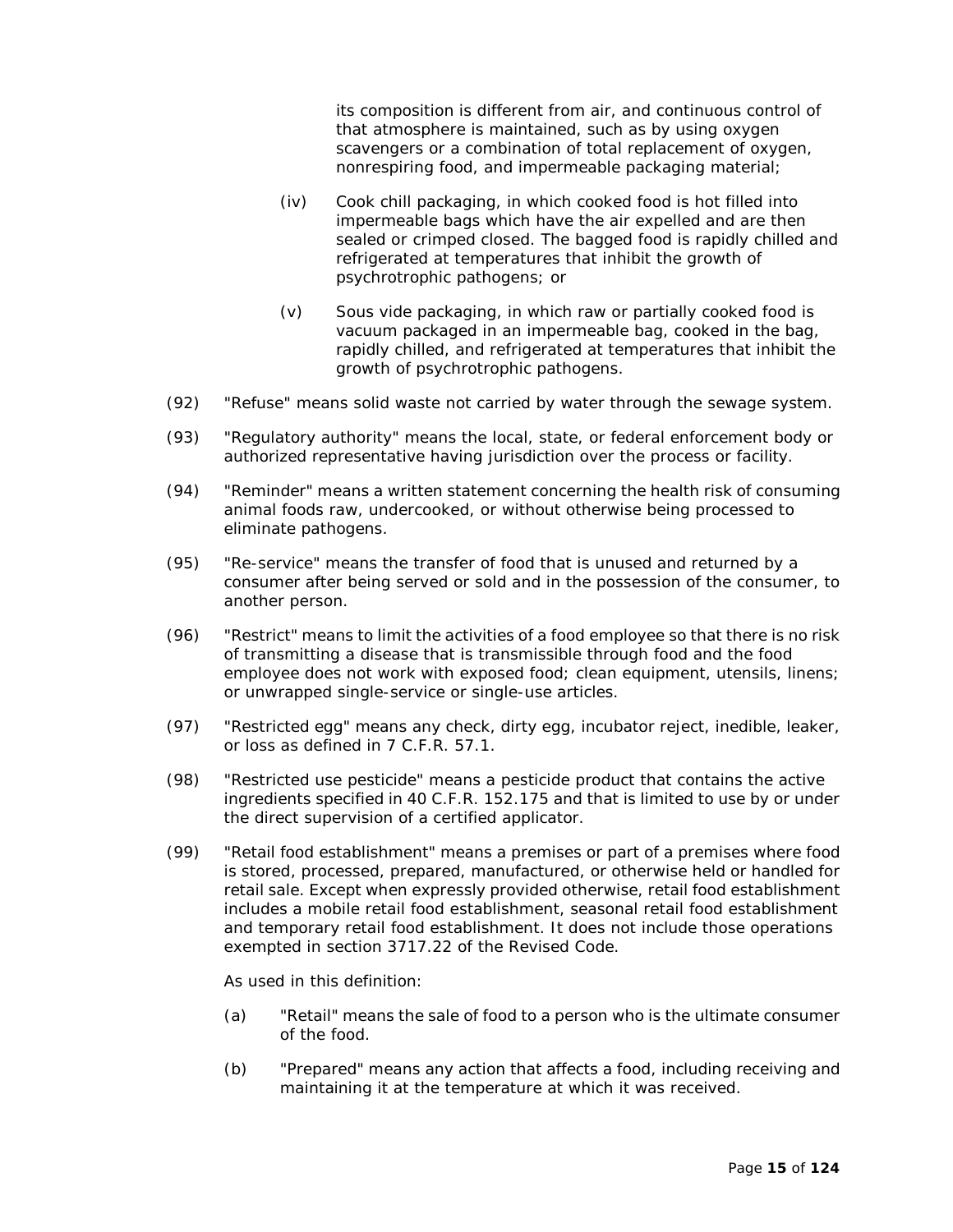- (100) "Retail food establishment sales volume" means the annual sales, minus sales tax, for food, that is sold in bulk or multiple portions by the establishment for off premise consumption that may require further washing, cooking, or additional preparation; or in individual portions that are not consumed on the premise and that either require further washing, cooking or additional preparation before consumption or are ingredient labeled for self service.
- (101) "Risk" means the likelihood that an adverse health effect will occur within a population as a result of a hazard in a food.
- (102) "Safe material" means:
	- (a) An article manufactured from or composed of materials that may not reasonably be expected to result, directly or indirectly, in their becoming a component or otherwise affecting the characteristics of any food;
	- (b) An additive that is used as specified in section 409 of the Federal Food, Drug, and Cosmetic Act (as amended on November 21, 1997) or section 706 of the Federal Food, Drug, and Cosmetic Act (as amended on August 13, 1993); or
	- (c) Other materials that are not additives and that are used in conformity with applicable regulations of the food and drug administration.
- (103) "Sanitization" means the application of cumulative heat or chemicals on cleaned food-contact surfaces that, when evaluated for efficacy, is sufficient to yield a reduction of five logs, which is equal to a 99.999 per cent reduction, of representative disease microorganisms of public health importance.
- (104) "Sealed" means free of cracks or other openings that allow the entry or passage of moisture.
- (105) "Seasonal food service operation" means a food service operation, other than a mobile food service operation, that is operated for not more than six months in a licensing period.
- (106) "Seasonal retail food establishment" means a retail food establishment, other than a mobile retail food establishment, that is operated for not more than six months in a licensing period.
- (107) "Service animal" means an animal such as a guide dog, signal dog, or other animal individually trained to provide assistance to an individual with a disability.
- (108) "Servicing area" means an operating base location to which a mobile food service operation, mobile retail food establishment or transportation vehicle returns regularly for such things as vehicle and equipment cleaning, discharging liquid or solid wastes, refilling water tanks and ice bins, and boarding food.
- (109) "Sewage" means liquid waste containing animal or vegetable matter in suspension or solution and may include liquids containing chemicals in solution.
- (110) "Shellfish control authority" means a state, federal, foreign, tribal, or other government entity legally responsible for administering a program that includes certification of molluscan shellfish harvesters and dealers for interstate commerce.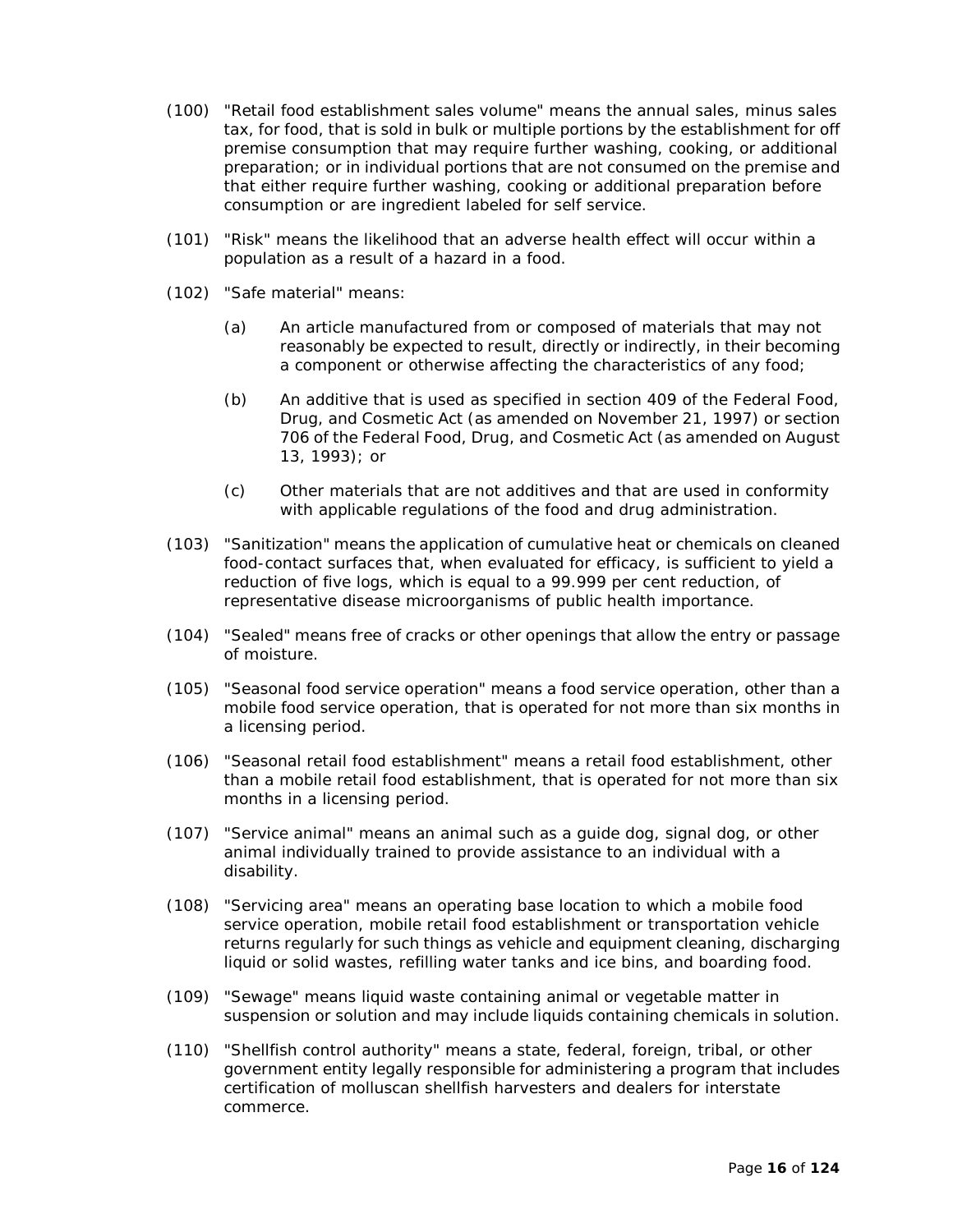- (111) "Shellstock" means raw, in-shell molluscan shellfish.
- (112) "Shiga toxin-producing Escherichia coli" or STEC means any E. coli capable of producing Shiga toxins (also called verocytotoxins). STEC infections can be asymptomatic or may result in a spectrum of illness ranging from mild non-bloody diarrhea, to hemorrhagic colitis (i.e., bloody diarrhea), to hemolytic uremic syndrome (HUS - a type of kidney failure). Examples of serotypes of STEC include: E. coli 0157:H7; E.coli 0157:NM; E.coli 026:H11; E. coli 0145:NM; E. coli 0103:H2; and E. coli 0111:NM. STEC are sometimes referred to as verocytotoxigenic E. colie (VTEC) or as Enterohemorrhagic E. coli (EHEC). EHEC are a subset of STEC which can cause hemorrhagic colitis or HUS
- (113) "Shucked shellfish" means molluscan shellfish that have one or both shells removed.
- (114) "Single-service articles" means tableware, carry-out utensils, and other items such as bags, containers, placemats, stirrers, straws, toothpicks, and wrappers that are designed and constructed for one time, one person use after which they are intended for discard.
- (115) "Single-use articles":
	- (a) Means utensils and bulk food containers designed and constructed to be used once and discarded; and
	- (b) Includes, but are not limited to, items such as wax paper, butcher paper, plastic wrap, formed aluminum food containers, jars, plastic tubs or buckets, bread wrappers, pickle barrels, ketchup bottles, and number ten cans which do not meet the materials, durability, strength, and cleanability specifications under paragraph (A) of rule 3717-1-04 of the Administrative Code, and paragraphs (A) and (C) of rule 3717-1-04.1 of the Administrative Code for multiuse utensils.
- (116) "Slacking" means the process of moderating the temperature of a food such as allowing a food to gradually increase from a temperature of minus ten degrees Fahrenheit (minus twenty-three degrees Celsius) to twenty-five degrees Fahrenheit (minus four degrees Celsius) in preparation for deep-fat frying or to facilitate even heat penetration during the cooking of previously block-frozen food.
- (117) "Smooth" means:
	- (a) A food-contact surface having a surface free of pits and inclusions with a cleanability equal to or exceeding that of (one hundred grit) number three stainless steel;
	- (b) A nonfood-contact surface of equipment having a surface equal to that of commercial grade hot-rolled steel free of visible scale; or
	- (c) A floor, wall, or ceiling having an even or level surface with no roughness or projections that render it difficult to clean.
- (118) "Tableware" means eating, drinking, and serving utensils for table use such as plates; flatware including forks, knives, and spoons; and hollowware including bowls, cups, serving dishes, and tumblers.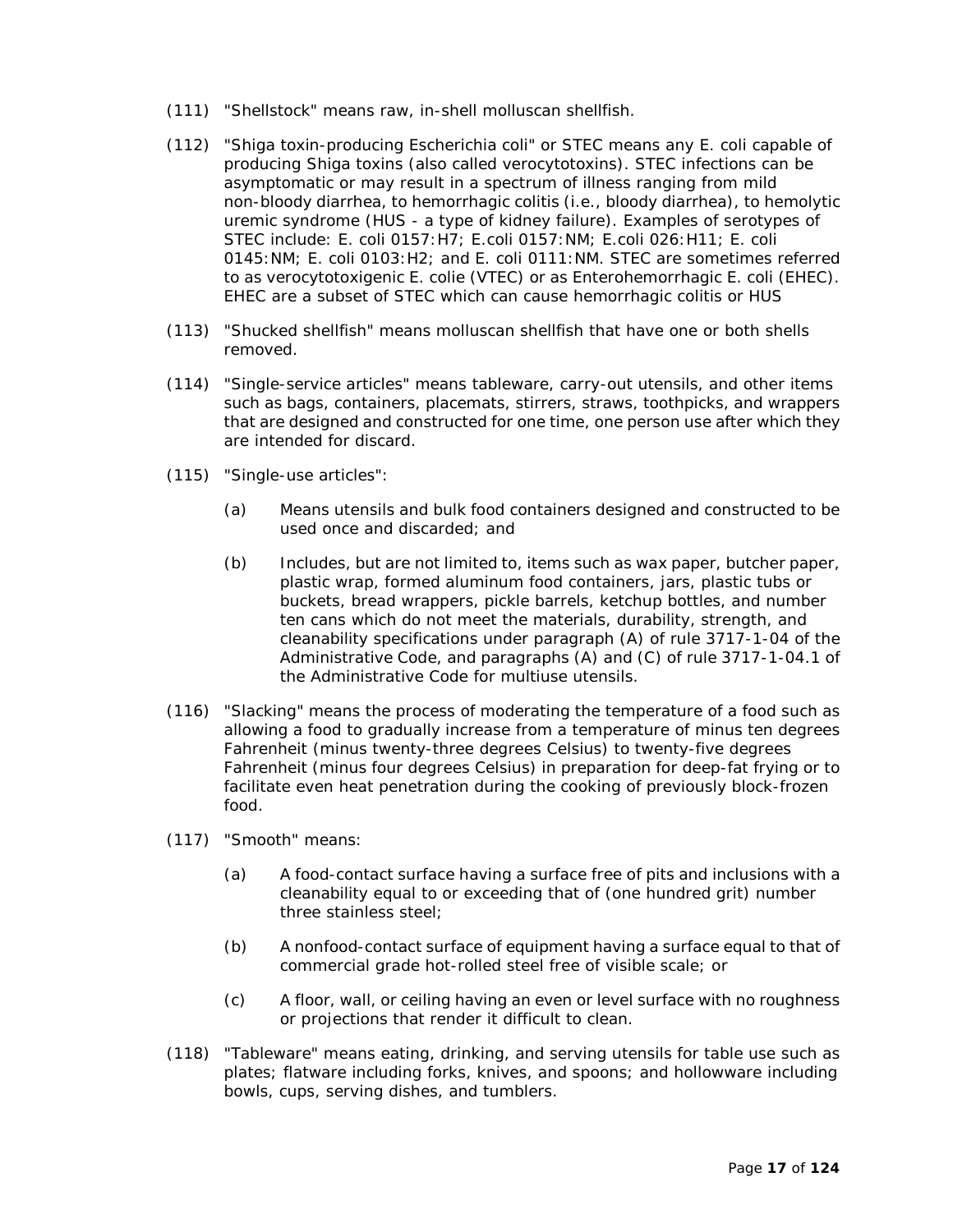- (119) "Temperature measuring device" means a thermometer, thermocouple, thermistor, or other device that indicates the temperature of food, air, or water.
- (120) "Temporary food service operation" means a food service operation that is operated at an event for no more than five consecutive days, except when operated for more than five consecutive days under division (E)(2) of section 3717.43 of the Revised Code.
- (121) "Temporary retail food establishment" means a retail food establishment that is operated at an event for not more than five consecutive days, except when operated for more than five consecutive days pursuant to division (E)(2) of section 3717.23 of the Revised Code.
- (122) "Time/temperature controlled for safety food" or "TCS food" means a food that requires time/temperature control for safety to limit pathogenic microorganism growth or toxin formation.
	- (a) TCS food includes:

to 0.92

to 0.95

- (i) An animal food that is raw or heat-treated; a plant food that is heat-treated or consists of raw seed sprouts, cut melons, cut leafy greens, cut tomatoes or mixtures of cut tomatoes that are not modified in a way so that they are unable to support pathogenic microorganism growth or toxin formation, or garlic-in-oil mixtures that are not modified in a way so that they are unable to support pathogenic microorganism growth or toxin formation; and
- (ii) Except as specified in paragraph (B)(122)(b)(iv) of this rule, a food that because of the interaction of its  $a_w$  and pH values is designated as product assessment required (PA) in table A or B of this rule.

| vegetative cells and subsequently packaged. |  |                                         |              |  |  |  |  |
|---------------------------------------------|--|-----------------------------------------|--------------|--|--|--|--|
| pH 4.6 or less                              |  | pH greater than 4.6 pH greater than 5.6 |              |  |  |  |  |
|                                             |  | to $5.6$                                |              |  |  |  |  |
| $a_w$ less than or equal non-TCS food       |  | non-TCS food                            | non-TCS food |  |  |  |  |

a<sub>w</sub> greater than 0.92 non-TCS food non-TCS food PA

 $a_w$  greater than 0.95 non-TCS food  $PA$  PA PA

Table A. Interaction of pH and  $a_w$  for control of spores in food heat-treated to destroy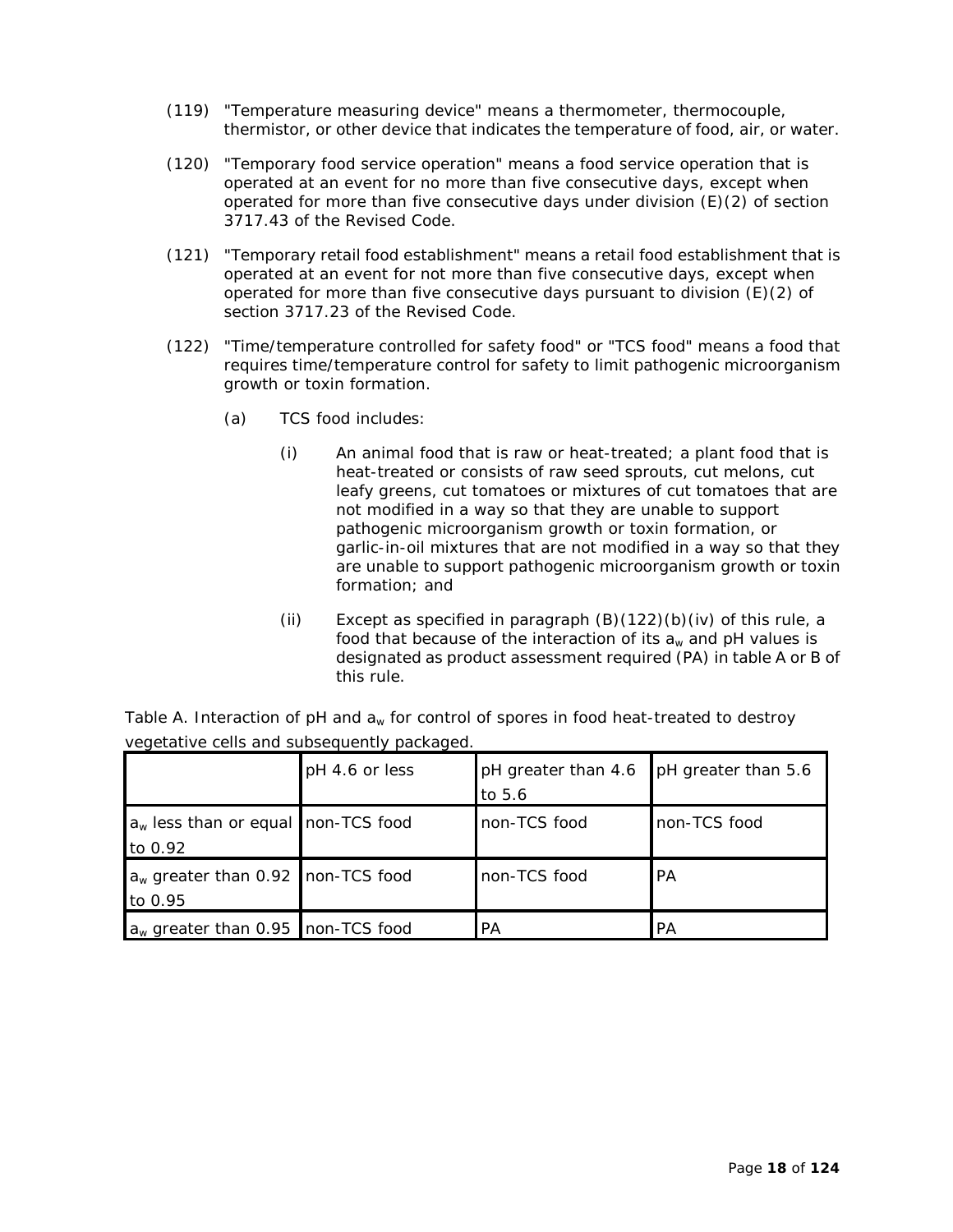|                                    | pH less than $4.2$ pH $4.2$ to $4.6$ |              | pH greater than<br>4.6 to 5.0 | pH greater than<br>5.0 |  |  |  |
|------------------------------------|--------------------------------------|--------------|-------------------------------|------------------------|--|--|--|
| $a_w$ less than 0.88 non-TCS food  |                                      | non-TCS food | non-TCS food                  | non-TCS food           |  |  |  |
| $a_{w}$ 0.88 to 0.90               | non-TCS food                         | non-TCS food | non-TCS food                  | <b>PA</b>              |  |  |  |
| $a_w$ greater than<br>0.90 to 0.92 | Inon-TCS food                        | non-TCS food | <b>PA</b>                     | PА                     |  |  |  |
| $a_w$ greater than<br>0.92         | non-TCS food                         | PА           | PA                            | <b>PA</b>              |  |  |  |

Table B. Interaction of pH and  $a_w$  for control of vegetative cells and spores in food not heat-treated or heat-treated but not packaged.

(b) TCS food does not include:

- (i) An air-cooled hard-boiled egg with shell intact, or an egg with shell intact that is not hard-boiled, but has been pasteurized to destroy all viable salmonellae;
- (ii) A food in an unopened hermetically sealed container that is commercially processed to achieve and maintain commercial sterility under conditions of non-refrigerated storage and distribution;
- (iii) A food that because of its pH or  $a_w$  value, or interaction of  $a_w$  and pH values, is designated as a non-TCS food in table A or B of paragraph (B)(122)(a) of this rule;
- (iv) A food that is designated as product assessment required (PA) in table A or B of paragraph (B)(122)(a) of this rule and has undergone a product assessment showing that the growth or toxin formation of pathogenic microorganisms that are reasonably likely to occur in that food is precluded due to:
	- (A) Intrinsic factors including added or natural characteristics of the food such as preservatives, antimicrobials, humectants, acidulants, or nutrients,
	- (B) Extrinsic factors including environmental or operational factors that affect the food such as packaging, modified atmosphere such as reduced oxygen packaging, shelf life and use, or temperature range of storage and use, or
	- (C) A combination of intrinsic and extrinsic factors; or
- (v) A food that does not support the growth or toxin formation of pathogenic microorganisms in accordance with either paragraph (B)(122)(b)(i), (B)(122)(b)(ii), (B)(122)(b)(iii), or (B)(122)(b)(iv) of this rule even though the food may contain a pathogenic microorganism or chemical or physical contaminant at a level sufficient to cause illness or injury.
- (123) "USDA" means the United States department of agriculture.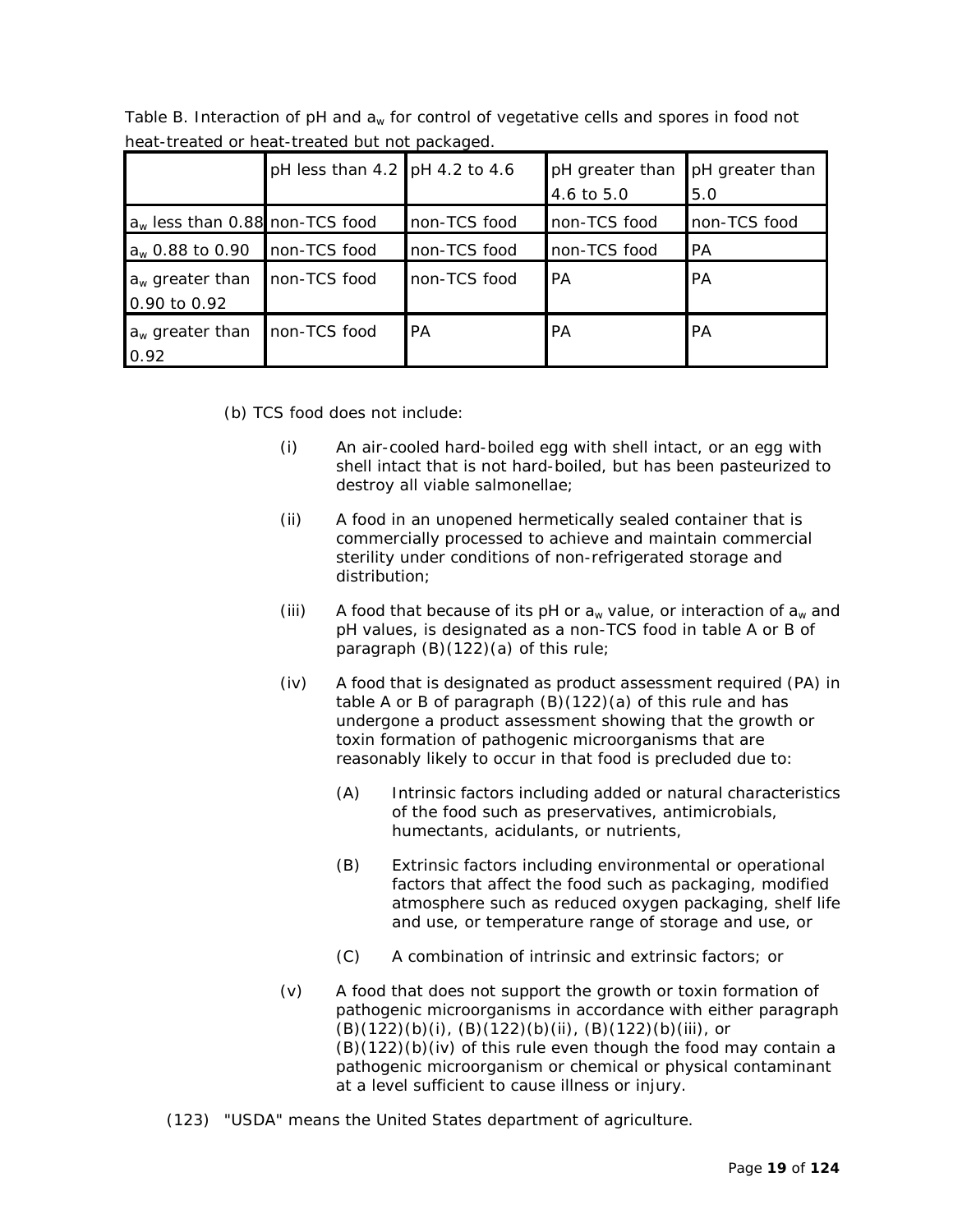- (124) "Utensil" means a food-contact implement or container used in the storage, preparation, transportation, dispensing, sale, or service of food, such as kitchenware or tableware that is multiuse, single-service, or single-use; gloves used in contact with food; temperature sensing probes of food temperature measuring devices; and probe-type price or identification tags used in contact with food.
- (125) "Variance" means a written document issued by the regulatory authority that authorizes a modification or waiver of one or more requirements of this chapter if, in the opinion of the regulatory authority, a health hazard or nuisance will not result from the modification or waiver.
- (126) "Vending machine" means a self-service device that automatically dispenses on the insertion of currency, tokens, or similar means a predetermined unit serving of food, either in bulk or in package, without having to be replenished after each use.
- (127) "Vending machine location" means an area or room where one or more vending machines are installed and operated, except that if the machines within an area are separated by more than one hundred fifty feet, each area separated by that distance constitutes a separate vending machine location.
- (128) "Warewashing" means the cleaning and sanitizing of utensils and food-contact surfaces of equipment.
- (129) "Whole-muscle, intact beef" means whole muscle beef that is not injected, mechanically tenderized, reconstructed, or scored and marinated, from which beef steaks may be cut.

## <span id="page-19-0"></span>**3717-1-02 Determination of the primary business of a facility for purpose of licensure.**

- (A) When the activities of a retail food establishment and a food service operation are carried on within the same facility by the same person or government entity, the licensor shall determine whether the person or government entity must be licensed as a retail food establishment or food service operation according to the primary business of the person or government entity.
- (B) The licensor shall consult with the person or government entity to obtain the necessary information about whether:
	- (1) The facility's food service operation sales volume is greater than its retail food establishment sales volume, in which case its primary business is a food service operation; or
	- (2) The facility's retail food establishment sales volume is greater than its food service operation sales volume, in which case its primary business is a retail food establishment.

When sales volume information does not exist, the licensor shall determine the primary business in consultation with the person or government entity based on the anticipated sales volume.

(C) If the licensors of a food service operation and a retail food establishment are not the same, the licensors shall jointly determine the primary business in consultation with the person or government entity.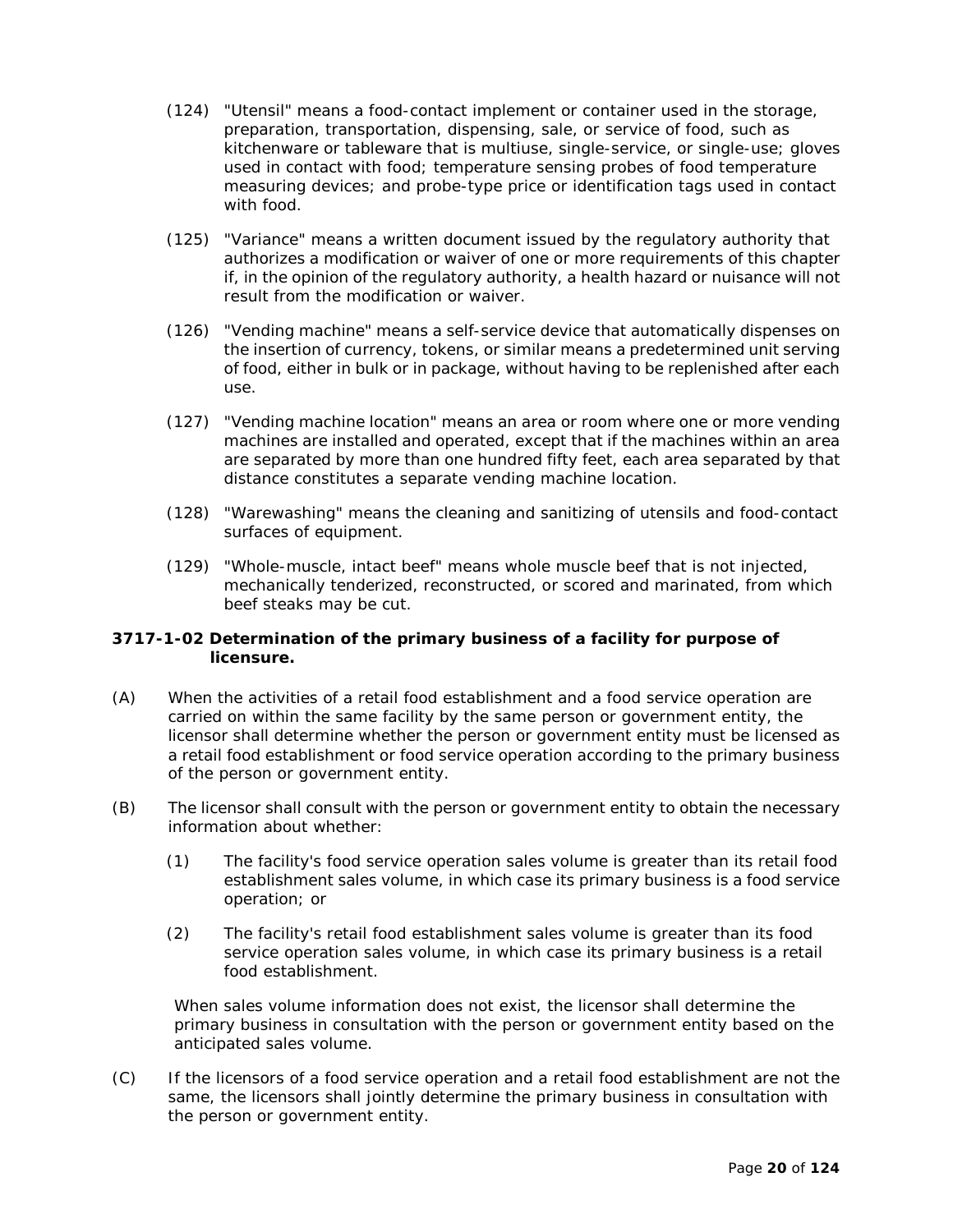# <span id="page-20-0"></span>**3717-1-02.1 Management and personnel: employee health.**

- (A) The license holder shall require food employees and conditional employees to report to the person in charge information about their health as it relates to diseases that are transmissible through food. A food employee or conditional employee shall report the information in a manner that allows the person in charge to reduce the risk of foodborne disease transmission, including providing necessary additional information, such as the date of onset of symptoms and an illness, or of a diagnosis without symptoms, if the food employee or conditional employee:
	- (1) Has any of the following symptoms:
		- (a) Vomiting;
		- (b) Diarrhea;
		- (c) Jaundice;
		- (d) Sore throat with fever; or
		- (e) A lesion containing pus such as a boil or infected wound that is open or draining and is:
			- (i) On the hands or wrists, unless an impermeable cover such as a finger cot or stall protects the lesion and a single-use glove is worn over the impermeable cover;
			- (ii) On exposed portions of the arms, unless the lesion is protected by an impermeable cover; or
			- (iii) On other parts of the body, unless the lesion is covered by a dry, durable, tight-fitting bandage.
	- (2) Has an illness diagnosed by a health care provider due to:
		- (a) Campylobacter;
		- (b) Cryptosporidium;
		- (c) Cyclospora;
		- (d) Entamoeba histolytica;
		- (e) Enterohemorrhagic or shiga toxin-producing Escherichia coli;
		- (f) Giardia;
		- (g) Hepatitis A;
		- (h) Norovirus;
		- (i) Salmonella spp.;
		- (j) Salmonella Typhi;
		- (k) Shigella;
		- (l) Vibrio cholerae; or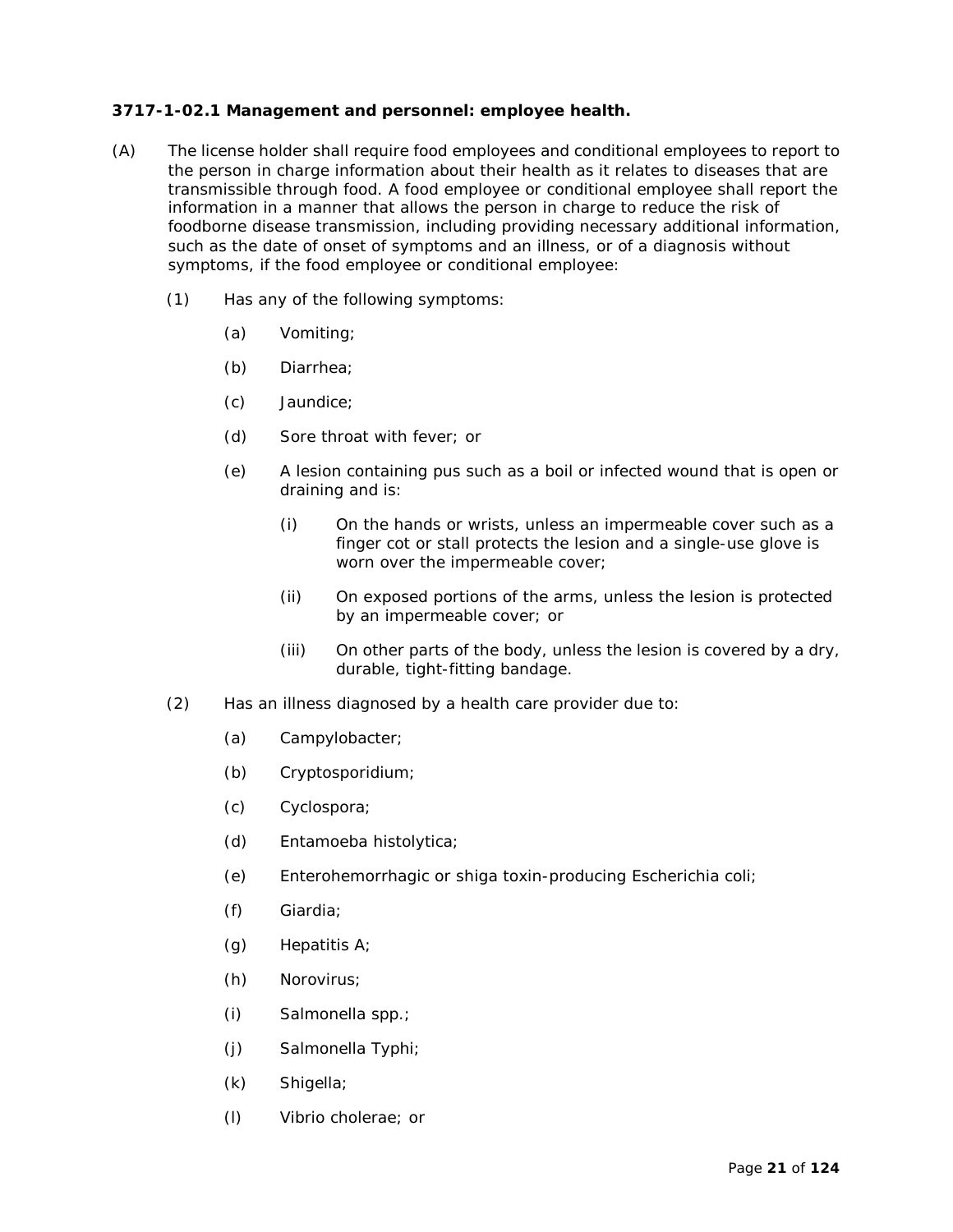- (m) Yersinia.
- (3) Had a previous illness, diagnosed by a health care provider, within the past three months due to Salmonella Typhi, without having received antibiotic therapy, as determined by a health care provider;
- (4) Has been exposed to, or is the suspected source of, a confirmed disease outbreak, because the food employee or conditional employee consumed or prepared food implicated in the outbreak, or consumed food at an event prepared by a person who is infected or ill with:
	- (a) Norovirus within the past forty-eight hours of the last exposure;
	- (b) Enterohemorrhagic or Shiga toxin-producing Escherichia coli, or Shigella spp. within the past three days of the last exposure;
	- (c) Salmonella Typhi within the past fourteen days of the last exposure;
	- (d) Hepatitis A virus within the past thirty days of the last exposure; or
- (5) Has been exposed by attending or working in a setting where there is a confirmed disease outbreak, or living in the same household as, and has knowledge about, an individual who works or attends a setting where there is a confirmed disease outbreak, or living in the same household as, and has knowledge about, an individual diagnosed with an illness caused by:
	- (a) Norovirus within the past forty-eight hours of the last exposure;
	- (b) Enterohemorrhagic or Shiga toxin-producing Escherichia coli, or Shigella spp. within the past three days of the last exposure;
	- (c) Salmonella Typhi within the past fourteen days of the last exposure; or
	- (d) Hepatitis A virus within the past thirty days of the last exposure.
- (B) The person in charge shall notify the licensor when a food employee is diagnosed with an illness due to a pathogen specified under paragraph (A)(2) of this rule.
- (C) The person in charge shall ensure that a conditional employee:
	- (1) Who exhibits or reports a symptom as specified under paragraph (A)(1) of this rule, or who reports a diagnosed illness as specified under paragraph (A)(2) or (A)(3) of this rule, is prohibited from becoming a food employee until the conditional employee meets the criteria as specified under paragraph (E) of this rule; and
	- (2) Who will work as a food employee in a food service operation or retail food establishment that serves a highly susceptible population and reports a history of exposure as specified under paragraphs  $(A)(4)$  and  $(A)(5)$  of this rule, is prohibited from becoming a food employee until the conditional employee meets the criteria as specified under paragraph (E) of this rule.
- (D) Conditions of exclusion and restriction exclusions and restrictions.
	- (1) The person in charge shall restrict the duties of a food employee of a food service operation or retail food establishment that has any of the symptoms listed in paragraph (A)(1) of this rule; and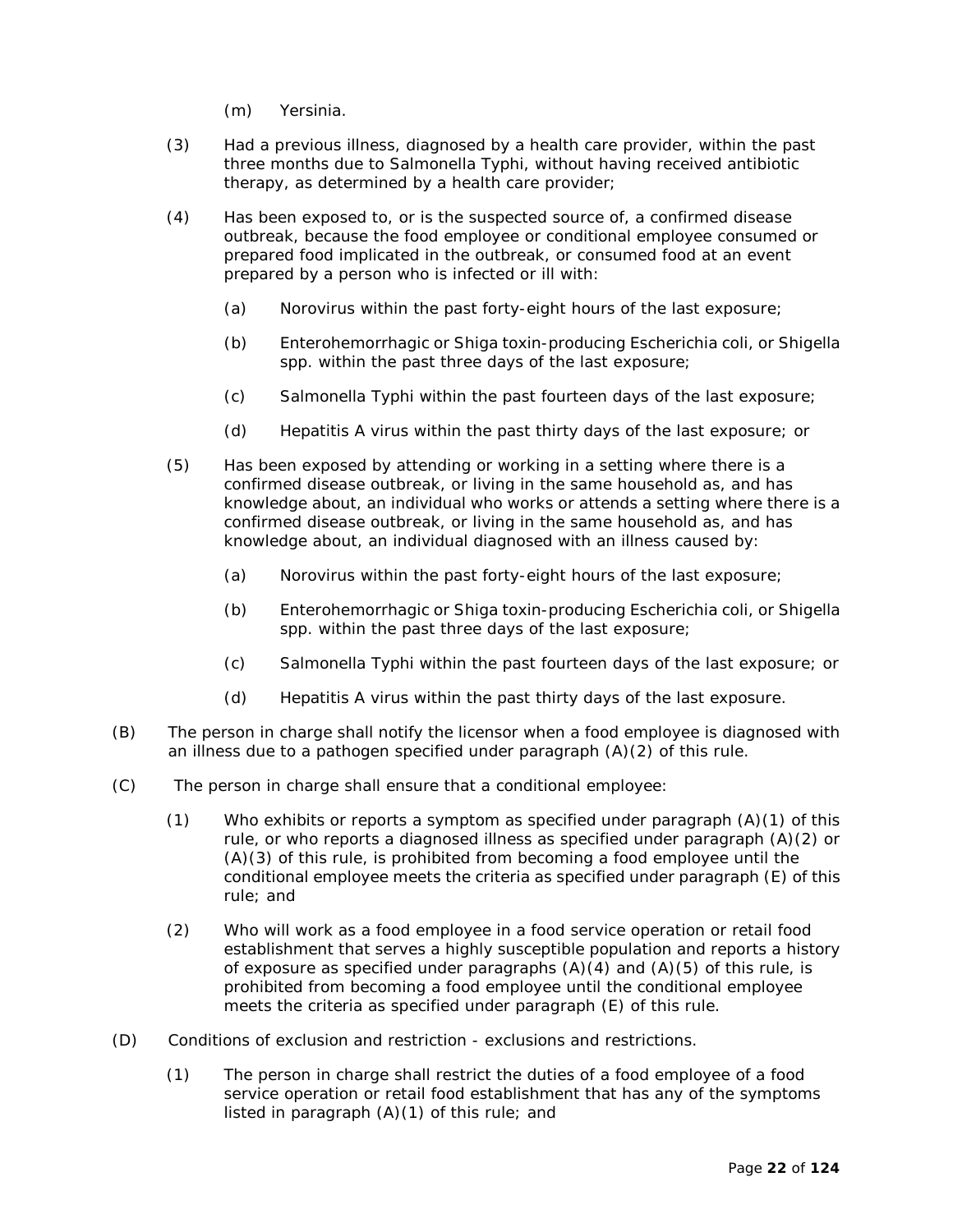- (2) The person in charge shall restrict the duties of a food employee or exclude a food employee diagnosed with illnesses listed in paragraph (A)(2) of this rule from a food service operation or retail food establishment in accordance with rule 3701-3-13 of the Administrative Code.
- (E) Removal of exclusions and restrictions.

The person in charge may remove an exclusion or restriction specified under paragraph (D) of this rule if the food employee is released by a health care provider or by approval of the licensor. This provision does not prohibit a person in charge from removing the restriction of a food employee if the restriction was due to symptoms listed in paragraph (A)(1) of this rule, the symptoms have ceased, and the illness was not from an infectious disease agent listed in paragraph (A)(2) of this rule.

## <span id="page-22-0"></span>**3717-1-02.2 Management and personnel: personal cleanliness.**

[Comment: For publication dates of the C.F.R. referenced in this rule, see paragraph (B)(15)(b) of rule 3717-1-01 of the Administrative Code.]

(A) Hands and arms - clean condition.

Food employees shall keep their hands and exposed portions of their arms clean.

- (B) Hands and arms cleaning procedure.
	- (1) Food employees shall clean their hands and exposed portions of their arms including surrogate prosthetic devices for hands or arms for at least twenty seconds, using a hand cleaner in a handwashing sink that is equipped as specified under paragraph (C) of rule 3717-1-05.1 of the Administrative Code and paragraphs (A) to (F) of rule 3717-1-06.2 of the Administrative Code.
	- (2) Food employees shall use the following cleaning procedure in the order stated to clean their hands and exposed portions of their arms, including surrogate prosthetic devices for hands and arms:
		- (a) Rinse under clean, running warm water;
		- (b) Apply an amount of hand cleaner recommended by the product manufacturer;
		- (c) Rub together vigorously for at least ten to fifteen seconds while:
			- (i) Paying particular attention to removing soil from underneath the fingernails during the cleaning procedure; and
			- (ii) Creating friction on the surfaces of the hands and arms or surrogate prosthetic devices for hands and arms, finger tips, and areas between the fingers.
		- (d) Thoroughly rinse under clean, running warm water; and
		- (e) Immediately follow the cleaning procedure with thorough drying using a method as specified under paragraph (C) of rule 3717-1-06.2 of the Administrative Code.
	- (3) To avoid recontaminating their hands or surrogate prosthetic devices, food employees may use disposable paper towels or similar clean barriers when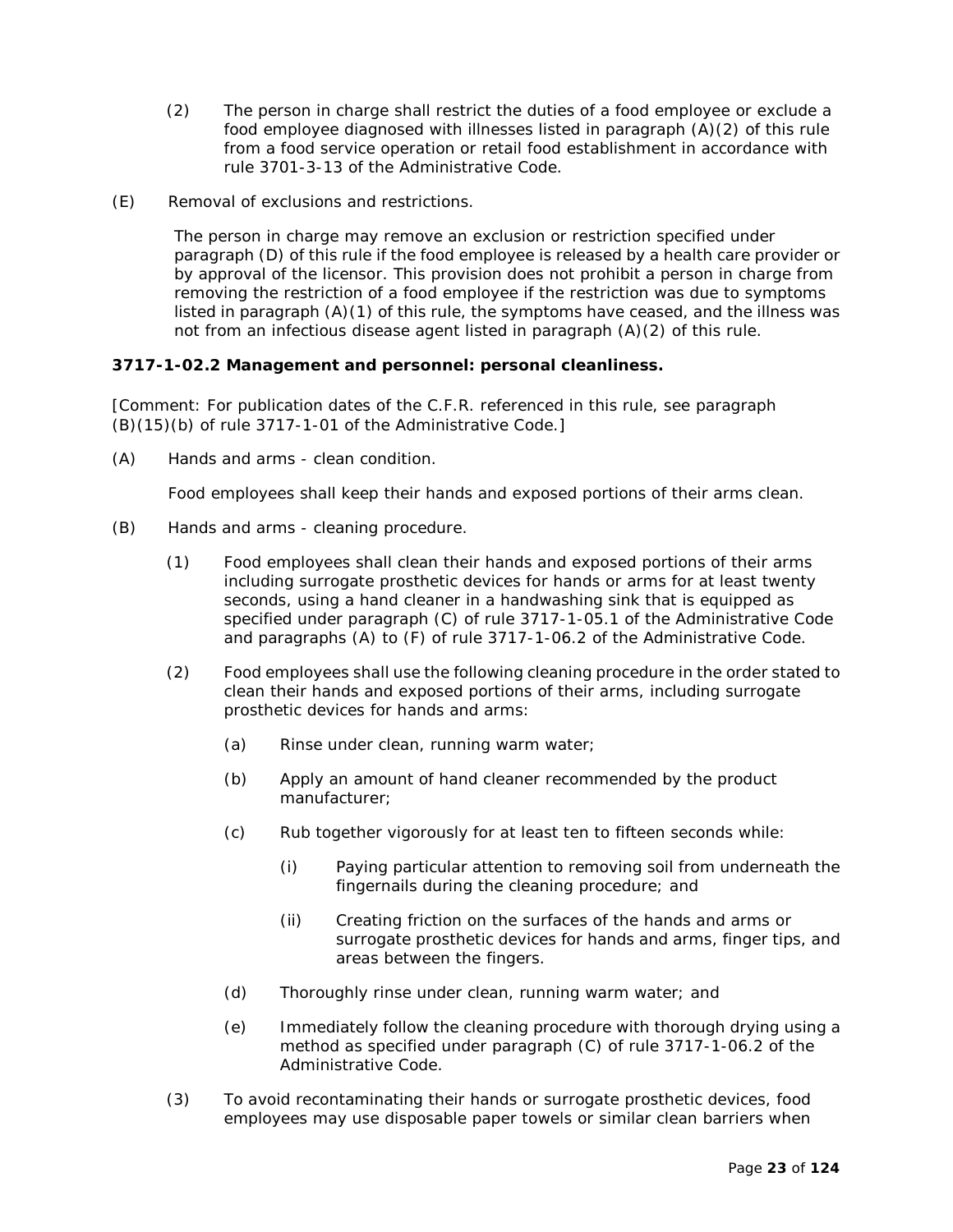touching surfaces such as manually operated faucet handles on a handwashing sink or the handle of a restroom door.

- (4) If approved and capable of removing the types of soils encountered in the food operations involved, an automatic handwashing facility may be used by food employees to clean their hands or surrogate prosthetic devices.
- (C) Hands and arms when to wash.

Food employees shall clean their hands and exposed portions of their arms as specified under paragraph (B) of this rule immediately before engaging in food preparation including working with exposed food; clean equipment or utensils; or unwrapped single-service or single-use articles and:

- (1) After touching bare human body parts other than clean hands and clean, exposed portions of arms;
- (2) After using the toilet room;
- (3) After caring for or handling service animals or aquatic animals as specified in paragraph (D) of rule 3717-1-02.3 of the Administrative Code;
- (4) After coughing, sneezing, using a handkerchief or disposable tissue, using tobacco, eating, or drinking except as specified in paragraph (A) of rule 3717-1-02.3 of the Administrative Code for a food employee drinking from a closed beverage container;
- (5) After handling soiled equipment or utensils;
- (6) During food preparation, as often as necessary to remove soil and contamination and to prevent cross contamination when changing tasks;
- (7) When switching between working with raw food and working with ready-to-eat food;
- (8) Before donning gloves to initiate a task that involves working with food; and
- (9) After engaging in any other activities that contaminate the hands.
- (D) Hands and arms where to wash.

Food employees shall clean their hands in a handwashing sink or approved automatic handwashing facility and may not clean their hands in a sink used for food preparation or warewashing, or in a service sink or a curbed cleaning facility used for the disposal of mop water and similar liquid waste.

- (E) Hand antiseptics.
	- (1) A hand antiseptic used as a topical application, a hand antiseptic solution used as a hand dip, or a hand antiseptic soap shall:
		- (a) Comply with one of the following:
			- (i) Be an approved drug that is listed in the FDA publication "Approved Drug Products with Therapeutic Equivalence Evaluations" (as published in 2005) as an approved drug based on safety and effectiveness; or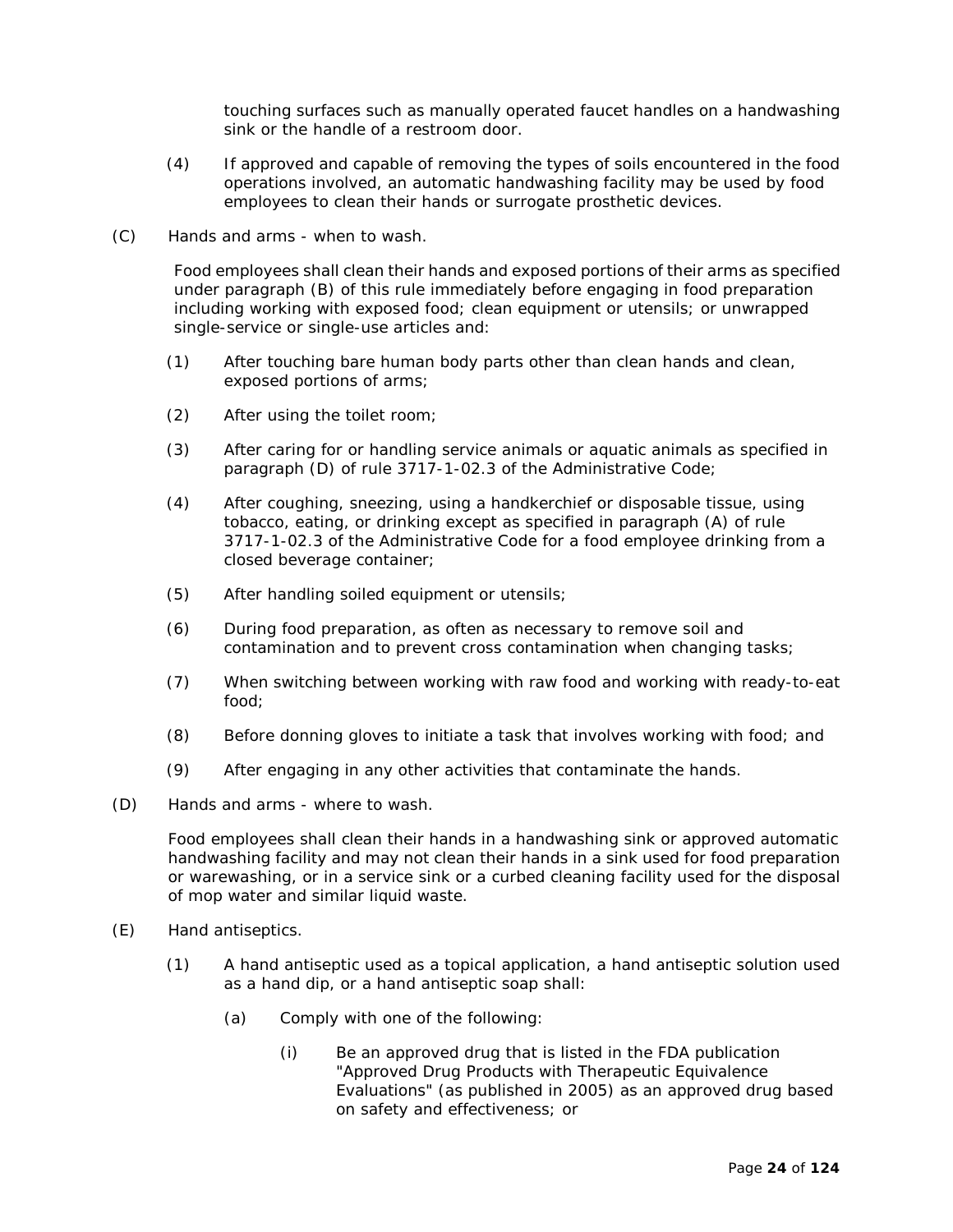- (ii) Have active antimicrobial ingredients that are listed in the FDA monograph for over-the-counter health-care antiseptic drug products as an antiseptic handwash (as published on June 17, 1994); and
- (b) Consist only of components which the intended use of each complies with one of the following:
	- (i) A threshold of regulation exemption under 21 C.F.R. 170.39; or
	- (ii) 21 C.F.R. 178 as regulated for use as a food additive with conditions of safe use; or
	- (iii) A determination of generally recognized as safe. Partial listings of substances with food uses that are generally recognized as safe may be found in 21 C.F.R. 182, 21 C.F.R. 184 or 21 C.F.R. 186 for use in contact with food and in FDA's inventory of generally recognized as safe notices; or
	- (iv) A prior sanction listed under 21 C.F.R. 181; or
	- (v) A food contact notification that is effective; and
- (c) Be applied only to hands that are cleaned as specified under paragraph (B) of this rule.
- (2) If a hand antiseptic or a hand antiseptic solution used as a hand dip does not meet the criteria specified under paragraph  $(E)(1)(b)$  of this rule, use shall be:
	- (a) Followed by thorough hand rinsing in clean water before hand contact with food or by the use of gloves; or
	- (b) Limited to situations that involve no direct contact with food by the bare hands.
- (3) A hand antiseptic solution used as a hand dip shall be maintained clean and at a strength equivalent to at least one hundred parts per million (mg/L) chlorine.
- (F) Fingernails maintenance.
	- (1) Food employees shall keep their fingernails trimmed, filed, and maintained so the edges and surfaces are cleanable and not rough.
	- (2) Unless wearing intact gloves in good repair, a food employee may not wear fingernail polish or artificial fingernails when working with exposed food.
- (G) Jewelry prohibition.
	- (1) Except as provided in paragraphs (G)(2) and (G)(3) of this rule, while preparing food, food employees may not wear jewelry on their arms or hands.
	- (2) A medical alert bracelet is permitted when a reasonable accommodation is made, such as wearing the bracelet high on the arm or secured in a manner that does not pose a risk to the food but provides emergency medical information if it is needed.
	- (3) A plain ring such as a wedding band may be worn.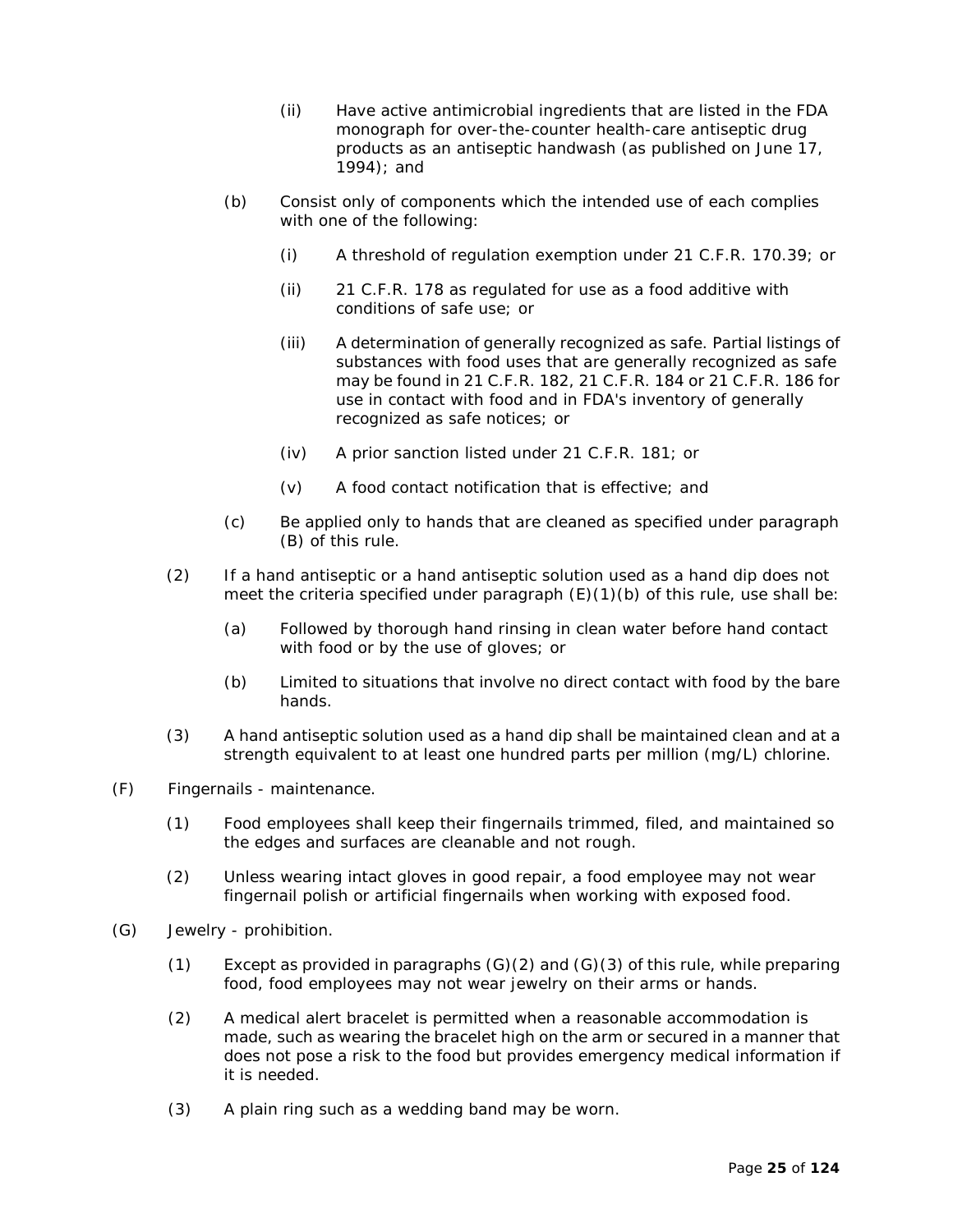(H) Outer clothing - clean condition.

Food employees shall wear clean outer clothing to prevent contamination of food, equipment, utensils, linens, single-service articles, or single-use articles.

## <span id="page-25-0"></span>**3717-1-02.3 Management and personnel: hygienic practices.**

(A) Food contamination prevention - eating, drinking, or using tobacco.

An employee shall eat, drink, or use tobacco only in designated areas where the contamination of exposed food; clean equipment, utensils, or linens; unwrapped single-service or single-use articles; or other items needing protection can not result. This does not prohibit a food employee from drinking from a closed beverage container if the container is handled to prevent contamination of:

- (1) The employee's hands;
- (2) The container; and
- (3) Exposed food; clean equipment, utensils, or linens; or unwrapped single-service or single-use articles.
- (B) Food contamination prevention discharges from the eyes, nose, and mouth.

Food employees experiencing persistent sneezing, coughing, or a runny nose that causes discharges from the eyes, nose, or mouth may not work with exposed food; clean equipment, utensils, or linens; or unwrapped single-service or single-use articles.

(C) Hair restraints - effectiveness.

Food employees shall effectively restrain hair or wear hair restraints such as hats, hair coverings or nets, beard restraints, and clothing that covers body hair, that are designed and worn to effectively keep their hair from contacting exposed food; clean equipment, utensils, or linens; or unwrapped single-service or single-use articles. This provision does not apply to food employees such as counter staff who only serve beverages and wrapped or packaged foods, hostesses, and wait staff if they present a minimal risk of contaminating exposed food; clean equipment, utensils, or linens; or unwrapped single-service or single-use articles.

(D) Animals - handling prohibition.

Food employees may not care for or handle animals that may be present such as patrol dogs, service animals, or pets that are allowed as specified in paragraphs (O)(2) to (O)(5) of rule 3717-1-06.4 of the Administrative Code. If food employees wash their hands as specified under paragraphs (B) and (C)(3) of rule 3717-1-02.2 of the Administrative Code, they may handle or care for their own service animals; fish in aquariums; or molluscan shellfish or crustacea in display tanks.

#### <span id="page-25-1"></span>**3717-1-02.4 Management and personnel: supervision.**

- (A) Person in charge assignment of responsibility.
	- (1) The license holder shall be the person responsible for the food service operation or retail food establishment. The license holder may be the person in charge or shall designate a person or persons in charge and shall ensure that a person in charge with applicable knowledge is present at the food service operation or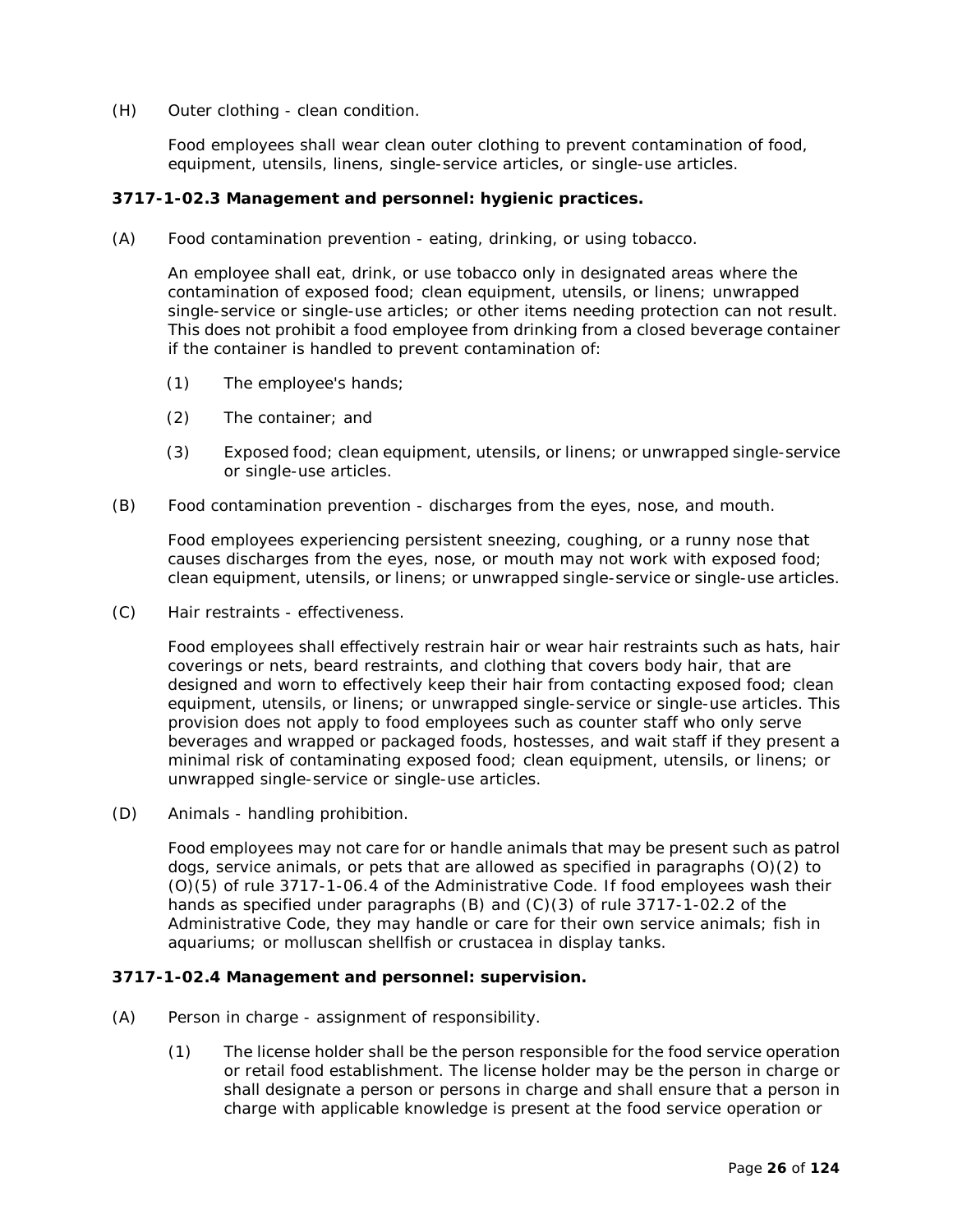retail food establishment during all hours of operation. This paragraph does not apply to a micro market as defined in Chapter 3717-1 of the Administrative Code.

- (2) One year after the effective date of this rule, at least one employee that has supervisory and management responsibility and the authority to direct and control food preparation and service shall obtain the level two certification in food protection according to rule 3701-21-25 of the Administrative Code.
- (3) Temporary, mobile, vending and risk level I and risk level II food service operations or retail food establishments are exempt from paragraph (A)(2) of this rule.
- (B) Person in charge demonstration of knowledge.

Based on the risks inherent to the food operation, during inspections and upon request the person in charge shall demonstrate to the licensor the applicable knowledge of foodborne disease prevention, application of the hazard analysis and critical control point principles, and the requirements of this chapter as they relate to the food service operation or retail food establishment at the time of inspection. The person in charge shall demonstrate this knowledge by compliance with this chapter by having no critical violations during the current inspection, or by being certified in food protection as specified in rule 3701-21-25 of the Administrative Code, or by responding correctly to the inspector's questions as they relate to the specific food operation. The areas of knowledge include:

- (1) Describing the relationship between the prevention of foodborne disease and the personal hygiene of a food employee;
- (2) Explaining the responsibility of the person in charge for preventing the transmission of foodborne disease by a food employee who has a disease or medical condition that may cause foodborne disease;
- (3) Describing the symptoms associated with the diseases that are transmissible through food;
- (4) Explaining the significance of the relationship between maintaining the time and temperature of time/temperature controlled for safety food and the prevention of foodborne illness;
- (5) Explaining the hazards involved in the consumption of raw or undercooked meat, poultry, eggs, and fish;
- (6) Stating the required food temperatures and times for safe cooking of time/temperature controlled for safety food including eggs, fish, meat, and poultry;
- (7) Stating the required temperatures and times for the safe refrigerated storage, hot holding, cooling, and reheating of time/temperature controlled for safety food;
- (8) Describing the relationship between the prevention of foodborne illness and the management and control of the following:
	- (a) Cross contamination;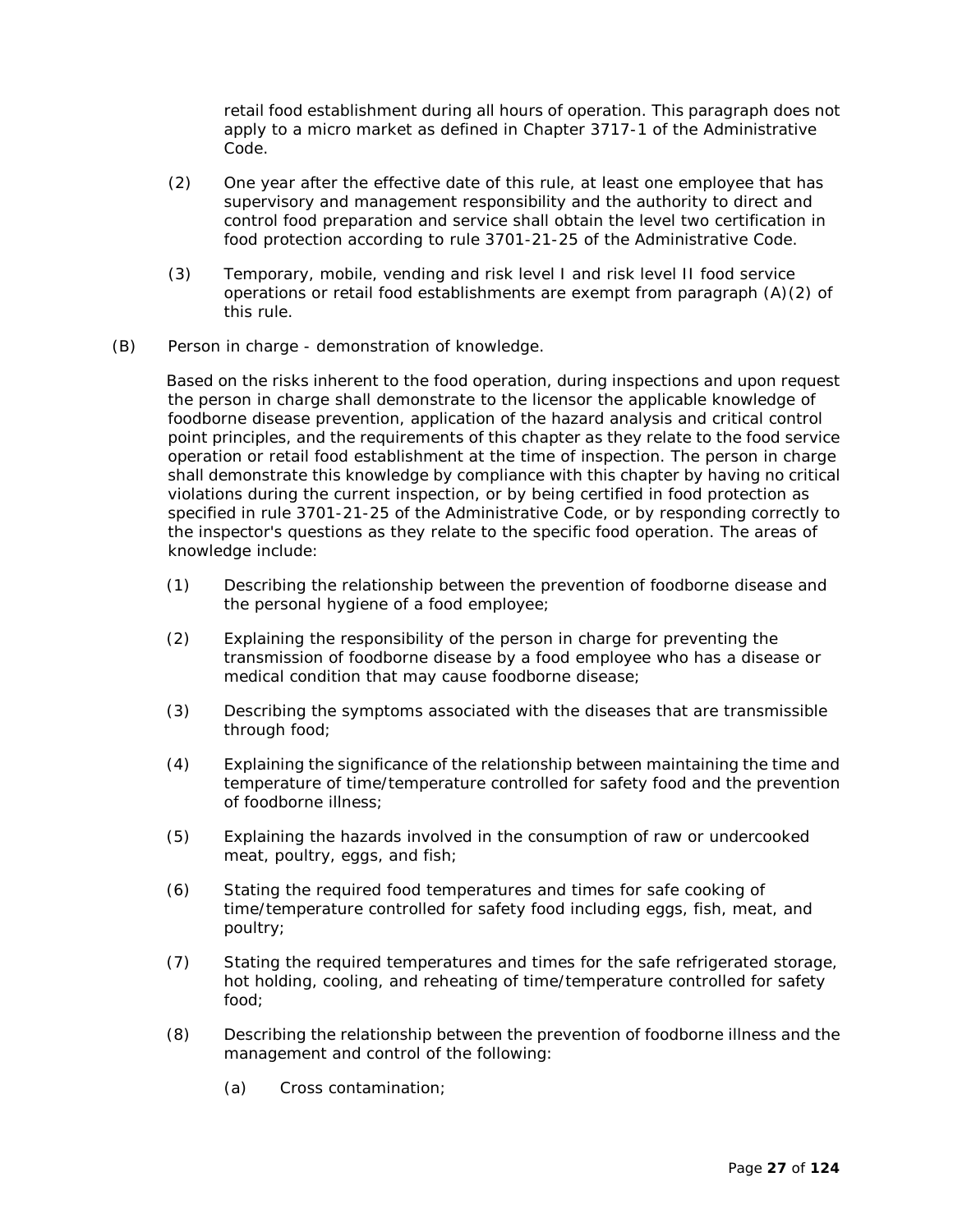- (b) Hand contact with ready-to-eat foods;
- (c) Handwashing; and
- (d) Maintaining the food service operation or retail food establishment in a clean condition and in good repair.
- (9) Identifying major food allergens including milk, egg, fish, tree nuts, wheat, peanuts, and soybeans as specified in paragraph (B)(65) of rule 3717-1-01 of the Administrative Code;
- (10) Explaining the relationship between food safety and providing equipment that is:
	- (a) Sufficient in number and capacity; and
	- (b) Properly designed, constructed, located, installed, operated, maintained, and cleaned.
- (11) Explaining correct procedures for cleaning and sanitizing utensils and food-contact surfaces of equipment;
- (12) Identifying the source of water used and measures taken to ensure that it remains protected from contamination such as providing protection from backflow and precluding the creation of cross connections;
- (13) Identifying poisonous or toxic materials in the food service operation or retail food establishment and the procedures necessary to ensure that they are safely stored, dispensed, used, and disposed of properly;
- (14) Explaining the details of how the person in charge and food employees comply with the HACCP plan that includes identifying the critical control points in the operation and associated critical limits, if a plan is required by this chapter, or an agreement between the licensor and the food service operation or retail food establishment;
- (15) Explaining the responsibilities, rights, and authorities assigned by this chapter to the:
	- (a) Food employee;
	- (b) Conditional employee;
	- (c) Person in charge;
	- (d) Licensor; and
- (16) Explaining how the person in charge, food employees, and conditional employees comply with reporting responsibilities and exclusion or restriction of food employees.
- (C) Person in charge duties.

The person in charge shall ensure that:

(1) Food service or retail food establishment operations are not conducted in a private home or in a room used as living or sleeping quarters as specified under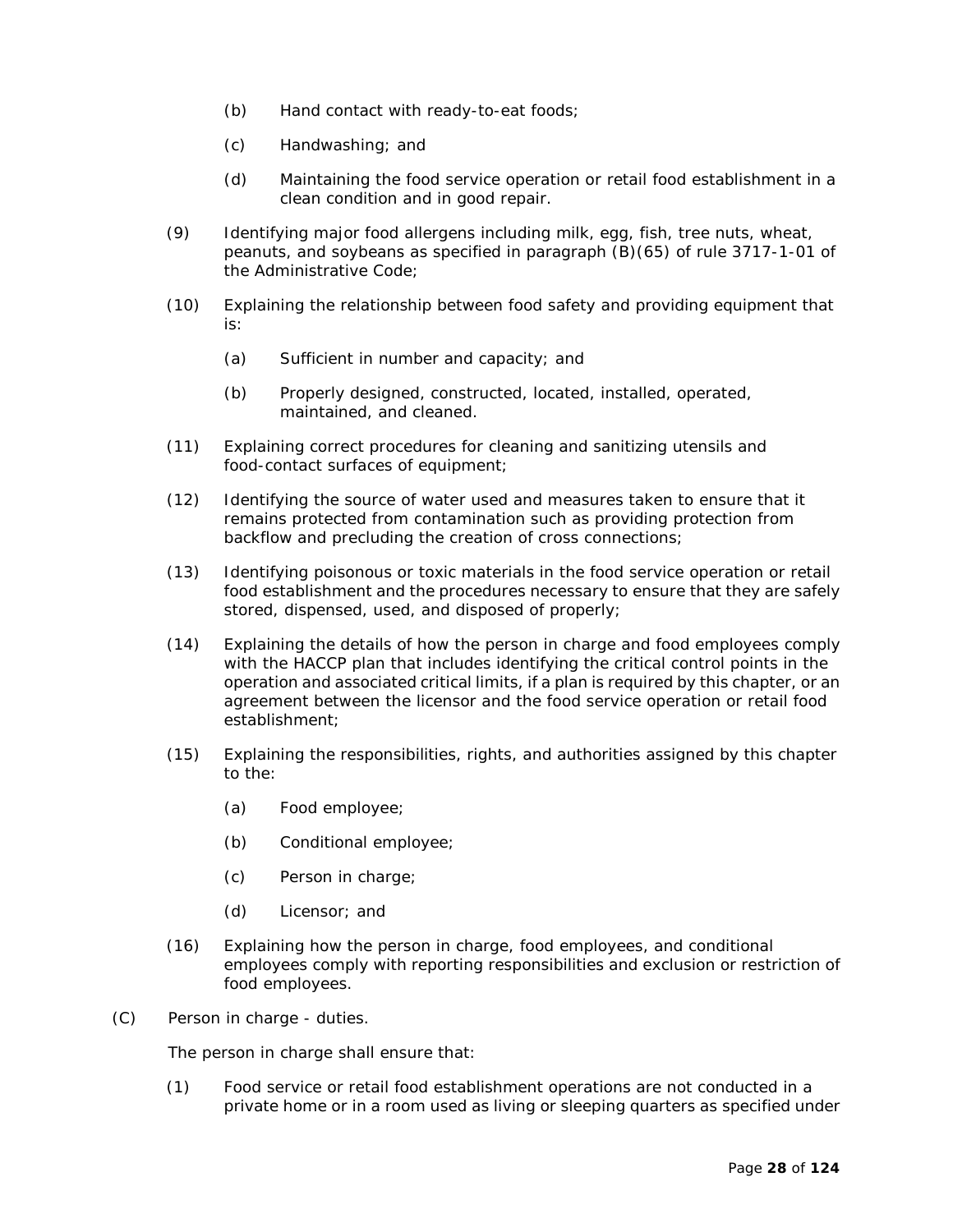paragraphs (S) and (T) of rule 3717-1-06.1 of the Administrative Code;

- (2) Persons unnecessary to the food service operation or retail food establishment are not allowed in the food preparation, food storage, or warewashing areas, except that brief visits and tours may be authorized by the person in charge if steps are taken to ensure that exposed food; clean equipment, utensils, and linens; and unwrapped single-service and single-use articles are protected from contamination;
- (3) Employees and other persons such as delivery and maintenance persons and pesticide applicators entering the food preparation, food storage, and warewashing areas comply with this chapter;
- (4) Employees are effectively cleaning their hands, by routinely monitoring the employees' handwashing;
- (5) Employees are visibly observing foods as they are received to determine that they are from approved sources, delivered at the required temperatures, protected from contamination, unadulterated, and accurately presented, by routinely monitoring the employees' observations and periodically evaluating foods upon their receipt;
- (6) Employees are verifying that foods delivered to a food service operation or retail food establishment during non-operating hours are from approved sources and are placed into appropriate storage locations such that they are maintained at the required temperatures, protected from contamination, unadulterated, and accurately presented;
- (7) Employees are properly cooking time/temperature controlled for safety food, being particularly careful in cooking those foods known to cause severe foodborne illness and death, such as eggs and comminuted meats, through daily oversight of the employees' routine monitoring of the cooking temperatures using appropriate temperature measuring devices properly scaled and calibrated as specified under paragraph (K) of rule 3717-1-04.1 of the Administrative Code and paragraph  $(Q)(2)$  of rule 3717-1-04.4 of the Administrative Code;
- (8) Employees are using proper methods to rapidly cool time/temperature controlled for safety foods that are not held hot or are not for consumption within four hours, through daily oversight of the employees' routine monitoring of food temperatures during cooling;
- (9) Consumers who order raw or partially cooked ready-to-eat foods of animal origin are informed as specified under paragraph (E) of rule 3717-1-03.5 of the Administrative Code that the food is not cooked sufficiently to ensure its safety;
- (10) Employees are properly sanitizing cleaned multiuse equipment and utensils before they are reused, through routine monitoring of solution temperature and exposure time for hot water sanitizing, and chemical concentration, pH, temperature, and exposure time for chemical sanitizing;
- (11) Consumers are notified that clean tableware is to be used when they return to self-service areas such as salad bars and buffets as specified under paragraph (O) of rule 3717-1-03.2 of the Administrative Code;
- (12) Except when approved as specified in paragraph (A)(4) of rule 3717-1-03.2 of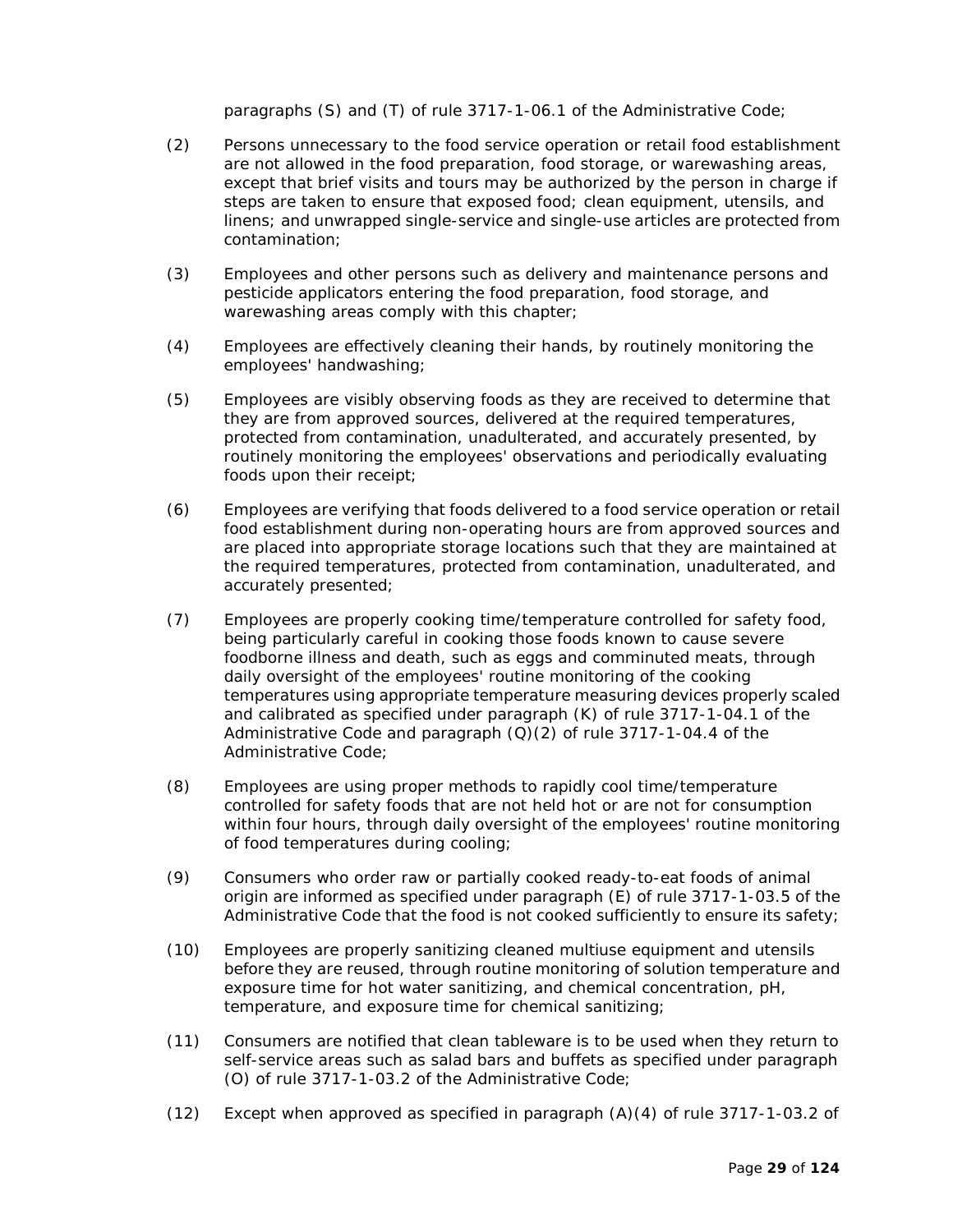the Administrative Code, employees are preventing cross-contamination of ready-to-eat food with bare hands by properly using suitable utensils such as deli tissue, spatulas, tongs, single-use gloves, or dispensing equipment;

- (13) Employees are properly trained in food safety, including food allergy awareness, as it relates to their assigned duties;
- (14) Food employees and conditional employees are informed in a verifiable manner of their responsibility to report in accordance with this chapter, to the person in charge, information about their health as it relates to diseases that are transmissible through food as specified under paragraph (A) of rule 3717-1-02.1 of the Administrative Code;
- (15) Written procedures and plans, as specified in this Chapter and as developed by the food service operation or retail food establishment, are maintained and implemented as required; and
- (16) The food service operation or retail food establishment shall have written procedures for employees to follow when responding to vomiting or diarrheal events that involve discharge onto surfaces in the food service operation or retail food establishment. The procedures shall address the specific actions employees must take to minimize the spread of contamination and the exposure of employees, consumers, food, and surfaces to vomitus or fecal matter.

## <span id="page-29-0"></span>**3717-1-03 Food - safe, unadulterated, and honestly presented.**

Food shall be safe, unadulterated, and, as specified under paragraph (B) of rule 3717-1-03.5 of the Administrative Code, honestly presented.

#### <span id="page-29-1"></span>**3717-1-03.1 Food: sources, specifications, and original containers.**

[Comment: For publication dates of the C.F.R. referenced in this rule, see paragraph (B)(15)(b) of rule 3717-1-01 of the Administrative Code.]

- (A) Sources compliance with food law.
	- (1) Food shall be obtained from sources that comply with law.
	- (2) Except for products obtained from a home bakery registered by the Ohio department of agriculture, products from cottage food production operations, and maple syrup, honey, or sorghum products produced as provided in section 3715.021 of the Revised Code; food prepared in a private home may not be used or offered for human consumption in a food service operation or retail food establishment.
	- (3) Packaged food shall be labeled as specified in law, including 21 C.F.R. 101, 9 C.F.R. 317, 9 C.F.R. 381 subpart N, and as specified under paragraphs (N) and (O) of this rule.
	- (4) Fish, other than molluscan shellfish, that are intended for consumption in their raw form and allowed as specified in paragraph (A)(3)(a) of rule 3717-1-03.3 of the Administrative Code may be offered for sale or service if they are obtained from a supplier that freezes the fish as specified under paragraph (E) of rule 3717-1-03.3 of the Administrative Code; or frozen on the premises as specified under paragraph (E) of rule 3717-1-03.3 of the Administrative Code and records are retained as specified under paragraph (F) of rule 3717-1-03.3 of the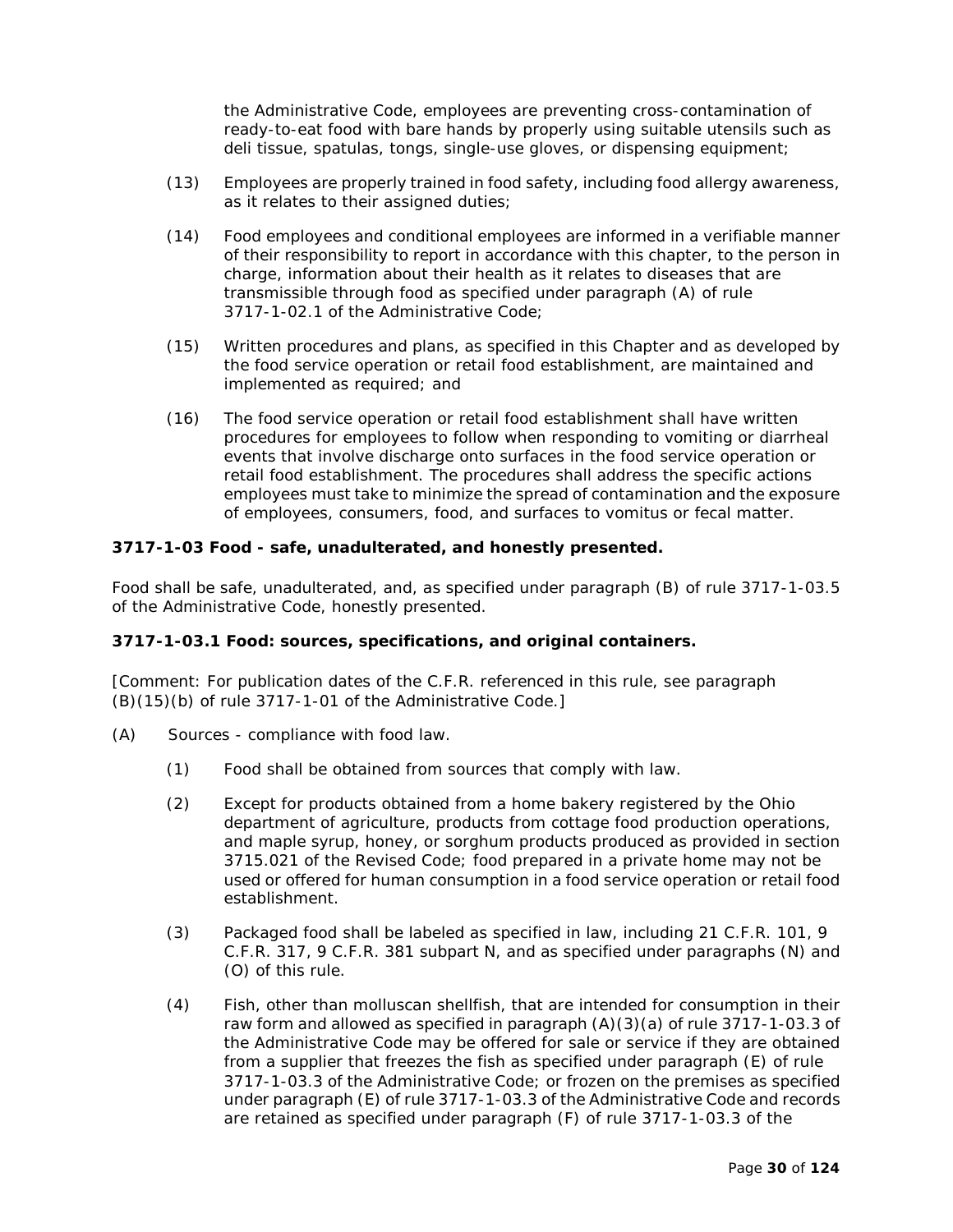Administrative Code.

- (5) Whole-muscle, intact beef steaks that are intended for consumption in an undercooked form without a consumer advisory as specified in paragraph (A)(2) of rule 3717-1-03.3 of the Administrative Code shall be:
	- (a) Obtained from a food processing plant that, upon request by the purchaser, packages the steaks and labels them, to indicate that the steaks meet the definition of whole-muscle, intact beef; or
	- (b) Deemed acceptable by the licensor based on other evidence, such as written buyer specifications or invoices, that indicates that the steaks meet the definition of whole-muscle, intact beef; and
	- (c) If individually cut in a food service operation or retail food establishment:
		- (i) Cut from whole-muscle intact beef that is labeled by a food processing plant as specified in paragraph (A)(5)(a) of this rule or identified as specified in paragraph  $(A)(5)(b)$  of this rule;
		- (ii) Prepared so they remain intact; and
		- (iii) If packaged for undercooking in a food service operation or retail food establishment, labeled as specified in paragraph (A)(5)(a) of this rule or identified as specified in paragraph  $(A)(5)(b)$  of this rule.
- (6) Meat and poultry that is not a ready-to-eat food and is in a packaged form when it is offered for sale or otherwise offered for consumption, shall be labeled to include safe handling instructions as specified in 9 C.F.R. 317.2(l) and 9 C.F.R. 381.125(b).
- (7) A food service operation or retail food establishment that sells or serves horse meat as defined in Chapter 919. of the Revised Code shall comply with all applicable provisions of Chapter 919. of the Revised Code.
- (8) Eggs that have not been specifically treated to destroy all viable Salmonellae shall be labeled to include safe handling instructions as specified in 21 C.F.R. 101.17(h).
- (B) Food in a hermetically sealed container source.

Food in a hermetically sealed container shall be obtained from a food processing plant that is regulated by the food regulatory agency that has jurisdiction over the plant.

(C) Fluid milk and milk products - source.

Fluid milk and milk products shall be obtained from sources that comply with grade A standards and manufactured milk standards as specified in Chapter 917. of the Revised Code and the rules adopted thereunder.

- (D) Fish source.
	- (1) Fish that are received for sale or service shall be:
		- (a) Commercially and legally caught or harvested; or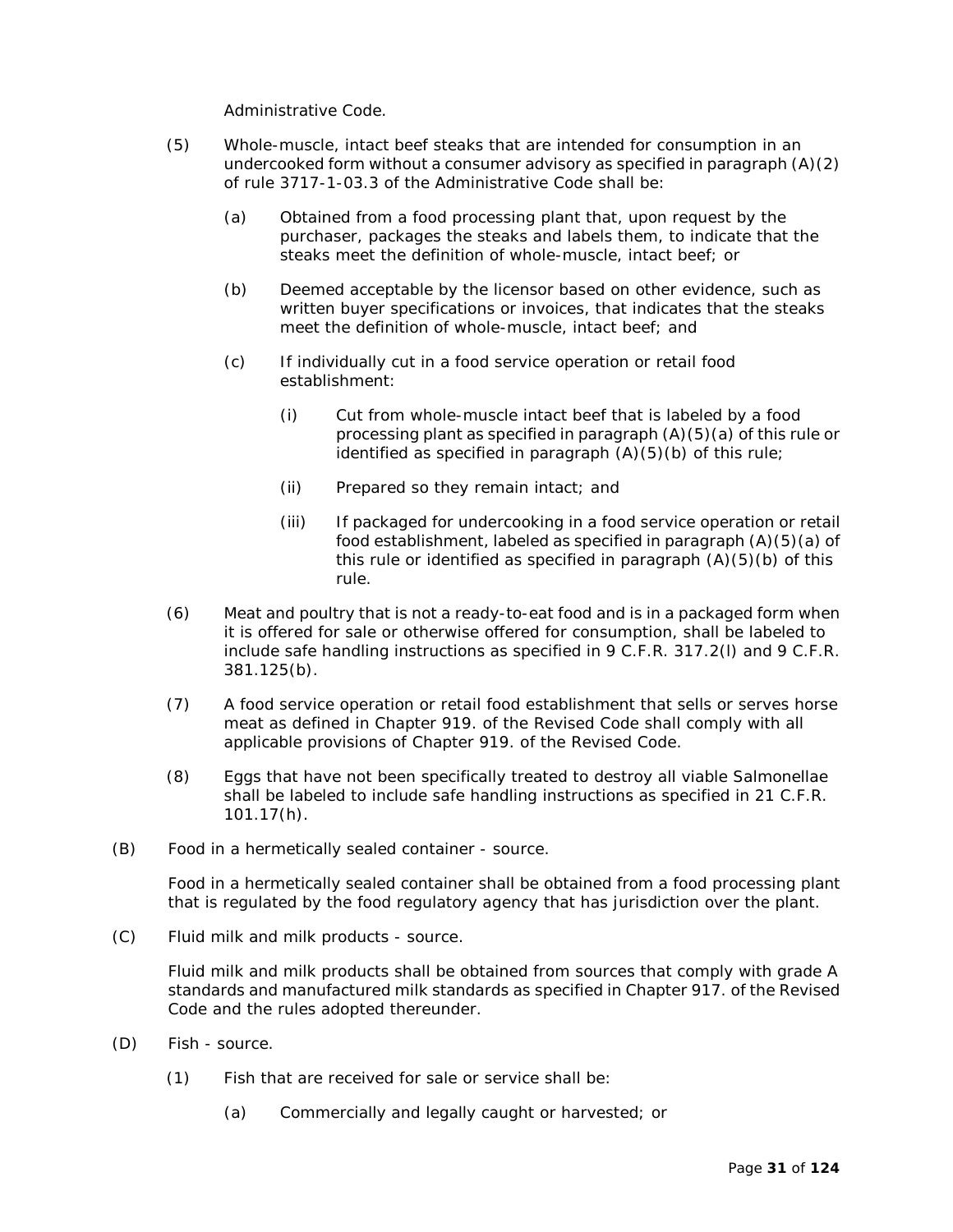- (b) Approved for sale or service.
- (2) Molluscan shellfish that are recreationally caught may not be received for sale or service.
- (E) Molluscan shellfish source.
	- (1) Molluscan shellfish shall be obtained from sources according to the requirements specified in the United States department of health and human services, public health service, food and drug administration, national shellfish sanitation program guide for the control of molluscan shellfish (2009).
	- (2) Molluscan shellfish received in interstate commerce shall be from sources that are listed in the interstate certified shellfish shippers list.
- (F) Wild mushrooms source.

Mushroom species picked in the wild are prohibited for sale or service in a food service operation or retail food establishment. This prohibition does not apply to:

- (1) Cultivated wild mushroom species that are grown, harvested, and processed in an operation that is regulated by the food regulatory agency that has jurisdiction over the operation; or
- (2) Wild mushroom species if they are in packaged form and are the product of a food processing plant that is regulated by the food regulatory agency that has jurisdiction over the plant.
- (G) Game animals.
	- (1) If game animals are received for sale or service they shall be:
		- (a) Commercially raised for food; and:
			- (i) Raised, slaughtered, and processed under a voluntary inspection program that is conducted under Chapter 918. of the Revised Code, 9 C.F.R. 352, or an equivalent program as determined by the director of agriculture; or
			- (ii) Under a routine inspection program conducted by a regulatory agency other than the agency that has animal health jurisdiction.
		- (b) Under a voluntary inspection program administered by the USDA for game animals such as exotic animals (reindeer, elk, deer, antelope, water buffalo, or bison) that are "inspected and approved" in accordance with 9 C.F.R. 352 or rabbits that are "inspected and certified" in accordance with 9 C.F.R. 354 or Chapter 918. of the Revised Code.
	- (2) Wild game animals shall not be received for sale or service by a food service operation or retail food establishment.
	- (3) A game animal may not be received for sale or service if it is a species of wildlife that is listed in  $50 \text{ C}$  F R  $17$ .
- (H) Temperature specifications for receiving.
	- (1) Refrigerated, time/temperature controlled for safety food shall be at a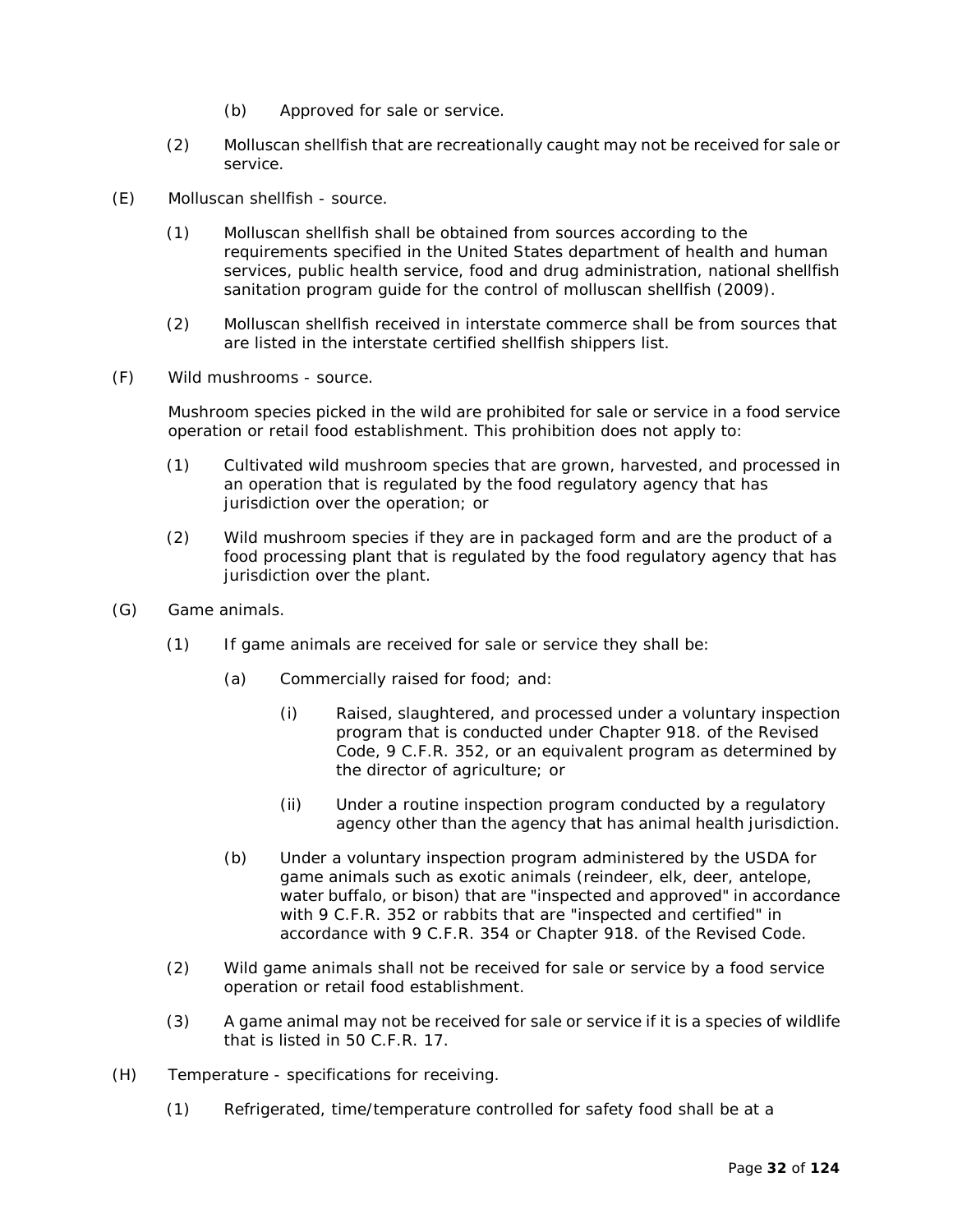temperature of forty-one degrees Fahrenheit (five degrees Celsius) or below when received. This provision does not apply to raw eggs which must be received in refrigerated equipment that maintains an ambient air temperature of forty-five degrees Fahrenheit (seven degrees Celsius) or less, milk which may be received at an internal temperature of not more than forty-five degrees Fahrenheit (seven degrees Celsius), or to any other time/temperature controlled for safety food for which another temperature is specified by law governing its distribution, such as red meat and molluscan shellfish.

- (2) Time/temperature controlled for safety food that is cooked to a temperature and for a time specified under paragraph (A), (B), (C), or (D) of rule 3717-1-03.3 of the Administrative Code and received hot shall be at a temperature of one hundred thirty-five degrees Fahrenheit (fifty-seven degrees Celsius) or above.
- (3) A food that is labeled frozen and shipped frozen by a food processing plant shall be received frozen.
- (4) Upon receipt, time/temperature controlled for safety food shall be free of evidence of previous temperature abuse.
- (I) Additives specifications for receiving.

Food may not contain unapproved food additives or additives that exceed amounts specified in 21 C.F.R. 170-180 relating to food additives, generally recognized as safe or prior sanctioned substances that exceed amounts specified in 21 C.F.R. 181-186, substances that exceed amounts specified in 9 C.F.R. 424.21(b), or pesticide residues that exceed provisions specified in 40 C.F.R. 180.

(J) Eggs - specifications for receiving.

Eggs shall be received clean and sound and may not exceed the restricted egg tolerances for United States consumer grade B as specified in United States standards, grades, and weight classes for shell eggs, AMS 56.200 et seq., (as published on December 31, 1981) administered by the agricultural marketing service of the USDA.

- (K) Eggs and milk products pasteurized.
	- (1) Egg products shall be obtained pasteurized.
	- (2) Fluid and dry milk and milk products shall:
		- (a) Be obtained pasteurized; and
		- (b) Comply with grade A or manufactured milk standards as specified in Chapter 917. of the Revised Code and the rules adopted thereunder.
	- (3) Frozen milk products, such as ice cream, shall be obtained pasteurized as specified in 21 C.F.R. 135.
	- (4) Cheese shall be obtained pasteurized unless alternative procedures to pasteurization are specified in the C.F.R., such as 21 C.F.R. 133 for curing certain cheese varieties.
- (L) Package integrity specifications for receiving.

Food packages shall be in good condition and protect the integrity of the contents so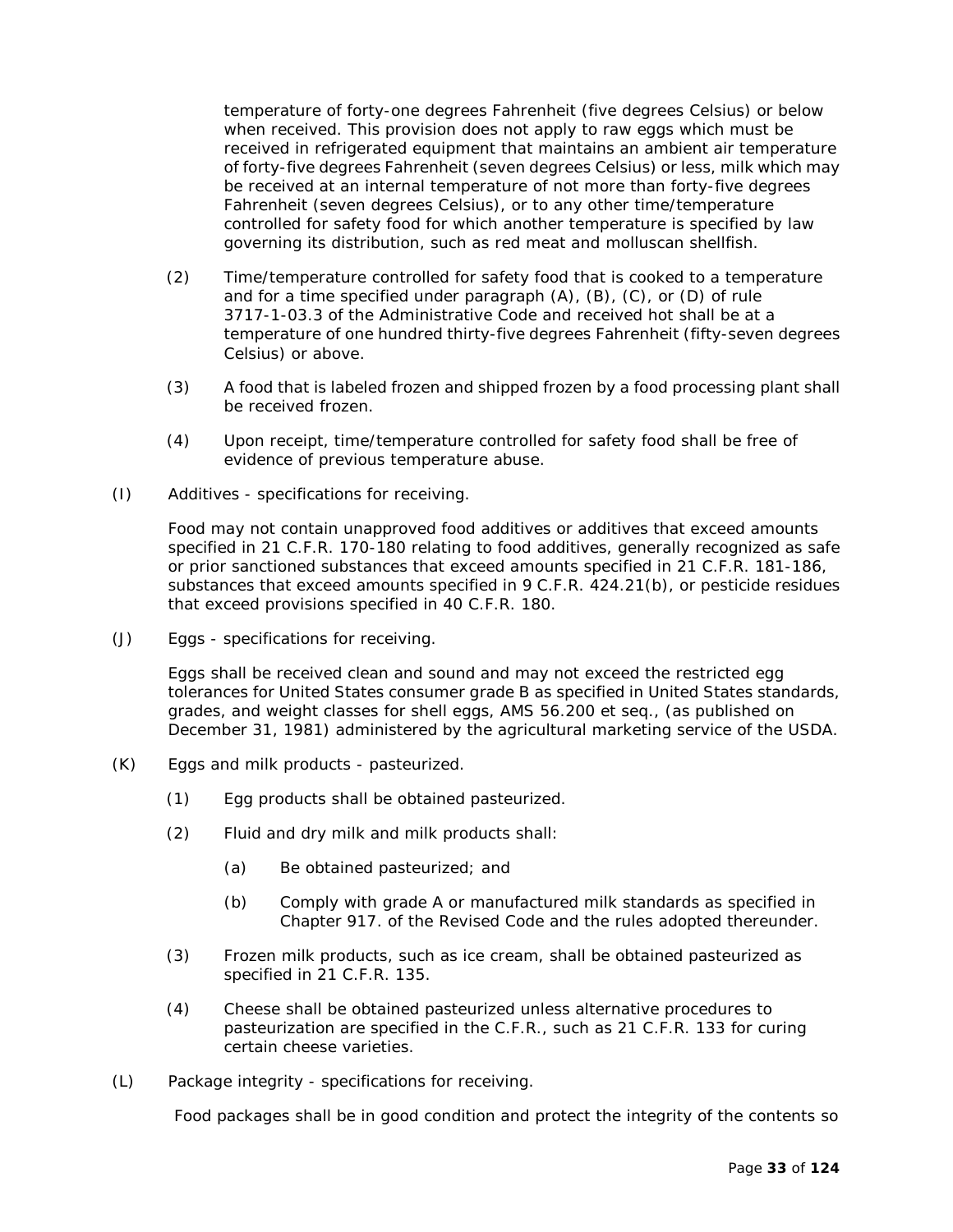that the food is not exposed to adulteration or potential contaminants.

(M) Ice - specifications.

Ice for use as a food or as a cooling medium shall be made from drinking water.

- (N) Shucked shellfish packaging and identification.
	- (1) Raw shucked shellfish shall be obtained in nonreturnable packages which bear a legible label that identifies the:
		- (a) Name, address, and certification number of the shucker-packer or repacker of the molluscan shellfish; and
		- (b) The "sell by" or "best if used by" date for packages with a capacity of less than one-half gallon (1.89 liter) or the date shucked for packages with a capacity of one-half gallon (1.89 liter) or more.
	- (2) A package of raw shucked shellfish that does not bear a label or which bears a label which does not contain all the information as specified under paragraph (N)(1) of this rule shall be subject to embargo, as allowed by rules adopted pursuant to section 3715.551 of the Revised Code, or seizure and destruction in accordance with 21 C.F.R. 1240.60(d).
- (O) Shellstock identification specification for receiving.
	- (1) Shellstock shall be obtained in containers bearing legible source identification tags or labels that are affixed by the harvester or dealer that depurates, ships, or reships the shellstock, as specified in the national shellfish sanitation program guide for the control of molluscan shellfish, and that list:
		- (a) Except as specified under paragraph (O)(3) of this rule, on the harvester's tag or label, the following information in the following order:
			- (i) The harvester's identification number that is assigned by the shellfish control authority;
			- (ii) The date of harvesting;
			- (iii) The most precise identification of the harvest location or aquaculture site that is practicable based on the system of harvest area designations that is in use by the shellfish control authority and including the abbreviation of the name of the state or country in which the shellfish are harvested;
			- (iv) The type and quantity of shellfish; and
			- (v) The following statement in bold, capitalized type: "This tag is required to be attached until container is empty or retagged and thereafter kept on file for ninety days;" and
		- (b) On each dealer's tag or label, the following information in the following order:
			- (i) The dealer's name and address, and the certification number assigned by the shellfish control authority;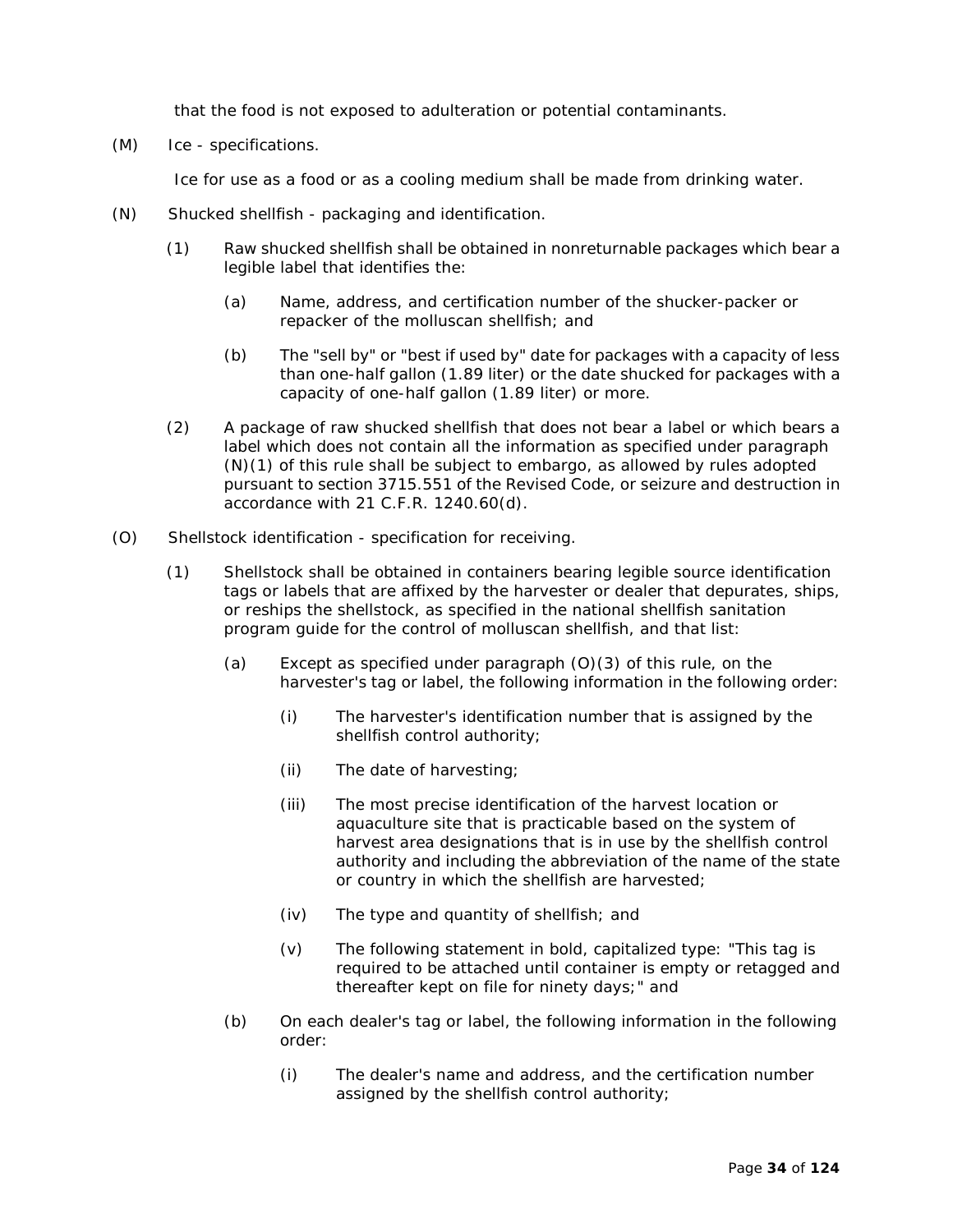- (ii) The original shipper's certification number including the abbreviation of the name of the state or country in which the shellfish are harvested;
- (iii) The same information as specified for a harvester's tag under paragraphs  $(0)(1)(a)(ii)$  to  $(0)(1)(a)(iv)$  of this rule; and
- (iv) The following statement in bold, capitalized type: "This tag is required to be attached until container is empty and thereafter kept on file for ninety days."

If the harvester's tag or label is designed to accommodate each dealer's identification as specified under paragraphs (O)(1)(b)(i) and (O)(1)(b)(ii) of this rule, individual dealer tags or labels need not be provided.

- (2) A container of shellstock that does not bear a tag or label or that bears a tag or label that does not contain all the information as specified under paragraph (O)(1) of this rule shall be subject to embargo, as allowed by rules adopted pursuant to section 3715.551 of the Revised Code, or seizure, and destruction in accordance with 21 C.F.R. 1240.60(d).
- (3) If a place is provided on the harvester's tag or label for a dealer's name, address, and certification number, the dealer's information shall be listed first.
- (P) Shellstock condition upon receipt.

When received by a food service operation or retail food establishment, shellstock shall be reasonably free of mud, dead shellfish, and shellfish with broken shells. Dead shellfish or shellstock with badly broken shells shall be discarded.

- (Q) Molluscan shellfish original container.
	- (1) Molluscan shellfish may not be removed from the container in which they are received other than immediately before sale or preparation for service except as provided in paragraphs  $(Q)(2)$  to  $(Q)(4)$  of this rule.
	- (2) For display purposes, shellstock may be removed from the container in which they are received, displayed on drained ice, or held in a display container, and a quantity specified by a consumer may be removed from the display or display container and provided to the consumer if:
		- (a) The source of the shellstock on display is identified as specified under paragraph (O) of this rule and recorded as specified under paragraph (R) of this rule; and
		- (b) The shellstock are protected from contamination.
	- (3) Shucked shellfish may be removed from the container in which they were received and held in a display container from which individual servings are dispensed upon a consumer's request if:
		- (a) The labeling information for the shellfish on display as specified under paragraph (N) of this rule is retained and correlated to the date when, or dates during which, the shellfish are sold or served; and
		- (b) The shellfish are protected from contamination.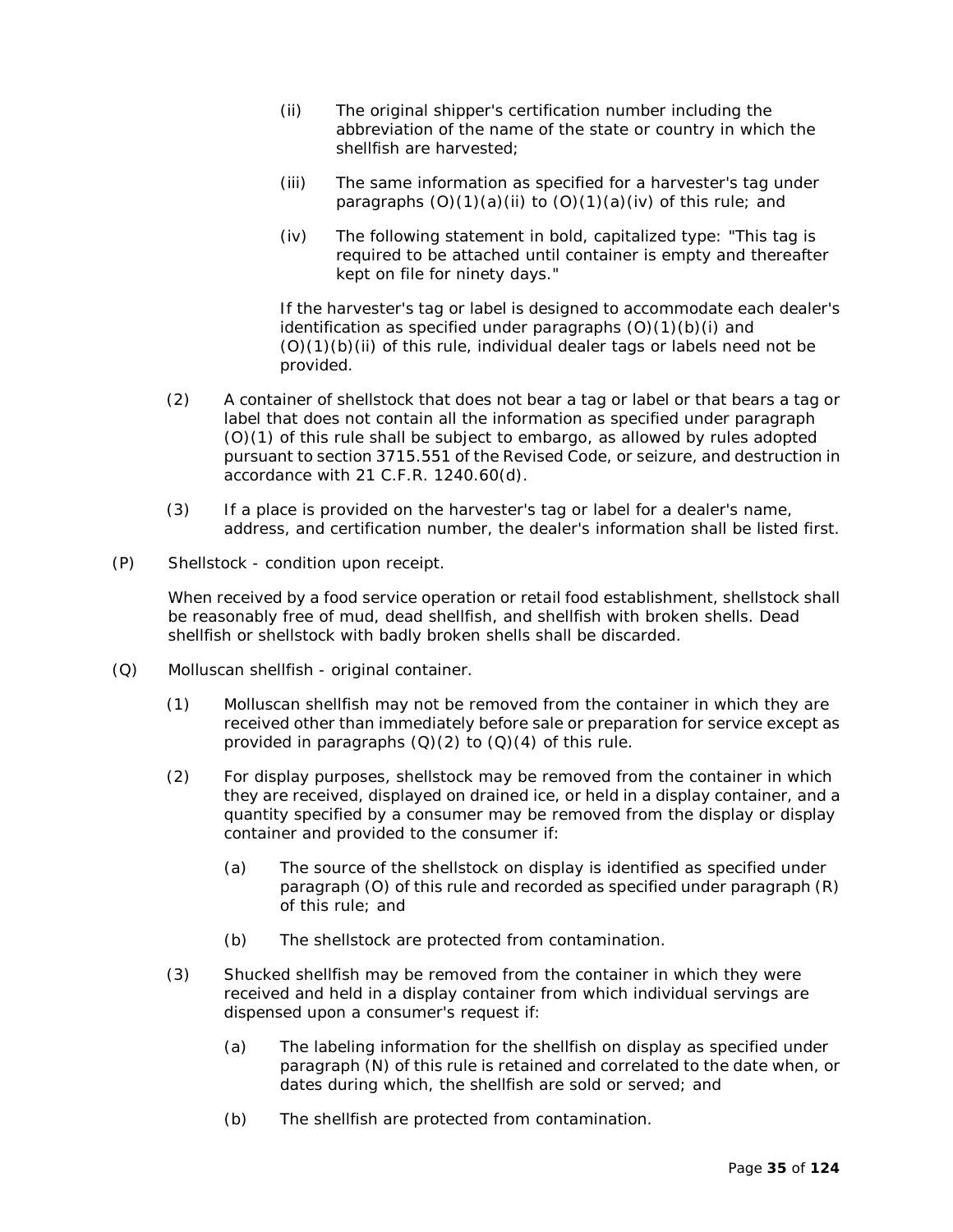- (4) Shucked shellfish may be removed from the container in which they were received and repacked in consumer self service containers if:
	- (a) The labeling information for the shellfish is on each consumer self service container as specified under paragraph (N) of this rule and paragraphs (C)(1), (C)(2)(a) to (C)(2)(e) of rule 3717-1-03.5 of the Administrative Code;
	- (b) The labeling information as specified under paragraph (N) of this rule is retained and correlated with the date when, or dates during which, the shellfish are sold or served;
	- (c) The labeling information and dates specified under paragraph  $(Q)(4)(b)$ of this rule are maintained for ninety days; and
	- (d) The shellfish are protected from contamination.
- (R) Shellstock maintaining identification.
	- (1) Except as specified under paragraph  $(R)(3)(b)$  of this rule, shellstock tags or labels shall remain attached to the container in which the shellstock are received until the container is empty.
	- (2) The date when the last shellstock from the container is sold or served shall be recorded on the tag or label.
	- (3) The identity of the source of shellstock that are sold or served shall be maintained by retaining shellstock tags or labels for ninety calendar days from the date that is recorded on the tag or label, as specified under paragraph (R)(2) of this rule, by:
		- (a) Using an approved record keeping system that keeps the tags or labels in chronological order correlated to the date that is recorded on the tag or label, as specified under paragraph (R)(2) of this rule; and
		- (b) If shellstock are removed from their tagged or labeled container:
			- (i) Preserving source identification by using a record keeping system as specified under paragraph  $(R)(3)(a)$  of this rule; and
			- (ii) Ensuring that shellstock from one tagged or labeled container are not commingled with shellstock from another container with different certification numbers; different harvest dates; or different growing areas as identified on the tag or label before being ordered by the consumer.
- (S) Pre-packaged juice shall:
	- (1) Be obtained from a processor with a HACCP system as specified in 21 C.F.R. 120; and either
	- (2) Be obtained pasteurized or otherwise treated to attain a 5-log reduction of the most resistant microorganism of public health significance as specified in 21 C.F.R. 120.24; or
	- (3) Be obtained from a food processing establishment defined in rule 901:3-23-01 (B) of the Administrative Code.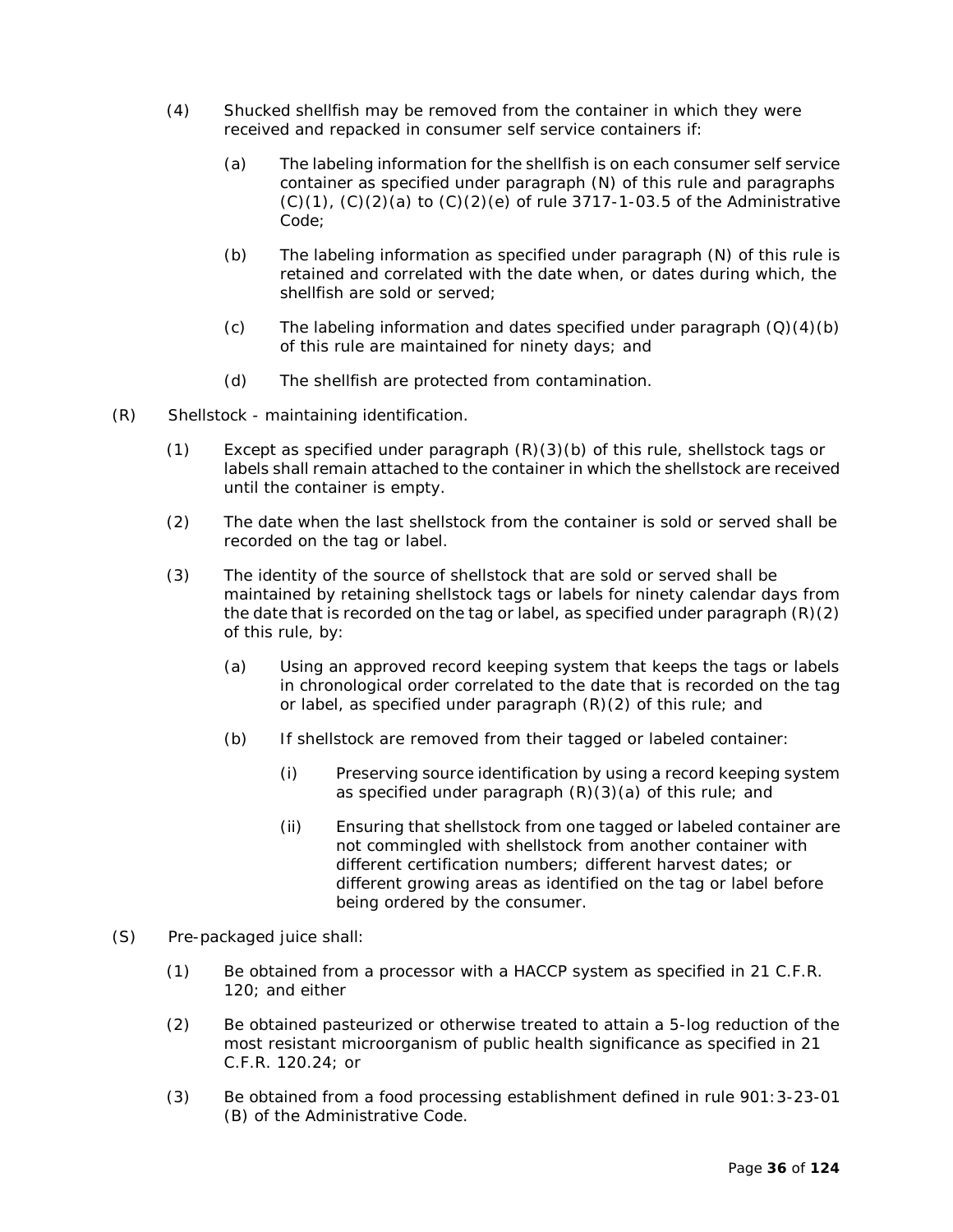# **3717-1-03.2 Food: protection from contamination after receiving.**

- (A) Preventing contamination from hands.
	- (1) Food employees shall wash their hands as specified under paragraph (B) of rule 3717-1-02.2 of the Administrative Code.
	- (2) Except when washing fruits and vegetables as specified under paragraph (G) of this rule or as specified in paragraph (A)(4) of this rule, food employees may not contact exposed, ready-to-eat food with their bare hands and shall use suitable utensils such as deli tissue, spatulas, tongs, single-use gloves, or dispensing equipment.
	- (3) Paragraph (A)(2) of this section does not apply to a food employee that contacts exposed, ready-to-eat food with bare hands at the time the ready-to-eat food is being added as an ingredient to a food that:
		- (a) Contains a raw animal food and is to be cooked in the food service operation or retail food establishment to heat all parts of the food to the minimum temperatures specified in paragraphs (A)(1), (A)(4) and (B) of rule 3717-1-03.3 of the Administrative Code; or
		- (b) Does not contain a raw animal food but is to be cooked in the food service operation or retail food establishment to heat all parts of the food to a temperature of at least one hundred and forty-five degrees Fahrenheit (sixty-three degrees Celsius).
	- (4) Food employees not serving a highly susceptible population, may contact exposed ready-to-eat food with their bare hands if:
		- (a) The license holder obtains prior approval from the licensor;
		- (b) Written procedures are maintained in the food service operation or retail food establishment and made available to the licensor upon request that include:
			- (i) For each bare hand contact procedure, a listing of the specific ready-to-eat foods that are touched by bare hands;
			- (ii) Diagrams and other information showing that handwashing facilities, installed, located, equipped, and maintained as specified under paragraphs (G), (L), and (O) of rule 3717-1-05.1 of the Administrative Code, and paragraphs (B), (C), and (E) of rule 3717-1-06.2 of the Administrative Code are in an easily accessible location and in close proximity to the work station where the bare hand contact procedure is conducted.
		- (c) A written employee health policy that details how the food service operation or retail food establishment complies with rule 3717-1-02.1 of the Administrative Code including:
			- (i) Documentation that food employees and conditional employees acknowledge that they are informed to report information about their health as it relates to gastrointestinal symptoms and diseases that are transmittable through food as specified under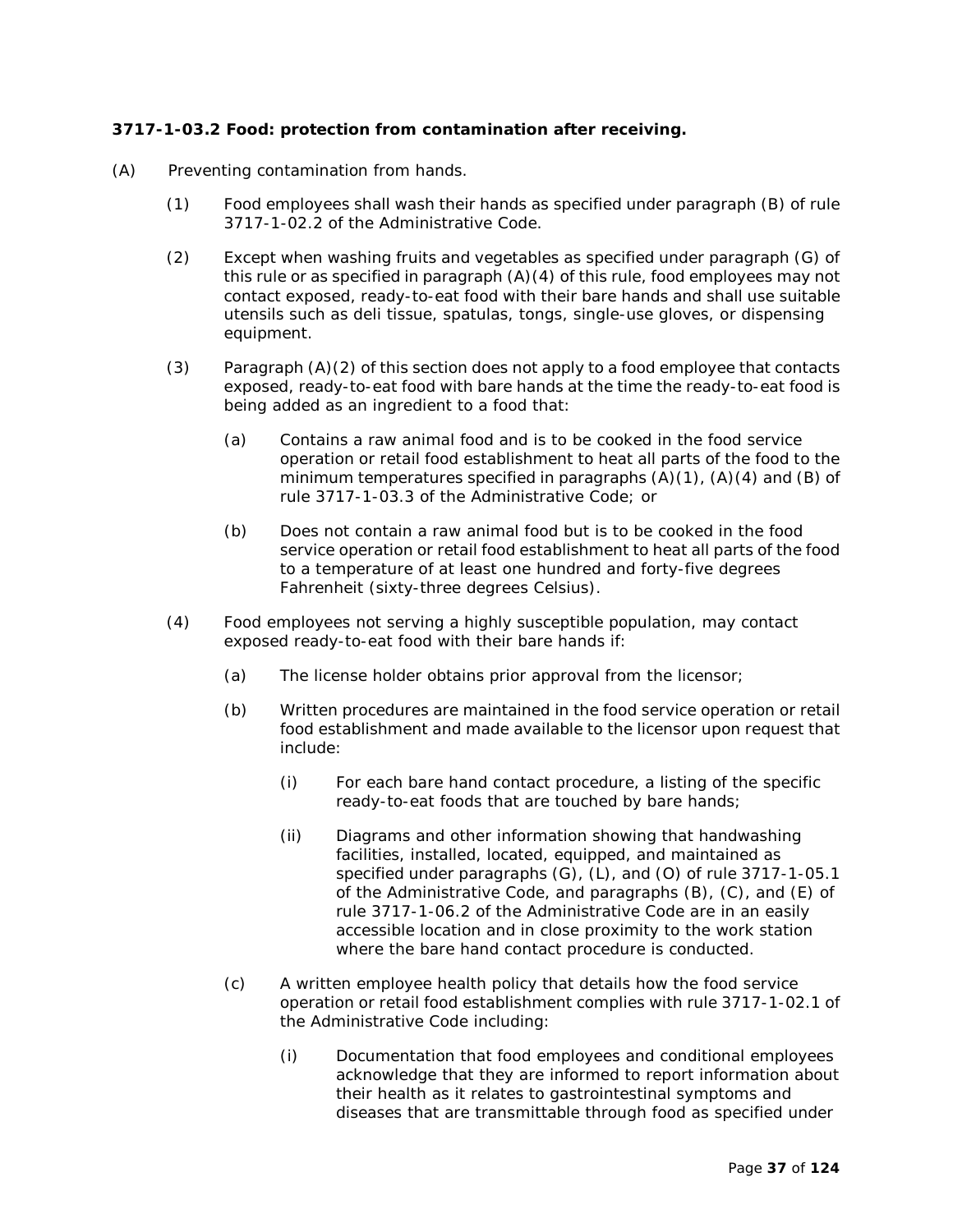paragraph (A) of rule 3717-1-02.1 of the Administrative Code;

- (ii) Documentation that food employees and conditional employees acknowledge their responsibilities as specified under paragraph (A) of rule 3717-1-02.1 of the Administrative Code; and
- (iii) Documentation that the person in charge acknowledges the responsibilities as specified under paragraphs (B), (C), (D), and (E) of rule 3717-1-02.1 of the Administrative Code.
- (d) Documentation that food employees acknowledge that they have received training in:
	- (i) The risks of contacting the specific ready-to-eat foods with bare hands;
	- (ii) Proper handwashing as specified under paragraph (B) of rule 3717-1-02.2 of the Administrative Code;
	- (iii) When to wash their hands as specified under paragraph (C) of rule 3717-1-02.2 of the Administrative Code;
	- (iv) Where to wash their hands as specified under paragraph (D) of rule 3717-1-02.2 of the Administrative Code;
	- (v) Proper fingernail maintenance as specified under paragraph (F) of rule 3717-1-02.2 of the Administrative Code;
	- (vi) Prohibition of jewelry as specified under paragraph (G) of rule 3717-1-02.2 of the Administrative Code; and
	- (vii) Good hygienic practices as specified under paragraphs (A) and (B) of rule 3717-1-02.3 of the Administrative Code.
- (e) Documentation that hands are washed before food preparation and as necessary to prevent cross contamination by food employees as specified under paragraphs (A), (B), (C), and (D) of rule 3717-1-02.2 of the Administrative Code during all hours of operation when the specific ready-to-eat foods are prepared;
- (f) Documentation that food employees contacting ready-to-eat food with bare hands use two or more of the following control measures to provide additional safeguards to hazards associated with bare hand contact:
	- (i) Double handwashing;
	- (ii) A hand antiseptic after handwashing as specified under paragraph (E) of rule 3717-1-02.2 of the Administrative Code;
	- (iii) Incentive programs such as paid sick leave that assist or encourage food employees not to work when they are ill; or
	- (iv) Other control measures approved by the licensor; and
- (g) Documentation that corrective action is taken when paragraphs  $(A)(4)(a)$  to  $(A)(4)(f)$  of this rule are not followed.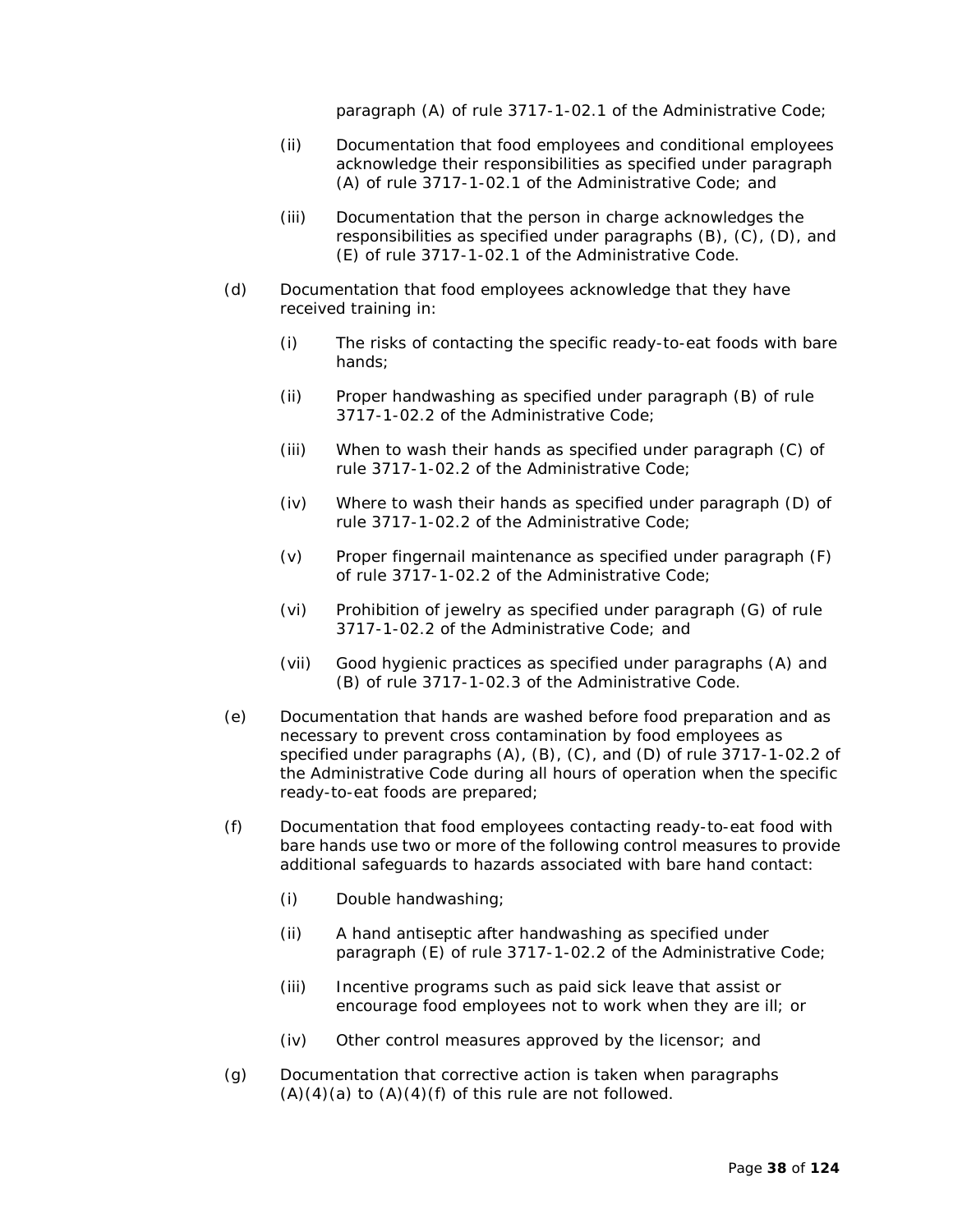- (5) Food employees shall minimize bare hand and arm contact with exposed food that is not in a ready-to-eat form.
- (B) Preventing contamination when tasting.

A food employee may not use a utensil more than once to taste food that is to be sold or served.

(C) Packaged and unpackaged food - preventing contamination by separation, packaging, and segregation.

Food shall be protected from cross contamination by:

- $(1)$  Except as specified in paragraph  $(C)(1)(c)$  of this rule, separating raw animal foods during storage, preparation, holding, and display from:
	- (a) Raw ready-to-eat food including other raw animal food such as fish for sushi or molluscan shellfish, or other raw ready-to-eat food such as fruits and vegetables; and
	- (b) Cooked ready-to-eat food.
	- (c) Frozen, commercially processed and packaged raw animal food may be stored or displayed with or above frozen, commercially processed and packaged, ready-to-eat food.
- (2) Except when combined as ingredients, separating types of raw animal foods from each other such as beef, fish, lamb, pork, and poultry during storage, preparation, holding, and display by:
	- (a) Using separate equipment for each type; or
	- (b) Arranging each type of food in equipment so that cross contamination of one type with another is prevented; and
	- (c) Preparing each type of food at different times or in separate areas.
- (3) Cleaning equipment and utensils as specified under paragraph (B)(1) of rule 3717-1-04.5 of the Administrative Code and sanitizing as specified under paragraph (C) of rule 3717-1-04.6 of the Administrative Code;
- (4) Cleaning hermetically sealed containers of food of visible soil before opening;
- (5) Protecting food containers that are received packaged together in a case or overwrap from cuts when the case or overwrap is opened;
- (6) Storing damaged, spoiled, or recalled food being held in the food service operation or retail food establishment as specified under paragraph (D) of rule 3717-1-06.3 of the Administrative Code;
- (7) Separating fruits and vegetables, before they are washed as specified under paragraph (G) of this rule from ready-to-eat food; and
- (8) Storing the food in packages, covered containers, or wrappings. This provision does not apply to:
	- (a) Whole, uncut, raw fruits and vegetables and nuts in the shell, that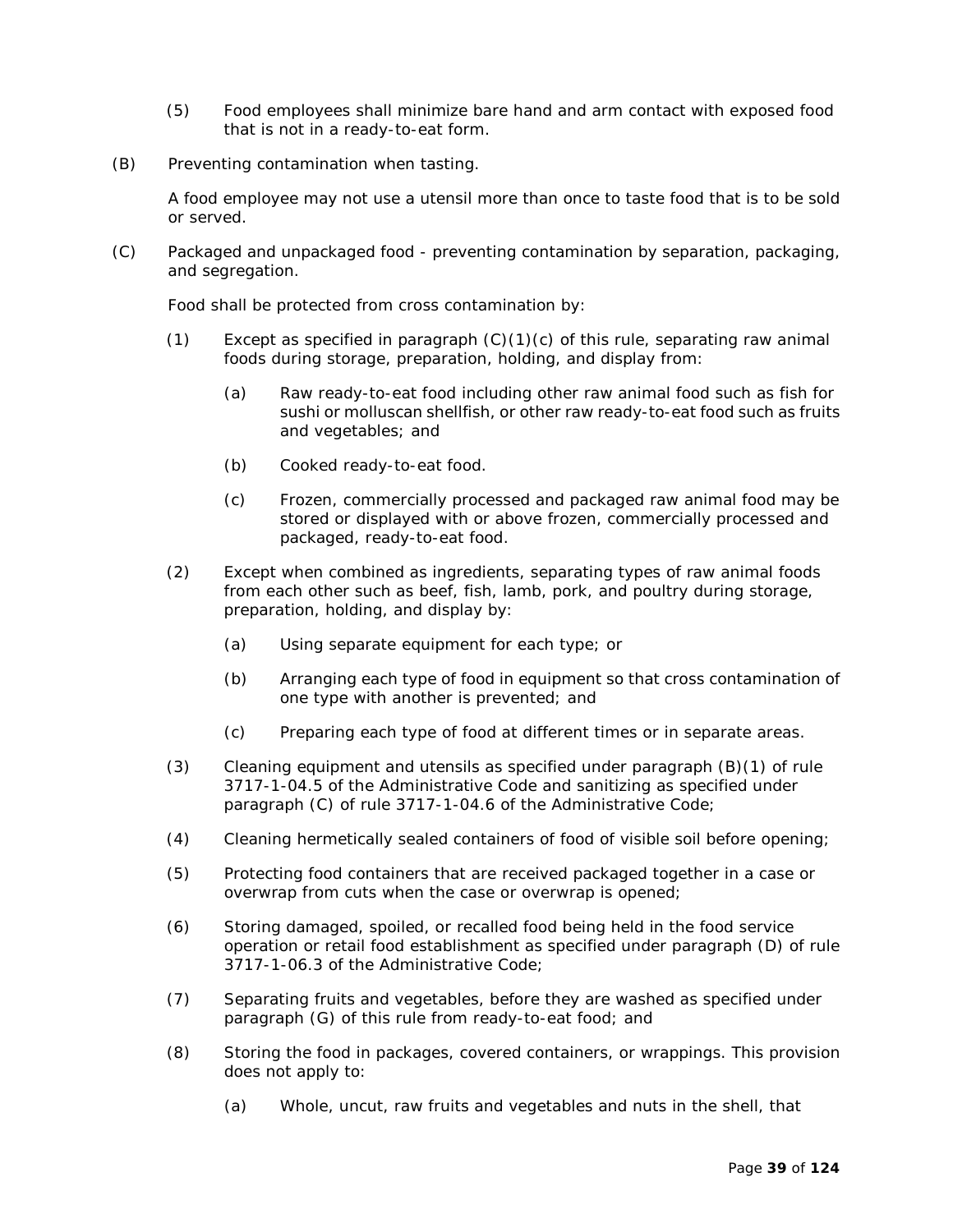require peeling or hulling before consumption;

- (b) Primal cuts, quarters, or sides of raw meat or slab bacon that are hung on clean, sanitized hooks or placed on clean, sanitized racks;
- (c) Whole, uncut, processed meats such as country hams, and smoked or cured sausages that are placed on clean, sanitized racks;
- (d) Food being cooled as specified under paragraph  $(E)(2)(b)$  of rule 3717-1-03.4 of the Administrative Code; or
- (e) Shellstock.
- (D) Food storage containers identified with common name of food.

Working containers holding food or food ingredients that are removed from their original packages for use in a food service operation or retail food establishment, such as cooking oils, flour, herbs, potato flakes, salt, spices, and sugar shall be identified with the common name of the food except that containers holding food that can be readily and unmistakably recognized such as dry pasta need not be identified.

(E) Pasteurized eggs - substitute for raw eggs for certain recipes.

Pasteurized eggs or egg products shall be substituted for raw eggs in the preparation of foods such as Caesar salad, hollandaise or Bearnaise sauce, mayonnaise, meringue, eggnog, ice cream, and egg-fortified beverages that are not:

- (1) Cooked as specified under paragraph  $(A)(1)(a)$  or  $(A)(1)(b)$  of rule 3717-1-03.3 of the Administrative Code; or
- (2) Included in paragraph (A)(3) of rule 3717-1-03.3 of the Administrative Code.
- (F) Protection from unapproved additives.
	- (1) Food shall be protected from contamination that may result from the addition of, as specified in paragraph (I) of rule 3717-1-03.1 of the Administrative Code:
		- (a) Unsafe or unapproved food or color additives; and
		- (b) Unsafe or unapproved levels of approved food and color additives.
	- (2) A food employee may not:
		- (a) Apply sulfiting agents to fresh fruits or vegetables intended for raw consumption or to a food considered to be a good source of vitamin  $B_{1i}$ or
		- (b) Serve or sell food specified under paragraph  $(F)(2)(a)$  of this rule that is treated with sulfiting agents before receipt by the food service operation or retail food establishment, except that grapes need not meet this provision.
- (G) Washing fruits and vegetables.

Raw fruits and vegetables shall be thoroughly washed in water to remove soil and other contaminants before being cut, combined with other ingredients, cooked, served, or offered for human consumption in ready-to-eat form except: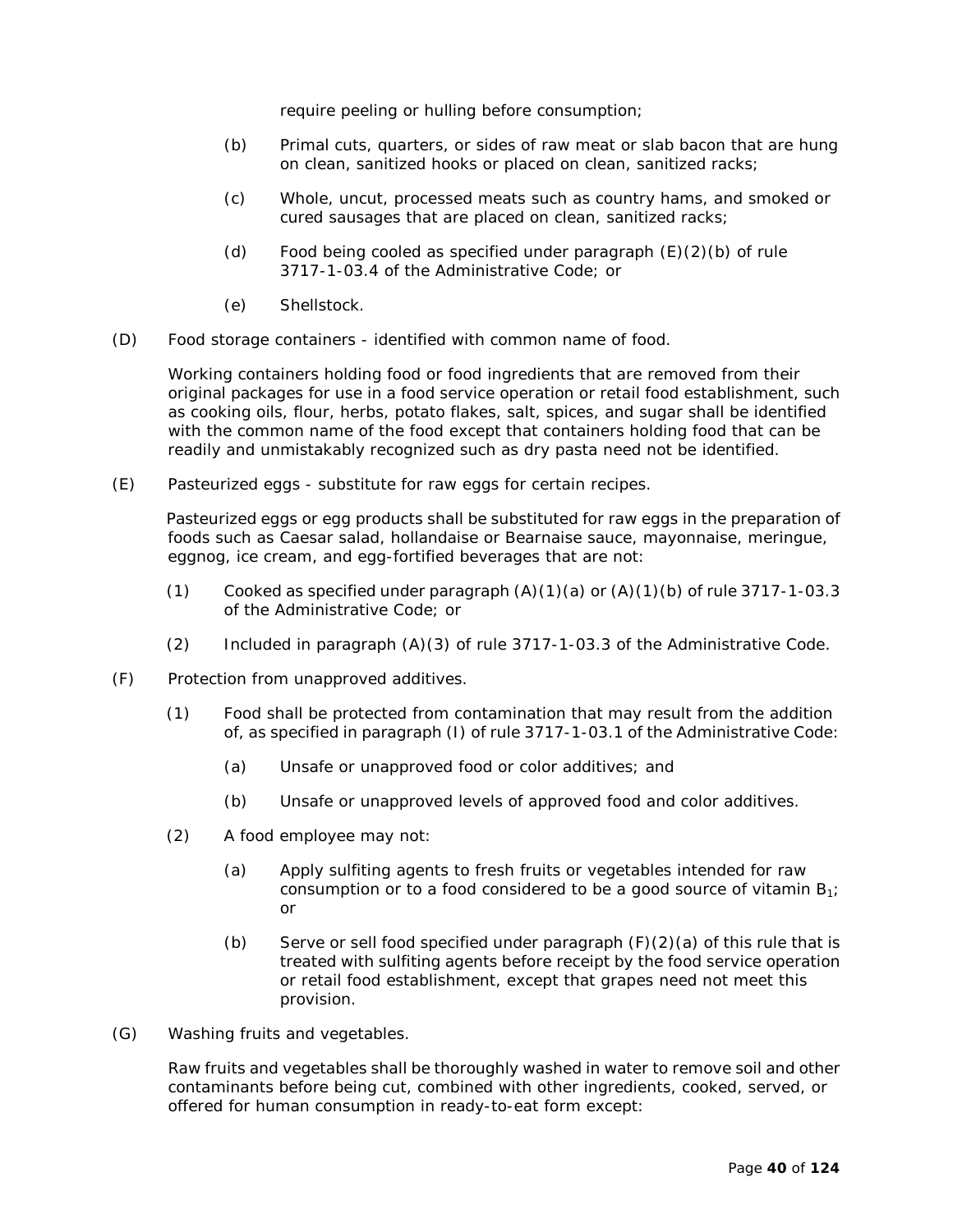- (1) Fruits and vegetables may be washed by using chemicals as specified under paragraph (F) of rule 3717-1-07.1 of the Administrative Code; and
- (2) Whole, raw fruits and vegetables that are intended for washing by the consumer before consumption need not be washed before they are sold.
- (3) Devices used for on-site generation of chemicals meeting the requirements specified in 21 C.F.R. 173.315, for the washing of raw, whole fruits and vegetables shall be used in accordance with the manufacturer's instructions.
- (H) Ice used as exterior coolant prohibited as ingredient.

After use as a medium for cooling the exterior surfaces of food such as melons or fish, packaged foods such as canned beverages, or cooling coils and tubes of equipment, ice may not be used as food.

- (I) Storage or display of food in contact with water or ice.
	- (1) Packaged food may not be stored in direct contact with ice or water if the food is subject to the entry of water because of the nature of its packaging, wrapping, or container or its positioning in the ice or water.
	- (2) Unpackaged food may not be stored in direct contact with undrained ice, except that:
		- (a) Whole, raw fruits or vegetables; cut, raw vegetables such as celery or carrot sticks or cut potatoes; and tofu may be immersed in ice or water; or
		- (b) Raw poultry and raw fish that are received immersed in ice in shipping containers may remain in that condition while in storage awaiting preparation, display, service, or sale.
- (J) Food contact with equipment and utensils.

Food shall only contact the surfaces of:

- (1) Equipment and utensils that are cleaned as specified under rule 3717-1-04.5 of the Administrative Code and sanitized as specified under rule 3717-1-04.6 of the Administrative Code; or
- (2) Single-service and single-use articles.
- (3) Linens, such as cloth napkins, as specified under paragraph (L) of this rule that are laundered as specified under rule 3717-1-04.7 of the Administrative Code.
- (K) In-use utensils between-use storage.

During pauses in food preparation or dispensing, food preparation and dispensing utensils shall be stored:

- $(1)$  Except as specified under paragraph  $(K)(2)$  of this rule, in the food with their handles above the top of the food and the container;
- (2) In food that is not time/temperature controlled for safety with their handles above the top of the food within containers or equipment that can be closed, such as bins of sugar, flour, or cinnamon;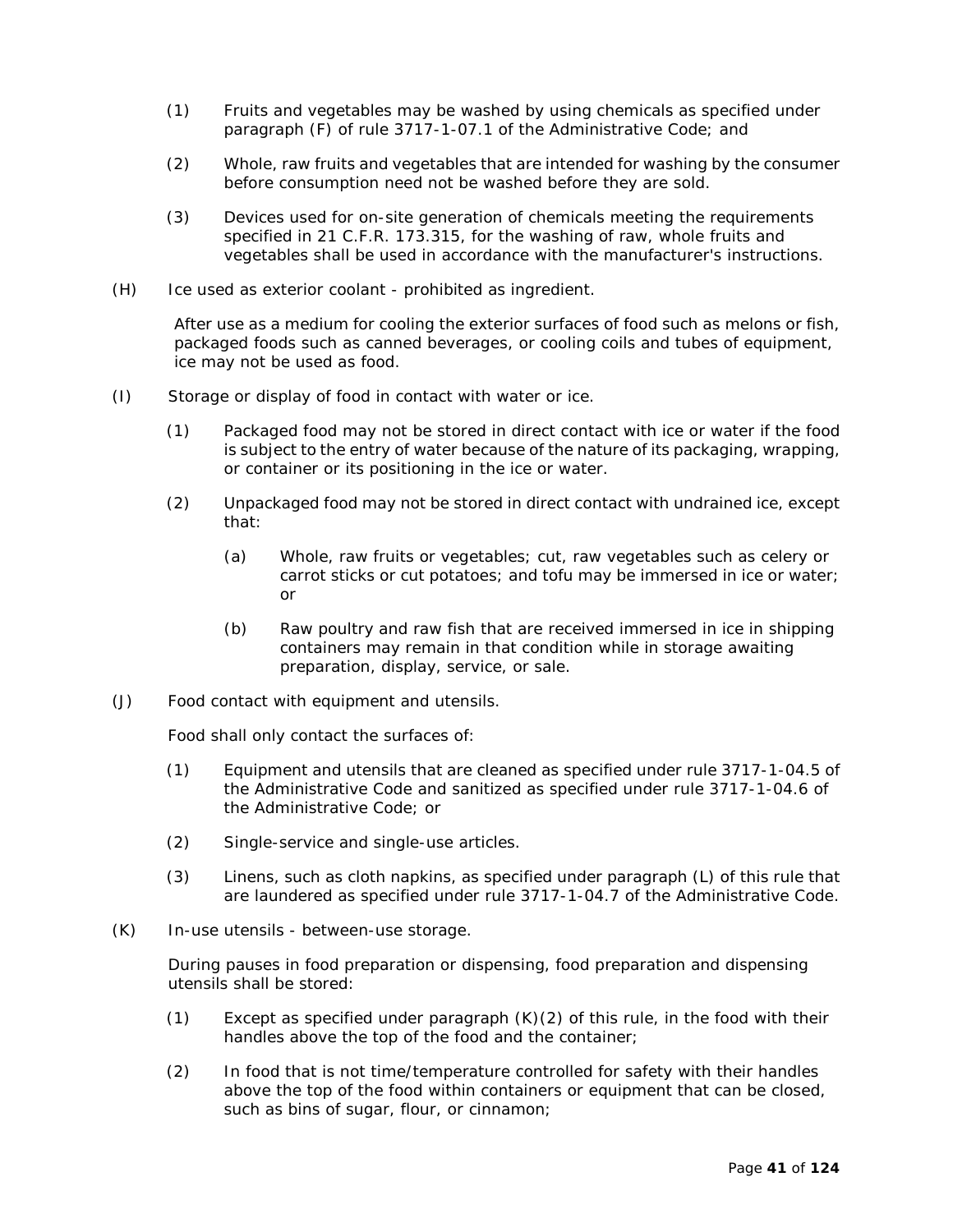- (3) On a clean portion of the food preparation table or cooking equipment only if the in-use utensil and the food-contact surface of the food preparation table or cooking equipment are cleaned and sanitized at a frequency specified under paragraphs (A) and (B) of rule 3717-1-04.5 of the Administrative Code and paragraph (B) of rule 3717-1-04.6 of the Administrative Code;
- (4) In running water of sufficient velocity to flush particulates to the drain, if used with moist food such as ice cream or mashed potatoes;
- (5) In a clean, protected location if the utensils, such as an ice scoops, are used only with a food that is not time/temperature controlled for safety; or
- (6) In a container of water if the water is maintained at a temperature of at least one hundred thirty-five degrees Fahrenheit (fifty-seven degrees Celsius) and the container is cleaned at a frequency specified under paragraph  $(B)(2)(q)$  of rule 3717-1-04.5 of the Administrative Code.
- (L) Linens and napkins use limitation.

Linens, such as cloth napkins, may not be used in contact with food unless they are used in the dough raising process or to line a container for the service of foods, and the linens and napkins are replaced each time the container is refilled for a new consumer.

- (M) Wiping cloths use limitation.
	- (1) Cloths that are in use for wiping food spills from tableware and carry-out containers that occur as food is being served shall be:
		- (a) Maintained dry; and
		- (b) Used for no other purpose.
	- (2) Cloths that are in use for wiping counters and other equipment surfaces shall be:
		- (a) Held between uses in a chemical sanitizer solution at a concentration specified under paragraph (N) of rule 3717-1-04.4 of the Administrative Code; and
		- (b) Laundered daily as specified under paragraph (B)(4) of rule 3717-1-04.7 of the Administrative Code.
	- (3) Cloths that are in use for wiping surfaces in contact with raw animal foods shall be kept separate from cloths used for other purposes.
	- (4) Dry wiping cloths and the chemical sanitizing solutions specified in paragraph (M)(2)(a) of this rule in which wet wiping cloths are held between uses shall be free of food debris and visible soil.
	- (5) Containers of chemical sanitizing solutions specified in paragraph (M)(2)(a) of this rule in which wet wiping cloths are held between uses shall be stored off the floor and used in a manner that prevents contamination of food, equipment, utensils, linens, single-service articles, or single-use articles.
	- (6) Single-use disposable sanitizer wipes shall be used in accordance with EPA approved manufacturer's label use instructions.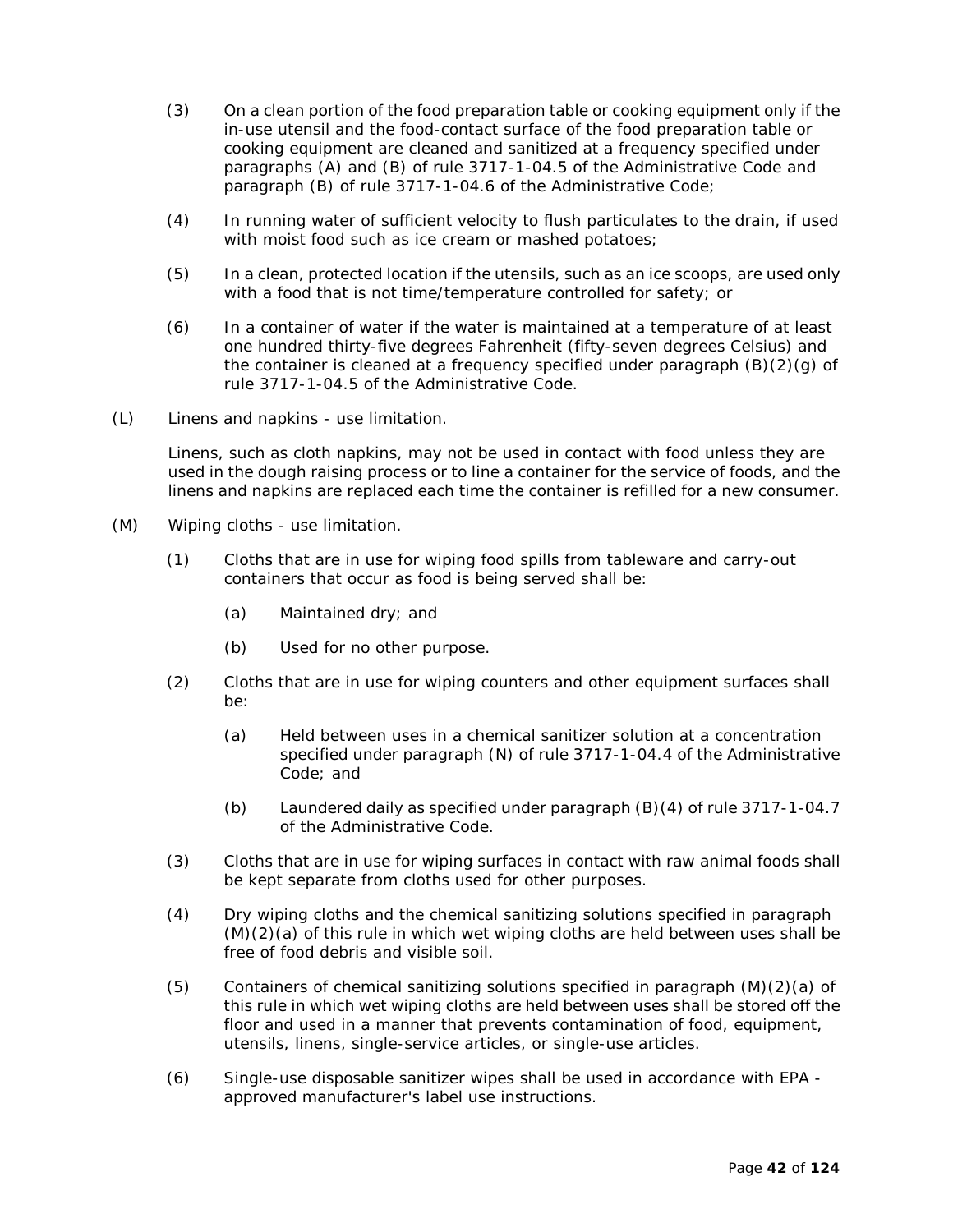- (N) Gloves use limitation.
	- (1) If used, single-use gloves shall be used for only one task such as working with ready-to-eat food or with raw animal food, used for no other purpose, and discarded when damaged or soiled, or when interruptions occur in the operation.
	- (2) Slash-resistant gloves that are used to protect the hands during operations requiring cutting shall be used in direct contact only with food that is subsequently cooked as specified under rule 3717-1-03.3 of the Administrative Code such as frozen food or a primal cut of meat. This does not prohibit the use of slash-resistant gloves with ready-to-eat food that will not be subsequently cooked if the slash-resistant gloves have a smooth, durable, and nonabsorbent outer surface; or if the slash-resistant gloves are covered with a smooth, durable, nonabsorbent glove, or a single-use glove.
	- (3) Cloth gloves may not be used in direct contact with food unless the food is subsequently cooked as required under rule 3717-1-03.3 of the Administrative Code such as frozen food or a primal cut of meat.
- (O) Using clean tableware for second portions and refills.
	- (1) Except for refilling a consumer's drinking cup or container without contact between the pouring utensil and the lip-contact area of the drinking cup or container, food employees may not use tableware, including single-service articles, soiled by the consumer, to provide second portions or refills.
	- (2) Self-service consumers may not be allowed to use soiled tableware, including single-service articles, to obtain additional food from the display and serving equipment; except that drinking cups and containers may be reused by self-service consumers if refilling is a contamination-free process as specified under paragraphs  $(P)(1)$ ,  $(P)(2)$ , and  $(P)(4)$  of rule 3717-1-04.1 of the Administrative Code.
- (P) Refilling returnables.
	- (1) Except as specified in paragraphs  $(P)(2)$  to  $(P)(5)$  of this rule, empty containers returned to a food service operation or retail food establishment for cleaning and refilling with food shall be cleaned and refilled in a regulated food processing plant.
	- (2) A take-home food container returned to a food service operation or a retail food establishment may be refilled at a food service operation or a retail food establishment with food if the food container is:
		- (a) Designed and constructed for reuse and in accordance with the requirements specified under rule 3717-1-04 and 3717-1-04.1 of the Administrative Code;
		- (b) One that was initially provided by the food service operation or retail food establishment to the consumer, either empty or filled with food by the food service operation or retail food establishment, for the purpose of being returned for reuse;
		- (c) Returned to the food service operation or retail food establishment by the consumer after use;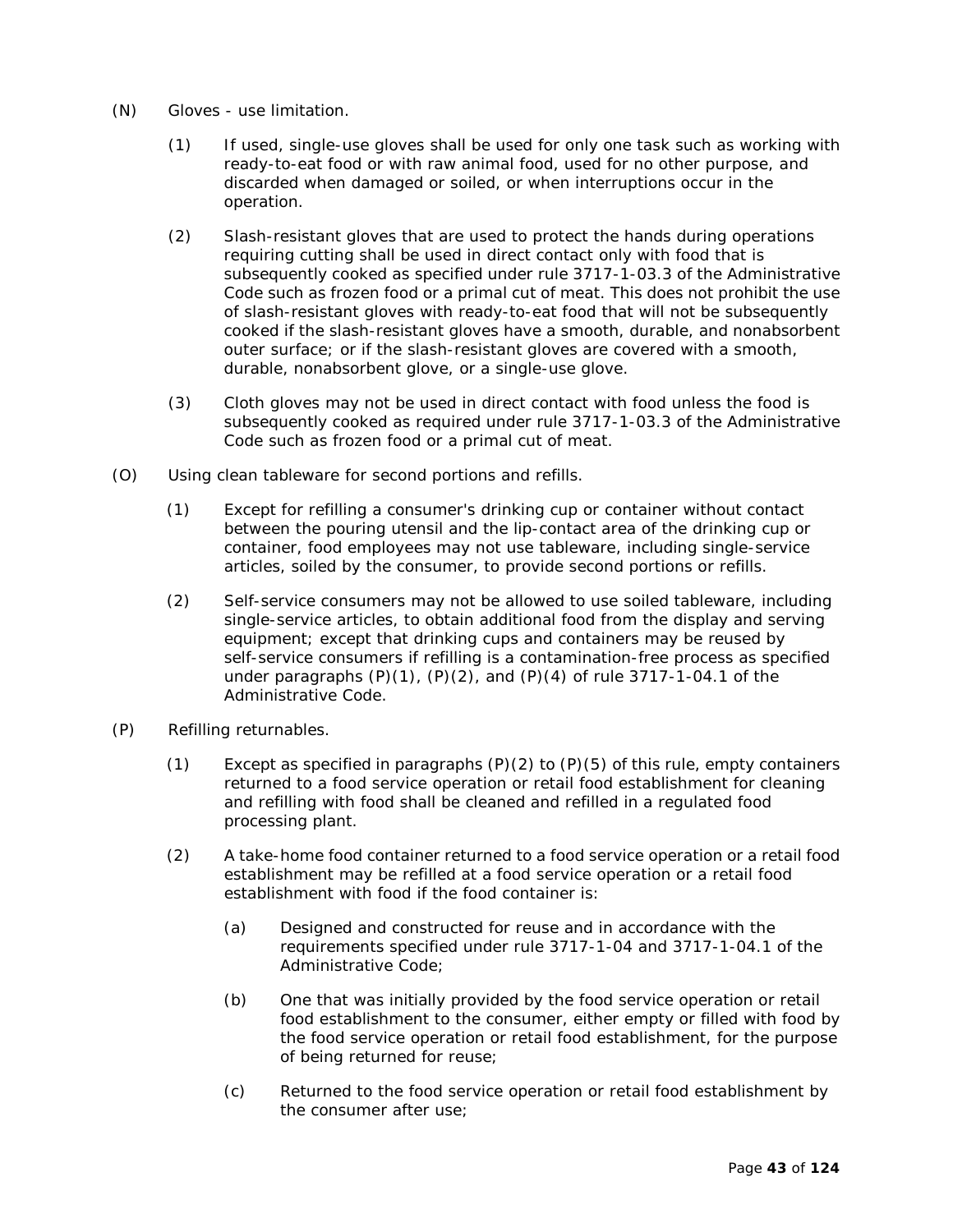- (d) Subject to the following steps before being refilled with food:
	- (i) Cleaned as specified under rule 3717-1-04.5 of the Administrative Code;
	- (ii) Sanitized as specified under rule 3717-1-04.6 of the Administrative Code; and
	- (iii) Visually inspected by a food employee to verify that the container, as returned, meets the requirements specified under rules 3717-1-04 and 3717-1-04.1 of the Administrative Code.
- (3) A take-home food container returned to a food service operation or retail food establishment may be refilled at a food service operation or retail food establishment with beverage if:
	- (a) The beverage is not a time/temperature controlled for safety food;
	- (b) The design of the container and of the rinsing equipment and the nature of the beverage, when considered together, allow effective cleaning at home or in the food service operation or retail food establishment;
	- (c) Facilities for rinsing before refilling returned containers with fresh, hot water that is under pressure and not recirculated are provided as part of the dispensing system;
	- (d) The consumer-owned container returned to the food service operation or retail food establishment for refilling is refilled for sale or service only to the same consumer; and
	- (e) The container is refilled by:
		- (i) An employee of the food service operation or retail food establishment; or
		- (ii) The owner of the container if the beverage system includes a contamination-free transfer process as specified under paragraphs  $(P)(1)$ ,  $(P)(2)$  and  $(P)(4)$  of rule 3717-1-04.1 the Administrative Code that cannot be bypassed by the owner of the container.
- (4) Consumer-owned, personal take-out beverage containers, such as thermally insulated bottles, nonspill coffee cups, and promotional beverage glasses, may be refilled by employees or the consumer if refilling is a contamination-free process as specified under paragraphs (P)(1), (P)(2), and (P)(4) of rule 3717-1-04.1 of the Administrative Code.
- (5) Consumer-owner containers that are not food-specific may be filled at a water vending machine, bulk water machine or system.
- (Q) Food storage preventing contamination from the premises.

Except as hereinafter provided in this rule, food shall be protected from contamination by storing the food:

(1) In a clean, dry location;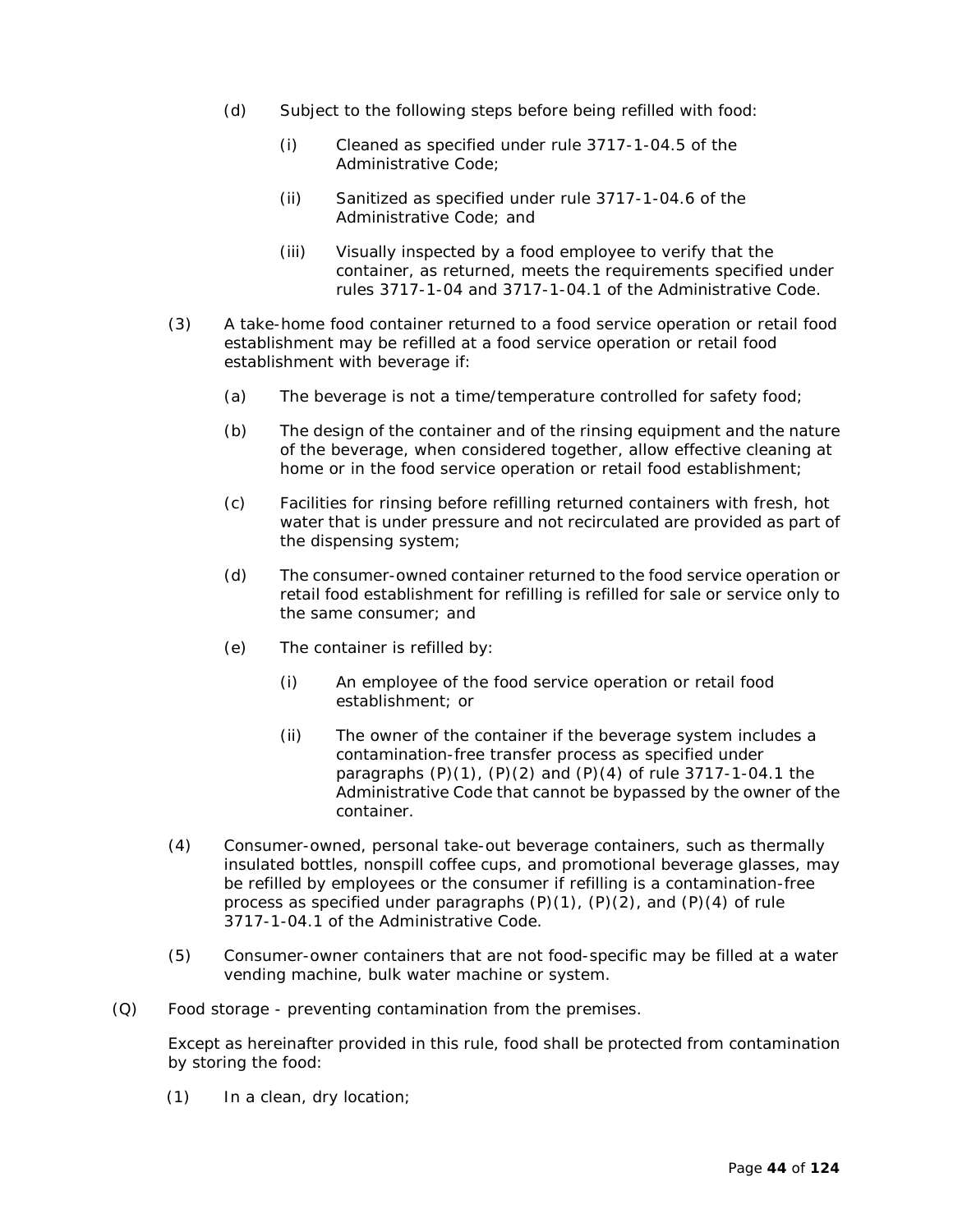- (2) Where it is not exposed to splash, dust, or other contamination; and
- (3) At least six inches (fifteen centimeters) above the floor.

Food in packages and working containers may be stored less than six inches (fifteen centimeters) above the floor on case lot handling equipment as specified under paragraph (II) of rule 3717-1-04.1 of the Administrative Code; and pressurized beverage containers, cased food in waterproof containers such as bottles or cans, and milk containers in plastic crates may be stored on a floor that is clean and not exposed to floor moisture.

(R) Food storage - prohibited areas.

Food may not be stored:

- (1) In locker rooms;
- (2) In toilet rooms;
- (3) In dressing rooms;
- (4) In garbage rooms;
- (5) In mechanical rooms;
- (6) Under sewer lines that are not shielded to intercept potential drips;
- (7) Under leaking water lines, including leaking automatic fire sprinkler heads, or under lines on which water has condensed;
- (8) Under open stairwells; or
- (9) Under other sources of contamination.
- (S) Vended time/temperature controlled for safety food original container.

Time/temperature controlled for safety food dispensed through a vending machine shall be in the package in which it was placed at the food service operation, retail food establishment, or food processing plant at which it was prepared.

(T) Food preparation - preventing contamination from the premises.

During preparation, unpackaged food shall be protected from environmental sources of contamination.

(U) Food display - preventing contamination by consumers.

Except for nuts in the shell and whole, raw fruits and vegetables that are intended for hulling, peeling, or washing by the consumer before consumption, food on display shall be protected from contamination by the use of packaging; counter, service line, or salad bar food guards; display cases; or other effective means.

- (V) Condiments protection.
	- (1) Condiments shall be protected from contamination by being kept in dispensers that are designed to provide protection, protected food displays provided with the proper utensils, original containers designed for dispensing, or individual packages or portions.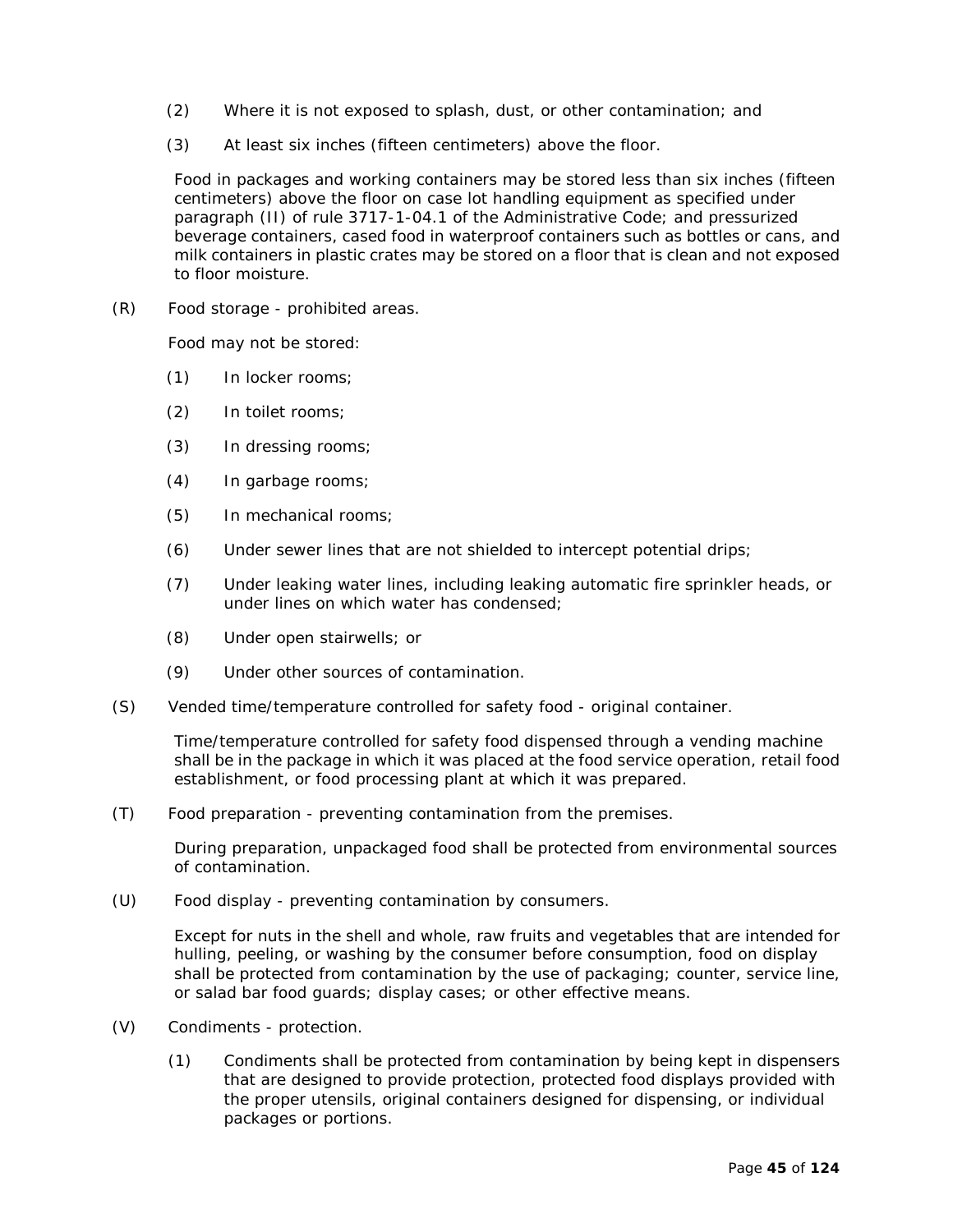- (2) Condiments at a vending machine location shall be in individual packages or provided in dispensers that are filled at an approved location, such as the food service operation or retail food establishment that provides food to the vending machine location on its premises, a food processing plant, or a properly equipped facility that is located on the site of the vending machine location.
- (W) Consumer self-service operations.
	- (1) Raw, unpackaged animal food, such as beef, lamb, pork, poultry, and fish may not be offered for consumer self-service. This paragraph does not apply to:
		- (a) Consumer self-service of ready-to-eat foods at buffets or salad bars that serve foods such as sushi or raw shellfish;
		- (b) Ready-to-cook individual portions for immediate cooking and consumption on the premises such as consumer-cooked meats or consumer-selected ingredients for Mongolian barbecue; or
		- (c) Raw, frozen, shell-on shrimp or lobster.
	- (2) Consumer self-service operations for ready-to-eat foods shall be provided with suitable utensils or effective dispensing methods that protect the food from contamination.
	- (3) Consumer self-service operations such as buffets and salad bars shall be monitored by food employees trained in safe operating procedures.
- (X) Returned food and re-service of food.

After being served or sold and in the possession of a consumer, food that is unused or returned by the consumer may not be offered as food for human consumption; except a container of food that is not time/temperature controlled for safety may be re-served from one consumer to another if:

- (1) The population served is not as specified in paragraphs  $(F)(1)$  and  $(F)(2)$  of rule 3717-1-03.7 of the Administrative Code; and
- (2) The food is dispensed so that it is protected from contamination and the container is closed between uses, such as a narrow-neck bottle containing catsup, steak sauce, or wine; or
- (3) The food, such as crackers, salt, or pepper, is in an unopened original package and is maintained in sound condition.
- (Y) Miscellaneous sources of contamination.

Food shall be protected from contamination that may result from a factor or source not specified under paragraphs (A) to (X) of this rule.

# **3717-1-03.3 Food: destruction of organisms of public health concern.**

- (A) Raw animal foods cooking.
	- (1) Except as provided under paragraphs  $(A)(2)$ ,  $(A)(3)$ , and  $(A)(4)$  of this rule, raw animal foods such as eggs, fish, meat, poultry, and foods containing these raw animal foods, shall be cooked to heat all parts of the food to a temperature and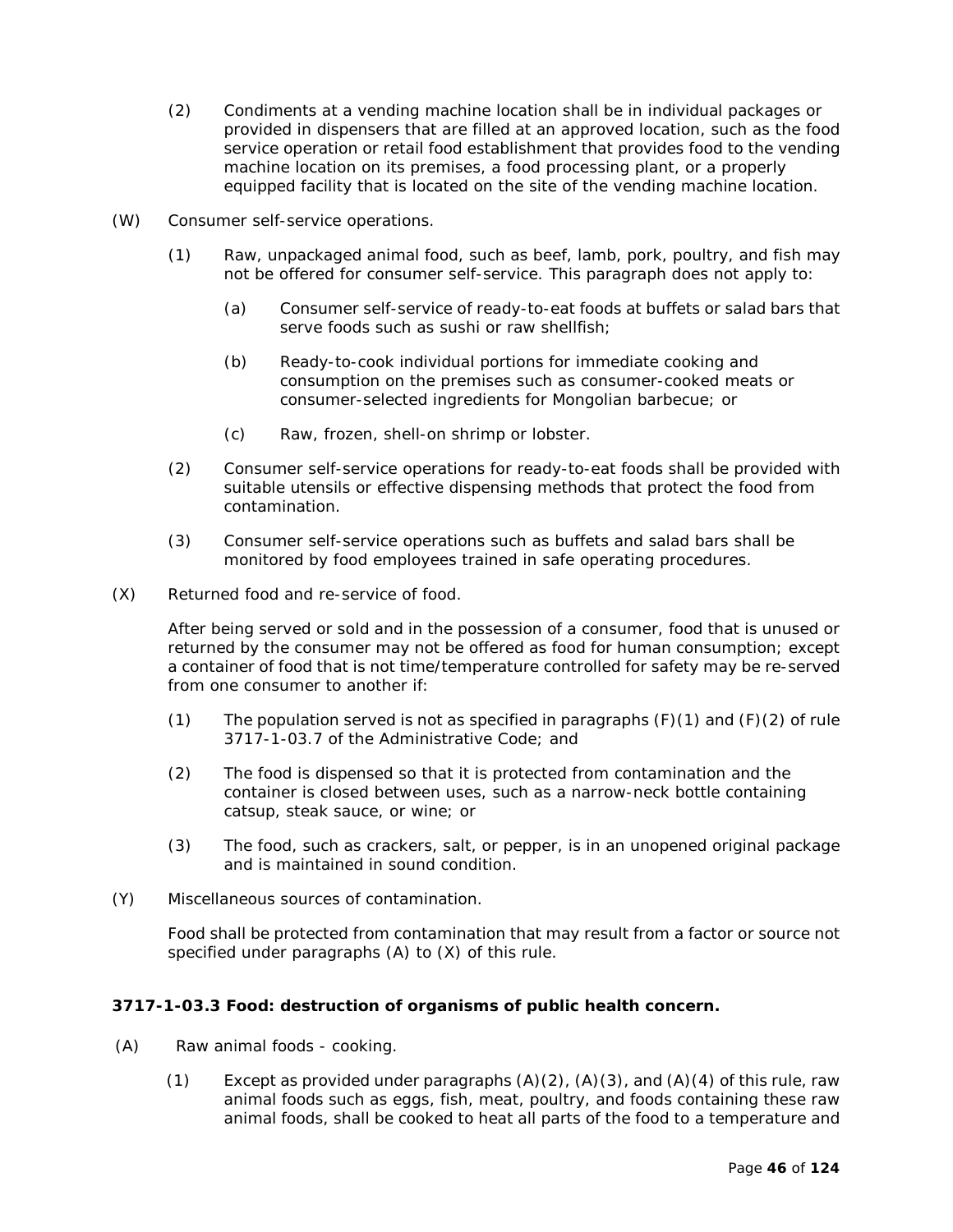for a time that complies with one of the following methods based on the food that is being cooked:

- (a) One-hundred forty-five degrees Fahrenheit (sixty-three degrees Celsius) or above for fifteen seconds for:
	- (i) Raw eggs that are broken and prepared in response to a consumer's order and for immediate service; and
	- (ii) Except as specified under paragraphs  $(A)(1)(b)$ ,  $(A)(1)(c)$ ,  $(A)(2)$ and (A)(4) of this rule, fish and meat including game animals commercially raised for food as specified under paragraph (G)(1)(a) of rule 3717-1-03.1 of the Administrative Code and game animals under a voluntary inspection program as specified under paragraph (G)(1)(b) of rule 3717-1-03.1 of the Administrative Code.
- (b) One-hundred fifty-five degrees Fahrenheit (sixty-eight degrees Celsius) for fifteen seconds or the temperature specified in the following chart that corresponds to the holding time for ratites, mechanically tenderized, and injected meats; the following if they are comminuted: fish, meat, game animals commercially raised for food as specified under paragraph  $(G)(1)(a)$  of rule 3717-1-03.1 of the Administrative Code; and game animals under a voluntary inspection program as specified under paragraph (G)(1)(b) of rule 3717-1-03.1 of the Administrative Code; and raw eggs that are not prepared as specified under paragraph  $(A)(1)(a)(i)$  of this rule:

| Minimum Temperature °F (°C) | Minimum Time               |
|-----------------------------|----------------------------|
| 145(63)                     | 3 minutes                  |
| 150(66)                     | 1 minute                   |
| 158 (70)                    | < 1 second (instantaneous) |

; or

- (c) One-hundred sixty-five degrees Fahrenheit (seventy-four degrees Celsius) or above for fifteen seconds for poultry, baluts, stuffed fish, stuffed meat, stuffed pasta, stuffed poultry, stuffed ratites, or stuffing containing fish, meat, poultry, or ratites.
- (2) A raw or undercooked whole-muscle, intact beef steak may be served or offered for sale in a ready-to-eat form if:
	- (a) The food service operation or retail food establishment serves a population that is not a highly susceptible population;
	- (b) The steak is cooked on both the top and bottom to a surface temperature of one hundred forty-five degrees Fahrenheit (sixty-three degrees Celsius) or above and a cooked color change is achieved on all external surfaces; and
	- (c) The steak is labeled to indicate that it meets the definition of "whole-muscle, intact beef" as specified under paragraph (A)(5) of rule 3717-1-03.1 of the Administrative Code.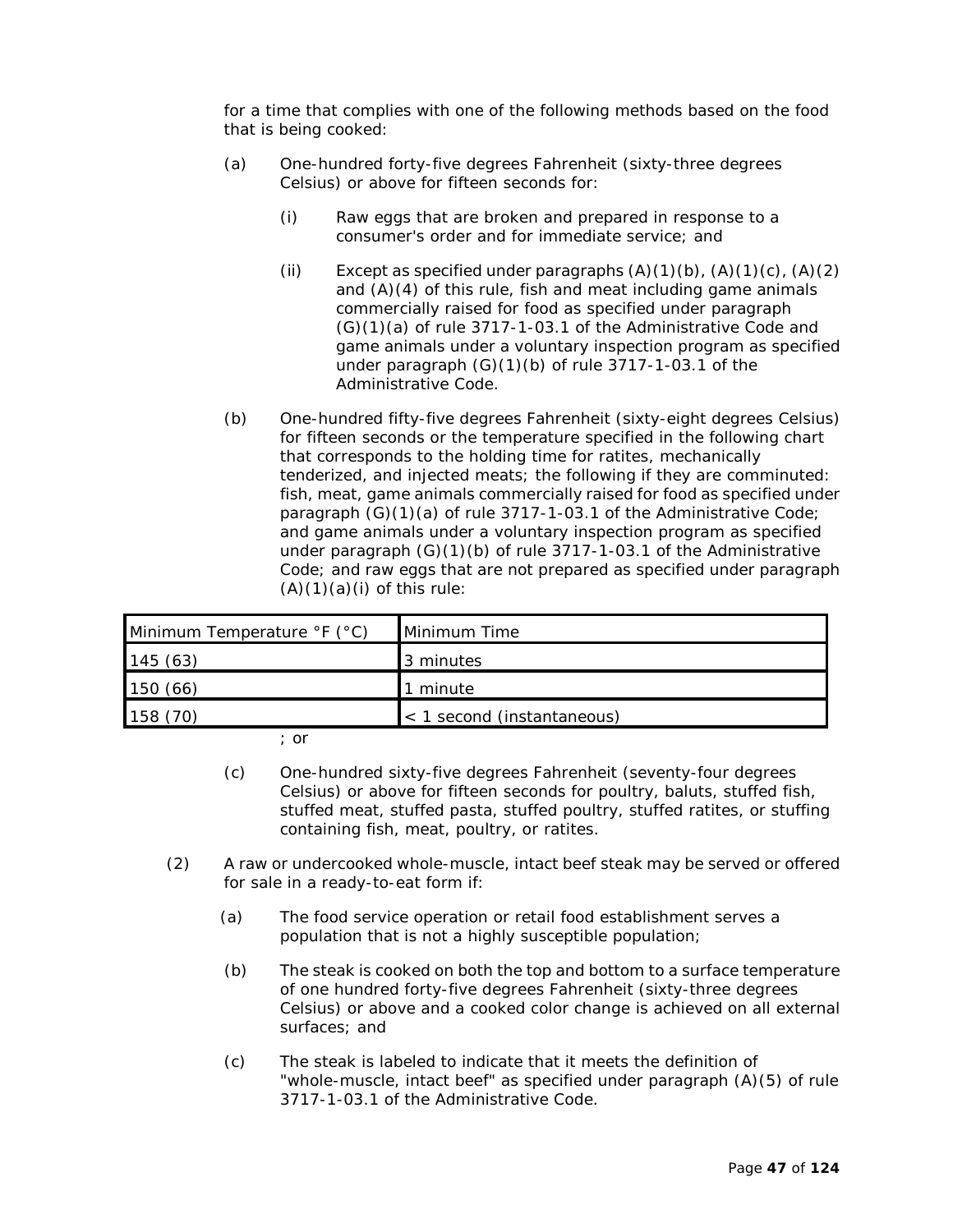- (3) A raw animal food such as raw egg, raw fish, raw-marinated fish, raw molluscan shellfish, or steak tartare; or a partially cooked food such as lightly cooked fish, soft cooked eggs, or rare meat other than whole-muscle, intact beef steaks as specified in paragraph (A)(2) of this rule, may be served or offered for sale upon consumer request or selection in a ready-to-eat form if:
	- (a) As specified under paragraphs (C)(1) and (C)(2) of rule 3717-1-03.7 of the Administrative Code, the food service operation or retail food establishment serves a population that is not a highly susceptible population;
	- (b) The consumer is informed as specified under paragraph (E) of rule 3717-1-03.5 of the Administrative Code that to ensure its safety, the food should be cooked as specified under paragraph (A)(1)(a),  $(A)(1)(b)$ ,  $(A)(1)(c)$  or  $(A)(4)$  of this rule; or
	- (c) The Ohio department of agriculture or the Ohio department of health grants a variance from the requirements of paragraph (A)(1)(a),  $(A)(1)(b)$ ,  $(A)(1)(c)$ , or  $(A)(4)$  of this rule based on a HACCP plan that:
		- (i) Is submitted by the license holder and approved by the Ohio department of agriculture or the Ohio department of health as applicable;
		- (ii) Documents scientific data or other information showing that a lesser time and temperature regimen results in a safe food; and
		- (iii) Verifies that equipment and procedures for food preparation and training of food employees at the food service operation or retail food establishment meet the conditions of the variance.
- (4) Whole meat roasts including beef, corned beef, lamb, pork, and cured pork roasts such as ham shall be cooked:
	- (a) In an oven that is preheated to the temperature specified for the roast's weight in the following chart and that is held at that temperature:

|                                                                                                      | Oven Temperature Based on Roast Weight |                                   |  |  |
|------------------------------------------------------------------------------------------------------|----------------------------------------|-----------------------------------|--|--|
| Oven Type                                                                                            | Less than 10 lbs $(4.5 \text{ kg})$    | 10 lbs $(4.5 \text{ kg})$ or more |  |  |
| <b>Still Dry</b>                                                                                     | 350°F (177°C) or more                  | 250°F (121°C) or more             |  |  |
| Convection                                                                                           | 325°F (163°C) or more                  | 250°F (121°C) or more             |  |  |
| High humidity <sup>1</sup>                                                                           | 250°F (121°C) or less                  | 250°F (121°C) or less             |  |  |
| <sup>1</sup> Relative humidity greater than ninety per cent for at least one hour as measured in the |                                        |                                   |  |  |

cooking chamber or exit of the oven; or in a moisture-impermeable bag that provides one hundred per cent humidity.

- ; and
- (b) As specified in the following chart, to heat all parts of the food to a temperature and for the holding time that corresponds to that temperature: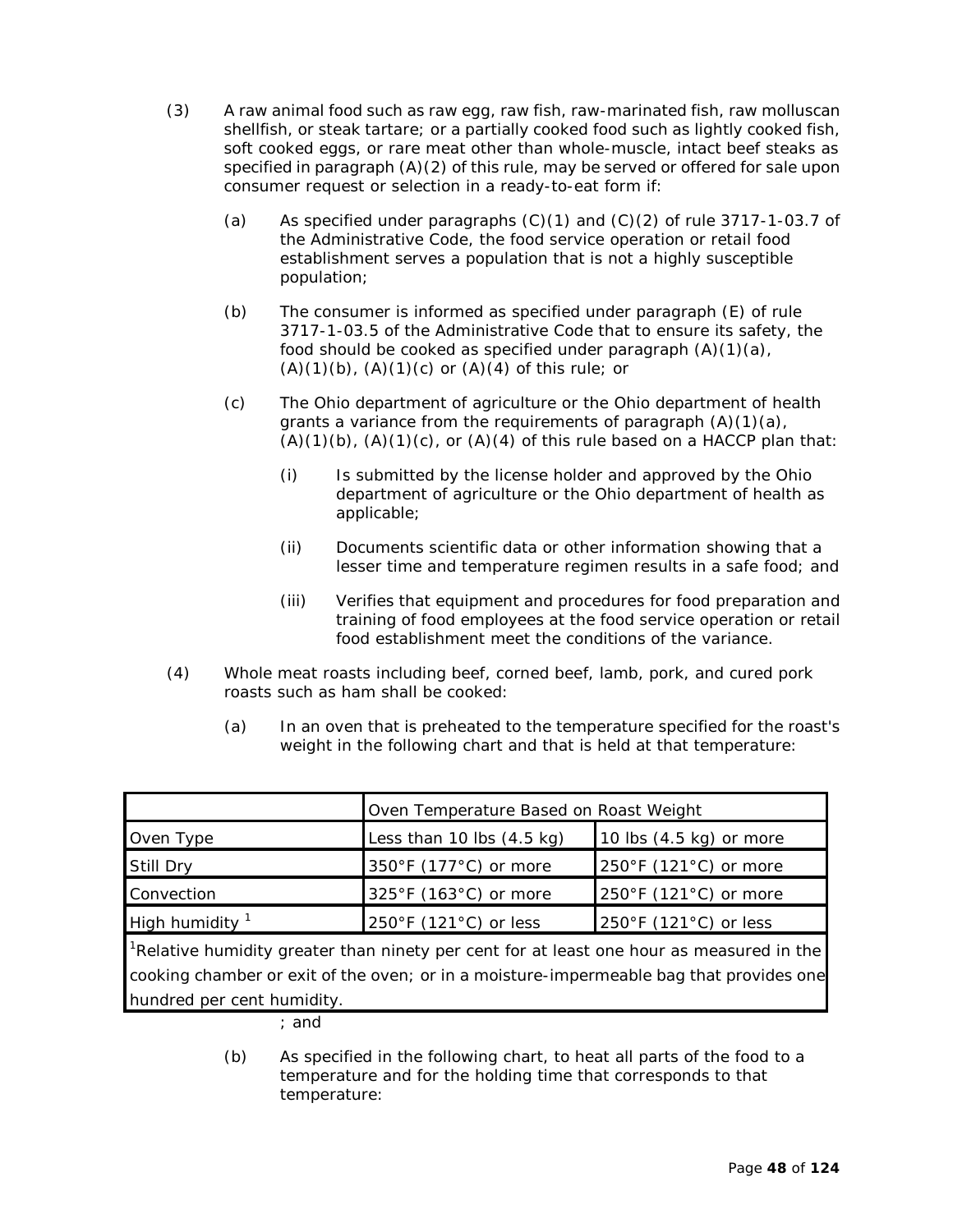| Temperature F°(C°)                      | Time <sup>1</sup> in Minutes | Temperature $F^{\circ}(C^{\circ})$ | Time <sup>1</sup> in Seconds |
|-----------------------------------------|------------------------------|------------------------------------|------------------------------|
| 130(54.4)                               | 112                          | 147 (63.9)                         | 134                          |
| 131 (55)                                | 89                           | 149 (65)                           | 85                           |
| 133 (56.1)                              | 56                           | 151 (66.1)                         | 54                           |
| 135 (57.2)                              | 36                           | 153 (67.2)                         | 34                           |
| 136 (57.8)                              | 28                           | 155 (68.3)                         | 22                           |
| 138 (58.9)                              | 18                           | 157 (69.4)                         | 14                           |
| 140(60)                                 | 12                           | 158 (70)                           | 0                            |
| 142(61.1)                               | 8                            |                                    |                              |
| 144(62.2)                               | 5                            |                                    |                              |
| 145 (62.8)                              | 4                            |                                    |                              |
| Holding time may include post-oven heat |                              |                                    |                              |
| rise                                    |                              |                                    |                              |

- ; or
- (c) Using acceptable Ohio department of agriculture methods under Chapter 918. of the Revised Code or USDA methods as permitted through a variance granted by the Ohio department of health or the Ohio department of agriculture, as applicable.

### (B) Microwave cooking.

Raw animal foods cooked in a microwave oven shall be:

- (1) Rotated or stirred throughout or midway during cooking to compensate for uneven distribution of heat;
- (2) Covered to retain surface moisture;
- (3) Heated to a temperature of at least one hundred sixty-five degrees Fahrenheit (seventy-four degrees Celsius) in all parts of the food; and
- (4) Allowed to stand covered for two minutes after cooking to obtain temperature equilibrium.
- (C) Plant food cooking for hot holding.

Fruits and vegetables that are cooked for hot holding shall be cooked to a temperature of one hundred thirty-five degrees Fahrenheit (fifty-seven degrees Celsius).

- (D) Raw animal foods that are cooked using a non-continuous cooking process shall be:
	- (1) Subject to an initial heating process that is no longer than sixty minutes in duration;
	- (2) Immediately after initial heating, cooled according to the time and temperature parameters specified for cooked time/temperature controlled for safety food under paragraph (D)(1) of rule 3717-1-03.4 of the Administrative Code;
	- (3) After cooling, held frozen or cold, as specified for time/temperature controlled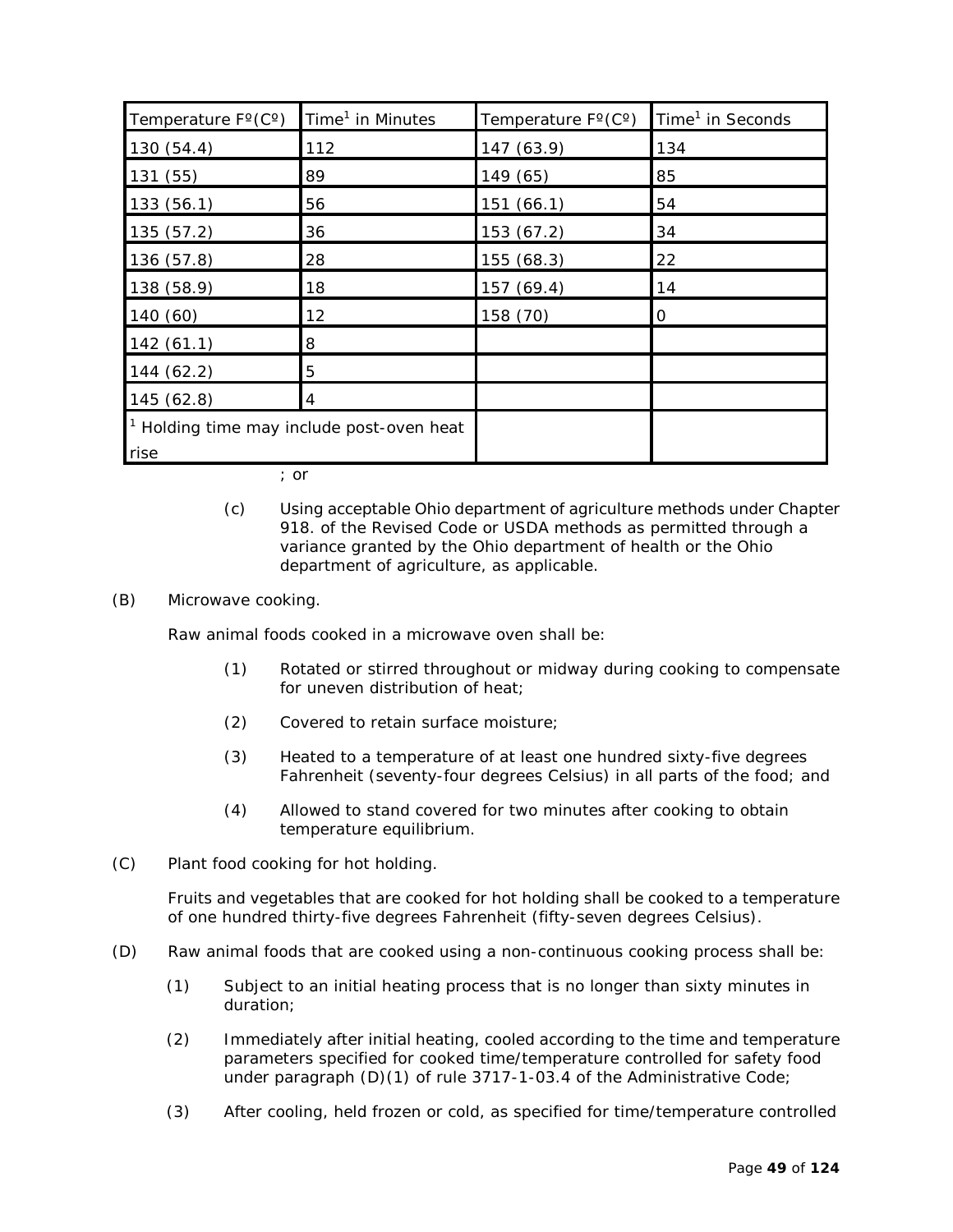for safety food under paragraph  $(F)(1)(b)$  of rule 3717-1-03.4 of the Administrative Code;

- (4) Prior to sale or service, cooked using a process that heats all parts of the food to a temperature and for a time as specified under paragraphs  $(A)(1)$ ,  $(A)(2)$  and  $(A)(4)$  of this rule;
- (5) Cooled according to the time and temperature parameters specified for cooked time/temperature controlled for safety food under paragraph (E)(1) of rule 3717-1-03.4 of the Administrative Code if not either hot held as specified under paragraph (F)(1) of rule 3717-1-03.4 of the Administrative Code, served immediately, or held using time as a public health control as specified under paragraph (I) of rule 3717-1-03.4 of the Administrative Code after complete cooking; and
- (6) Prepared and stored according to written procedures that:
	- (a) Have obtained prior approval from the licensor;
	- (b) Are maintained in the food service operation or retail food establishment and are available to the licensor upon request;
	- (c) Describe how the requirements specified under paragraphs  $(D)(1)$ ,  $(D)(2)$ ,  $(D)(3)$ ,  $(D)(4)$  and  $(D)(5)$  of this rule are to be monitored and documented by the license holder and the corrective actions to be taken if the requirements are not met;
	- (d) Describe how the foods, after initial heating, but prior to complete cooking, are to be marked or otherwise identified as foods that must be cooked as specified under paragraph (D)(4) of this rule prior to being offered for sale or service; and
	- (e) Describe how the foods, after initial heating but prior to cooking as specified under paragraph (D)(4) of this rule, are to be separated from ready-to-eat foods as specified under paragraph (C) of rule 3717-1-03.2 of the Administrative Code.
- (E) Parasite destruction freezing.
	- (1) Except as specified in paragraph (E)(2) of this rule, before service or sale in ready-to-eat form, raw, raw-marinated, partially cooked, or marinated-partially cooked fish shall be:
		- (a) Frozen and stored at a temperature of minus four degrees Fahrenheit (minus twenty degrees Celsius) or below for a minimum of one hundred sixty-eight hours (seven days) in a freezer;
		- (b) Frozen at minus thirty-one degrees Fahrenheit (minus thirty-five degrees Celsius) or below until solid and stored at minus thirty-one degrees Fahrenheit (minus thirty-five degrees Celsius) or below for a minimum of fifteen hours; or
		- (c) Frozen at minus thirty-one degrees Fahrenheit (minus thirty-five degrees Celsius) or below until solid and stored at minus four degrees Fahrenheit (minus twenty degrees Celsius) or below for a minimum of twenty-four hours.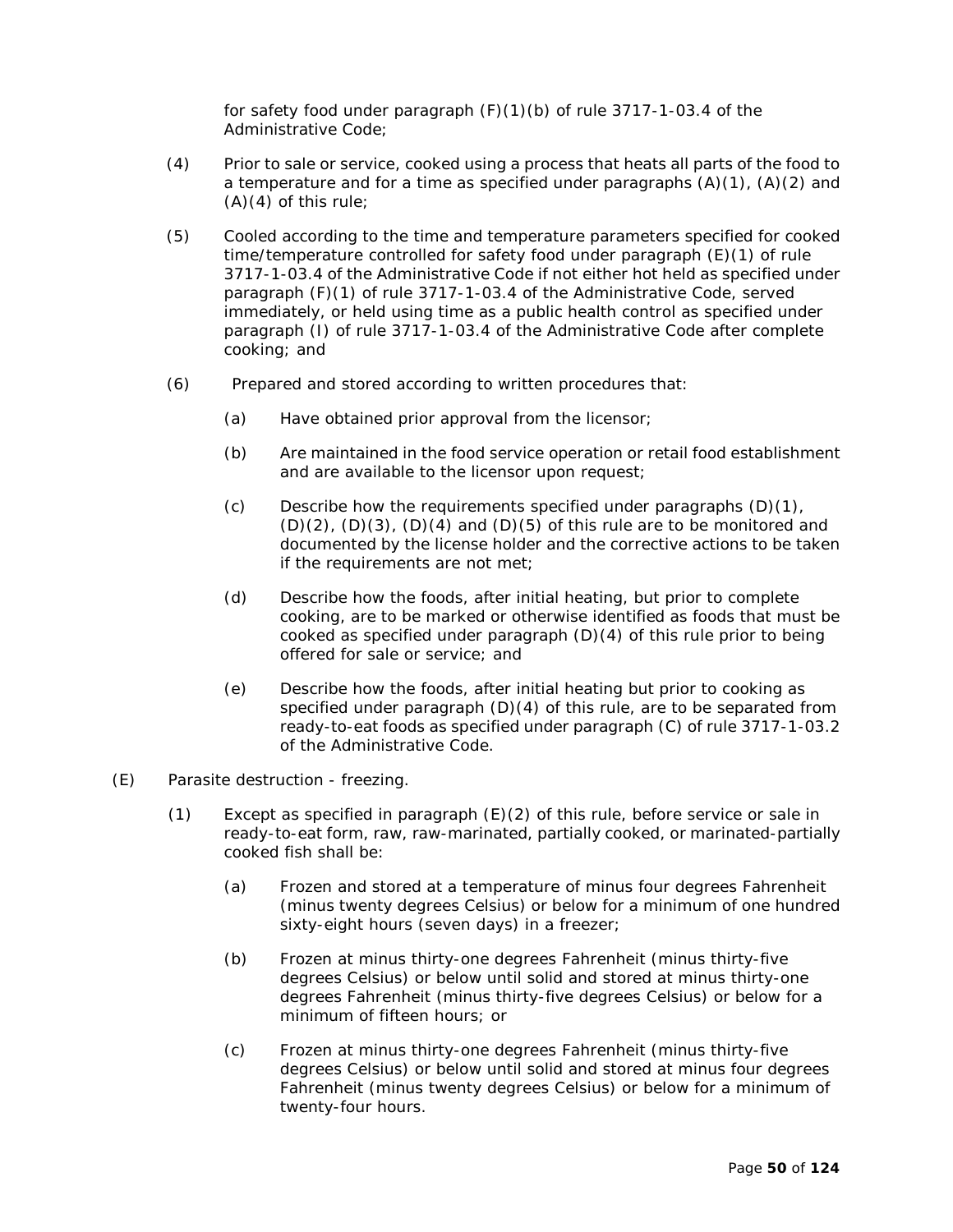- (2) The provisions of paragraph  $(E)(1)$  of this rule do not apply to:
	- (a) Molluscan shellfish;
	- (b) A scallop product consisting only of the shucked adductor muscle;
	- (c) Tuna of the species Thunnus alalunga, Thunnus albacares (yellowfin tuna), Thunnus atlanticus, Thunnus maccoyii (bluefin tuna, southern), Thunnus obesus (bigeye tuna), or Thunnus thynnus (bluefin tuna, northern); or
	- (d) Aquacultured fish, such as salmon, that:
		- (i) If raised in open water, are raised in net-pens; or
		- (ii) Are raised in land-based operations such as ponds or tanks; and
		- (iii) Are fed formulated feed, such as pellets, that contains no live parasites infective to the aquacultured fish.
	- (e) Fish eggs that have been removed from the skein and rinsed.
- (F) Records, creation and retention freezing.
	- (1) Except as specified in paragraph (E)(2) of this rule, if raw, raw-marinated, partially cooked, or marinated-partially cooked fish are served or sold in ready-to-eat form, the person in charge shall record the freezing temperature and time to which the fish are subjected and shall retain the records at the food service operation or retail food establishment for ninety calendar days beyond the time of service or sale of the fish. If the fish are frozen by a supplier, a written agreement or statement from the supplier stipulating that the fish supplied are frozen to a temperature and for a time specified under paragraph (E)(1) of this rule may substitute for the records required by this paragraph.
	- (2) If raw, raw-marinated, partially cooked, or marinated-partially cooked fish are served or sold in ready-to-eat form, and the fish are raised and fed as specified in paragraph  $(E)(2)(c)$  of this rule, a written agreement or statement from the supplier or aquaculturist stipulating that the fish were raised and fed as specified in paragraph  $(E)(2)(c)$  of this rule shall be obtained by the person in charge and retained in the records of the food service operation or retail food establishment for ninety calendar days beyond the time of service or sale of the fish.
- (G) Preparation for immediate service reheating.

Cooked and refrigerated food that is prepared for immediate service in response to an individual consumer order, such as a roast beef sandwich au jus, may be served at any temperature.

- (H) Reheating for hot holding.
	- (1) Except as specified under paragraphs (H)(2) and (H)(3) of this rule, time/temperature controlled for safety food that is cooked, cooled, and reheated for hot holding shall be reheated so that all parts of the food reach a temperature of at least one hundred sixty-five degrees Fahrenheit (seventy-four degrees Celsius) for fifteen seconds. Remaining unsliced portions of meat roasts that are cooked as specified under paragraph (A)(4) of this rule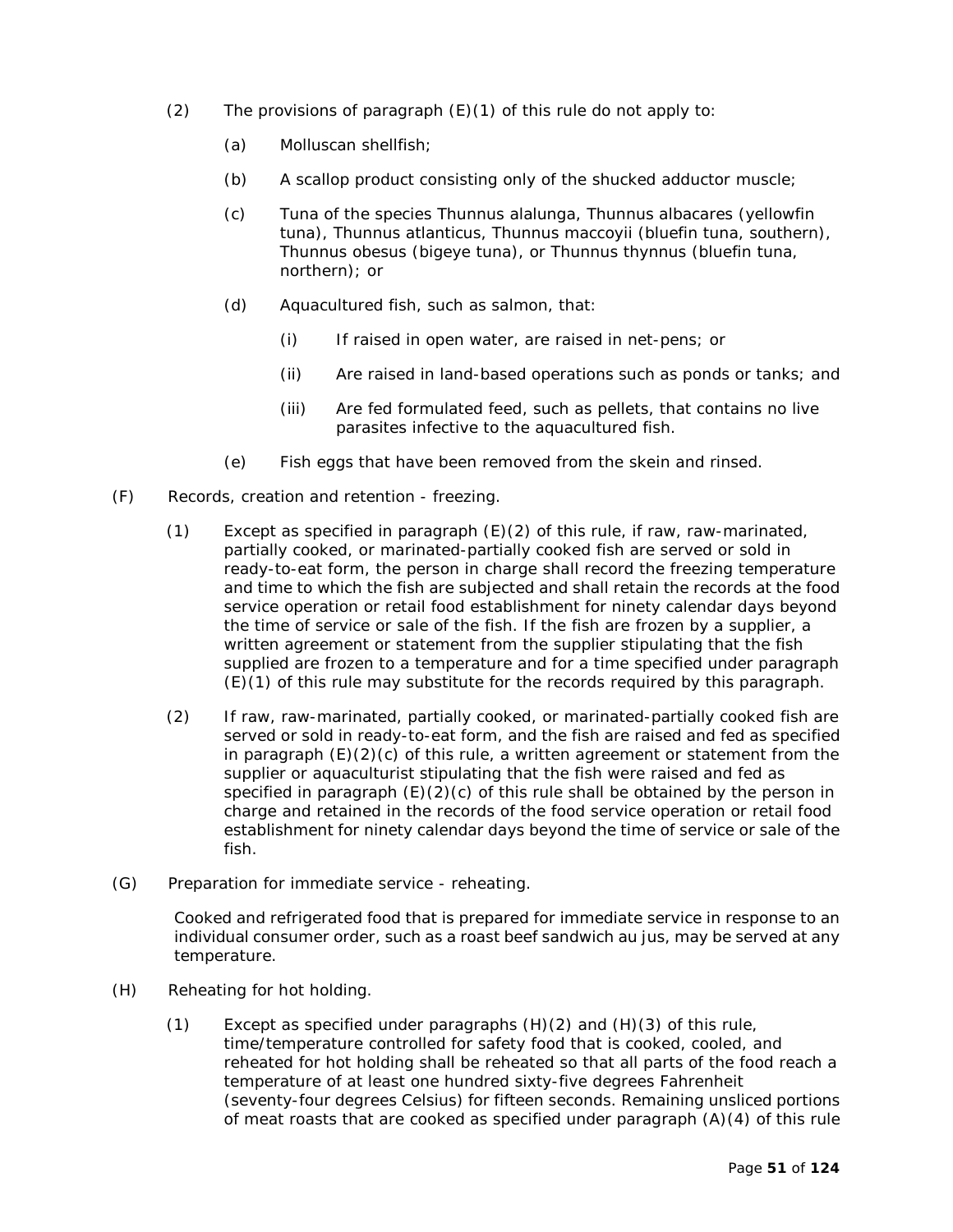may be reheated for hot holding using the oven parameters and minimum time and temperature conditions specified under that paragraph.

- (2) Except as specified under paragraph (H)(3) of this rule, time/temperature controlled for safety food reheated in a microwave oven for hot holding shall be reheated so that all parts of the food reach a temperature of at least one hundred sixty-five degrees Fahrenheit (seventy-four degrees Celsius) and the food is rotated or stirred, covered, and allowed to stand covered for two minutes after reheating.
- (3) Ready-to-eat time/temperature controlled for safety food that has been commercially processed and packaged in a food processing plant that is inspected by the regulatory authority that has jurisdiction over the plant, shall be heated to a temperature of at least one hundred thirty-five degrees Fahrenheit (fifty-seven degrees Celsius) when being reheated for hot holding.
- (4) Reheating for hot holding as specified under paragraphs (H)(1), (H)(2) and (H)(3) of this rule shall be done rapidly and the time the food is between forty-one degrees Fahrenheit (five degrees Celsius) and the temperatures specified under paragraphs  $(H)(1)$ ,  $(H)(2)$ , and  $(H)(3)$  of this rule may not exceed two hours.

# **3717-1-03.4 Food: limitation of growth of organisms of public health concern.**

[Comment: For publication dates of the C.F.R. referenced in this rule, see paragraph  $(B)(15)(b)$  of rule 3717-1-01 of the Administrative Code.]

(A) Frozen food - temperature and time control.

Stored frozen foods shall be maintained frozen.

(B) Time/temperature controlled for safety food - slacking.

Frozen time/temperature controlled for safety food that is slacked to moderate the temperature shall be held:

- (1) Under refrigeration that maintains the food temperature at forty-one degrees Fahrenheit (five degrees Celsius) or less; or
- (2) At any temperature if the food remains frozen.
- (C) Thawing temperature and time control.

Except as specified in paragraph  $(C)(4)$  of this rule, time/temperature controlled for safety food shall be thawed:

- (1) Under refrigeration that maintains the food temperature at forty-one degrees Fahrenheit (five degrees Celsius) or less; or
- (2) Completely submerged under running water:
	- (a) At a water temperature of seventy degrees Fahrenheit (twenty-one degrees Celsius) or below;
	- (b) With sufficient water velocity to agitate and float off loose particles in an overflow; and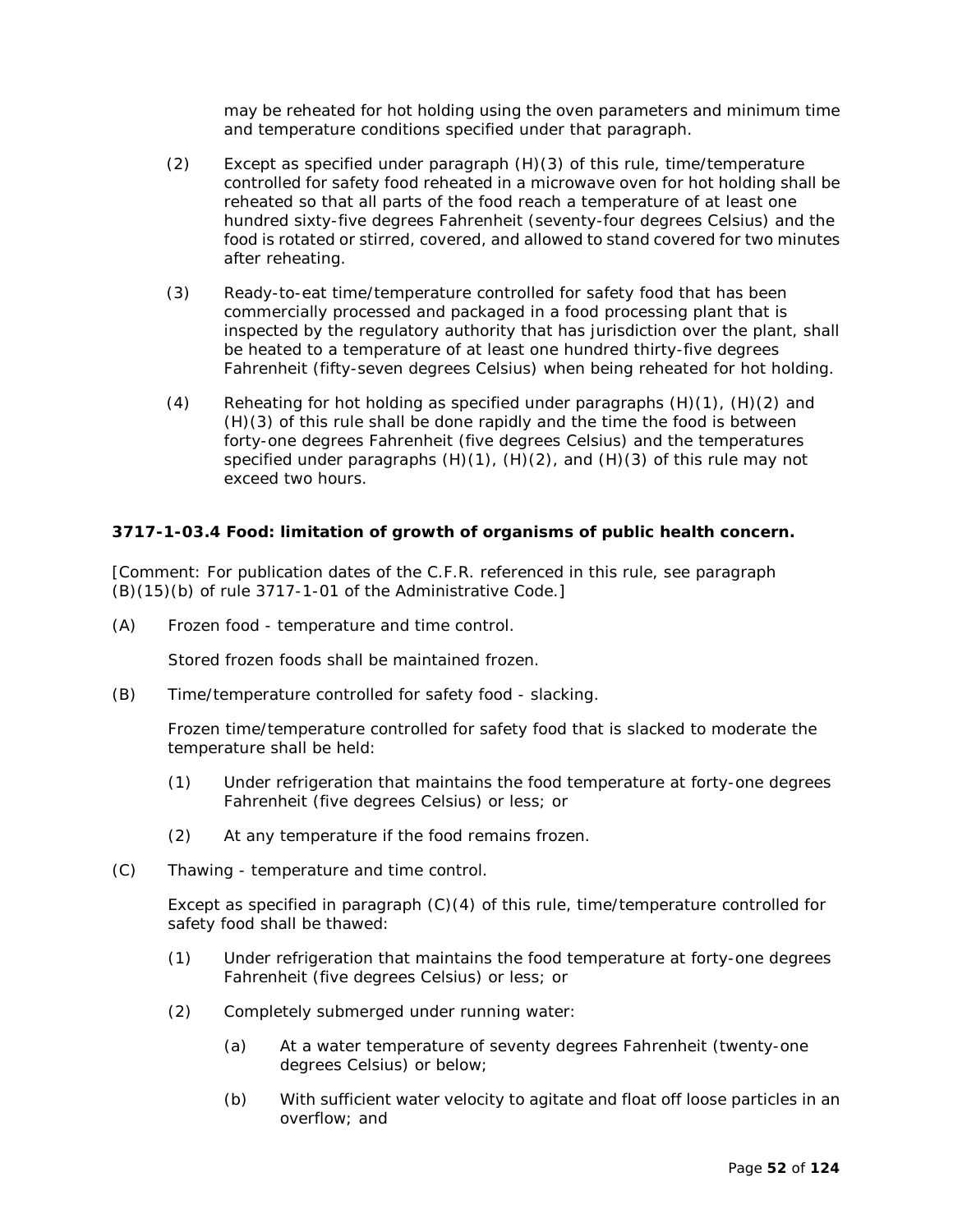- (c) For a period of time that does not allow thawed portions of ready-to-eat food to rise above forty-one degrees Fahrenheit (five degrees Celsius); or
- (d) For a period of time that does not allow thawed portions of a raw animal food requiring cooking as specified under paragraph  $(A)(1)$  or  $(A)(4)$  of rule 3717-1-03.3 of the Administrative Code to be above forty-one degrees Fahrenheit (five degrees Celsius), for more than four hours including:
	- (i) The time the food is exposed to the running water and the time needed for preparation for cooking; or
	- (ii) The time it takes under refrigeration to lower the food temperature to forty-one degrees Fahrenheit (five degrees Celsius).
- (3) As part of a cooking process if the food that is frozen is:
	- (a) Cooked as specified under paragraph  $(A)(1)$  or  $(A)(4)$  of rule 3717-1-03.3 of the Administrative Code or paragraph (B) of rule 3717-1-03.3 of the Administrative Code; or
	- (b) Thawed in a microwave oven and immediately transferred to conventional cooking equipment, with no interruption in the process; or
- (4) Using any procedure if a portion of frozen ready-to-eat food is thawed and prepared for immediate service in response to an individual consumer's order.
- (5) Reduced oxygen packaged fish that bears a label indicating that it is to be kept frozen until time of use shall be removed from the reduced oxygen environment:
	- (a) Prior to its thawing under refrigeration as specified in paragraph (C)(1) of this rule; or
	- (b) Prior to, or immediately upon completion of its thawing, using procedures specified in paragraph (C)(2) of this rule.
- (D) Cooling temperature and time control.
	- (1) Cooked time/temperature controlled for safety food shall be cooled:
		- (a) Within two hours from one hundred thirty-five degrees Fahrenheit (fifty-seven degrees Celsius) to seventy degrees Fahrenheit (twenty-one degrees Celsius); and
		- (b) Within a total of six hours from one hundred thirty-five degrees Fahrenheit (fifty-seven degrees Celsius) to forty-one degrees Fahrenheit (five degrees Celsius) or less.
	- (2) Time/temperature controlled for safety food shall be cooled within four hours to forty-one degrees Fahrenheit (five degrees Celsius) or less if prepared from ingredients at ambient temperature, such as reconstituted foods and canned tuna.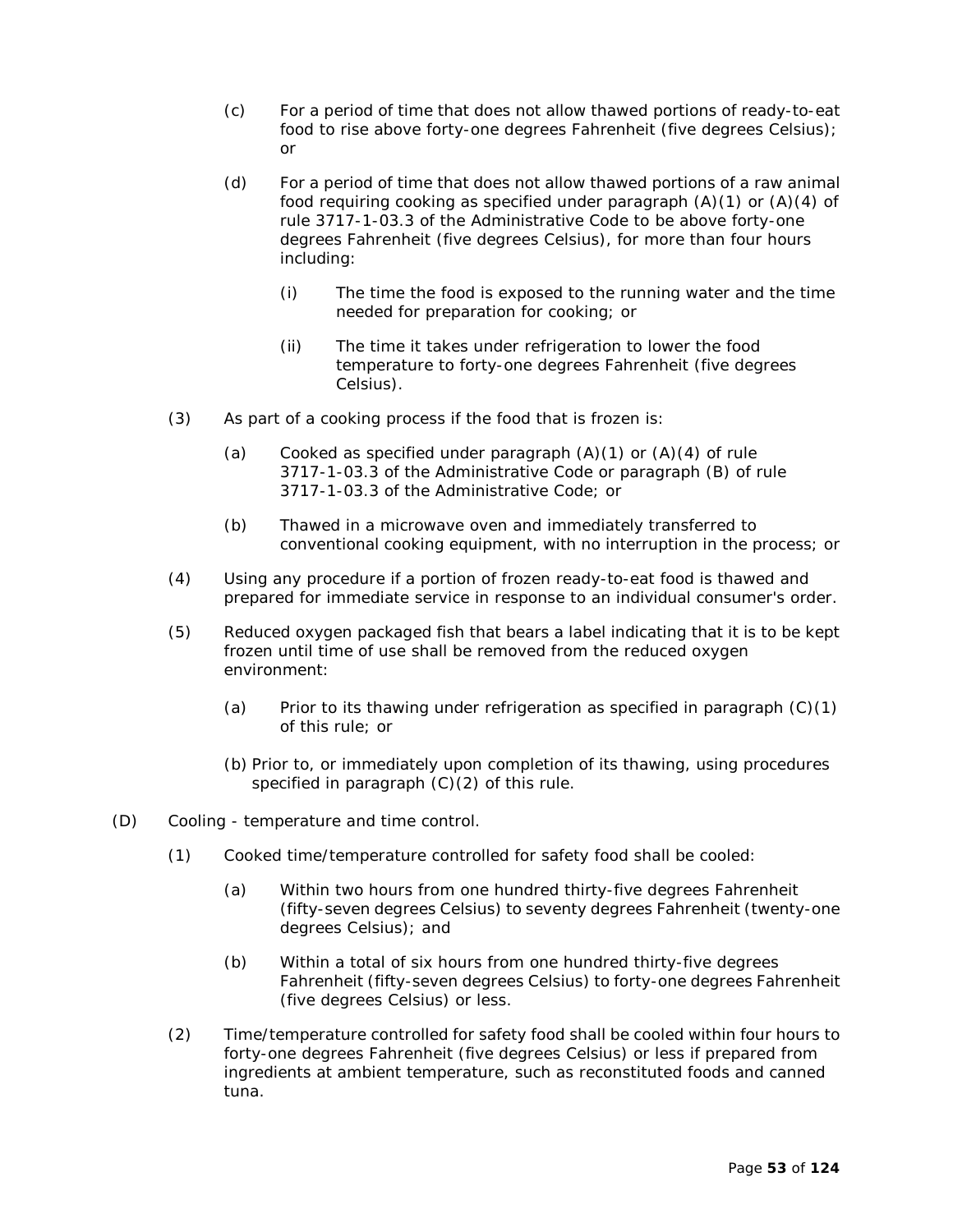- (3) Except as specified under paragraph (D)(4) of this rule, time/temperature controlled for safety food received in compliance with laws allowing a temperature above forty-one degrees Fahrenheit (five degrees Celsius) during shipment from the supplier as specified in paragraph (H)(1) of rule 3717-1-03.1 of the Administrative Code, shall be cooled within four hours to forty-one degrees Fahrenheit (five degrees Celsius) or less.
- (4) Raw eggs shall be received as specified under paragraph (H)(1) of rule 3717-1-03.1 of the Administrative Code and immediately placed in refrigerated equipment that maintains an ambient air temperature of forty-five degrees Fahrenheit (seven degrees Celsius) or less.
- (E) Cooling methods temperature and time control.
	- (1) Cooling shall be accomplished in accordance with the time and temperature criteria specified under paragraph (D) of this rule by using one or more of the following methods based on the type of food being cooled:
		- (a) Placing the food in shallow pans;
		- (b) Separating the food into smaller or thinner portions;
		- (c) Using rapid cooling equipment;
		- (d) Stirring the food in a container placed in an ice water bath;
		- (e) Using containers that facilitate heat transfer;
		- (f) Adding ice as an ingredient; or
		- (g) Other effective methods.
	- (2) When placed in cooling or cold holding equipment, food containers in which food is being cooled shall be:
		- (a) Arranged in the equipment to provide maximum heat transfer through the container walls; and
		- (b) Loosely covered, or uncovered if protected from overhead contamination as specified under paragraph (Q)(2) of rule 3717-1-03.2 of the Administrative Code, during the cooling period to facilitate heat transfer from the surface of the food.
- (F) Time/temperature controlled for safety food hot and cold holding.
	- (1) Except during preparation, cooking, or cooling, or when time is used as the public health control as specified under paragraph (I) of this rule, and except as specified under paragraph  $(F)(2)$  and in paragraph  $(F)(3)$  of this rule, time/temperature controlled for safety food shall be maintained at a temperature specified as follows:
		- (a) At one hundred thirty-five degrees Fahrenheit (fifty-seven degrees Celsius) or above, except that roasts cooked to a temperature and for a time specified in paragraph (A)(4) of rule 3717-1-03.3 of the Administrative Code or reheated as specified in paragraph (H)(1) of rule 3717-1-03.3 of the Administrative Code may be held at a temperature of one hundred thirty degrees Fahrenheit (fifty-four degrees Celsius) or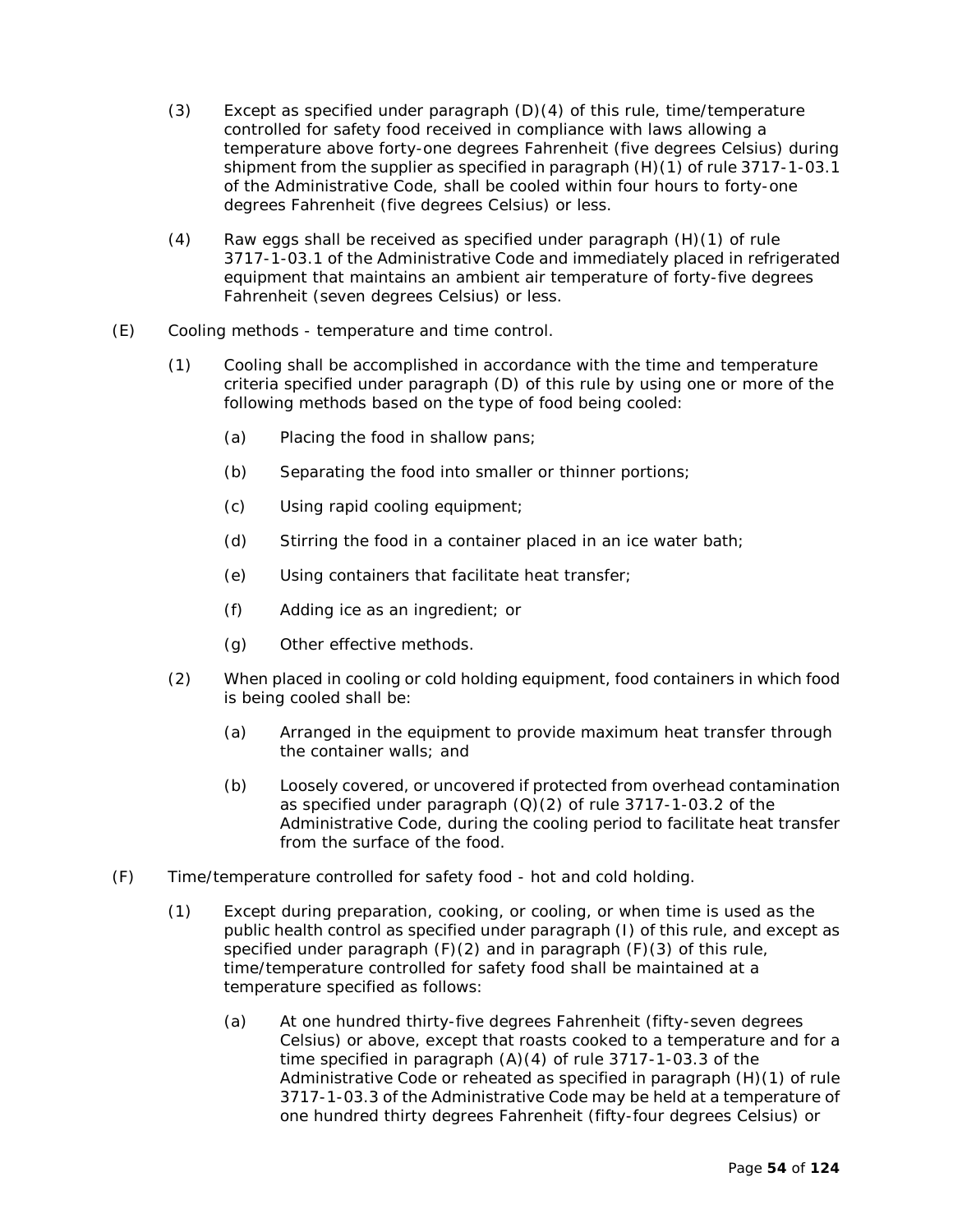above; or

- (b) At forty-one degrees Fahrenheit (five degrees Celsius) or less.
- (2) Eggs that have not been treated to destroy all viable Salmonellae shall be stored in refrigerated equipment that maintains an ambient air temperature of forty-five degrees Fahrenheit (seven degrees Celsius) or less.
- (3) Time/temperature controlled for safety food in a homogenous liquid form may be maintained outside of the temperature control requirements, as specified under paragraph (F)(1) of this rule, while contained within specially designed equipment that complies with the design and construction requirements as specified under paragraph (P)(5) of rule 3717-1-04.1 of the Administrative Code.
- (G) Ready-to-eat, time/temperature controlled for safety food date marking.
	- (1) Except when packaging food using a reduced oxygen packaging method as specified under paragraph (K) of this rule, and except as specified in paragraphs (G)(5) and (G)(6) of this rule, refrigerated, ready-to-eat, time/temperature controlled for safety food prepared and held in a food service operation or in a retail food establishment for more than twenty-four hours, shall be clearly marked to indicate the date or day by which the food shall be consumed on the premises, sold, or discarded when held at a temperature of forty-one degrees Fahrenheit (five degrees Celsius) or less for a maximum of seven days. The day of preparation shall be counted as day one.
	- (2) Except as specified in paragraphs  $(G)(5)$  to  $(G)(7)$  of this rule; refrigerated, ready-to-eat time/temperature controlled for safety food prepared and packaged by a food processing plant shall be clearly marked, at the time the original container is opened in a food service operation or retail food establishment and if the food is held for more than twenty-four hours, to indicate the date or day by which the food shall be consumed on the premises, sold, or discarded, based on the temperature and time combination specifed in paragraph (G)(1) of this rule and:
		- (a) The day the original container is opened in the food service operation or retail food establishment shall be counted as day one; and
		- (b) The day or date marked by the food service operation or retail food establishment may not exceed a manufacturer's use-by date if the manufacturer determined the use-by date based on food safety.
	- (3) A refrigerated, ready-to-eat, time/temperature controlled for safety food ingredient or a portion of a refrigerated, ready-to-eat, time/temperature controlled for safety food that is subsequently combined with additional ingredients or portions of food shall retain the date marking of the earliest-prepared or first-prepared ingredient.
	- (4) A date marking system that meets the criteria stated in paragraphs (G)(1) and (G)(2) of this rule may include:
		- (a) Using a method approved by the licensor for refrigerated, ready-to-eat time/temperature controlled for safety food that is frequently rewrapped, such as lunchmeat or a roast, or for which date marking is impractical, such as soft serve mix or milk in a dispensing machine;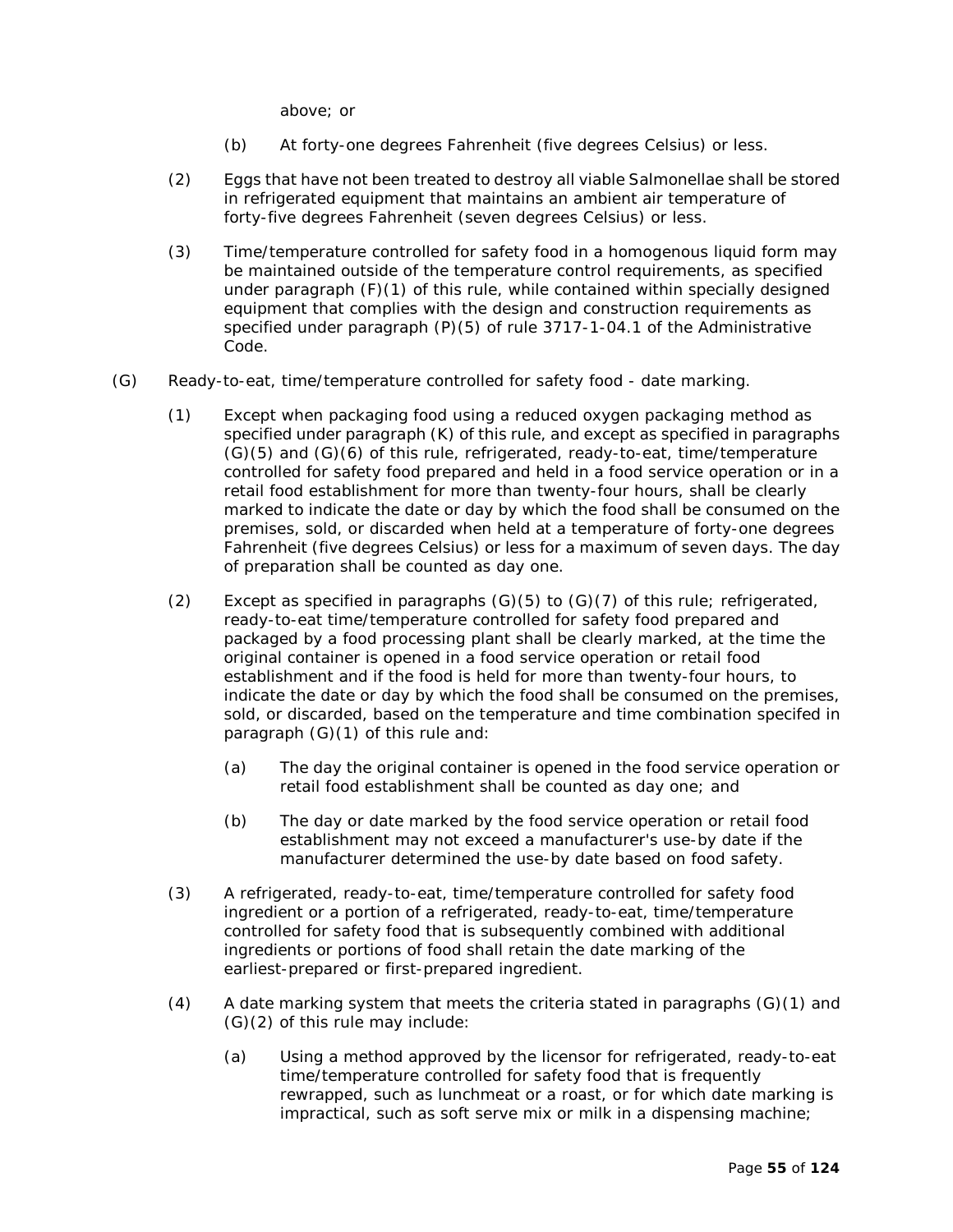- (b) Marking the date or day of preparation, with a procedure to discard the food on or before the last date or day by which the food must be consumed on the premises, sold, or discarded as specified under paragraph (G)(1) of this rule;
- (c) Marking the date or day the original container is opened in a food service operation or retail food establishment, with a procedure to discard the food on or before the last date or day by which the food must be consumed on the premises, sold, or discarded as specified under paragraph (G)(2) of this rule; or
- (d) Using calendar dates, days of the week, color-coded marks, or other effective marking methods, provided that the marking system is disclosed to the licensor upon request.
- $(5)$  Paragraphs  $(G)(1)$  and  $(G)(2)$  of this rule do not apply to individual meal portions served or repackaged for sale from a bulk container upon a consumer's request.
- (6) Paragraphs  $(G)(1)$  and  $(G)(2)$  of the rule do not apply to shellstock.
- (7) Paragraph (G)(2) of this rule does not apply to the following foods prepared and packaged by a food processing plant under inspection:
	- (a) Deli salads manufactured in accordance with 21 C.F.R. 110, such as ham salad, seafood salad, chicken salad, egg salad, pasta salad, potato salad, and macaroni salad;
	- (b) Hard cheeses containing not more than thirty-nine per cent moisture as defined in 21 C.F.R. 133, such as cheddar, gruyere, parmesan and reggiano, and romano;
	- (c) Semi-soft cheeses containing more than thirty-nine per cent moisture, but not more than fifty per cent moisture, as defined in 21 C.F.R. 133, such as blue, edam, gorgonzola, gouda, and monterey jack;
	- (d) Cultured dairy products as defined in 21 C.F.R. 131, such as yogurt, sour cream, and buttermilk;
	- (e) Preserved fish products, such as pickled herring and dried or salted cod, and other acidified fish products defined in 21 C.F.R. 114;
	- (f) Shelf stable, dry fermented sausages, such as pepperoni and Genoa; and
	- (g) Shelf stable salt-cured products such as prosciutto and Parma (ham).
- (H) Ready-to-eat, time/temperature controlled for safety food disposition.
	- (1) A food specified under paragraph  $(G)(1)$  or  $(G)(2)$  of this rule shall be discarded if it:
		- (a) Exceeds the temperature or time specified in paragraph  $(G)(1)$  of this rule, except time that the product is frozen;
		- (b) Is in a container or package that does not bear a date or day; or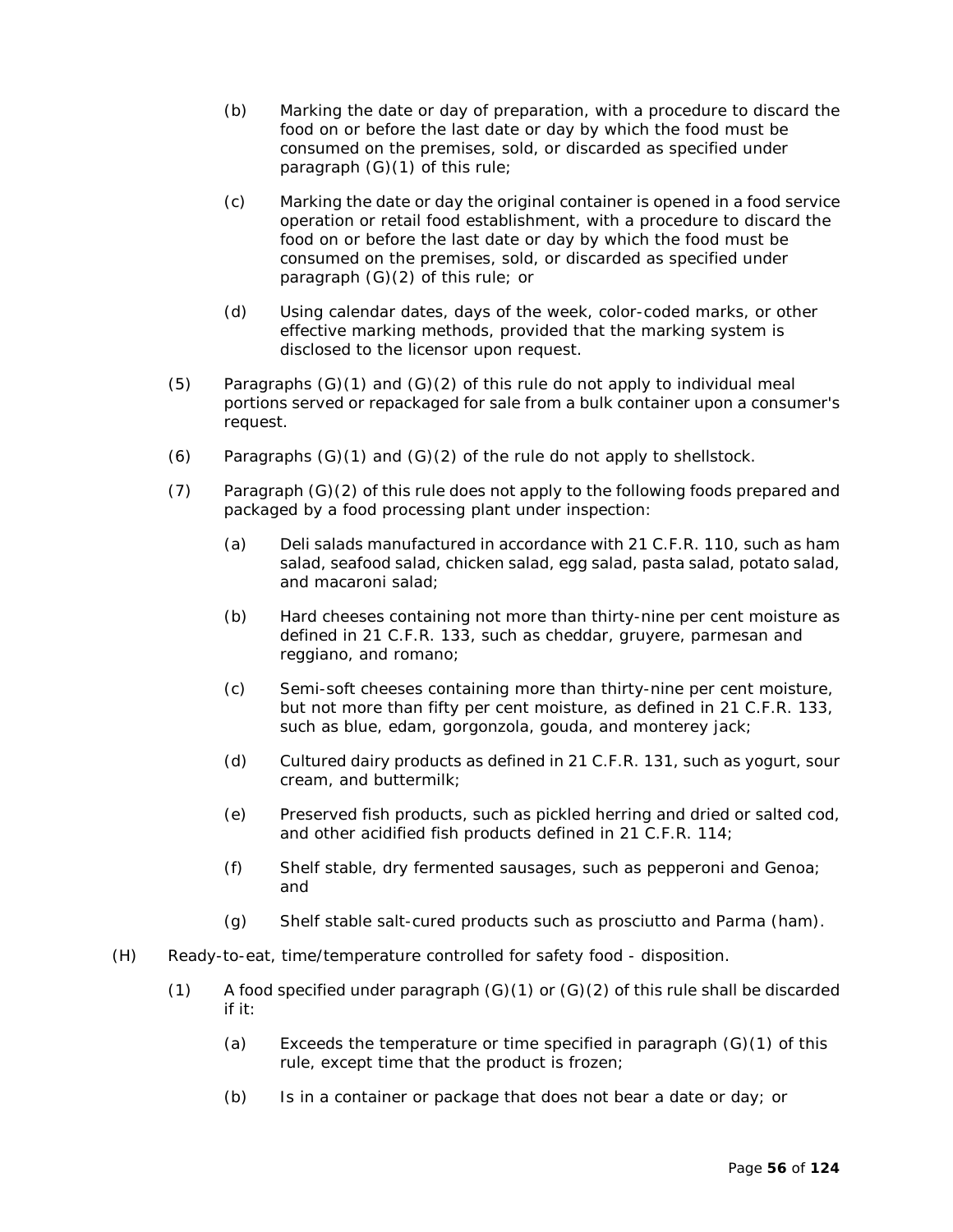- (c) Is appropriately marked with a date or day that exceeds the temperature and time combination as specified in paragraph (G)(1) of this rule.
- (2) Refrigerated, ready-to-eat, time/temperature controlled for safety food, dispensed through a vending machine with an automatic shut-off control, shall be discarded if the automatic shut-off control is activated as specified in paragraph (X)(2) of rule 3717-1-04.1 of the Administrative Code.
- (3) Refrigerated, ready-to-eat, time/temperature controlled for safety food, displayed at a micro market, shall be discarded if the automatic shutoff control is activated as specified in paragraph (LL)(1) of rule 3717-1-04.1 of the Administrative Code.
- (I) Time as a public health control.
	- (1) If time without temperature control is used as the public health control for a working supply of time/temperature controlled for safety food before cooking, or for ready-to-eat time/temperature controlled for safety food that is displayed or held for sale or service, written procedures shall be prepared in advance, maintained in the food service operation or retail food establishment and made available to the licensor upon request that specify:
		- (a) Methods of compliance with paragraphs  $(1)(2)(a)$  to  $(1)(2)(c)$ , or paragraphs  $(I)(3)(a)$  to  $(I)(3)(e)$  of this rule; and
		- (b) Methods of compliance with paragraph (D) of this rule for food that is prepared, cooked, and refrigerated before time is used as a public health control.
	- (2) If time without temperature control is used as the public health control up to a maximum of four hours:
		- (a) The food shall have an initial temperature of forty-one degrees Fahrenheit (five degrees Celsius) or less when removed from cold holding temperature control, or one hundred thirty-five degrees Fahrenheit (fifty-seven degrees Celsius) or greater when removed from hot holding temperature control;
		- (b) The food shall be marked or otherwise identified to indicate the time that is four hours past the point in time when the food is removed from temperature control;
		- (c) The food shall be cooked and served, served at any temperature if ready-to-eat, or discarded, within four hours from the point in time when the food is removed from temperature control; and
		- (d) The food in unmarked containers or packages, or marked to exceed a four-hour limit shall be discarded.
	- (3) If time without temperature control is used as the public health control up to a maximum of six hours:
		- (a) The food shall have an initial temperature of forty-one degrees Fahrenheit (five degrees Celsius) or less when removed from temperature control and the food temperature may not exceed seventy degrees Fahrenheit (twenty-one degrees Celsius) within a maximum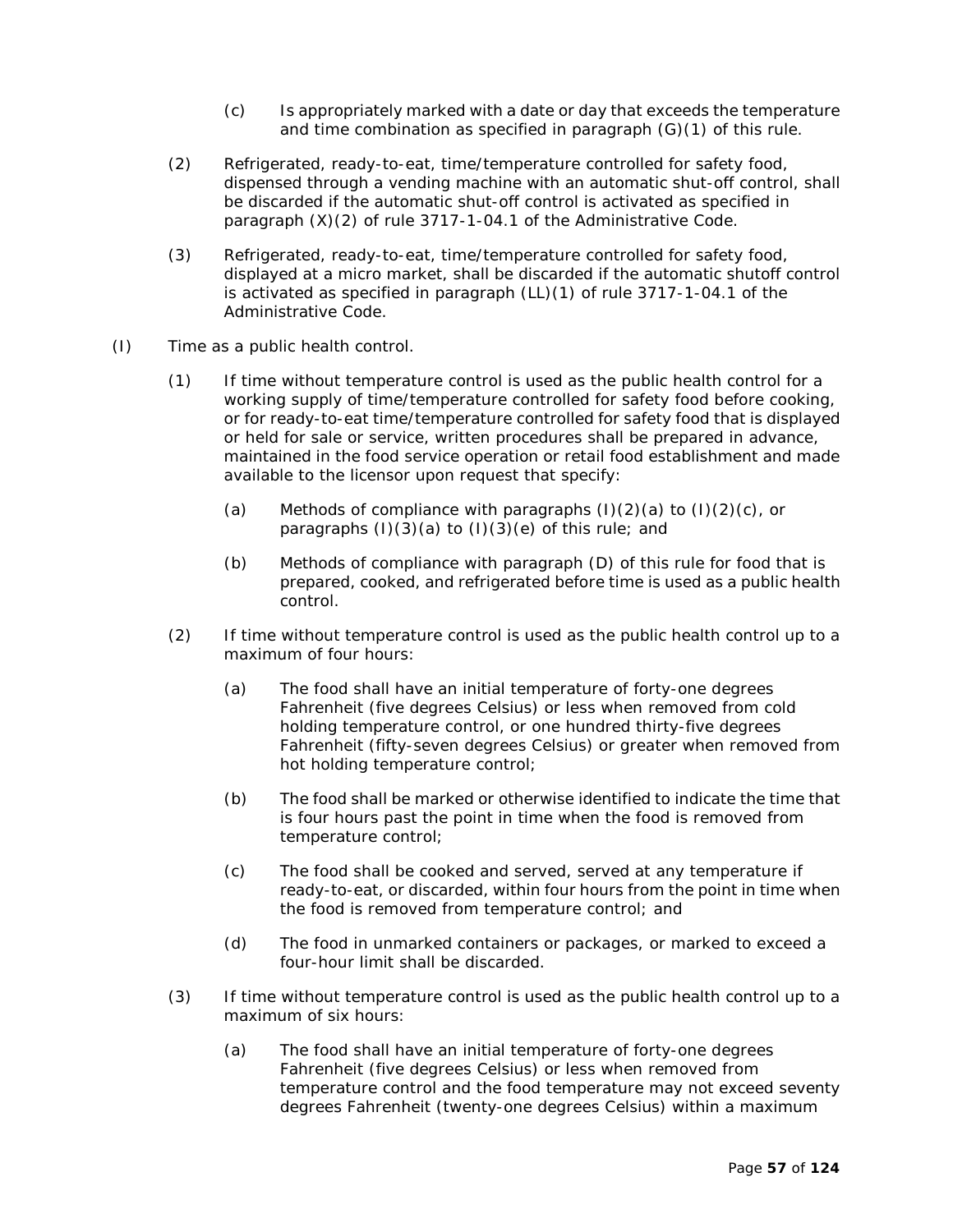time period of six hours;

- (b) The food shall be monitored to ensure the warmest portion of the food does not exceed seventy degrees Fahrenheit (twenty-one degrees Celsius) during the six-hour period, unless an ambient air temperature is maintained that ensures the food does not exceed seventy degrees Fahrenheit (twenty-one degrees Celsius) during the six-hour holding period;
- (c) The food shall be marked or otherwise identified to indicate:
	- (i) The time when the food is removed from forty-one degrees Fahrenheit (five degrees Celsius) or less cold holding temperature control; and
	- (ii) The time that is six hours past the point in time when the food is removed from cold holding temperature control.
- (d) The food shall be:
	- (i) Discarded if the temperature of the food exceeds seventy degrees Fahrenheit (twenty-one degrees Celsius); or
	- (ii) Cooked and served, served at any temperature if ready-to-eat, or discarded within a maximum of six hours from the point in time when the food is removed from forty-one degrees Fahrenheit (five degrees Celsius) or less cold holding temperature control; and
- (e) The food in unmarked containers or packages, or marked with a time that exceeds the six-hour limit shall be discarded.
- (4) A food service operation or a retail food establishment that serves a highly susceptible population, may not use time as specified under paragraph (I)(1),  $(1)(2)$  or  $(1)(3)$  of this rule as the public health control for raw eggs that are for service to a highly susceptible population.
- (J) Variance requirement.

The license holder shall obtain a variance from the Ohio department of health if an operation is a food service operation, or from the Ohio department of agriculture if an operation is a retail food establishment before:

- (1) Smoking food as a method of food preservation rather than as a method of flavor enhancement;
- (2) Curing food;
- (3) Except as provided in rule 3717-1-08.4 of the Administrative Code, using food additives or adding components such as vinegar as a method of food preservation rather than as a method of flavor enhancement, or to render a food so that it is not a time/temperature controlled for safety food;
- (4) Packaging time/temperature controlled for safety food using a reduced oxygen packaging method except where the growth of and toxin formation by Clostridium botulinum and the growth of Listeria monocytogenes are controlled as specified under paragraph (K) of this rule;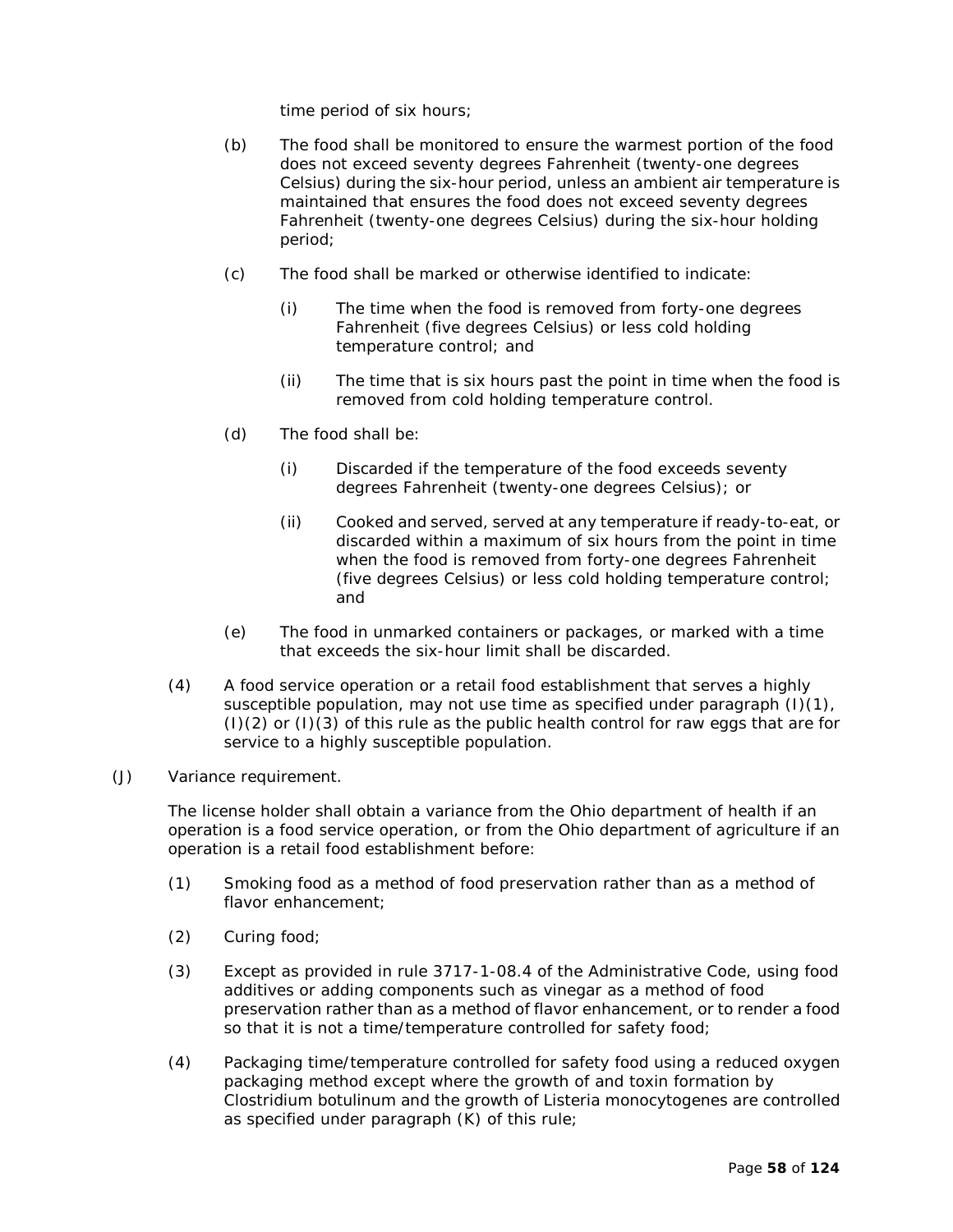- (5) Operating a molluscan shellfish life-support system display tank used to store or display shellfish that are offered for human consumption;
- (6) Custom processing of animals that are for personal use as food and not for sale or service in a food service operation or retail food establishment if the processing is not done in compliance with rule 3717-1-08.2 of the Administrative Code;
- (7) Pressing or bottling juice unless the processing is done in compliance with rule 3717-1-08 of the Administrative Code;
- (8) Use of a heat treatment dispensing freezer in a manner other than as specified in rule 3717-1-08.1 of the Administrative Code;
- (9) Preparing food by another method that is determined by the Ohio department of health or Ohio department of agriculture to require a variance; or
- (10) Sprouting seeds or beans.
- (K) Reduced oxygen packaging without a variance, criteria.
	- (1) Except for a food service operation or retail food establishment that obtains a variance as specified under paragraph (J) of this rule, a food service operation or retail food establishment that packages time/temperature controlled for safety food using a reduced oxygen packaging method shall control the growth and toxin formation of Clostridium botulinum and the growth of Listeria monocytogenes.
	- $(2)$  Except as specified under paragraph  $(K)(6)$  of this rule a food service operation or retail food establishment that packages time/temperature controlled for safety food using a reduced oxygen packaging method shall have a HACCP plan that contains the information specified under paragraph (L) of this rule and that:
		- (a) Identifies the food to be packaged;
		- (b) Except as specified under paragraphs  $(K)(3)$  to  $(K)(5)$  of this rule, requires that the packaged food shall be maintained at forty-one degrees Fahrenheit (five degrees Celsius) or less and meet at least one of the following criteria:
			- (i) Has an  $a_w$  of 0.91 or less;
			- (ii) Has a pH of 4.6 or less;
			- (iii) Is a meat or poultry product cured at a food processing plant regulated by the Ohio department of agriculture under Chapter 918. of the Revised Code or USDA using substances specified in 9 C.F.R. 424.21, and is received in an intact package; or
			- (iv) Is a food with a high level of competing organisms such as raw meat, raw poultry, or raw vegetables .
		- (c) Describes how the package shall be prominently and conspicuously labeled on the principal display panel in bold type on a contrasting background, with instructions to:
			- (i) Maintain the food at forty-one degrees Fahrenheit (five degrees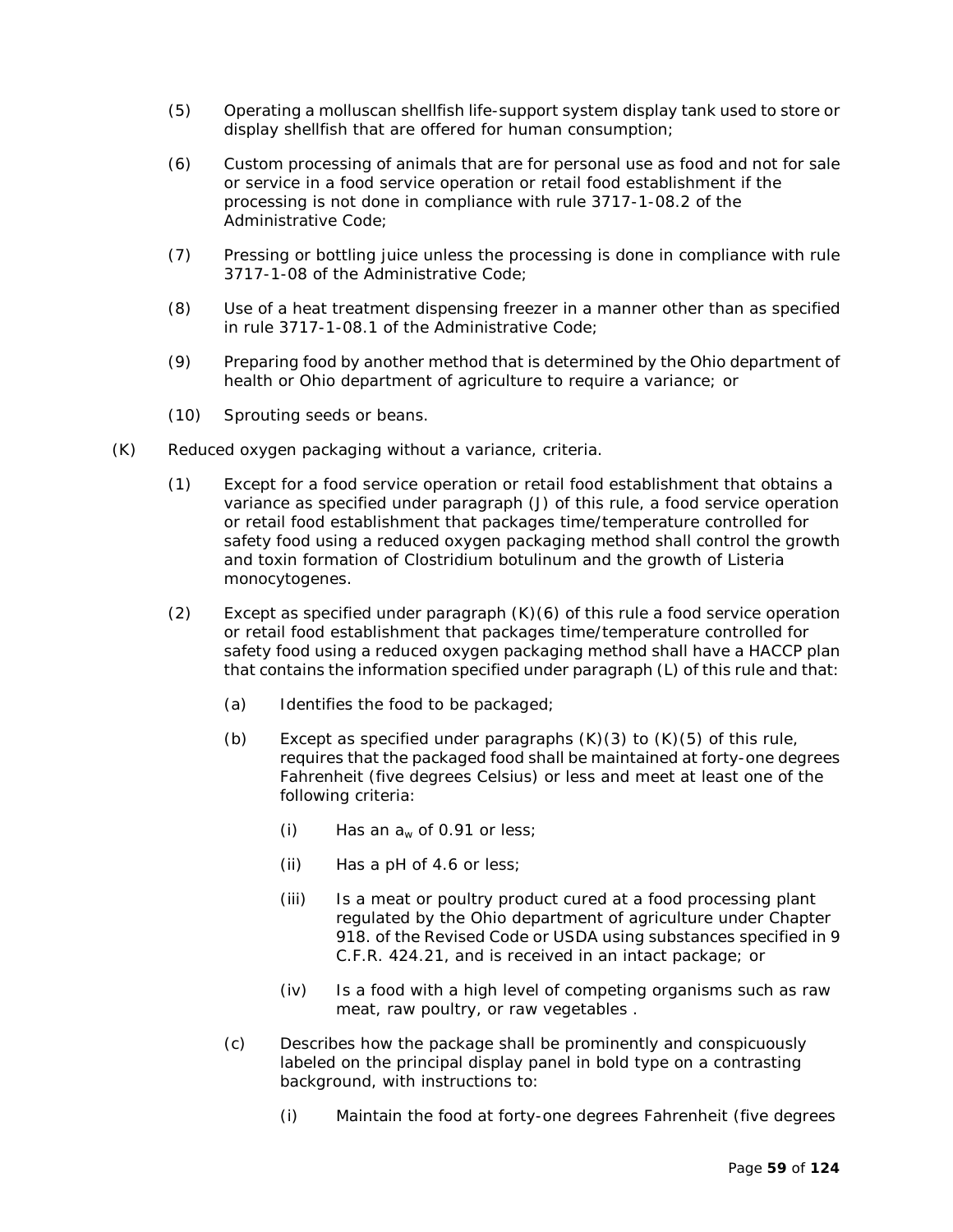Celsius) or below; and

- (ii) Discard the food if within thirty calendar days of its packaging it is not served for on-premises consumption, or consumed if served or sold for off-premises consumption.
- (d) Limits the refrigerated shelf life to no more than thirty calendar days from packaging to consumption, except the time the product is maintained frozen, or the original manufacturer's "sell by" or "use by" date, whichever occurs first;
- (e) Includes operational procedures that:
	- (i) Prohibit contacting ready-to-eat food with bare hands as specified under paragraph (A)(2) of rule 3717-1-03.2 of the Administrative Code;
	- (ii) Identify a designated work area and the method by which:
		- (*a*) Physical barriers or methods of separation of raw foods and ready-to-eat foods minimize cross contamination; and
		- (*b*) Access to the processing equipment is limited to responsible trained personnel familiar with the potential hazards of the operation; and
	- (iii) Delineate cleaning and sanitization procedures for food-contact surfaces; and
- (f) Describes the training program that ensures that the individual responsible for the reduced oxygen packaging operation understands the:
	- (i) Concepts required for a safe operation;
	- (ii) Equipment and facilities; and
	- (iii) Procedures specified under paragraph  $(K)(2)$ (e) of this rule and the HACCP plan for the operation.
- (g) Regulatory authority is notified prior to implementation.
- (3) Except for fish that is frozen before, during, and after packaging, a food service operation or retail food establishment may not package fish using a reduced oxygen packaging method.
- (4) Except as specified under paragraphs  $(K)(3)$  and  $(K)(6)$  of this rule, a food service operation or retail food establishment that packages time/temperature controlled for safety food using a cook-chill or sous vide process shall:
	- (a) Notify the regulatory authority prior to implementation and execute a HACCP plan that contains the information as specified under paragraph (L) of this rule;
	- (b) Ensure the food is: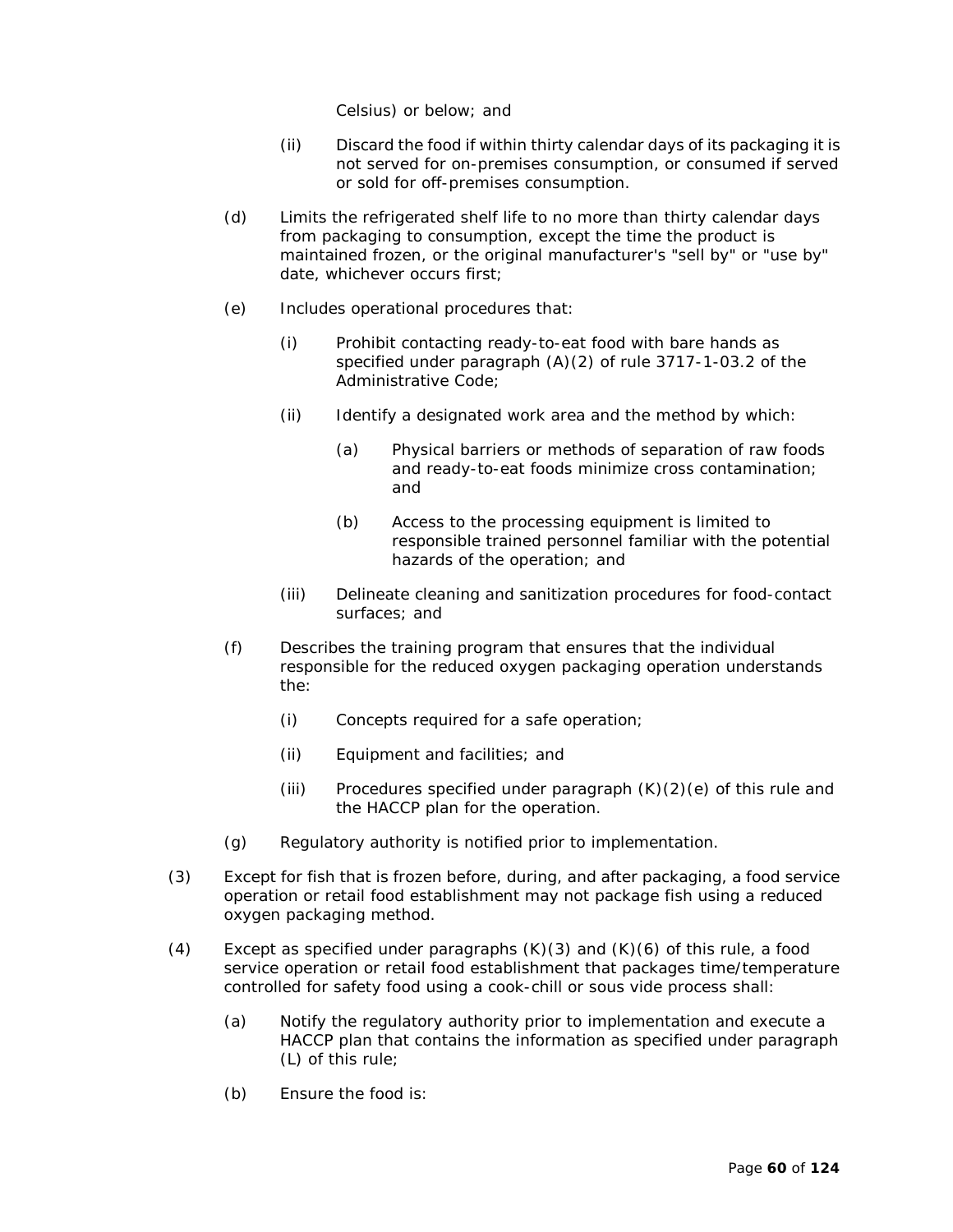- (i) Prepared and consumed on the premises with no distribution or sale of the packaged product to another business location or the consumer;
- (ii) Cooked to heat all parts of the food to a temperature and for a time as specified under paragraphs  $(A)(1)$ ,  $(A)(2)$  and  $(A)(4)$  of rule 3717-1-03.3 of the Administrative Code;
- (iii) Protected from contamination before and after cooking as specified under rule 3717-1-03.2 of the Administrative Code and under rule 3717-1-03.3 of the Administrative Code;
- (iv) Placed in a package with an oxygen barrier and sealed before cooking, or placed in a package and sealed immediately after cooking and before reaching a temperature below one hundred thirty-five degrees Fahrenheit (fifty-seven degrees Celsius);
- (v) Cooled to forty-one degrees Fahrenheit (five degrees Celsius) in the sealed package or bag as specified under paragraph (D) of this rule, and:
	- (*a*) Cooled to thirty-four degrees Fahrenheit (one degree Celsius) within forty-eight hours of reaching forty-one degrees Fahrenheit (five degrees Celsius) and held at that temperature until consumed or discarded within thirty days after the date of packaging;
	- (*b*) Held at forty-one degrees Fahrenheit (five degrees Celsius) or less for no more than seven days, at which time the food must be consumed or discarded; or
	- (*c*) Held frozen with no shelf life restriction while frozen until consumer or used.
- (vi) Held in a refrigeration unit that is equipped with an electronic system that continuously monitors time and temperature and is visually examined for proper operation twice daily; and
- (vii) Labeled with the product name and the date packaged; and
- (c) Maintain the records required to confirm that cooling and cold holding refrigeration time/temperature parameters are monitored as part of the HACCP plan, and:
	- (i) Make such records available to the regulatory authority upon request; and
	- (ii) Hold such records for at least six months; and
- (d) Implement written operational procedures as specified under paragraph  $(K)(2)(e)$  of this rule and a training program as specified under paragraph  $(K)(2)(f)$  of this rule.
- (5) Except as specified under paragraph (K)(6) of this rule a food service operation or retail food establishment that packages cheese using a reduced oxygen packaging method shall: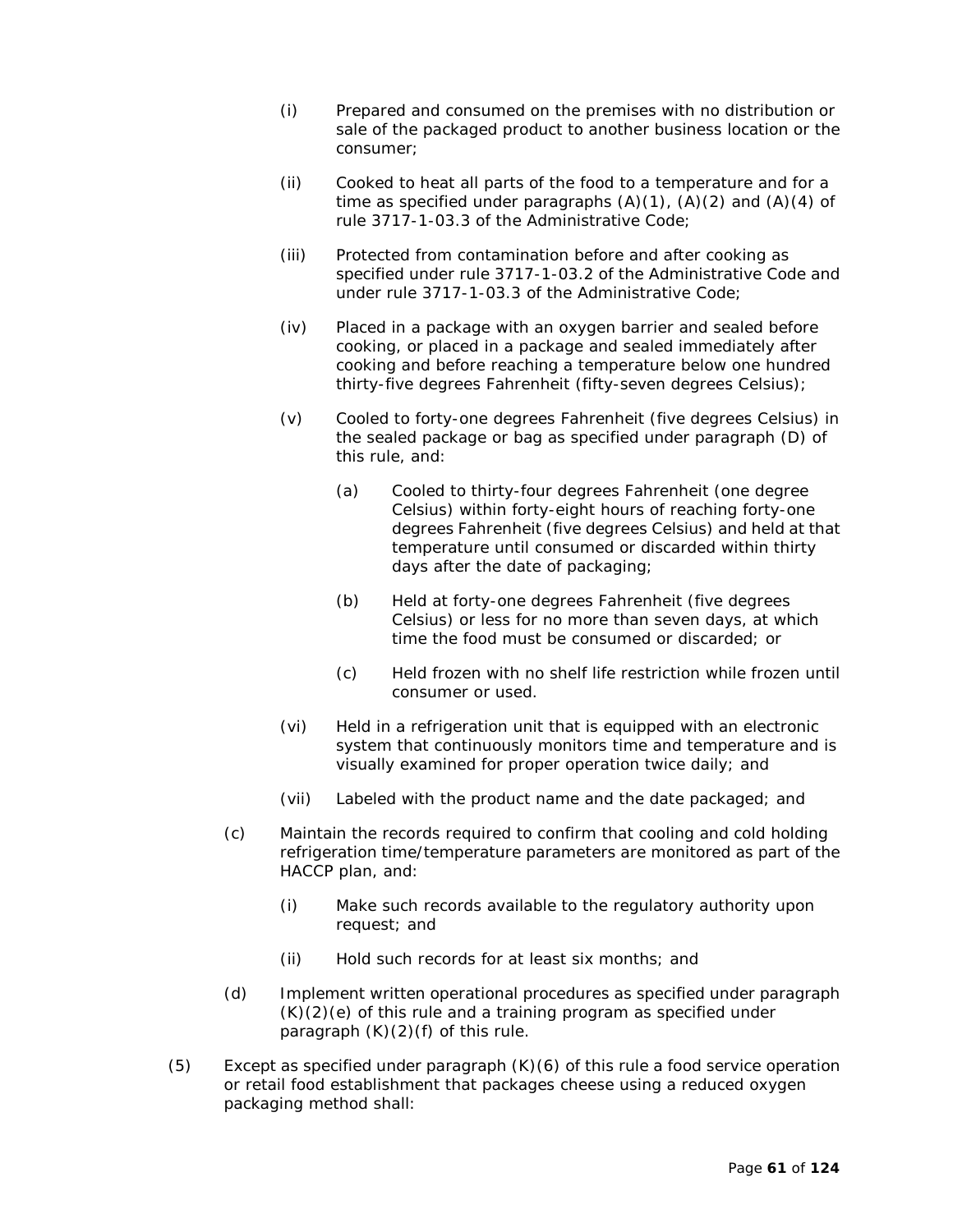- (a) Limit the cheeses packaged to those that are commercially manufactured in a food processing plant with no ingredients added in the food service operation or retail food establishment and that meet the standards of identity as specified in 21 C.F.R. 133.150, 21 C.F.R. 133.169 or 21 C.F.R. 133.187;
- (b) Have a HACCP plan that contains the information specified under paragraph (L) of this rule and as specified under paragraphs (K)(2)(a),  $(K)(2)(c)(i)$ ,  $(K)(2)(e)$  and  $(K)(2)(f)$  of this rule;
- (c) Labels the package on the principal display panel with a "use by" date that does not exceed thirty days from its packaging or the original manufacturer's "sell by" or "use by" date, whichever occurs first; and
- (d) Discards the reduced oxygen packaged cheese if it is not sold for off-premises consumption or consumed within thirty calendar days of its packaging.
- (6) A HACCP plan is not required for a specific food when a food service operation or retail food establishment uses a reduced oxygen packaging method to package that specific time/temperature controlled for safety food that is always:
	- (a) Labeled with the production time and date:
	- (b) Held at forty-one degrees Fahrenheit (five degrees Celsius) or less during refrigerated storage; and
	- (c) Removed from its package in the food service operation or retail food establishment within forty-eight hours after packaging.
- (L) Contents of a HACCP plan.

For a food service operation or retail food establishment that is required to have a HACCP plan, the plan and specifications shall include:

- (1) A flow diagram by specific food or category type identifying critical control points and providing information on the following:
	- (a) Ingredients, materials, and equipment used in the preparation of that food; and
	- (b) Formulations or recipes that delineate methods and procedural control measures that address the food safety concerns involved.
- (2) A statement of standard operating procedures for the plan under consideration including clearly identifying;
	- (a) Each critical control point;
	- (b) The critical limits for each critical control point;
	- (c) The method and frequency for monitoring and controlling each critical control point by the food employee designated by the person in charge;
	- (d) The method and frequency for the person in charge to routinely verify that the food employee is following standard operating procedures and monitoring critical control points;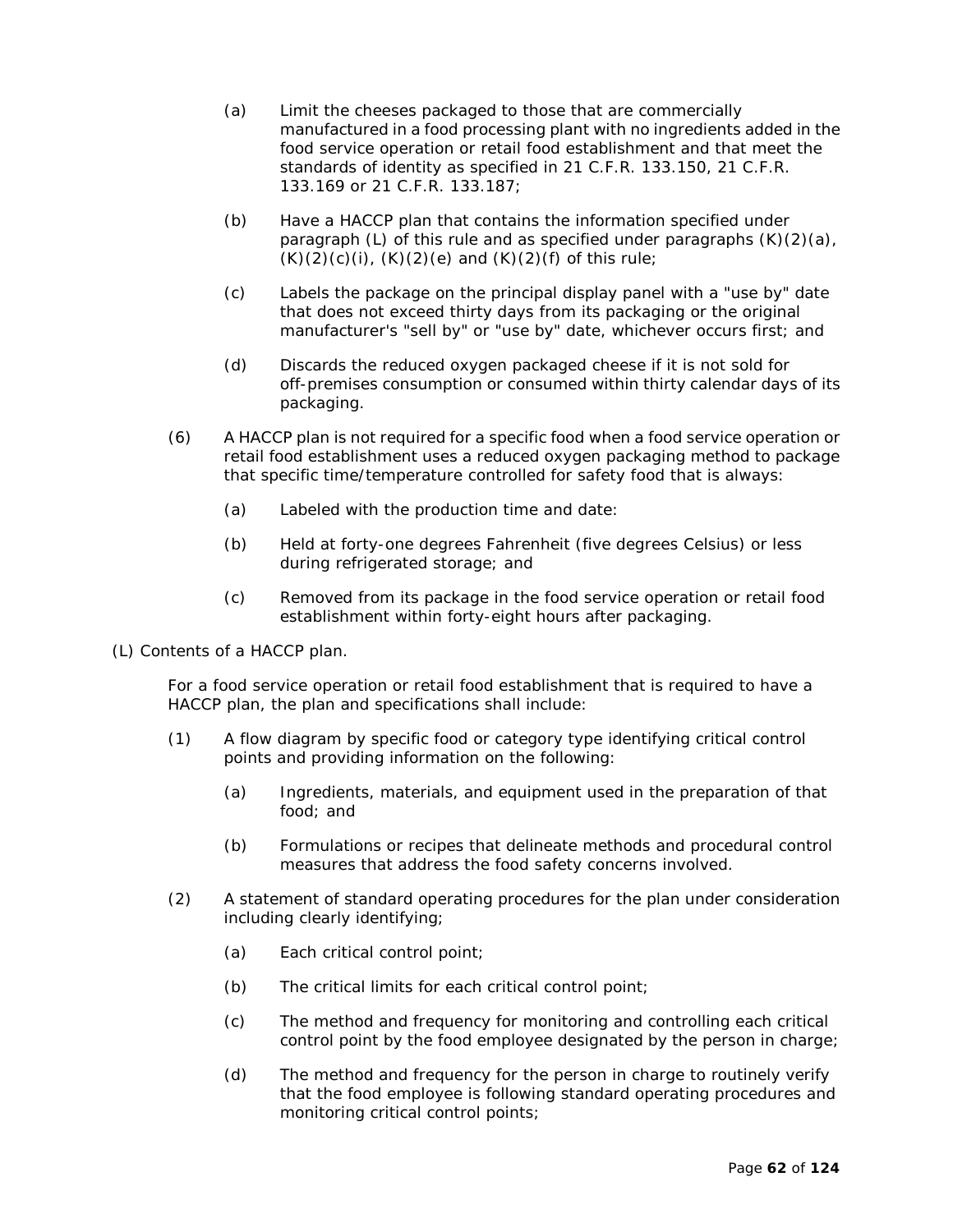- (e) Action to be taken by the person in charge if the critical limits for each critical control point are not met; and
- (f) Records to be maintained by the person in charge to demonstrate that the HACCP plan is properly operated and managed; and
- (3) Additional scientific data or other information, as required by the regulatory authority, supporting the determination that food safety is not compromised by the proposal.

### **3717-1-03.5 Food: food identity, presentation, and on premises labeling.**

[Comment: For publication dates of the C.F.R. referenced in this rule, see paragraph (B)(15)(b) of rule 3717-1-01 of the Administrative Code.]

(A) Standards of identity.

Packaged food shall comply with standard of identity requirements in 21 C.F.R. 131-169 and 9 C.F.R. 319, and the general requirements in 21 C.F.R. 130 and 9 C.F.R. 319 Subpart A.

- (B) Honestly presented.
	- (1) Food shall be offered for human consumption in a way that does not mislead or misinform the consumer.
	- (2) Food or color additives, colored overwraps, or lights may not be used to misrepresent the true appearance, color, or quality of a food.
	- (3) The sale of kosher foods shall be in accordance with section 1329.29 of the Revised Code.
- (C) Food labels.
	- (1) Food packaged in a food service operation or retail food establishment, shall be labeled as specified in 21 C.F.R. 101 and 9 C.F.R. 317.
	- (2) Label information shall include:
		- (a) The common name of the food, or absent a common name, an adequately descriptive identity statement;
		- (b) If made from two or more ingredients, a list of ingredients and sub-ingredients in descending order of predominance by weight, including a declaration of artificial colors, artificial flavors and chemical preservatives, if contained in the food;
		- (c) An accurate declaration of the quantity of contents;
		- (d) The name and place of business of the manufacturer, packer, or distributor; and
		- (e) The name of the food source for each major food allergen contained in the food unless the food source is already part of the common or usual name of the respective ingredient.
		- (f) Except as exempted in the Federal Food, Drug, and Cosmetic Act Section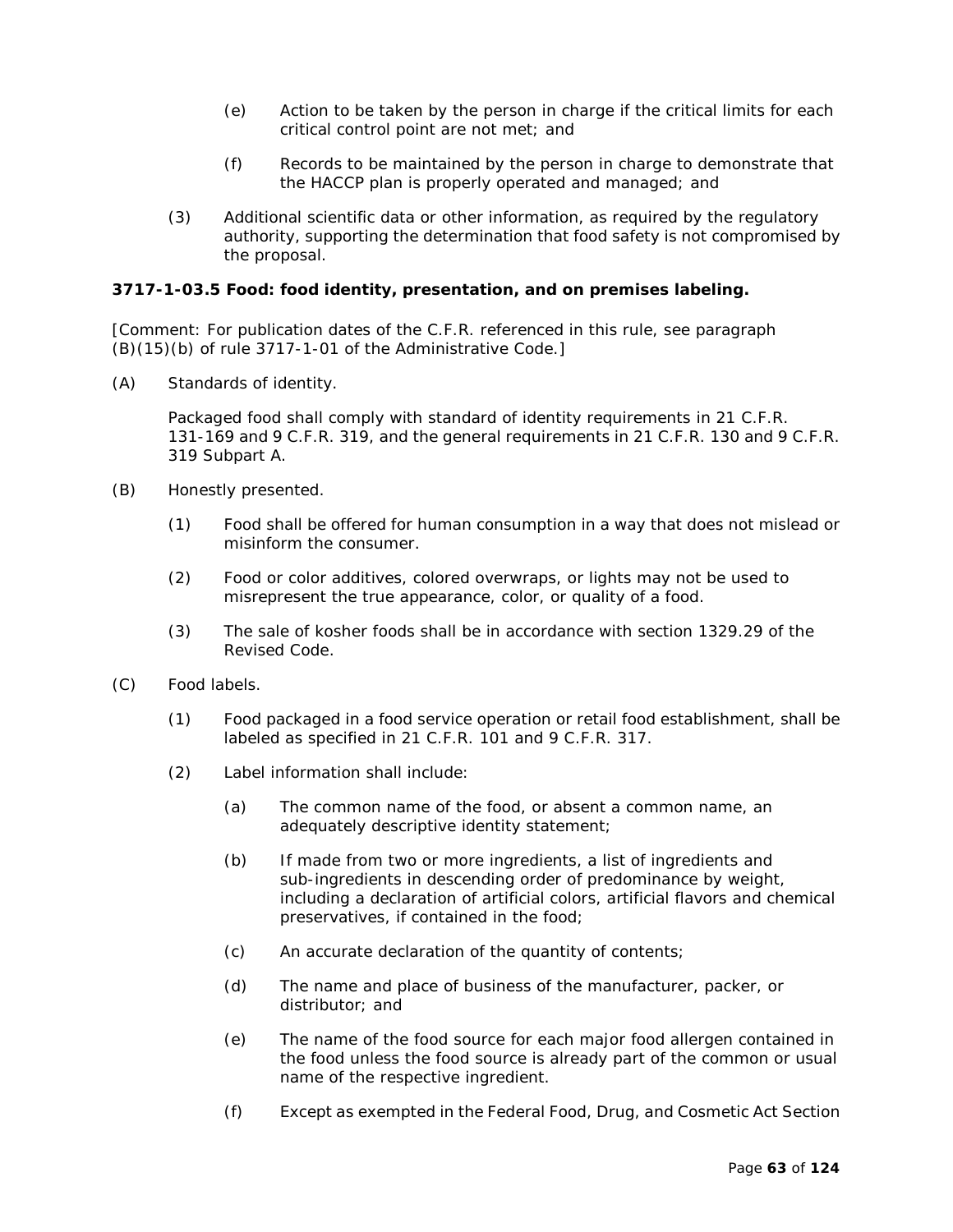$403(q)(3)-(5)$  (as amended on August 2, 2004), nutrition labeling as specified in 21 C.F.R. 101 and 9 C.F.R. 317 Subpart B.

- (g) For any salmonid fish containing canthaxanthin or astaxanthin as a color additive, the labeling of the bulk fish container, including a list of ingredients, displayed on the retail container or by other written means, such as a counter card, that discloses the use of canthaxanthin or astaxanthin.
- (3) Bulk food that is available for consumer self-dispensing shall be prominently labeled with the following information in plain view of the consumer:
	- (a) The manufacturer's or processor's label that was provided with the food; or
	- (b) A card, sign, or other method of notification that includes the information specified under paragraphs  $(C)(2)(a)$ ,  $(C)(2)(b)$ , and  $(C)(2)(f)$  of this rule.
- (4) Bulk, unpackaged foods such as bakery products and unpackaged foods that are portioned to consumer specification need not be labeled if:
	- (a) A health, nutrient content, or other claim is not made; and
	- (b) The food is manufactured or prepared on the premises of the food service operation or retail food establishment or at another food service operation or retail food establishment or a food processing plant that is owned by the same person and is regulated by the food regulatory agency that has jurisdiction.
- (D) Other forms of information.
	- (1) Consumer warnings shall be provided as required by this chapter.
	- (2) Except as permitted in paragraphs  $(D)(3)$ ,  $(D)(4)$ , and  $(D)(5)$  of this rule, a food service operation, retail food establishment or manufacturers' dating information on foods may not be concealed or altered.
	- (3) A retail food establishment is permitted to repackage and revise the dating of fresh meat after determining that the meat shows no indications of compromised quality.
	- (4) A retail food establishment that receives packaged fresh meat from other companies is permitted to repackage the meat under their own label.
	- (5) The label of meat or product packaged under federal or state meat inspection shall not be modified without removing the federal or state legend.
- (E) Consumption of animal foods that are raw, undercooked, or not otherwise processed to eliminate pathogens - consumer advisory.
	- (1) Except as specified in paragraphs (A)(2) and (A)(3)(c) of rule 3717-1-03.3 of the Administrative Code, and under paragraph (C) of rule 3717-1-03.7 of the Administrative Code, if an animal food such as beef, eggs, fish, lamb, milk, pork, poultry, or shellfish is served or sold raw, undercooked, or without otherwise being processed to eliminate pathogens, either in ready-to-eat form or as an ingredient in another ready-to-eat food, the license holder shall inform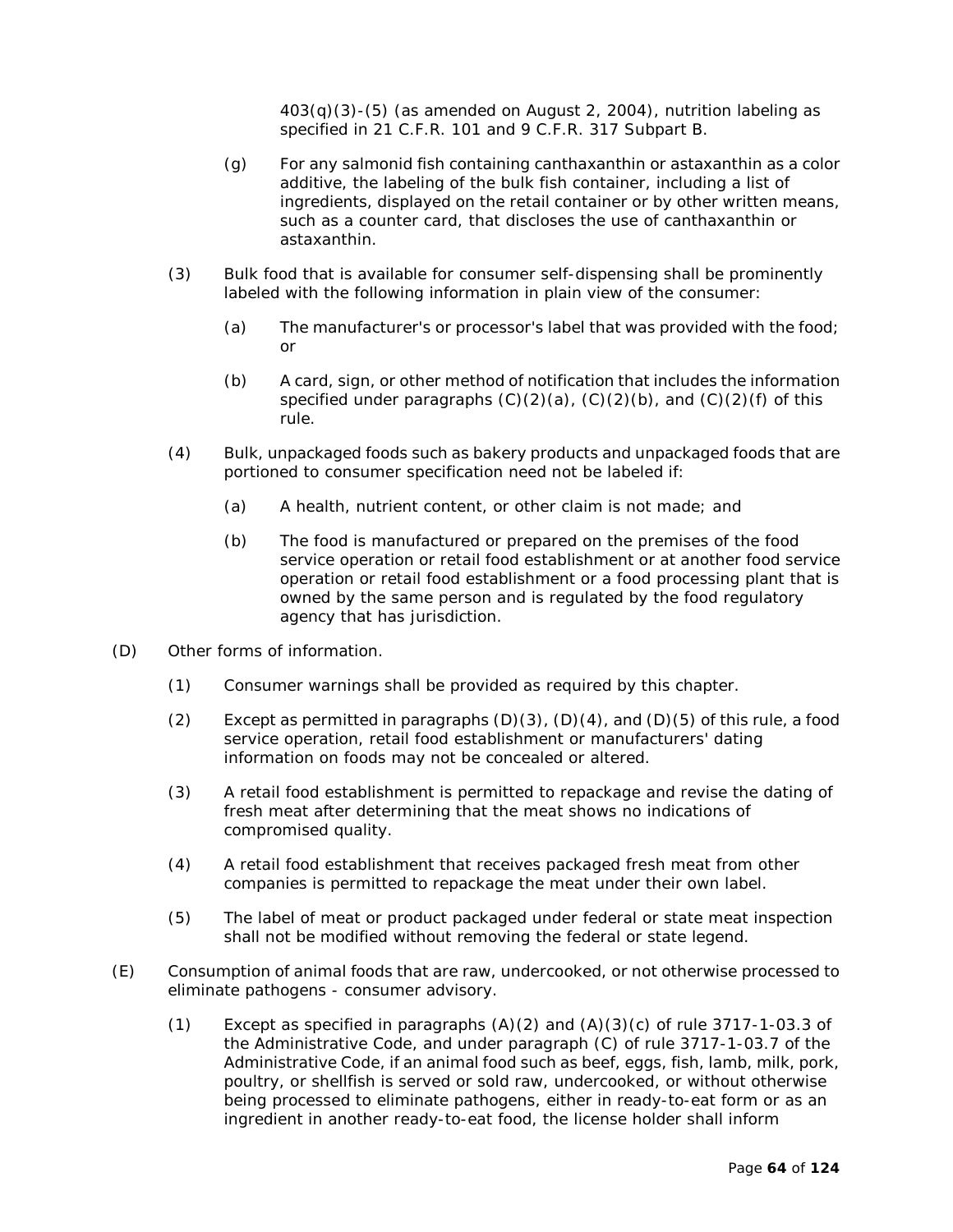consumers of the significantly increased risk of consuming such foods by way of a disclosure and reminder, as specified in paragraphs  $(E)(2)$  and  $(E)(3)$  of this rule, using brochures, deli case or menu advisories, label statements, table tents, placards, or other effective written means.

- (2) Disclosure shall include:
	- (a) A description of the animal-derived foods, such as "oysters on the half shell (raw oysters)," "raw-egg Caesar salad," and "hamburgers (can be cooked to order);" or
	- (b) Identification of the animal-derived foods by asterisking them to a footnote that states that the items are served raw or undercooked, or contain (or may contain) raw or undercooked ingredients.
- (3) Reminder shall include asterisking the animal-derived foods requiring disclosure to a footnote that states:
	- (a) Regarding the safety of these items, written information is available upon request;
	- (b) Consuming raw or undercooked meats, poultry, seafood, shellfish, or eggs may increase your risk of foodborne illness; or
	- (c) Consuming raw or undercooked meats , poultry, seafood, shellfish, or eggs may increase your risk of foodborne illness, especially if you have certain medical conditions."

# **3717-1-03.6 Food: discarding or reconditioning unsafe, adulterated or contaminated food.**

- (A) A food that is unsafe, adulterated, or not honestly presented as specified under rule 3717-1-03 of the Administrative Code shall be discarded or reconditioned according to an approved procedure.
- (B) Food that is not from an approved source as specified under paragraphs (A) to (G) of rule 3717-1-03.1 of the Administrative Code shall be discarded.
- (C) Ready-to-eat food that may have been contaminated by an employee who has been restricted or excluded as specified under paragraph (D) of rule 3717-1-02.1 of the Administrative Code shall be discarded.
- (D) Food that is contaminated by food employees, consumers, or other persons through contact with their hands, bodily discharges, such as nasal or oral discharges, or other means shall be discarded.

# **3717-1-03.7 Food: special requirements for highly susceptible populations.**

[Comment: For publication dates of the C.F.R. referenced in this rule, see paragraph (B)(15)(b) of rule 3717-1-01 of the Administrative Code.]

In a food service operation or retail food establishment that serves a highly susceptible population:

- (A) The following criteria apply to juice:
	- (1) For the purposes of paragraph (A) of this rule, children who are nine years of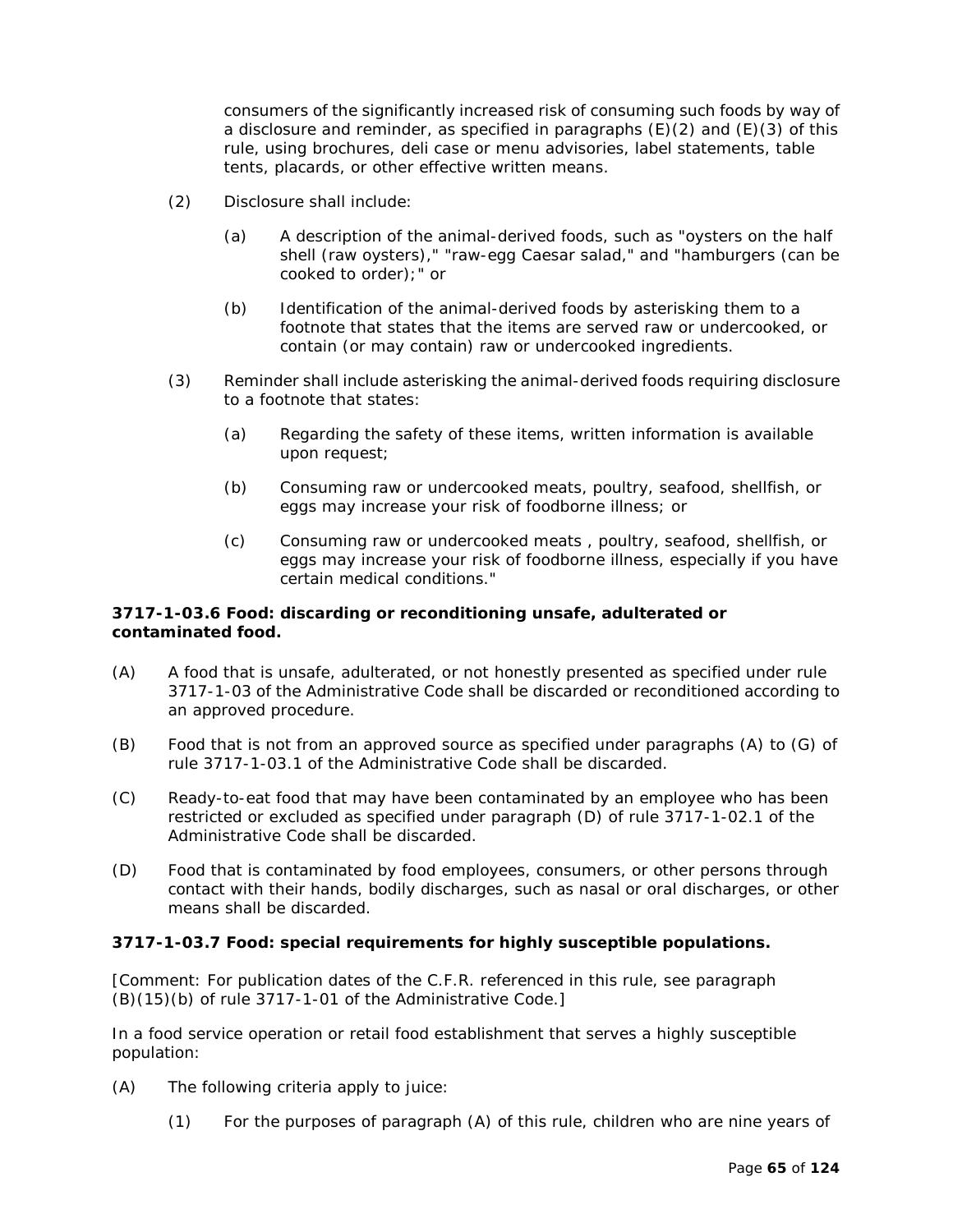age or less and receive food in a school, day care setting, or similar facility that provides custodial care are included as highly susceptible populations;

- (2) Prepackaged juice or a prepackaged beverage containing juice, that bears a warning label as specified in 21 C.F.R. 101.17(g), that has not been specifically processed to prevent, reduce, or eliminate the presence of pathogens, or a packaged juice or beverage containing juice, that bears a warning label as specified in rule 3717-1-08 of the Administrative Code, may not be served or offered for sale; and
- (3) Unpackaged juice that is prepared on the premises for service or sale in a ready-to-eat form shall be processed under a HACCP plan and as specified in 21 C.F.R. 120.24. This is not intended to include freshly prepared fruit or vegetable purees that are prepared on-site that are not beverages or ingredients of beverages.
- (B) Food employees may not contact ready-to-eat food as specified under paragraph (A)(2) of rule 3717-1-03.2 of the Administrative Code.
- (C) The following foods may not be served or offered for sale in a ready-to-eat form:
	- (1) Raw animal foods such as raw fish, raw-marinated fish, raw molluscan shellfish, and steak tartare;
	- (2) A partially cooked animal food such as lightly cooked fish, rare meat, soft-cooked eggs that are made from raw eggs, and meringue; and
	- (3) Raw seed sprouts.
- (D) Pasteurized eggs or egg products shall be substituted for raw eggs in the preparation of:
	- (1) Foods such as Caesar salad, hollandaise or Bearnaise sauce, mayonnaise, meringue, eggnog, ice cream, and egg-fortified beverages; and
	- (2) Recipes in which more than one egg is broken and the eggs are combined, unless:
		- (a) The raw eggs are combined immediately before cooking for one consumer's serving at a single meal, cooked as specified under paragraph (A)(1)(a) of rule 3717-1-03.3 of the Administrative Code, and served immediately, such as an omelet, souffle, or scrambled eggs;
		- (b) The raw eggs are combined as an ingredient immediately before baking and the eggs are thoroughly cooked to a ready-to-eat form, such as a cake, muffin, or bread; or
		- (c) The preparation of the food is conducted under a HACCP plan that:
			- (i) Identifies the food to be prepared;
			- (ii) Prohibits contacting ready-to-eat food with bare hands;
			- (iii) Includes specifications and practices that ensure:
				- (A) Salmonella Enteritidis growth is controlled before and after cooking; and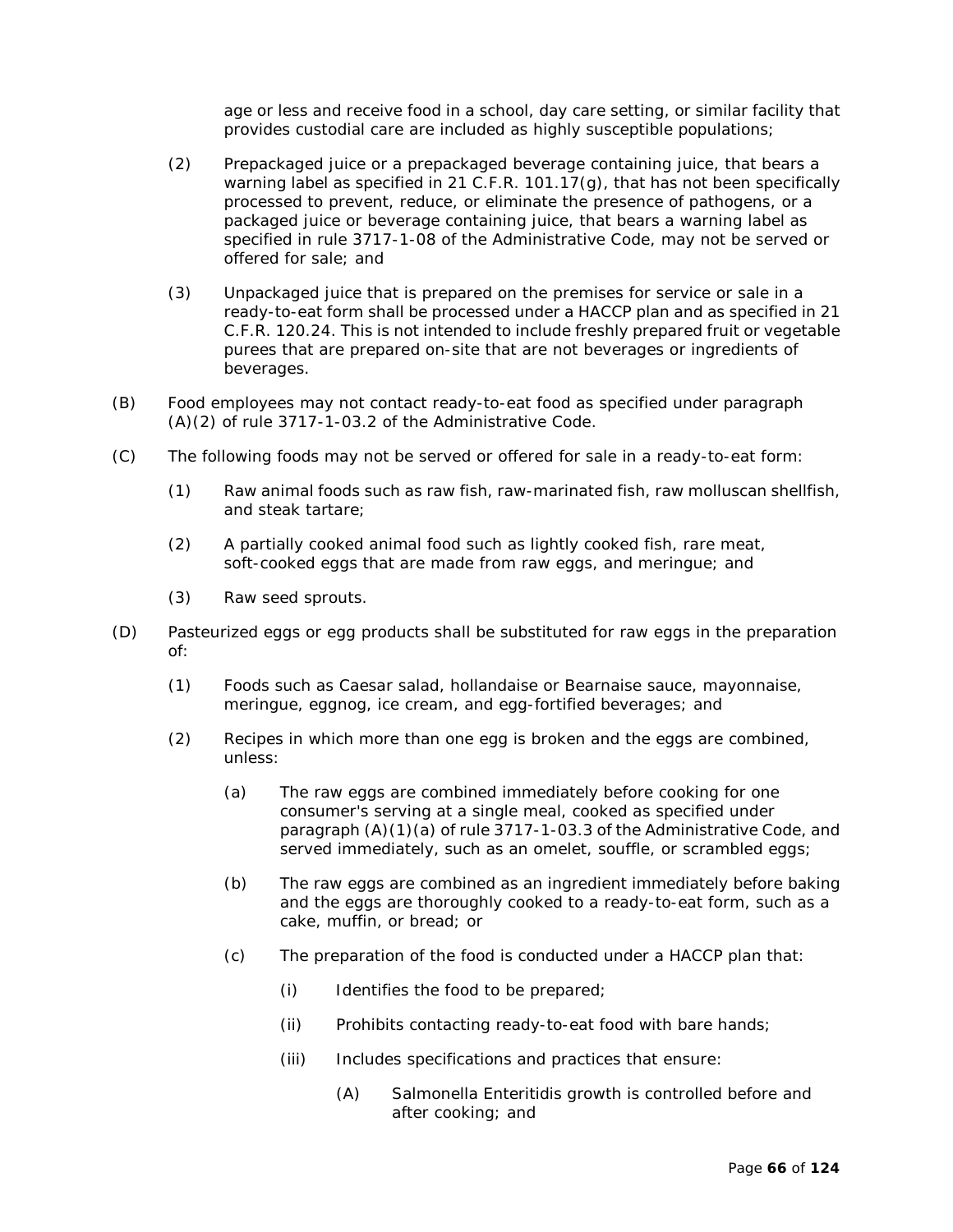- (B) Salmonella Enteritidis is destroyed by cooking the eggs according to the temperature and time specified in paragraph  $(A)(1)(b)$  of rule 3717-1-03.3 of the Administrative Code.
- (iv) Contains HACCP information and includes procedures that:
	- (A) Control cross contamination of ready-to-eat food with raw eggs; and
	- (B) Delineate cleaning and sanitization procedures for food-contact surfaces; and
- (v) Describes the training program that ensures that the food employee responsible for the preparation of the food understands the procedures to be used.
- $(E)$  Time only, as the public health control as specified under paragraph  $(1)(4)$  of rule 3717-1-03.4 of the Administrative Code, may not be used for raw eggs.
- (F) Food may be re-served as specified under paragraphs  $(X)(2)$  and  $(X)(3)$  of rule 3717-1-03.2 of the Administrative Code, except that:

(1) Any food served to patients or clients who are under contact precautions in medical isolation or quarantine, or protective environment isolation may not be re-served to others outside.

(2) Packages of food from any patients, clients, or other consumers should not be re-served to persons in protective environment isolation.

# **3717-1-04 Equipment, utensils, and linens: materials for construction and repair.**

[Comment: For publication dates of the C.F.R. referenced in this rule, see paragraph (B)(15)(b) of rule 3717-1-01 of the Administrative Code.]

(A) Multiuse utensils and food contact surfaces - material characteristics.

Materials that are used in the construction of utensils and food-contact surfaces of equipment may not allow the migration of deleterious substances or impart colors, odors, or tastes to food and under normal use conditions shall be:

- (1) Safe;
- (2) Durable, corrosion-resistant, and nonabsorbent;
- (3) Sufficient in weight and thickness to withstand repeated warewashing;
- (4) Finished to have a smooth, easily cleanable surface; and
- (5) Resistant to pitting, chipping, crazing, scratching, scoring, distortion, and decomposition.
- (B) Cast iron use limitation.

Cast iron may not be used for utensils or food-contact surfaces of equipment except when used in the following manner: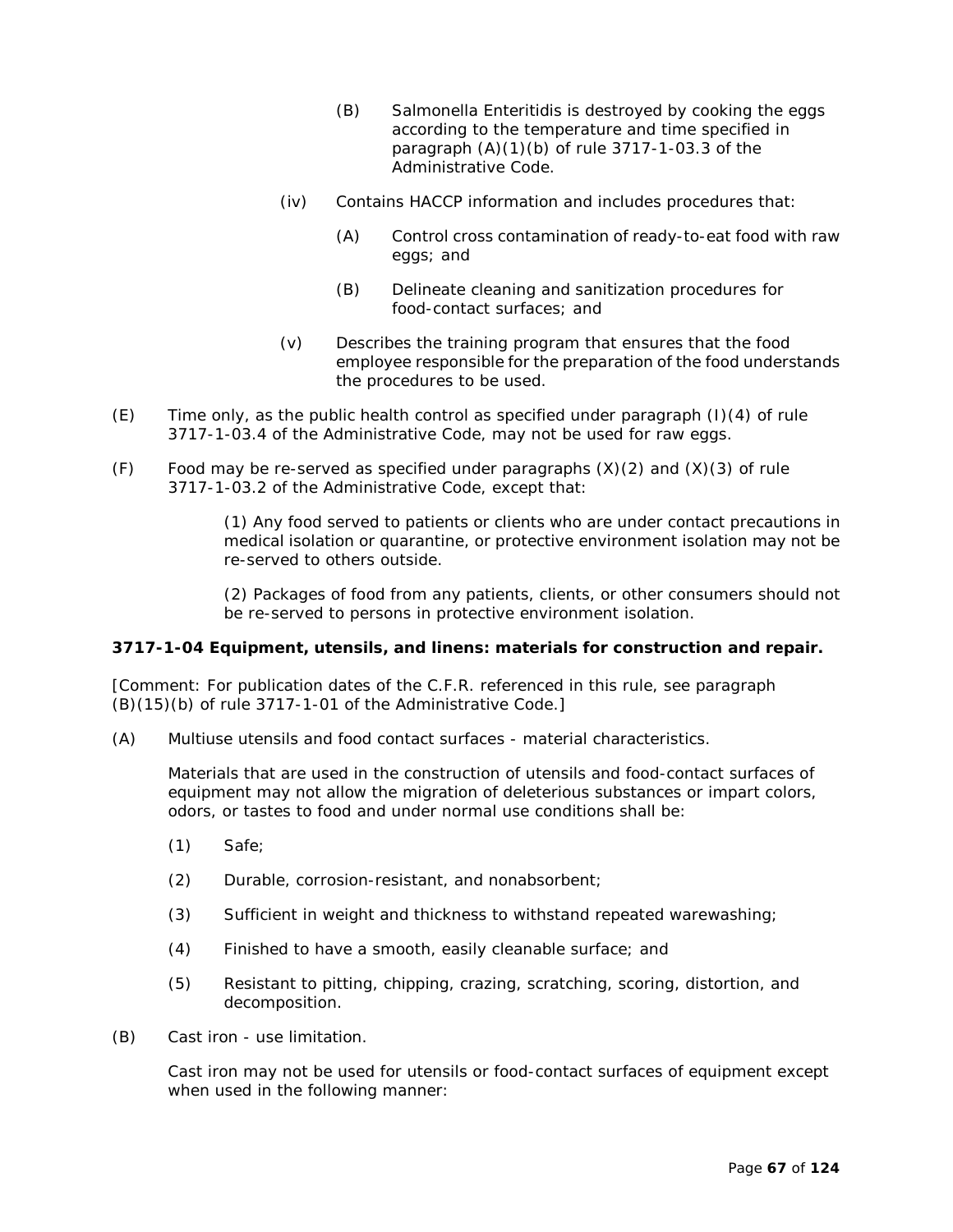- (1) As a surface for cooking; or
- (2) In utensils for serving food if the utensils are used only as part of an uninterrupted process from cooking through service.
- (C) Lead, use limitation.
	- (1) Ceramic, china, crystal and decorative utensils such as hand painted ceramic or china that are used in contact with food shall be lead-free or contain levels of lead not exceeding the limits of the following utensil categories:

| <b>Utensil Category</b>                                                  | Ceramic Article Description   | Maximum Lead mg/L |  |
|--------------------------------------------------------------------------|-------------------------------|-------------------|--|
| Beverage Mugs, Cups,<br>Pitchers                                         | Coffee Mugs                   | 0.5               |  |
| Large Hollowware (excluding Bowls greater than or equal<br>pitchers)     | to 1.16 quart (1.1)<br>liter) | 1.0               |  |
| Small Hollowware (excluding Bowls less than 1.16 quart<br>cups and mugs) | (1.1 liter)                   | 2.0               |  |
| <b>Flat Tableware</b>                                                    | Plates, Saucers               | 3.0               |  |

- (2) Pewter alloys containing lead in excess of 0.05 per cent may not be used as a food-contact surface.
- (3) Solder and flux containing lead in excess of 0.2 per cent may not be used as a food-contact surface.
- (D) Copper use limitation.

Copper and copper alloys such as brass may not be used in contact with a food that has a pH below six such as vinegar, fruit juice, or wine or for a fitting or tubing installed between a backflow prevention device and a carbonator. This prohibition does not apply to copper and copper alloys that may be used in contact with beer brewing ingredients that have a pH below six in the prefermentation and fermentation steps of a beer brewing operation such as a brewpub or microbrewery.

(E) Galvanized metal - use limitation.

Galvanized metal may not be used for utensils or food-contact surfaces of equipment that are used in contact with acidic food.

(F) Sponges - use limitation.

Sponges may not be used in contact with cleaned and sanitized or in-use food-contact surfaces.

(G) Wood - use limitation.

Wood and wood wicker may not be used as a food-contact surface. This provision does not apply to: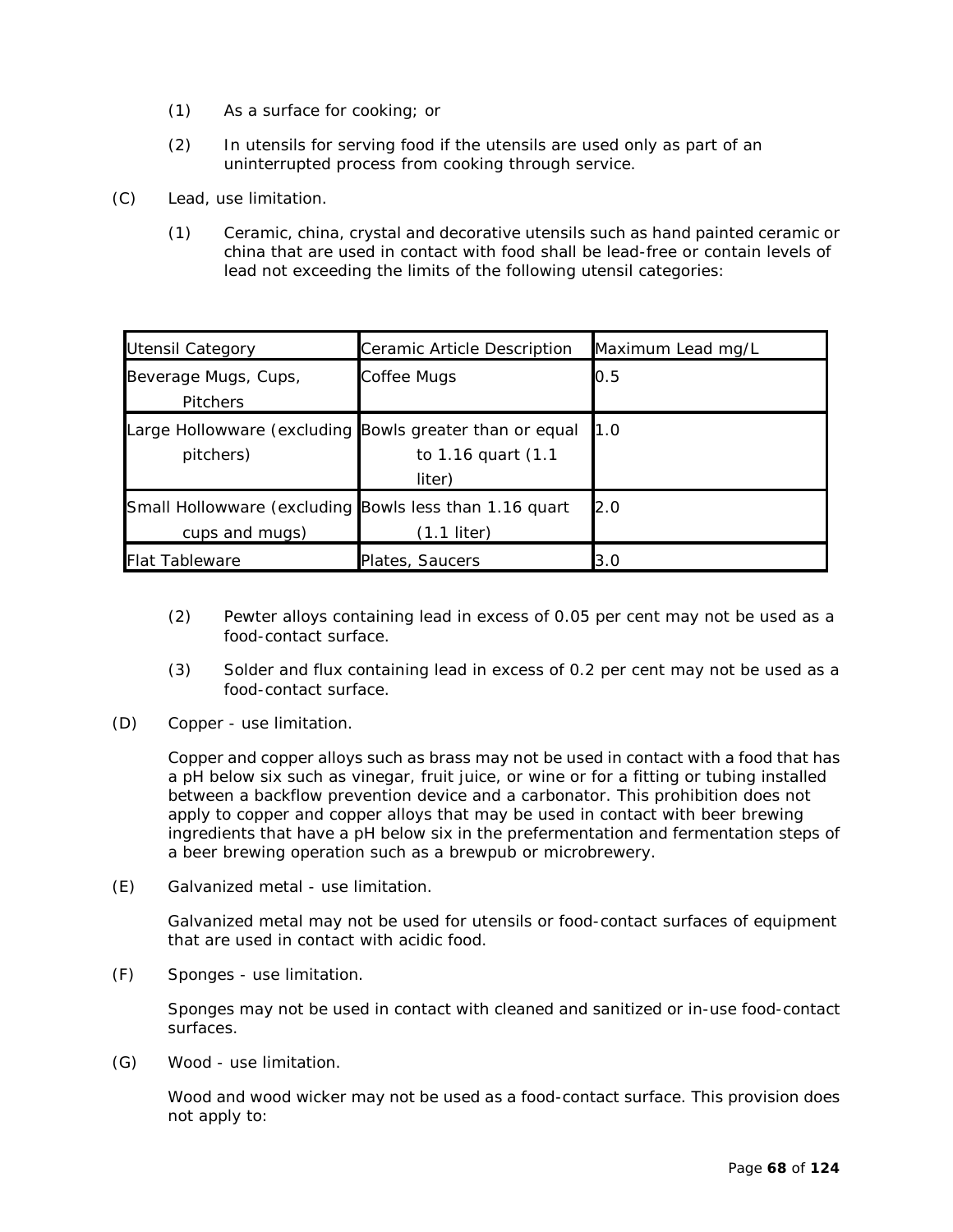- (1) Hard maple or an equivalently hard, close-grained wood that may be used for:
	- (a) Cutting boards; cutting blocks; bakers' tables; and utensils such as rolling pins, doughnut dowels, salad bowls, and chopsticks; and
	- (b) Wooden paddles used in confectionery operations for pressure scraping kettles when manually preparing confections at a temperature of two hundred thirty degrees Fahrenheit (one hundred ten degrees Celsius) or above.
- (2) Wood shipping containers in which whole, uncut, raw fruits, and vegetables, and nuts in the shell are received if the fruits, vegetables, or nuts are kept in them until used.
- (3) Untreated wood containers or wood containers treated with a preservative that meets the requirements specified in 21 C.F.R. 178.3800, and the food that is stored in them is whole, uncut, raw food that requires removal of rinds, peels, husks, or shells before consumption.
- (H) Nonstick coatings use limitation.

Multiuse kitchenware such as frying pans, griddles, sauce pans, cookie sheets, and waffle bakers that have a perfluorocarbon resin coating shall be used with nonscoring or nonscratching utensils and cleaning aids.

(I) Nonfood-contact surfaces - materials.

Nonfood-contact surfaces of equipment that are exposed to splash, spillage, or other food soiling or that require frequent cleaning shall be constructed of a corrosion-resistant, nonabsorbent, and smooth material.

(J) Single-service and single-use articles - characteristics.

Materials that are used to make single-service and single-use articles:

- (1) May not:
	- (a) Allow the migration of deleterious substances; or
	- (b) Impart colors, odors, or tastes to food; and
- (2) Shall be:
	- (a) Safe; and
	- (b) Clean.

#### **3717-1-04.1 Equipment, utensils, and linens: design and construction.**

(A) Equipment and utensils - durability and strength.

Equipment and utensils shall be designed and constructed to be durable and to retain their characteristic qualities under normal use conditions.

(B) Food temperature measuring devices - construction.

Food temperature measuring devices may not have sensors or stems constructed of glass, except that thermometers with glass sensors or stems that are encased in a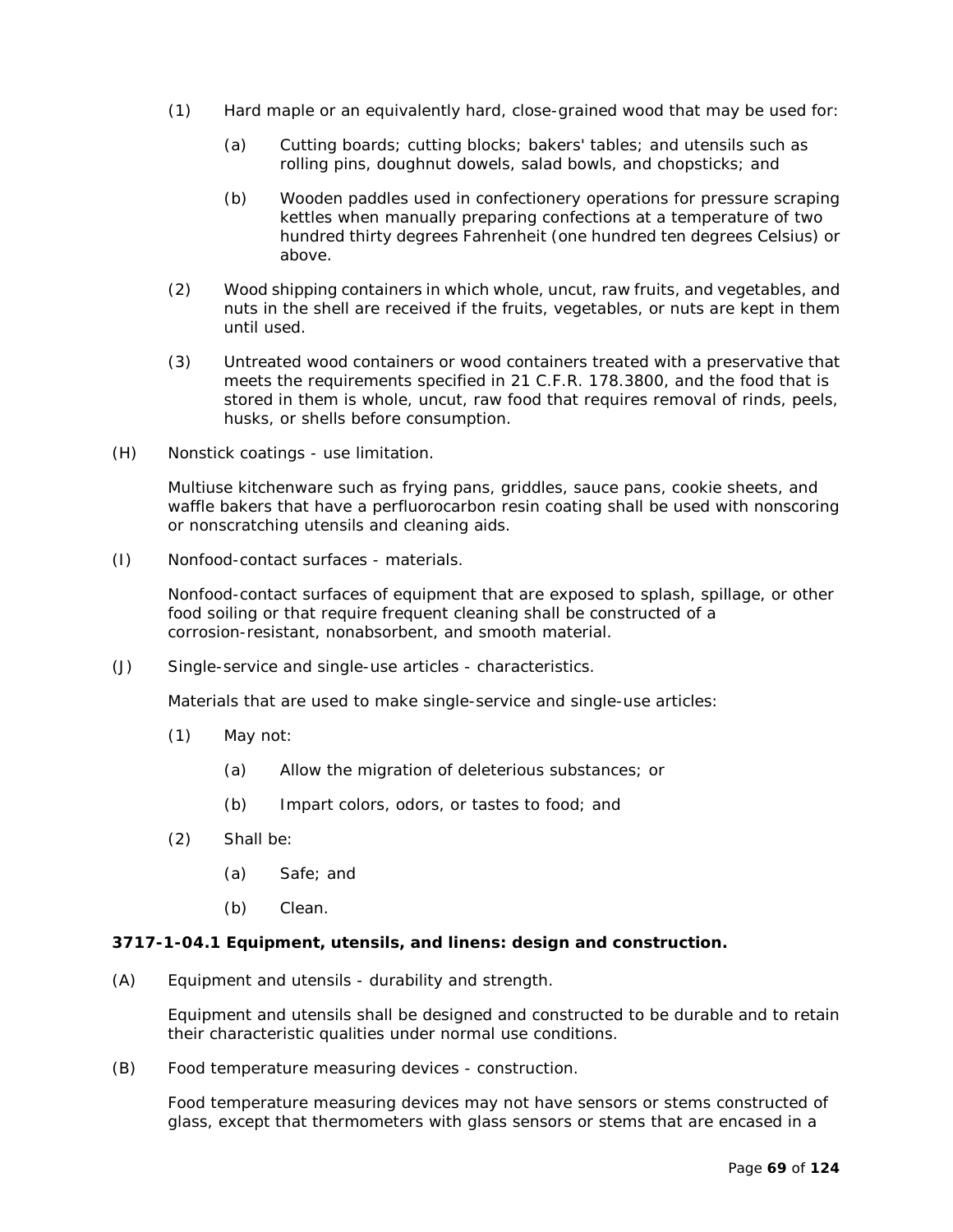shatterproof coating such as candy thermometers may be used.

(C) Food-contact surfaces - cleanability.

Multiuse food-contact surfaces shall be:

- (1) Smooth;
- (2) Free of breaks, open seams, cracks, chips, inclusions, pits, and similar imperfections;
- (3) Free of sharp internal angles, corners, and crevices;
- (4) Finished to have smooth welds and joints; and
- (5) Except for cooking oil storage tanks, distribution lines for cooking oils, or beverage syrup lines or tubes; accessible for cleaning and inspection by one of the following methods:
	- (a) Without being disassembled;
	- (b) By disassembling without the use of tools; or
	- (c) By easy disassembling with the use of handheld tools commonly available to maintenance and cleaning personnel such as screwdrivers, pliers, open-end wrenches, and Allen wrenches.
- (D) CIP equipment cleanability.
	- (1) CIP equipment shall meet the characteristics specified under paragraph (C) of this rule and shall be designed and constructed so that:
		- (a) Cleaning and sanitizing solutions circulate throughout a fixed system and contact all interior food-contact surfaces; and
		- (b) The system is self-draining or capable of being completely drained of cleaning and sanitizing solutions; and
	- (2) CIP equipment that is not designed to be disassembled for cleaning shall be designed with inspection access points to ensure that all interior food-contact surfaces throughout the fixed system are being effectively cleaned.
- (E) "V" threads use limitation.

Except for hot oil cooking or filtering equipment, "V" type threads may not be used on food-contact surfaces.

(F) Hot oil filtering equipment - cleanability.

Hot oil filtering equipment shall meet the characteristics specified under paragraph (C) or paragraph (D) of this rule and shall be readily accessible for filter replacement and cleaning of the filter.

(G) Can openers - cleanability.

Cutting or piercing parts of can openers shall be readily removable for cleaning and for replacement.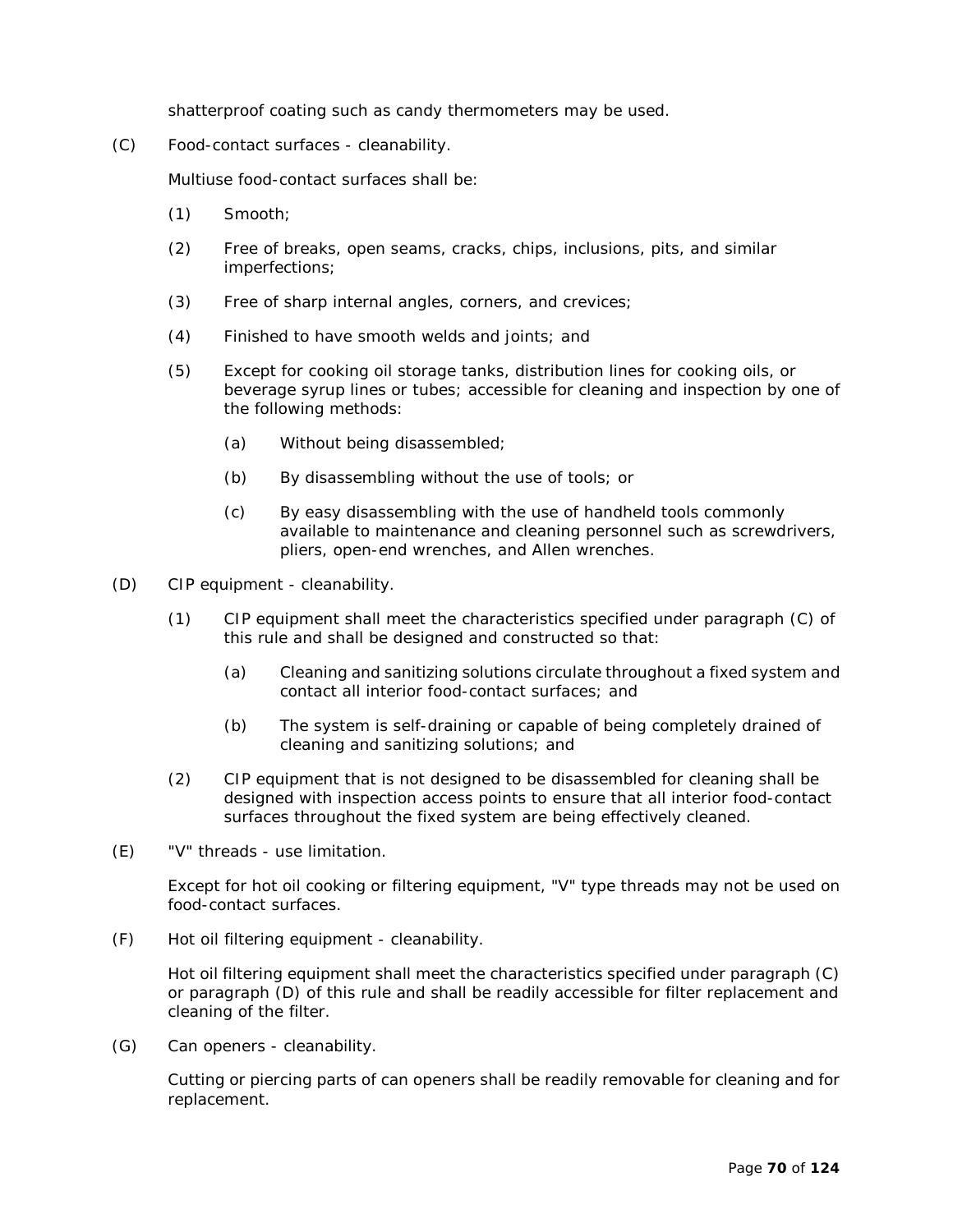(H) Nonfood-contact surfaces - cleanability.

Nonfood-contact surfaces shall be free of unnecessary ledges, projections, and crevices, and designed and constructed to allow easy cleaning and to facilitate maintenance.

(I) Kick plates - removable.

Kick plates shall be designed so that the areas behind them are accessible for inspection and cleaning by being:

- (1) Removable by one of the methods specified under paragraph (C)(5) of this rule or capable of being rotated open; and
- (2) Removable or capable of being rotated open without unlocking equipment doors.
- (J) Ventilation hood systems filters.

Filters or other grease extracting equipment shall be designed to be readily removable for cleaning and replacement if not designed to be cleaned in place.

- (K) Food temperature measuring devices accuracy.
	- (1) Food temperature measuring devices that are scaled only in Celsius or dually scaled in Celsius and Fahrenheit shall be accurate to plus or minus one degree Celsius in the intended range of use.
	- (2) Food temperature measuring devices that are scaled only in Fahrenheit shall be accurate to plus or minus two degrees Fahrenheit in the intended range of use.
- (L) Ambient air and water temperature measuring devices accuracy.
	- (1) Ambient air and water temperature measuring devices that are scaled in Celsius or dually scaled in Celsius and Fahrenheit shall be designed to be easily readable and accurate to plus or minus 1.5 degrees Celsius in the intended range of use.
	- (2) Ambient air and water temperature measuring devices that are scaled only in Fahrenheit shall be accurate to plus or minus three degrees Fahrenheit in the intended range of use.
- (M) Pressure measuring devices for mechanical warewashing equipment accuracy.

Pressure measuring devices that display the pressures in the water supply line for the fresh hot water sanitizing rinse shall have increments of one pound per square inch (seven kilopascals) or smaller and shall be accurate to plus or minus two pounds per square inch (plus or minus fourteen kilopascals) in the range indicated on the manufacturer's data plate.

(N) Ventilation hood systems - drip prevention.

Exhaust ventilation hood systems in food preparation and warewashing areas including components such as hoods, fans, guards, and ducting shall be designed to prevent grease or condensation from draining or dripping onto food, equipment, utensils, linens, single-service articles, and single-use articles.

(O) Equipment openings - closures and deflectors.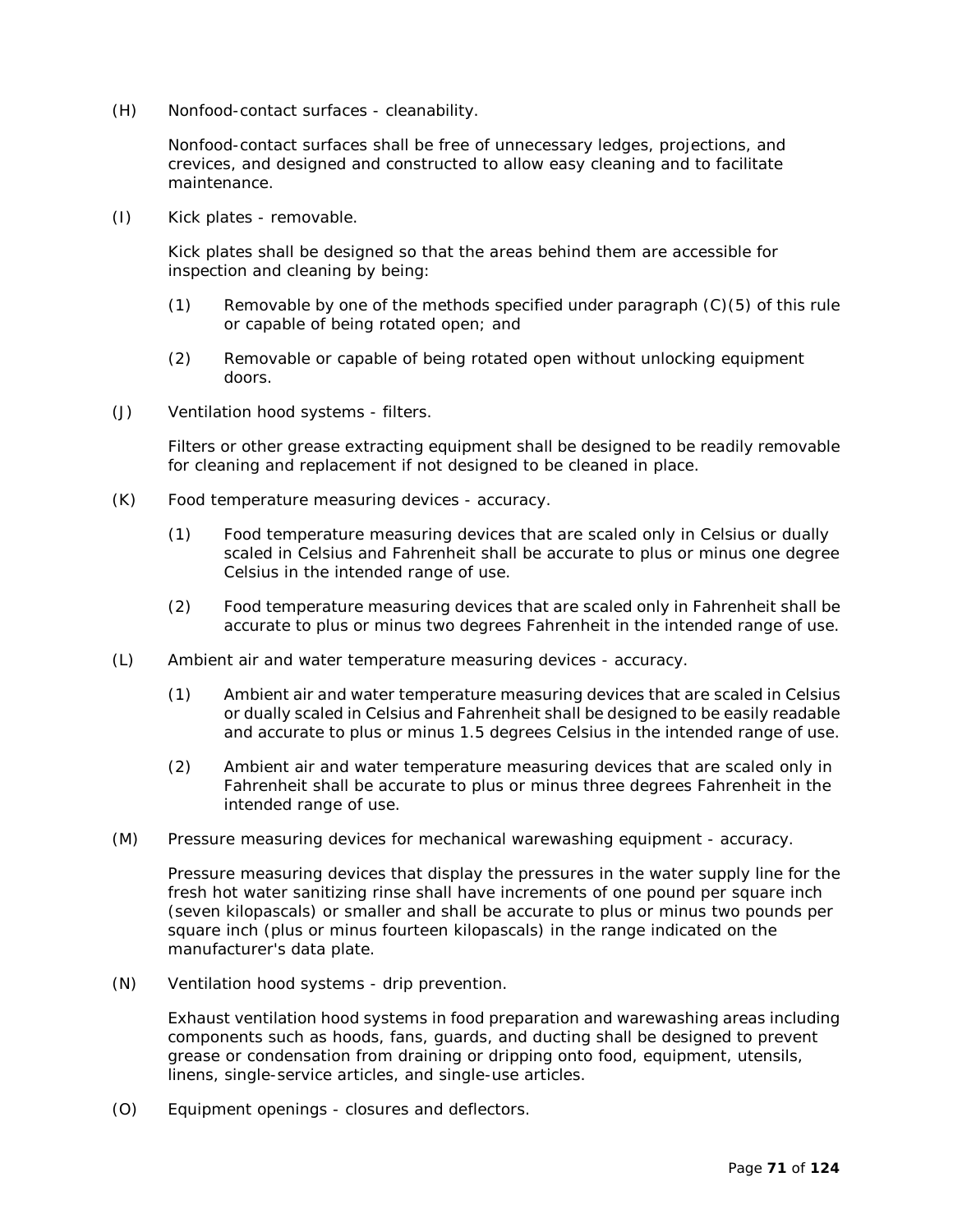- (1) A cover or lid for equipment shall overlap the opening and be sloped to drain.
- (2) An opening located within the top of a unit of equipment that is designed for use with a cover or lid shall be flanged upward at least two-tenths of an inch (five millimeters).
- (3) Except as specified under paragraph  $(0)(4)$  of this rule, fixed piping, temperature measuring devices, rotary shafts, and other parts extending into equipment shall be provided with a watertight joint at the point where the item enters the equipment.
- (4) If a watertight joint is not provided:
	- (a) The piping, temperature measuring devices, rotary shafts, and other parts extending through the openings shall be equipped with an apron designed to deflect condensation, drips, and dust from openings into the food; and
	- (b) The opening shall be flanged as specified under paragraph  $(0)(2)$  of this rule.
- (P) Dispensing equipment protection of equipment and food.

In equipment that dispenses or vends liquid food or ice in unpackaged form:

- (1) The delivery tube, chute, orifice, and splash surfaces directly above the container receiving the food shall be designed in a manner, such as with barriers, baffles, or drip aprons, so that drips from condensation and splash are diverted from the opening of the container receiving the food;
- (2) The delivery tube, chute, and orifice shall be protected from manual contact such as by being recessed;
- (3) The delivery tube or chute and orifice of equipment used to vend liquid food or ice in unpackaged form to self-service consumers shall be designed so that the delivery tube or chute and orifice are protected from dust, insects, rodents, and other contamination by a self-closing door if the equipment is:
	- (a) Located in an outside area that does not otherwise afford the protection of an enclosure against the rain, windblown debris, insects, rodents, and other contaminants that are present in the environment; or
	- (b) Available for self-service during hours when it is not under the full-time supervision of a food employee; and
- (4) The dispensing equipment actuating lever or mechanism and filling device of consumer self-service beverage dispensing equipment shall be designed to prevent contact with the lip-contact surface of glasses or cups that are refilled.
- (5) Dispensing equipment in which time/temperature controlled for safety food in a homogenous liquid form is maintained outside of the temperature control requirements as specified under paragraph (F)(1) of rule 3717-1-03.4 of the Administrative Code shall:
	- (a) Be specifically designed and equipped to maintain the commercial sterility of aseptically packaged food in a homogenous liquid form for a specified duration from the time of opening the packaging within the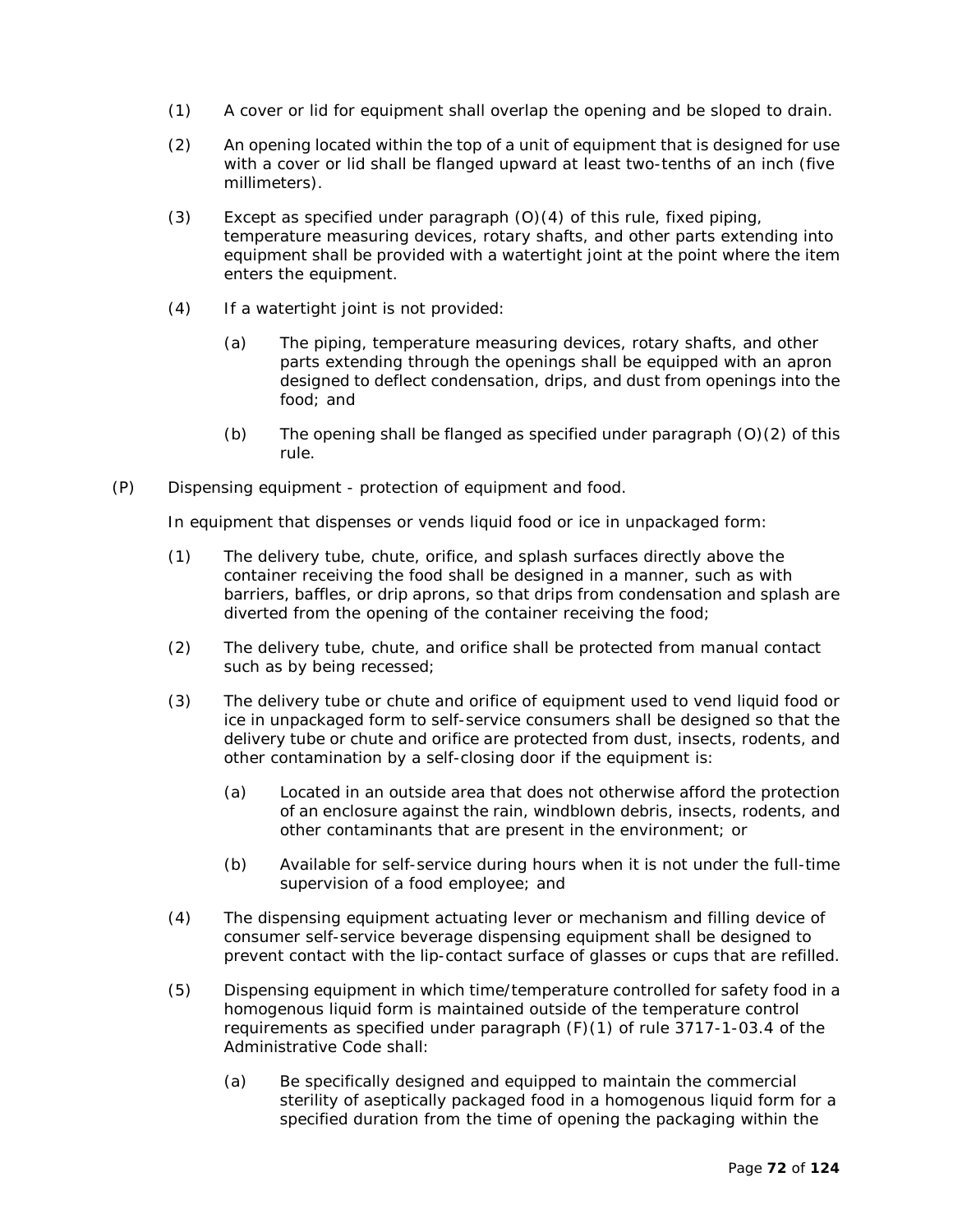equipment; and

- (b) Conform to the requirements for this equipment as specified in NSF/ANSI 18-2006-manual "Food and Beverage Dispensing Equipment".
- (Q) Vending machine vending stage closure.

The dispensing compartment of a vending machine shall be equipped with a self-closing door or cover if the machine is:

- (1) Located in an outside area that does not otherwise afford the protection of an enclosure against the rain, windblown debris, insects, rodents, and other contaminants that are present in the environment; or
- (2) Available for self-service during hours when it is not under the full-time supervision of a food employee.
- (R) Bearings and gear boxes leakproof.

Equipment containing bearings and gears that require lubricants shall be designed and constructed so that the lubricant can not leak, drip, or be forced into food or onto food-contact surfaces.

(S) Beverage tubing - separation.

Beverage tubing and cold-plate beverage cooling devices may not be installed in contact with stored ice. This paragraph does not apply to cold plates that are constructed integrally with an ice storage bin.

(T) Ice units - separation of drains.

Liquid waste drain lines may not pass through an ice machine or ice storage bin.

(U) Condenser unit - separation.

If a condenser unit is an integral component of equipment, the condenser unit shall be separated from the food and food storage space by a dustproof barrier.

(V) Can openers on vending machines.

Cutting or piercing parts of can openers on vending machines shall be protected from manual contact, dust, insects, rodents, and other contamination.

- (W) Molluscan shellfish tanks.
	- (1) Except as specified under paragraph (W)(2) of this rule, molluscan shellfish life support system display tanks may not be used to store or display shellfish that are offered for human consumption and shall be conspicuously marked so that it is obvious to the consumer that the shellfish are for display only.
	- (2) Molluscan shellfish life-support system display tanks that are used to store or display shellfish that are offered for human consumption shall be operated and maintained in accordance with a variance granted by the Ohio department of agriculture or the Ohio department of health as applicable, and a HACCP plan that: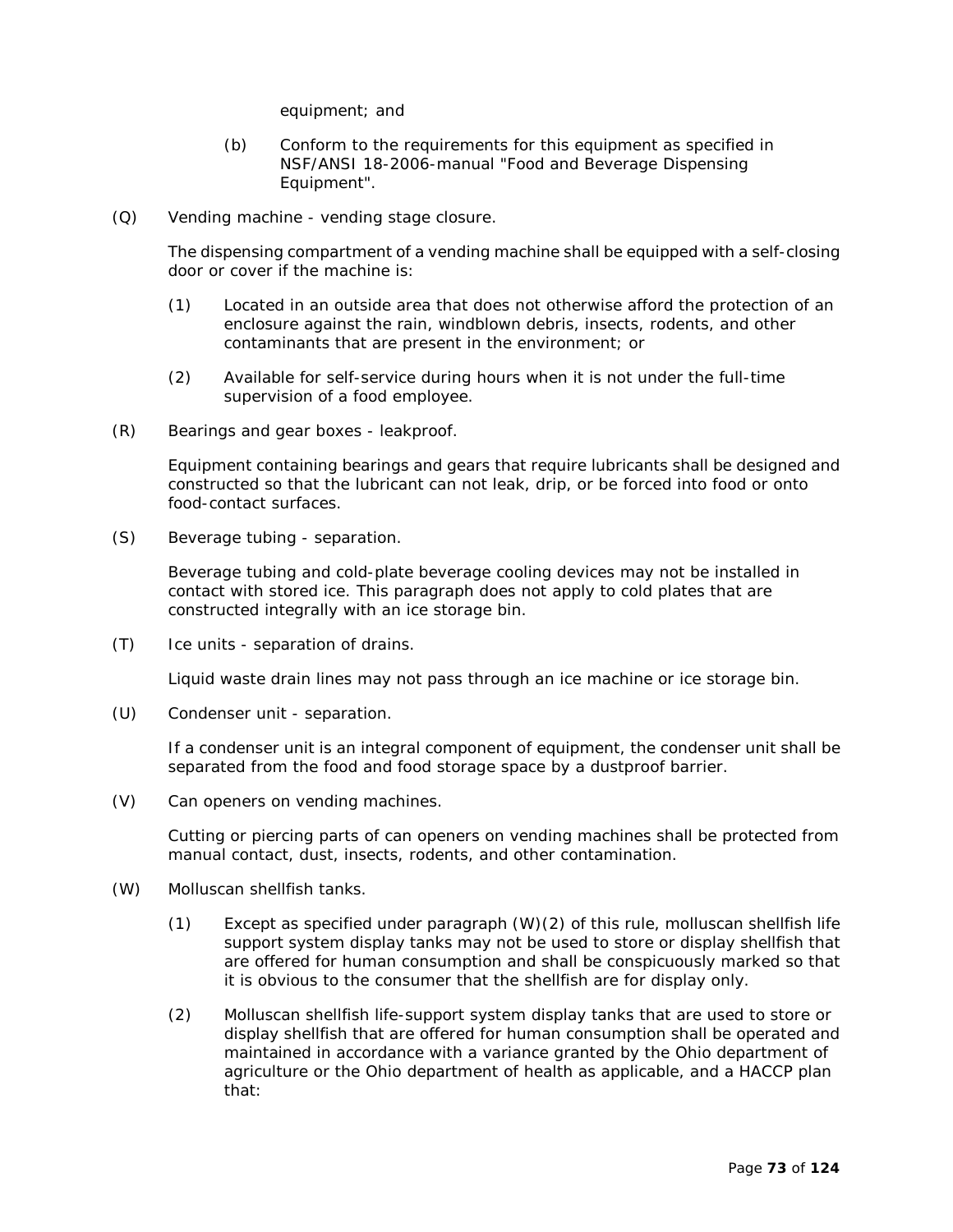- (a) Is submitted by the license holder and approved by the Ohio department of agriculture or the Ohio department of health as applicable; and
- (b) Ensures that:
	- (i) Water used with fish other than molluscan shellfish does not flow into the molluscan tank;
	- (ii) The safety and quality of the shellfish as they were received are not compromised by the use of the tank; and
	- (iii) The identity of the source of the shellstock is retained as specified under paragraph (R) of rule 3717-1-03.1 of the Administrative Code.
- (X) Vending machines automatic shutoff.
	- (1) A machine vending time/temperature controlled for safety food shall have an automatic control that prevents the machine from vending food:
		- (a) If there is a power failure, mechanical failure, or other condition that results in an internal machine temperature that cannot maintain food temperatures as specified under rule 3717-1-03.4 of the Administrative Code; and
		- (b) If a condition specified under paragraph  $(X)(1)(a)$  of this rule occurs, until the machine is serviced and restocked with food that has been maintained at temperatures specified under rule 3717-1-03.4 of the Administrative Code.
	- (2) When the automatic shutoff within a machine vending time/temperature controlled for safety food is activated:
		- (a) In a refrigerated vending machine, the ambient temperature may not exceed forty-one degrees Fahrenheit (five degrees Celsius) for more than thirty minutes immediately after the machine is filled, serviced, or restocked; or
		- (b) In a hot holding vending machine, the ambient temperature may not be less than one hundred thirty-five degrees Fahrenheit (fifty-seven degrees Celsius) for more than one hundred twenty minutes immediately after the machine is filled, serviced, or restocked.
- (Y) Temperature measuring devices.
	- (1) In a mechanically refrigerated or hot food storage unit, the sensor of a temperature measuring device shall be located to measure the air temperature or a simulated product temperature in the warmest part of a mechanically refrigerated unit and in the coolest part of a hot food storage unit.
	- (2) Cold or hot holding equipment used for time/temperature controlled for safety food shall be designed to include and shall be equipped with at least one integral or permanently affixed temperature measuring device that is located to allow easy viewing of the device's temperature display. This requirement does not apply to equipment for which the placement of a temperature measuring device is not a practical means for measuring the ambient air temperature surrounding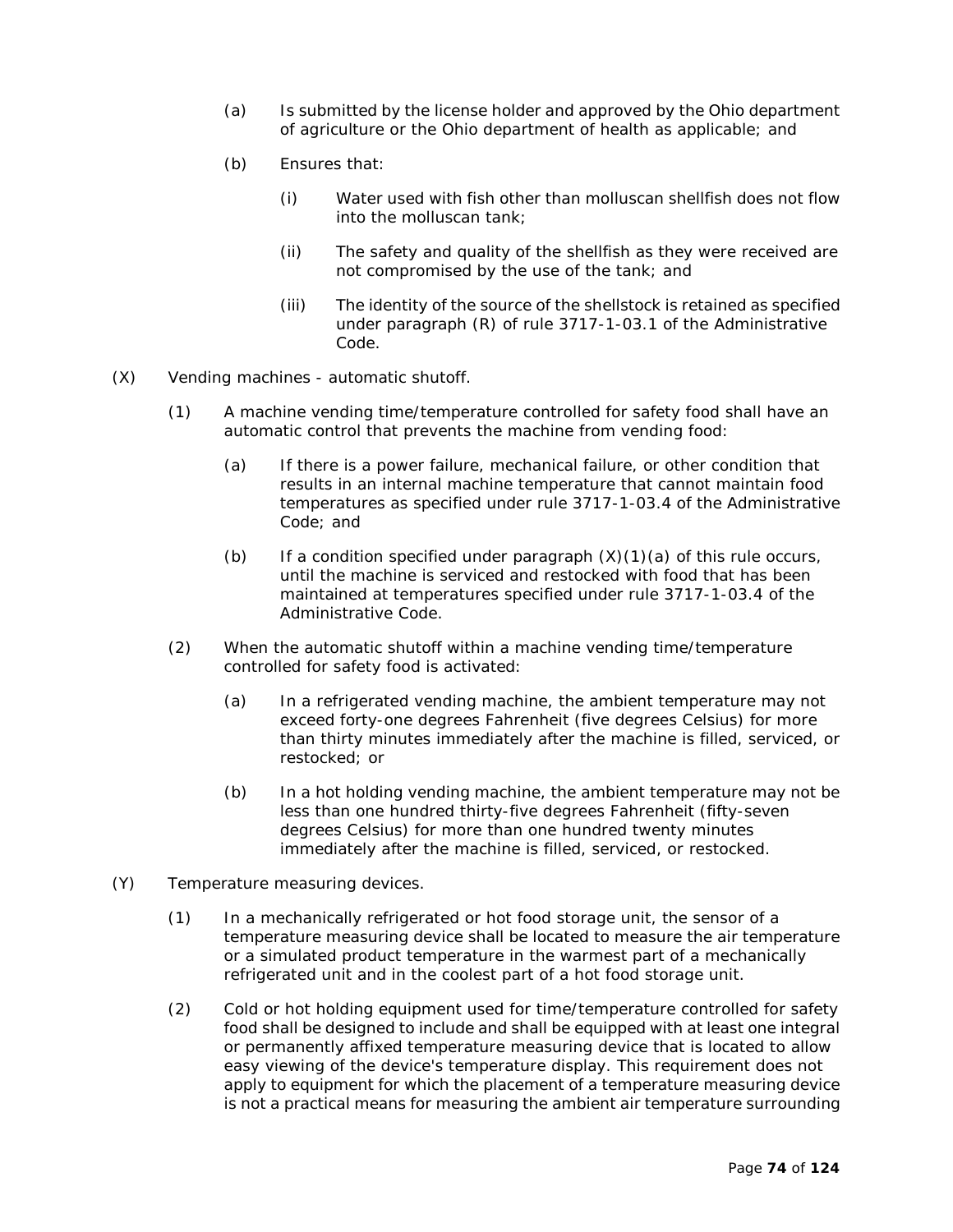the food because of the design, type, and use of the equipment, such as calrod units, heat lamps, cold plates, bainmaries, steam tables, insulated food transport containers, and salad bars.

- (3) Temperature measuring devices shall be designed to be easily readable.
- (4) Water temperature measuring devices on warewashing machines and food temperature measuring devices shall have a numerical scale, printed record, or digital readout in increments no greater than two degrees Fahrenheit or one degree Celsius in the intended range of use.
- (Z) Warewashing machine data plate operating specifications.

A warewashing machine shall be provided with an easily accessible and readable data plate affixed to the machine by the manufacturer that indicates the machine's design and operating specifications including the:

- (1) Temperatures required for washing, rinsing, and sanitizing;
- (2) Pressure required for the fresh water sanitizing rinse unless the machine is designed to use only a pumped sanitizing rinse; and
- (3) Conveyor speed for conveyor machines or cycle time for stationary rack machines.
- (AA) Warewashing machines internal baffles.

Warewashing machine wash and rinse tanks shall be equipped with baffles, curtains, or other means to minimize internal cross contamination of the solutions in wash and rinse tanks.

(BB) Warewashing machines - temperature measuring devices.

A warewashing machine shall be equipped with a temperature measuring device that indicates the temperature of the water:

- (1) In each wash and rinse tank; and
- (2) As the water enters the hot water sanitizing final rinse manifold or in the chemical sanitizing solution tank.
- (CC) Manual warewashing equipment heaters and baskets.

If hot water is used for sanitization in manual warewashing operations, the sanitizing compartment of the sink shall be:

- (1) Designed with an integral heating device that is capable of maintaining water at a temperature not less than one hundred seventy-one degrees Fahrenheit (seventy-seven degrees Celsius); and
- (2) Provided with a rack or basket to allow complete immersion of equipment and utensils into the hot water.
- (DD) Warewashing machines automatic dispensing of detergents and sanitizers.

A warewashing machine installed after March 1, 2005, shall be equipped to:

(1) Automatically dispense detergents and sanitizers; and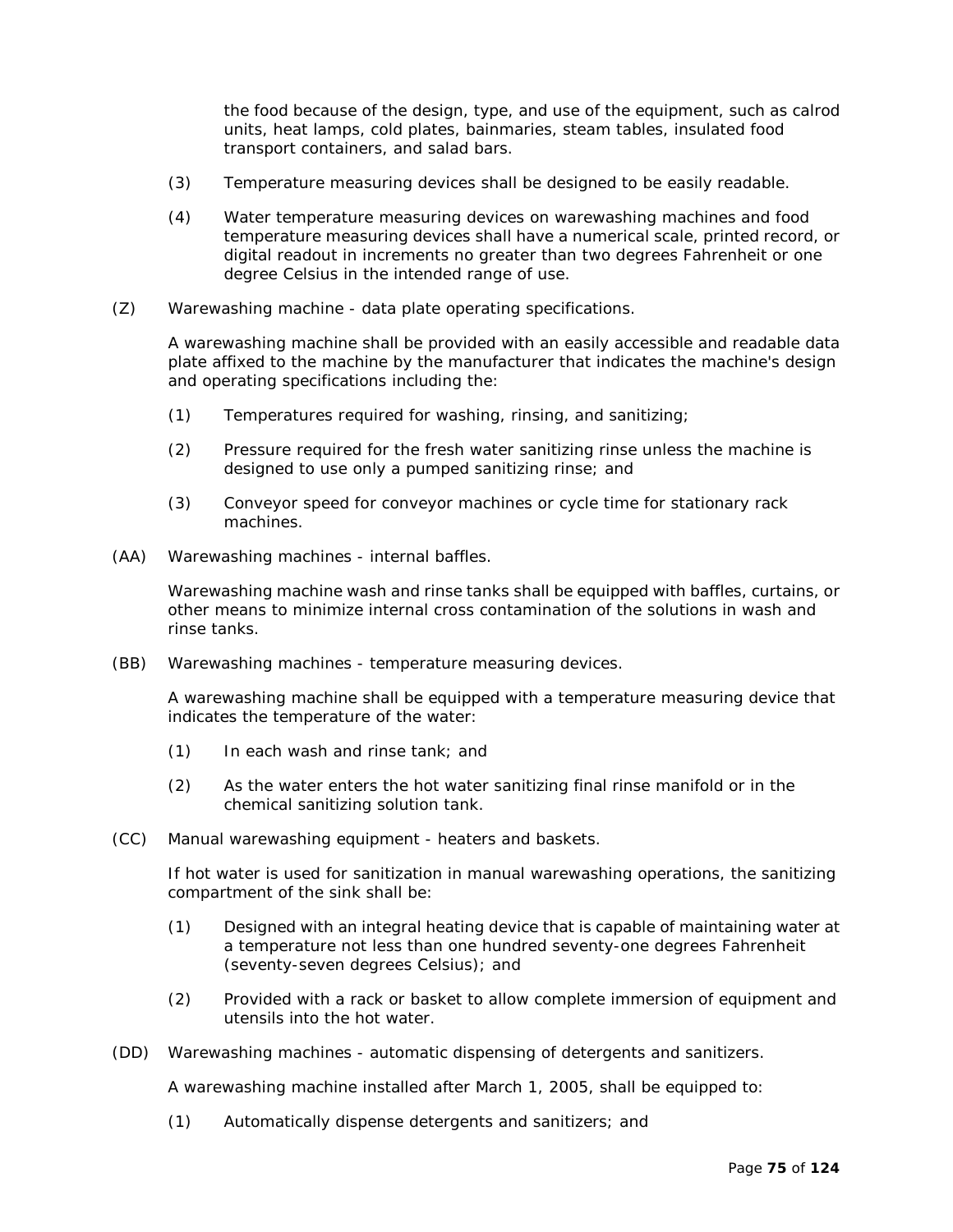- (2) Incorporate a visual means to verify that detergents and sanitizers are delivered or a visual or audible alarm to signal if the detergents and sanitizers are not delivered to the respective washing and sanitizing cycles.
- (EE) Warewashing machines flow pressure device.

Except for machines that use only a pumped or recirculated sanitizing rinse, warewashing machines that provide a fresh hot water sanitizing rinse shall be equipped with:

- (1) A pressure gauge or similar device such as a transducer that measures and displays the water pressure in the supply line immediately before entering the warewashing machine; and
- (2) If the flow pressure measuring device is upstream of the fresh hot water sanitizing rinse control valve, the device shall be mounted in a one-fourth inch or 6.4 millimeter iron pipe size (IPS) valve.
- (FF) Warewashing sinks and drainboards self-draining.

Sinks and drainboards of warewashing sinks and machines shall be self-draining.

(GG) Equipment compartments - drainage.

Equipment compartments that are subject to accumulation of moisture due to conditions such as condensation, food or beverage drip, or water from melting ice shall be sloped to an outlet that allows complete draining.

- (HH) Vending machines and bulk water machines liquid waste products.
	- (1) Vending machines designed to store beverages that are packaged in containers made from paper products shall be equipped with diversion devices and retention pans or drains for container leakage.
	- (2) Vending machines that dispense liquid food in bulk or bulk water machines shall be:
		- (a) Provided with an internally mounted waste receptacle for the collection of drip, spillage, overflow, or other internal wastes; and
		- (b) Equipped with an automatic shutoff device that will place the machine out of operation before the waste receptacle overflows.
	- (3) Shutoff devices specified under paragraph (HH)(2)(b) of this rule shall prevent water or liquid food from continuously running if there is a failure of a flow control device in the water or liquid food system or waste accumulation that could lead to overflow of the waste receptacle.
- (II) Case lot handling apparatuses movability.

Apparatuses, such as dollies, pallets, racks, and skids used to store and transport large quantities of packaged foods received from a supplier in a cased or overwrapped lot, shall be designed to be moved by hand or by conveniently available apparatuses such as hand trucks and forklifts.

(JJ) Vending machine and bulk water machine doors, and openings.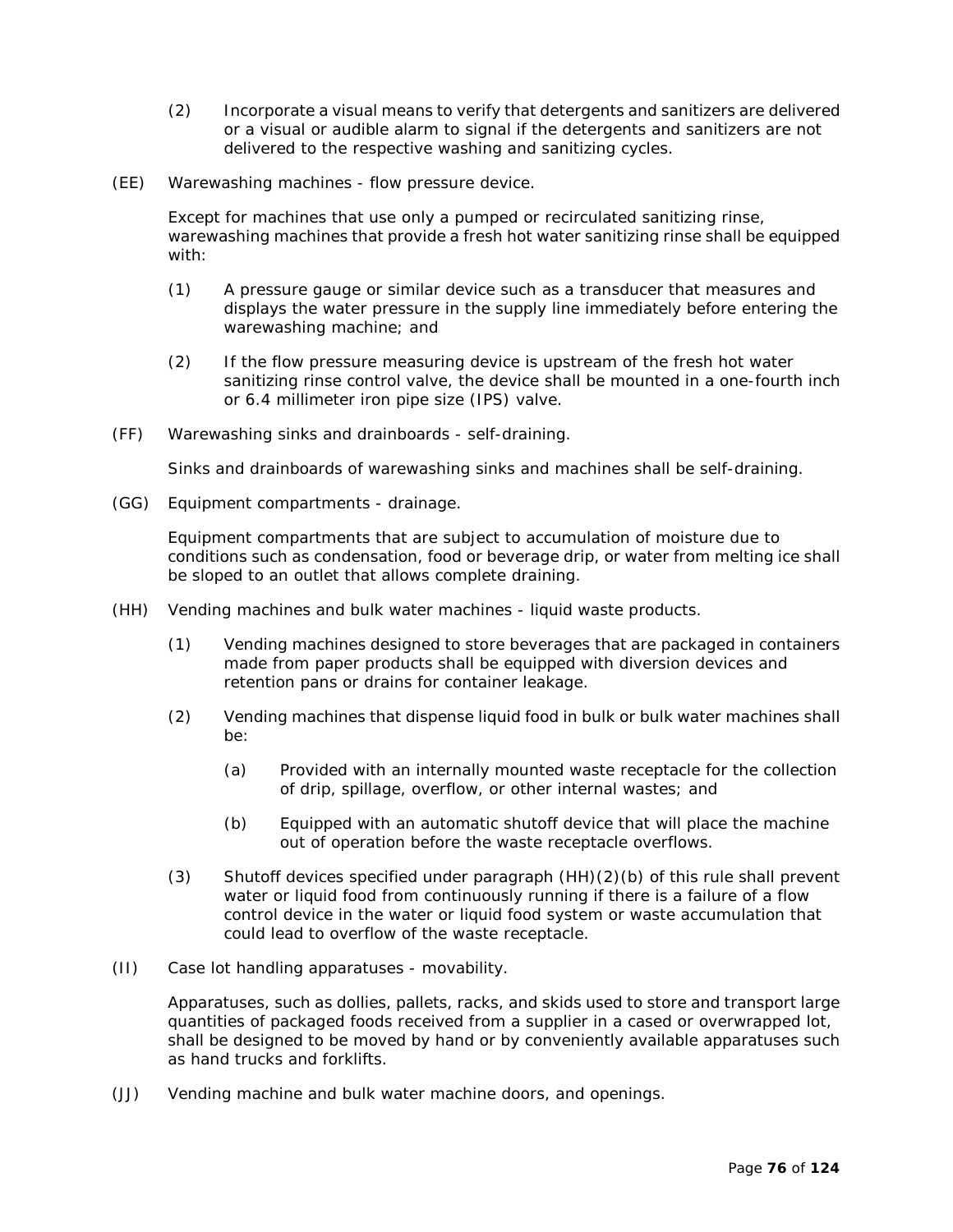- (1) Vending machine or bulk water machine doors and access opening covers to food and container storage spaces shall be tight-fitting so that the space along the entire interface between the doors or covers and the cabinet of the machine, if the doors or covers are in a closed position, is no greater than one-sixteenth inch or 1.5 millimeters by:
	- (a) Being covered with louvers, screens, or materials that provide an equivalent opening of not greater than one-sixteenth inch or 1.5 millimeters. Screening of twelve or more mesh to one inch (2.5 centimeters) meets this requirement;
	- (b) Being effectively gasketed;
	- (c) Having interface surfaces that are at least one-half inch or thirteen millimeters wide; or
	- (d) Jambs or surfaces used to form an L-shaped entry path to the interface.
- (2) Vending machine or bulk water machine service connection openings through an exterior wall of a machine shall be closed by sealants, clamps, or grommets so that the openings are no larger than one-sixteenth inch or 1.5 millimeters.
- (KK) Food equipment certification and classification.
	- (1) Except as provided in paragraph (KK)(2) of this rule, food equipment that is acceptable for use in a food service operation or retail food establishment shall be approved by a recognized food equipment testing agency.
	- (2) The Ohio department of agriculture, the Ohio department of health, or the licensor may approve the use of food equipment, other than vending machines, bulk water machines, and equipment that displays time/temperature controlled for safety food in a micro market, that have not been approved by a recognized testing agency if the equipment demonstrates compliance with this chapter.
- (LL) Micro market display-automatic shutoff.
	- (1) All micro market display units offering time/temperatue controlled for safety food shall have an automatic control that prevents the equipment from opening if:
		- (a) There is a power failure, mechanical failure, or other condition that results in an internal equipment temperature that cannot maintain food temperatures as specified under rule 3717-1-03.4 of the Administrative Code; and
		- (b) A condition specified under paragraph (LL)(1) of this rule occurs, until the equipment is serviced and restocked with food that has been maintained at temperatures specified under rule 3717-1-03.4 of the Administrative Code.
	- (2) When the automatic shutoff within a display described under paragraph (LL)(1) of this rule is activated the ambient temperature may not exceed forty-one degrees Fahrenheit (five degrees Celsius) for more than thirty minutes immediately after the display is filled, serviced, or restocked.
- (MM) Micro market display closure.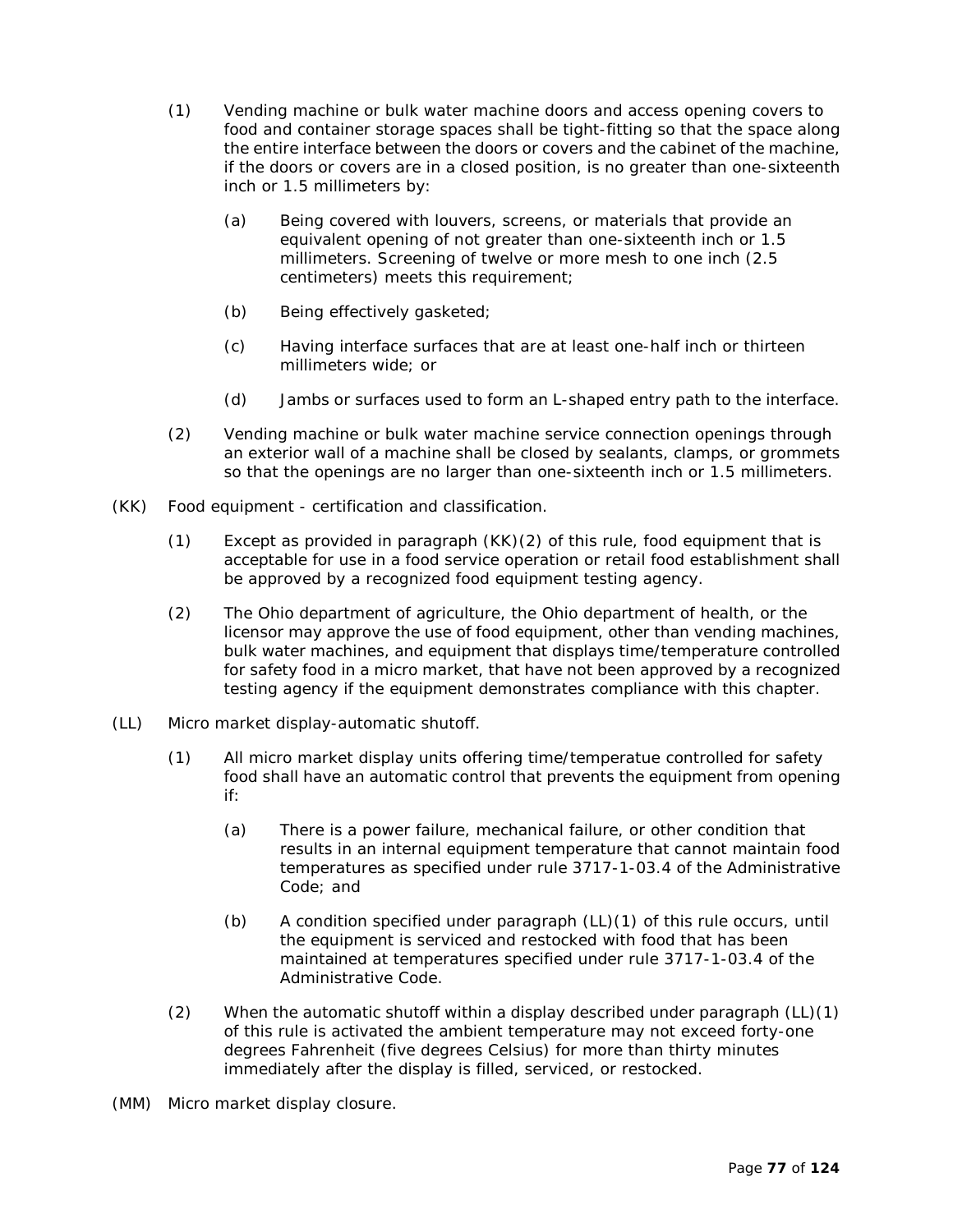All micro market display units offering time/temperature controlled for safety food, shall be equipped with a self-closing door.

## **3717-1-04.2 Equipment, utensils, and linens: numbers and capacities.**

(A) Equipment - cooling, heating, and holding capacities.

Equipment for cooling, heating, or holding cold or hot time/temperature controlled for safety food, shall be sufficient in number and capacity to provide food at the food temperatures specified under rule 3717-1-03.3 of the Administrative Code and rule 3717-1-03.4 of the Administrative Code.

- (B) Manual warewashing sink compartment requirements.
	- (1) Except as specified in paragraph (B)(3) of this rule, a sink with at least three compartments shall be provided for manually washing, rinsing, and sanitizing equipment and utensils.
	- (2) Sink compartments shall be large enough to accommodate immersion of the largest equipment and utensils. If equipment or utensils are too large for the warewashing sink, a warewashing machine or alternative equipment as specified in paragraph (B)(3) of this rule shall be used.
	- (3) Alternative manual warewashing equipment may be used when there are special cleaning needs or constraints and its use is approved. Alternative manual warewashing equipment may include:
		- (a) High-pressure detergent sprayers;
		- (b) Low- or line-pressure spray detergent foamers;
		- (c) Other task-specific cleaning equipment;
		- (d) Brushes or other implements;
		- (e) Two-compartment sinks as specified under paragraphs (B)(4) and (B)(5) of this rule; or
		- (f) Receptacles that substitute for the compartments of a multicompartment sink.
	- (4) Before a two-compartment sink is used:
		- (a) The license holder shall have its use approved by the licensor; and
		- (b) The license holder shall limit the number of kitchenware items cleaned and sanitized in the two compartment sink, and shall limit warewashing to batch operations for cleaning kitchenware such as between cutting one type of raw meat and another or cleanup at the end of a shift, and shall:
			- (i) Make up the cleaning and sanitizing solutions immediately before use and drain them immediately after use; and
			- (ii) Use a detergent-sanitizer to sanitize and apply the detergent-sanitizer in accordance with the manufacturer's label instructions and as specified under paragraph (O) of rule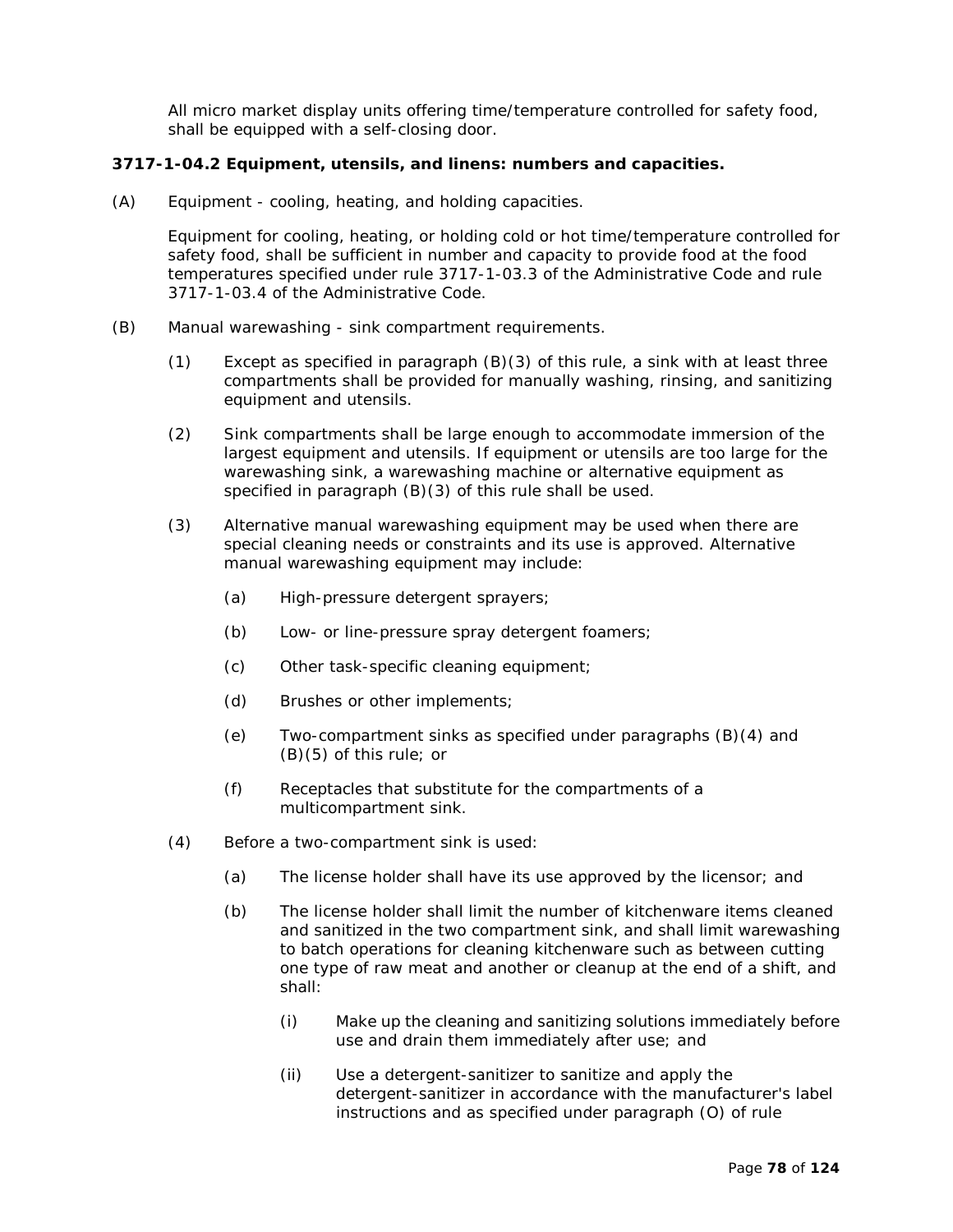3717-1-04.4 of the Administrative Code; or

- (iii) Use a hot water sanitization immersion step as specified under paragraph (J)(3) of rule 3717-1-04.5 of the Administrative Code.
- (5) A two-compartment sink may not be used for warewashing operations where cleaning and sanitizing solutions are used for a continuous or intermittent flow of kitchenware or tableware in an ongoing warewashing process.
- (C) Drainboards.

Drainboards, utensil racks, or tables large enough to accommodate all soiled and cleaned items that may accumulate during hours of operation shall be provided for necessary utensil holding before cleaning and after sanitizing.

(D) Ventilation hood systems - adequacy.

Ventilation hood systems and devices shall be sufficient in number and capacity to prevent grease or condensation from collecting on walls and ceilings.

(E) Clothes washers and dryers.

If work clothes or linens are laundered on the premises, a mechanical clothes washer and dryer shall be provided and used, however if on premises laundering is limited to wiping cloths intended to be used moist, or wiping cloths are air-dried as specified under paragraph (B) of rule 3717-1-04.8 of the Administrative Code, a mechanical clothes washer and dryer need not be provided.

(F) Utensils - consumer self-service.

A food dispensing utensil shall be available for each container displayed at a consumer self-service unit such as a buffet or salad bar.

- (G) Food temperature measuring devices.
	- (1) Food temperature measuring devices shall be provided and readily accessible for use in ensuring attainment and maintenance of food temperatures as specified under this chapter.
	- (2) A temperature measuring device with a suitable small-diameter probe that is designed to measure the temperature of thin masses shall be provided and readily accessible to accurately measure the temperature in thin foods such as meat patties and fish filets.
- (H) Temperature measuring devices manual and mechanical warewashing.
	- (1) In manual warewashing operations, a temperature measuring device shall be provided and readily accessible for frequently measuring the washing and sanitizing temperatures.
	- (2) In hot water mechanical warewashing operations, an irreversible registering temperature indicator shall be provided and readily accessible for measuring the utensil surface temperature.
- (I) Sanitizing solutions testing devices.

A test kit or other device that accurately measures the concentration in ppm (mg/L) of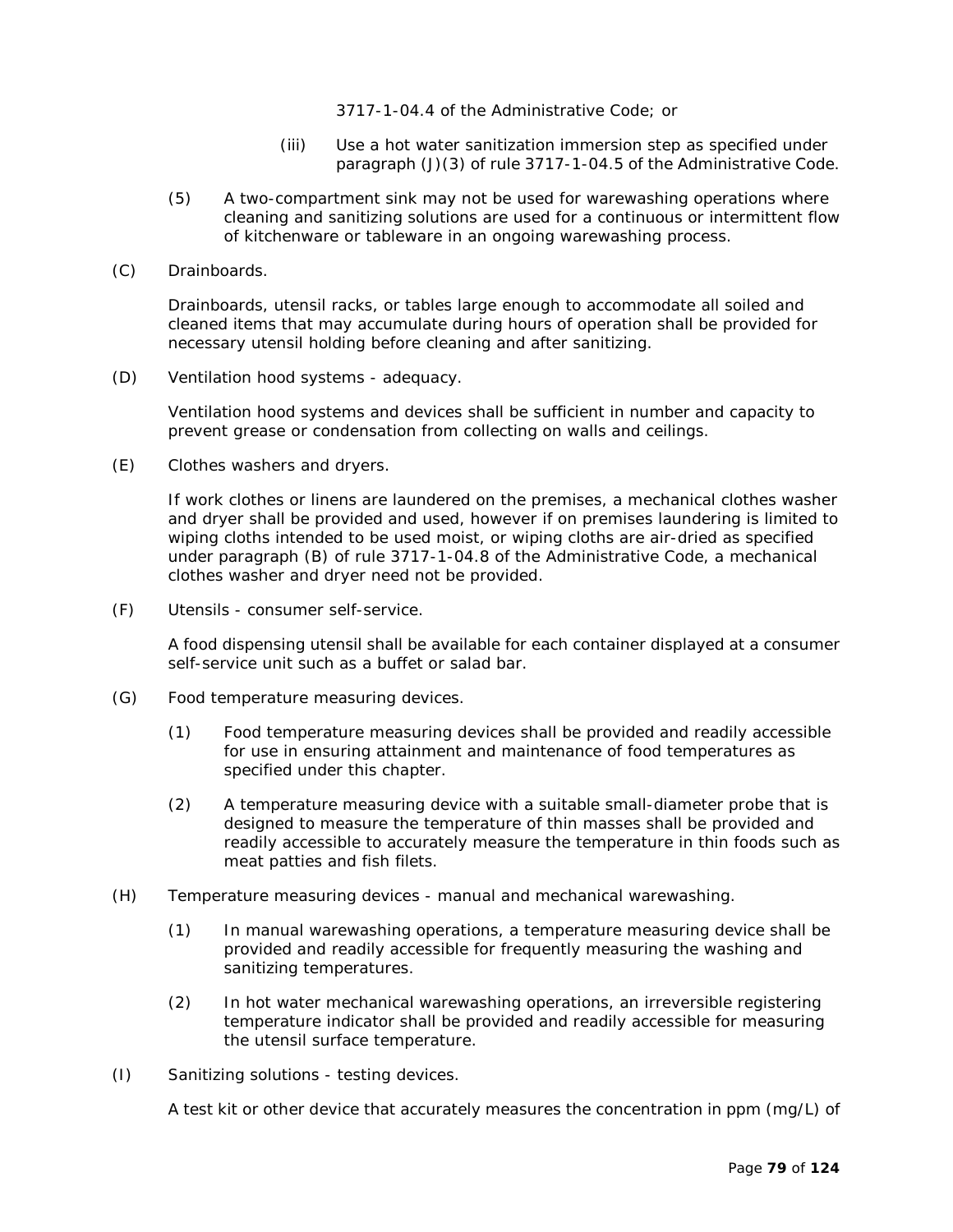sanitizing solutions shall be provided.

## **3717-1-04.3 Equipment, utensils, and linens: location and installation.**

- (A) Equipment, clothes washers and dryers, and storage cabinets contamination prevention by properly locating.
	- (1) Equipment, a cabinet used for the storage of food, or a cabinet that is used to store cleaned and sanitized equipment, utensils, laundered linens, single-service articles, or single-use articles may not be located:
		- (a) In toilet rooms;
		- (b) In garbage rooms;
		- (c) In mechanical rooms;
		- (d) Under sewer lines that are not shielded to intercept potential drips;
		- (e) Under leaking water lines including leaking automatic fire sprinkler heads or under lines on which water has condensed;
		- (f) Under open stairwells;
		- (g) In locker rooms unless it is a storage cabinet used only for linens, single-service articles, or single-use articles; or
		- (h) Under other sources of contamination.
	- (2) If a mechanical clothes washer or dryer is provided, it shall be located so that the washer or dryer is protected from contamination and located where there is no exposed food; clean equipment, utensils, or linens; or unwrapped single-service or single-use articles.
- (B) Fixed equipment installation spacing or sealing.
	- (1) Equipment that is fixed because it is not easily movable shall be installed so that it is:
		- (a) Spaced to allow access for cleaning along the sides, behind, and above the equipment;
		- (b) Spaced from adjoining equipment, walls, and ceilings a distance of not more than one thirty-second inch or one millimeter; or
		- (c) Sealed to adjoining equipment or walls, if the equipment is exposed to spillage or seepage.
	- (2) Counter-mounted equipment that is not easily movable shall be installed to allow cleaning of the equipment and areas underneath and around the equipment by being:
		- (a) Sealed; or
		- (b) Elevated on legs as specified under paragraph (C)(2) of this rule.
- (C) Fixed equipment installation: elevation or sealing.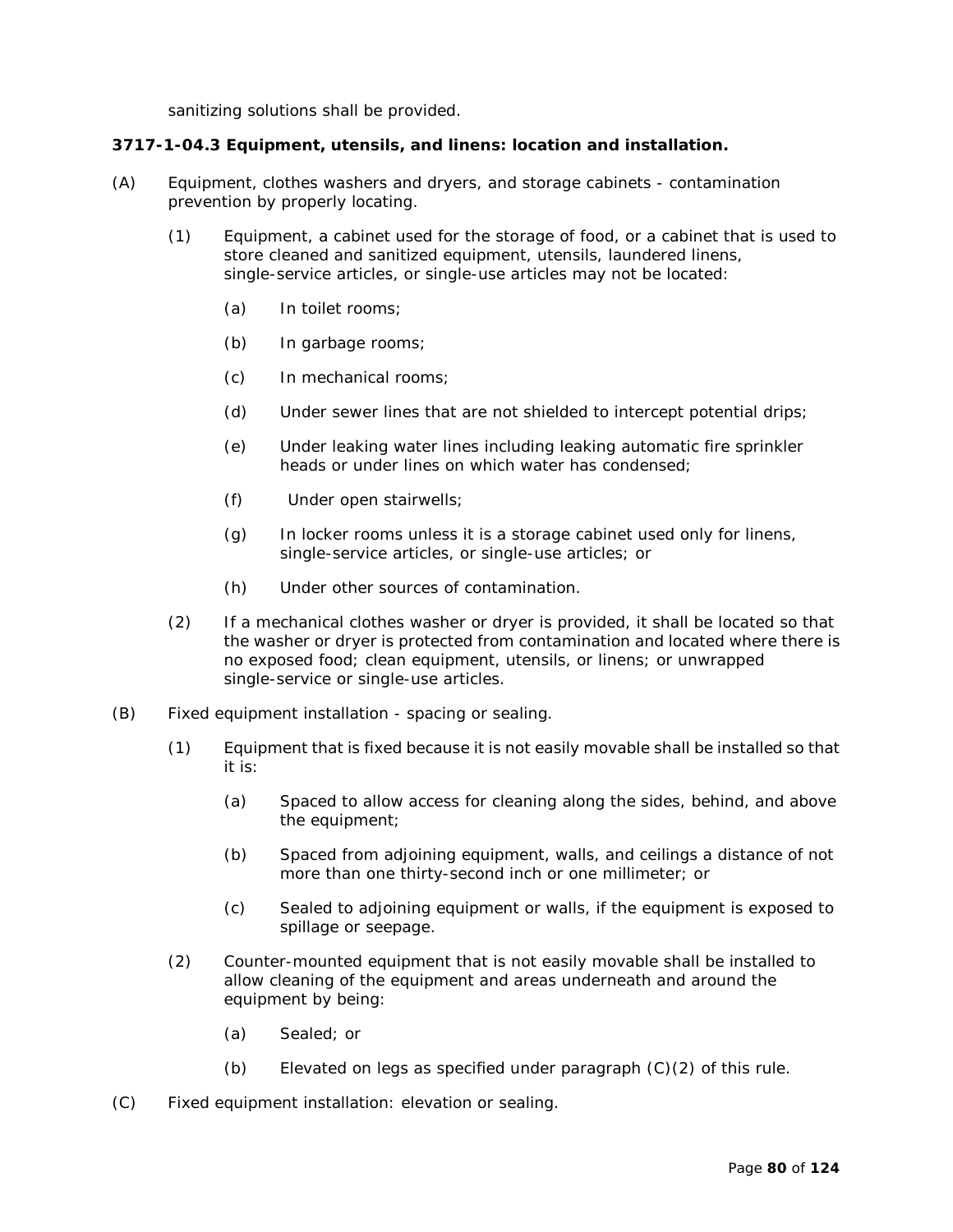- (1) Floor-mounted equipment that is not easily movable shall be sealed to the floor or elevated on legs that provide at least a six inch (fifteen centimeter) clearance between the floor and the equipment. This paragraph does not apply:
	- (a) If no part of the floor under the floor-mounted equipment is more than six inches (fifteen centimeters) from the point of cleaning access, the clearance space may be only four inches (ten centimeters).
	- (b) To display shelving units, display refrigeration units, and display freezer units located in the consumer shopping areas of a food service operation or retail food establishment, if the floor under the units is maintained clean.
- (2) Counter-mounted equipment that is not easily movable shall be elevated on legs that provide at least a four inch (ten centimeter) clearance between the counter and the equipment, unless the horizontal distance of the counter top under the equipment from the point of access for cleaning is no more than:
	- (a) Twenty inches (fifty centimeters) and the clearance space is at least three inches (7.5 centimeters); or
	- (b) Three inches (7.5 centimeters) and the clearance space is at least two inches (five centimeters).

# **3717-1-04.4 Equipment, utensils, and linens: maintenance and operation.**

[Comment: For publication dates of the C.F.R. referenced in this rule, see paragraph (B)(15)(b) of rule 3717-1-01 of the Administrative Code.]

- (A) Equipment good repair and proper adjustment.
	- (1) Equipment shall be maintained in a state of repair and condition that meets the requirements specified under rule 3717-1-04 of the Administrative Code and rule 3717-1-04.1 of the Administrative Code.
	- (2) Equipment components such as doors, seals, hinges, fasteners, and kick plates shall be kept intact, tight, and adjusted in accordance with manufacturer's specifications.
	- (3) Cutting or piercing parts of can openers shall be kept sharp to minimize the creation of metal fragments that can contaminate food when the container is opened.
- (B) Cutting surfaces.

Surfaces such as cutting blocks and boards that are subject to scratching and scoring shall be resurfaced if they can no longer be effectively cleaned and sanitized, or discarded if they are not capable of being resurfaced.

(C) Microwave ovens.

Microwave ovens shall meet the safety standards specified in 21 C.F.R. 1030.10.

(D) Warewashing equipment - cleaning frequency.

A warewashing machine; the compartments of sinks, basins, or other receptacles used for washing and rinsing equipment, utensils, or raw foods, or laundering wiping cloths;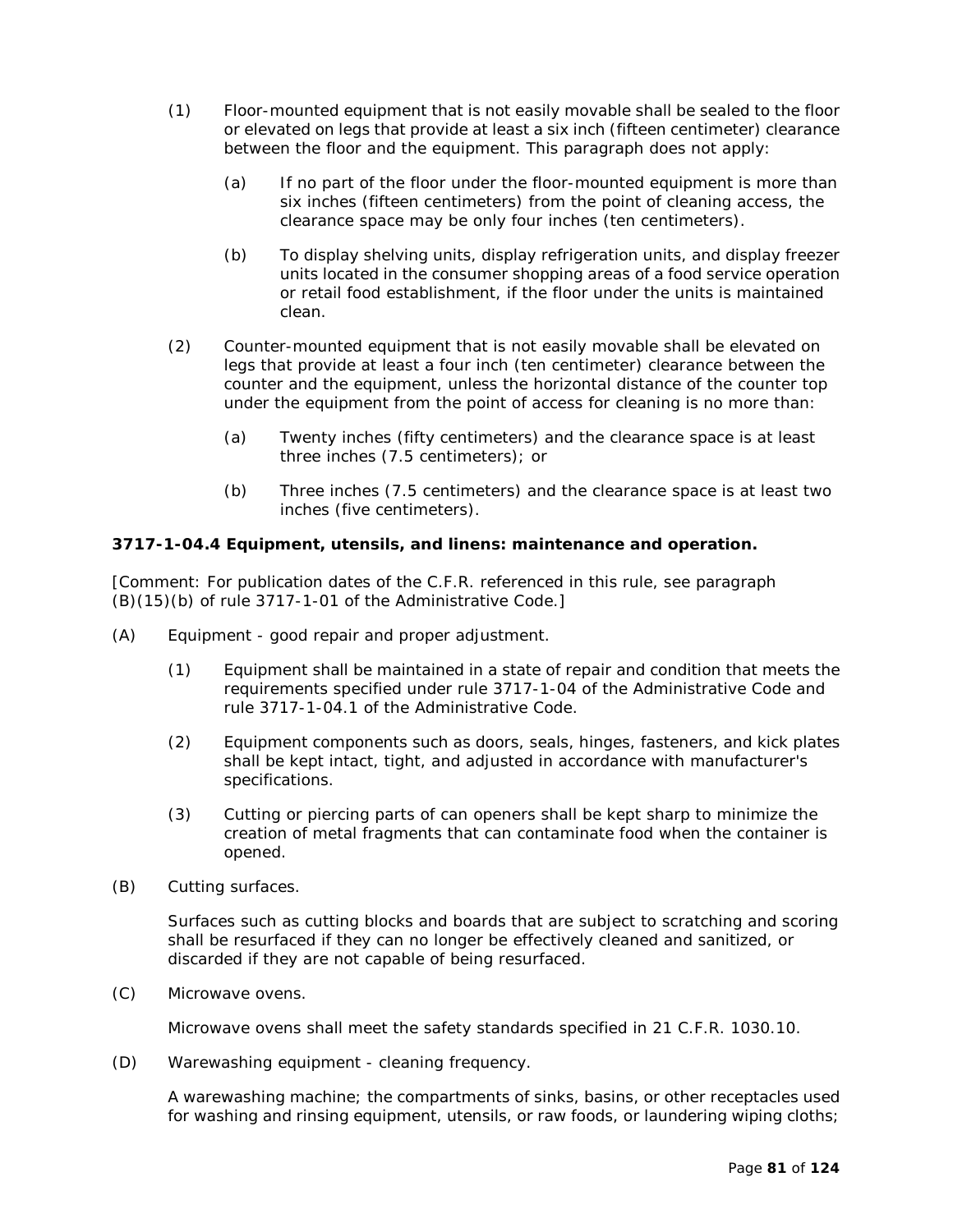and drainboards or other equipment used to substitute for drainboards as specified under paragraph (C) of rule 3717-1-04.2 of the Administrative Code shall be cleaned:

- (1) Before use;
- (2) Throughout the day at a frequency necessary to prevent recontamination of equipment and utensils and to ensure that the equipment performs its intended function; and
- (3) If used, at least every twenty-four hours.
- (E) Warewashing machines manufacturers' operating instructions.
	- (1) A warewashing machine and its auxiliary components shall be operated in accordance with the machine's data plate and other manufacturer's instructions.
	- (2) A warewashing machine's conveyor speed or automatic cycle times shall be maintained accurately timed in accordance with manufacturer's specifications.
- (F) Warewashing sinks use limitation.
	- (1) A warewashing sink may not be used for handwashing as specified under paragraph (D) of rule 3717-1-02.2 of the Administrative Code.
	- (2) If a warewashing sink is used to wash wiping cloths, wash produce, or thaw food, the sink shall be cleaned as specified under paragraph (D) of this rule before and after each time it is used to wash wiping cloths or wash produce or thaw food. Sinks used to wash or thaw food shall be sanitized as specified under rule 3717-1-04.6 of the Administrative Code before and after using the sink to wash produce or thaw food.
- (G) Warewashing equipment cleaning agents.

When used for warewashing, the wash compartment of a sink, mechanical warewasher, or wash receptacle of alternative manual warewashing equipment as specified in paragraph (B)(3) of rule 3717-1-04.2 of the Administrative Code, shall contain a wash solution of soap, detergent, acid cleaner, alkaline cleaner, degreaser, abrasive cleaner, or other cleaning agent according to the cleaning agent manufacturer's label instructions.

(H) Warewashing equipment - clean solutions.

The wash, rinse, and sanitize solutions shall be maintained clean.

(I) Manual warewashing equipment - wash solution temperature.

The temperature of the wash solution in manual warewashing equipment shall be maintained at not less than one hundred ten degrees Fahrenheit (forty-three degrees Celsius) or the temperature specified on the cleaning agent manufacturer's label instructions.

- (J) Mechanical warewashing equipment wash solution temperature.
	- (1) The temperature of the wash solution in spray type warewashers that use hot water to sanitize may not be less than: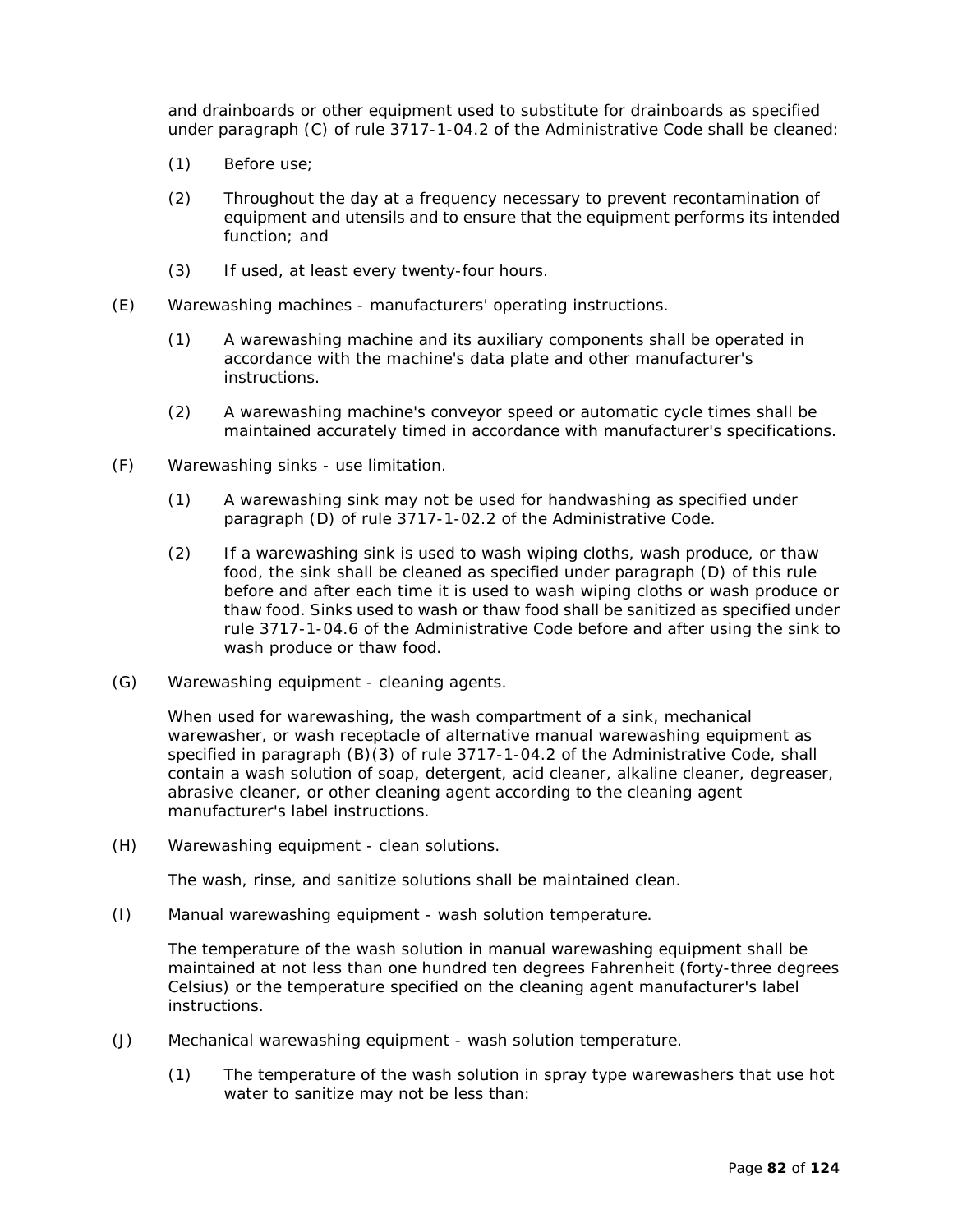- (a) For a stationary rack, single temperature machine, one hundred sixty-five degrees Fahrenheit (seventy-four degrees Celsius);
- (b) For a stationary rack, dual temperature machine, one hundred fifty degrees Fahrenheit (sixty-six degrees Celsius);
- (c) For a single tank, conveyor, dual temperature machine, one hundred sixty degrees Fahrenheit (seventy-one degrees Celsius); or
- (d) For a multitank, conveyor, multitemperature machine, one hundred fifty degrees Fahrenheit (sixty-six degrees Celsius).
- (2) The temperature of the wash solution in spray-type warewashers that use chemicals to sanitize may not be less than one hundred twenty degrees Fahrenheit (forty-nine degrees Celsius).
- (K) Manual warewashing equipment hot water sanitization temperatures.

If immersion in hot water is used for sanitizing in a manual operation, the temperature of the water shall be maintained at one hundred seventy-one degrees Fahrenheit (seventy-seven degrees Celsius) or above.

(L) Mechanical warewashing equipment - hot water sanitization temperatures.

In a mechanical operation, the temperature of the fresh hot water sanitizing rinse as it enters the manifold may not be more than one hundred ninety-four degrees Fahrenheit (ninety degrees Celsius), or less than:

- (1) For a stationary rack, single temperature machine, one hundred sixty-five degrees Fahrenheit (seventy-four degrees Celsius); or
- (2) For all other machines, one hundred eighty degrees Fahrenheit (eighty-two degrees Celsius).

The maximum temperatures specified in this paragraph do not apply to the high pressure and temperature systems with wand-type, hand-held, spraying devices used for the in-place cleaning and sanitizing of equipment such as meat saws.

(M) Mechanical warewashing equipment - sanitization pressure.

The flow pressure of the fresh hot water sanitizing rinse in a warewashing machine, as measured in the water line immediately downstream or upstream from the fresh hot water sanitizing rinse control valve, shall be within the range specified on the machine manufacturer's data plate and may not be less than five pounds per square inch (thirty-five kilopascals) or more than thirty pounds per square inch (two hundred kilopascals).

(N) Manual and mechanical warewashing equipment, chemical sanitization - temperature, pH, concentration, and hardness.

A chemical sanitizer used in a sanitizing solution for a manual or mechanical operation at contact times specified under paragraph (C)(3) of rule 3717-1-04.6 of the Administrative Code shall meet the criteria specified under paragraph (E) of rule 3717-1-07.1 of the Administrative Code, shall be used in accordance with the EPA-registered label use instructions, and shall be used as follows:

(1) A chlorine solution shall have a minimum temperature based on the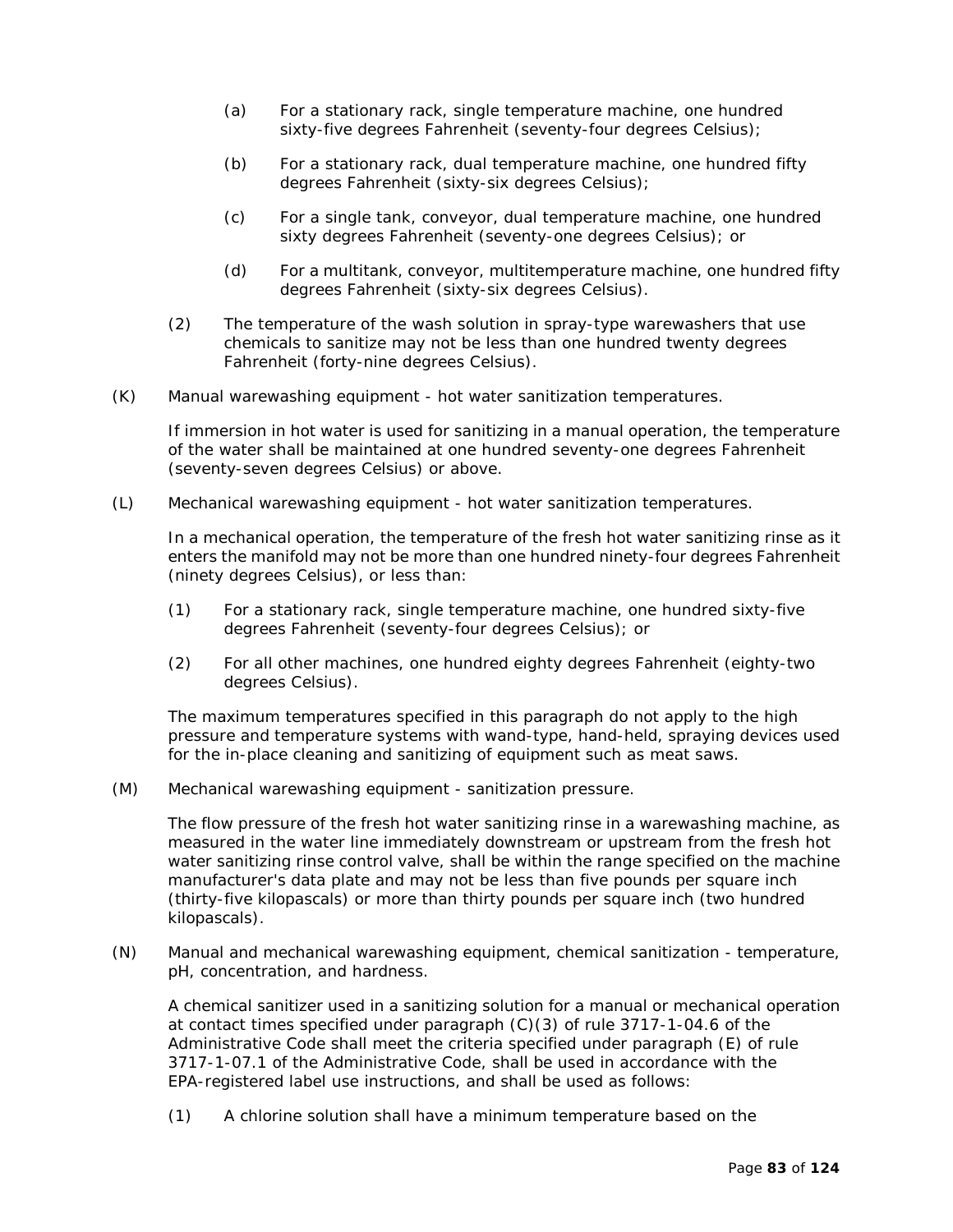| Concentration range | Minimum temperature                      |                                         |
|---------------------|------------------------------------------|-----------------------------------------|
| ppm (mg/L)          | pH 10 or less $\degree$ F ( $\degree$ C) | pH 8 or less $\degree$ F ( $\degree$ C) |
| $25 - 49$           | 120 (49)                                 | 120 (49)                                |
| $50 - 99$           | 100 (38)                                 | 75 (24)                                 |
| 100                 | 55 (13)                                  | 55 (13)                                 |

- (2) An iodine solution shall have a:
	- (a) Minimum temperature of sixty-eight degrees Fahrenheit (twenty degrees Celsius);
	- (b) pH of five or less or a pH no higher than the level for which the manufacturer specifies the solution is effective; and
	- (c) Concentration between 12.5 ppm (mg/L) and twenty-five ppm (mg/L).
- (3) A quaternary ammonium compound solution shall:
	- (a) Have a minimum temperature of seventy-five degrees Fahrenheit (twenty-four degrees Celsius);
	- (b) Have a concentration as specified under paragraph (E) of rule 3717-1-07.1 of the Administrative Code and as indicated by the manufacturer's use directions included in the labeling; and
	- (c) Be used only in water with five hundred ppm (mg/L) hardness or less or in water having a hardness no greater than specified by the EPA-registered label use instructions.
- (4) If another solution of a chemical specified under paragraphs  $(N)(1)$  to  $(N)(3)$  of this rule is used, the license holder shall demonstrate to the licensor that the solution achieves sanitization and the use of the solution shall be approved; or
- (5) If a chemical sanitizer other than chlorine, iodine, or a quaternary ammonium compound is used, it shall be applied in accordance with the EPA-registered label use instructions.
- (6) If a chemical sanitizer is generated by a device located on-site at the food service operation or retail food establishment it shall be used as specified in paragraphs  $(N)(1)$  to  $(N)(4)$  of this rule and shall be produced by a device that:
	- (a) Complies with regulation as specified in subparagraphs  $2$  (q)(1) and 12 of the Federal Insecticide, Fungicide, and Rodenticide Act (FIFRA) 7 U.S.C. 136 et seq., as amended (2012);
	- (b) Complies with 40 C.F.R. 152.500 and 40 C.F.R. 156.10;
	- (c) Displays the EPA device manufacturing facility registration number on the device; and
	- (d) Is operated and maintained in accordance with manufacturer's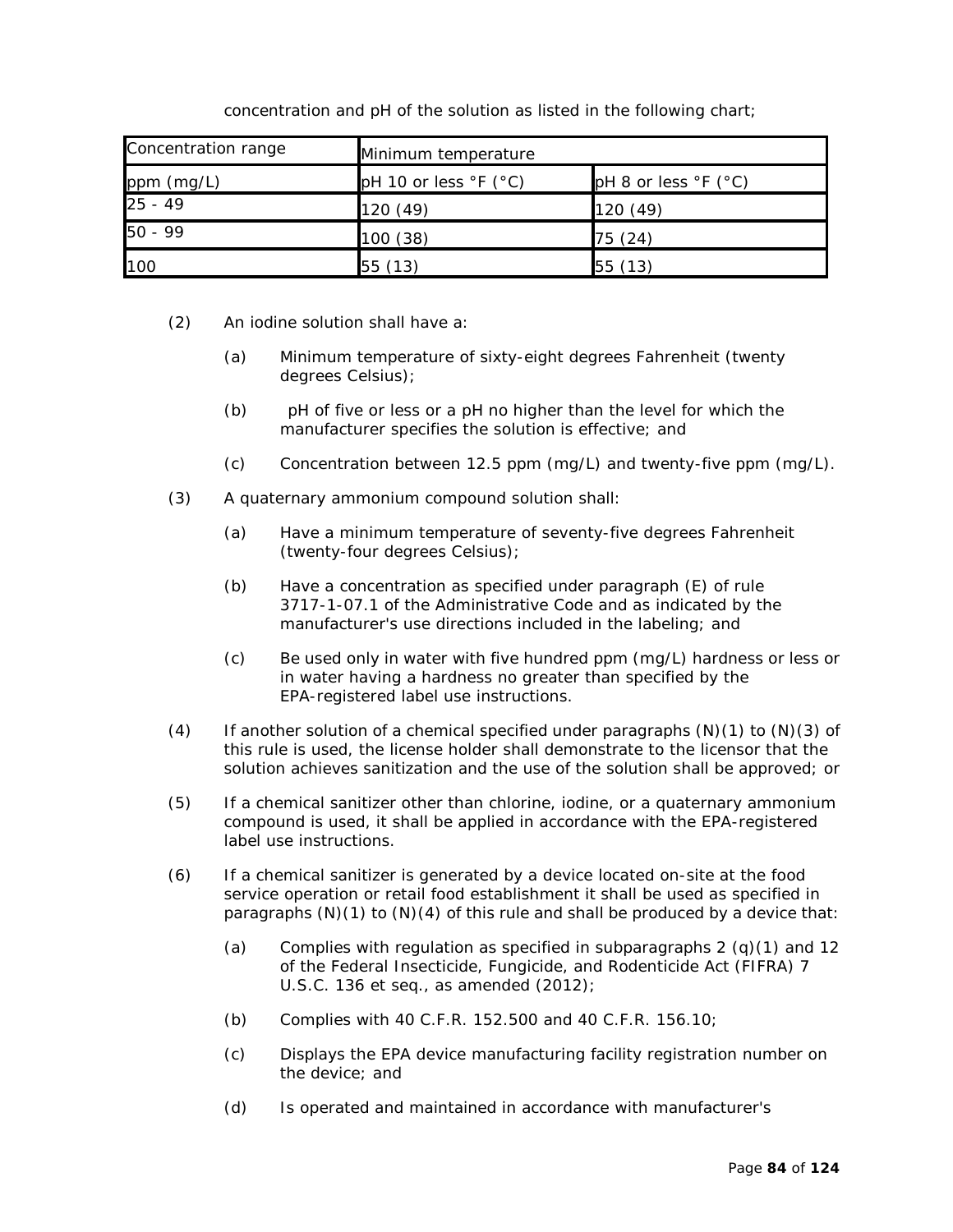#### instructions.

(O) Manual warewashing equipment - chemical sanitization using detergent-sanitizers.

If a detergent-sanitizer is used to sanitize in a cleaning and sanitizing procedure where there is no distinct water rinse between the washing and sanitizing steps, the agent applied in the sanitizing step shall be the same detergent-sanitizer that is used in the washing step.

(P) Warewashing equipment - determining chemical sanitizer concentration.

Concentration of the sanitizing solution shall be accurately determined by using a test kit or other device.

- (Q) Utensils, temperature and pressure measuring devices good repair and calibration.
	- (1) Utensils shall be maintained in a state of repair or condition that complies with the requirements specified under rule 3717-1-04 of the Administrative Code and rule 3717-1-04.1 of the Administrative Code or shall be discarded.
	- (2) Food temperature measuring devices shall be calibrated in accordance with manufacturer's specifications as necessary to ensure their accuracy.
	- (3) Ambient air temperature, water pressure, and water temperature measuring devices shall be maintained in good repair and be accurate within the intended range of use.
- (R) Single-service and single-use articles required use.

A food service operation or retail food establishment without facilities specified under rule 3717-1-04.5 of the Administrative Code and rule 3717-1-04.6 of the Administrative Code for cleaning and sanitizing kitchenware and tableware shall provide only single-use kitchenware, single-service articles, and single-use articles for use by food employees and single-service articles for use by consumers.

- (S) Single-service articles and single-use articles use limitation.
	- (1) Single-service articles and single-use articles may not be reused.
	- (2) The bulk milk container dispensing tube shall be cut on the diagonal leaving no more than one inch protruding from the chilled dispensing head.
- (T) Shells use limitation.

Mollusk and crustacea shells may not be used more than once as serving containers.

### **3717-1-04.5 Equipment, utensils, and linens: cleaning of equipment and utensils.**

- (A) Equipment, food-contact surfaces, nonfood-contact surfaces, and utensils.
	- (1) Equipment food-contact surfaces and utensils shall be clean to sight and touch.
	- (2) The food-contact surfaces of cooking equipment and pans shall be kept free of encrusted grease deposits and other soil accumulations.
	- (3) Nonfood-contact surfaces of equipment shall be kept free of an accumulation of dust, dirt, food residue, and other debris.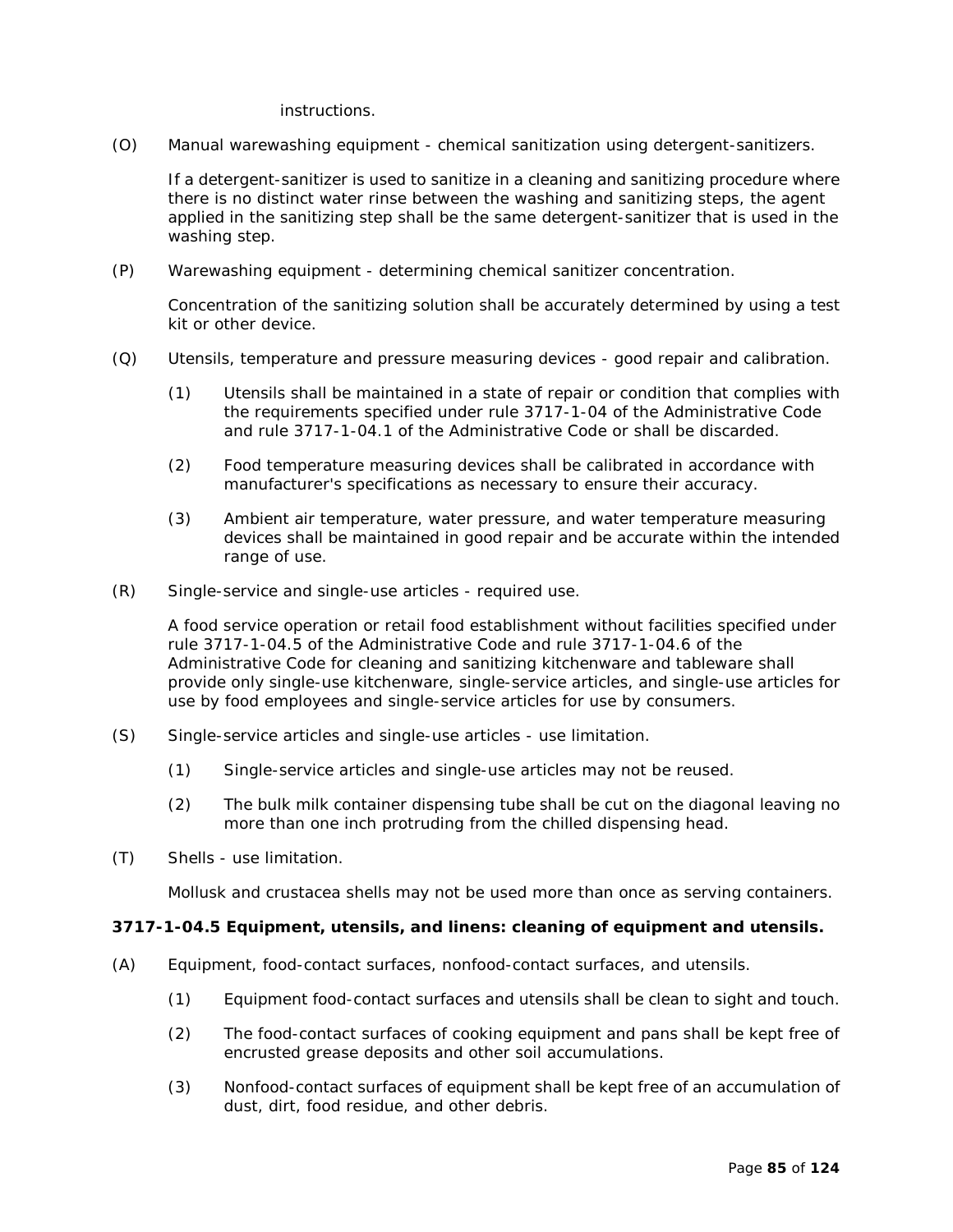- (B) Equipment food-contact surfaces and utensils cleaning frequency.
	- (1) Equipment food-contact surfaces and utensils shall be cleaned:
		- (a) Except as specified in paragraph (B)(2) of this rule, before each use with a different type of raw animal food such as beef, fish, lamb, pork, or poultry;
		- (b) Each time there is a change from working with raw foods to working with ready-to-eat foods;
		- (c) Between uses with raw fruits and vegetables and with time/temperature controlled for safety food;
		- (d) Before using or storing a food temperature measuring device; and
		- (e) At any time during the operation when contamination may have occurred.
	- (2) Paragraph (B)(1)(a) of this rule does not apply if the food-contact surface or utensil is in contact with a succession of different types of raw meat and poultry each requiring a higher cooking temperature as specified under paragraph (A) of rule 3717-1-03.3 of the Administrative Code than the previous type.
	- (3) Except as specified in paragraph (B)(4) of this rule, if used with time/temperature controlled for safety food, equipment food-contact surfaces and utensils shall be cleaned throughout the day at least every four hours.
	- (4) Surfaces of utensils and equipment contacting time/temperature controlled for safety food, may be cleaned less frequently than every four hours if:
		- (a) In storage, containers of time/temperature controlled for safety food and their contents are maintained at temperatures specified under rule 3717-1-03.4 of the Administrative Code and the containers are cleaned when they are empty;
		- (b) Utensils and equipment are used to prepare food in a refrigerated room or area that is maintained at one of the temperatures in the following chart and:
			- (i) The utensils and equipment are cleaned at the frequency in the following chart that corresponds to the temperature:

| Ambient temperature                                                       | Cleaning frequency |
|---------------------------------------------------------------------------|--------------------|
| 41°F (5.0°C) or less                                                      | 24 hours           |
| $>41^{\circ}F - 45^{\circ}F$ ( $>5.0^{\circ}C - 7.2^{\circ}C$ )           | 20 hours           |
| $>45^{\circ}$ F - 50 $^{\circ}$ F ( $>7.2^{\circ}$ C - 10.0 $^{\circ}$ C) | 16 hours           |
| $>50^{\circ}$ F - 55°F ( $>10.0^{\circ}$ C - 12.8°C)                      | 10 hours           |

; and

(ii) The cleaning frequency based on the ambient temperature of the refrigerated room or area is documented in the food service operation or retail food establishment.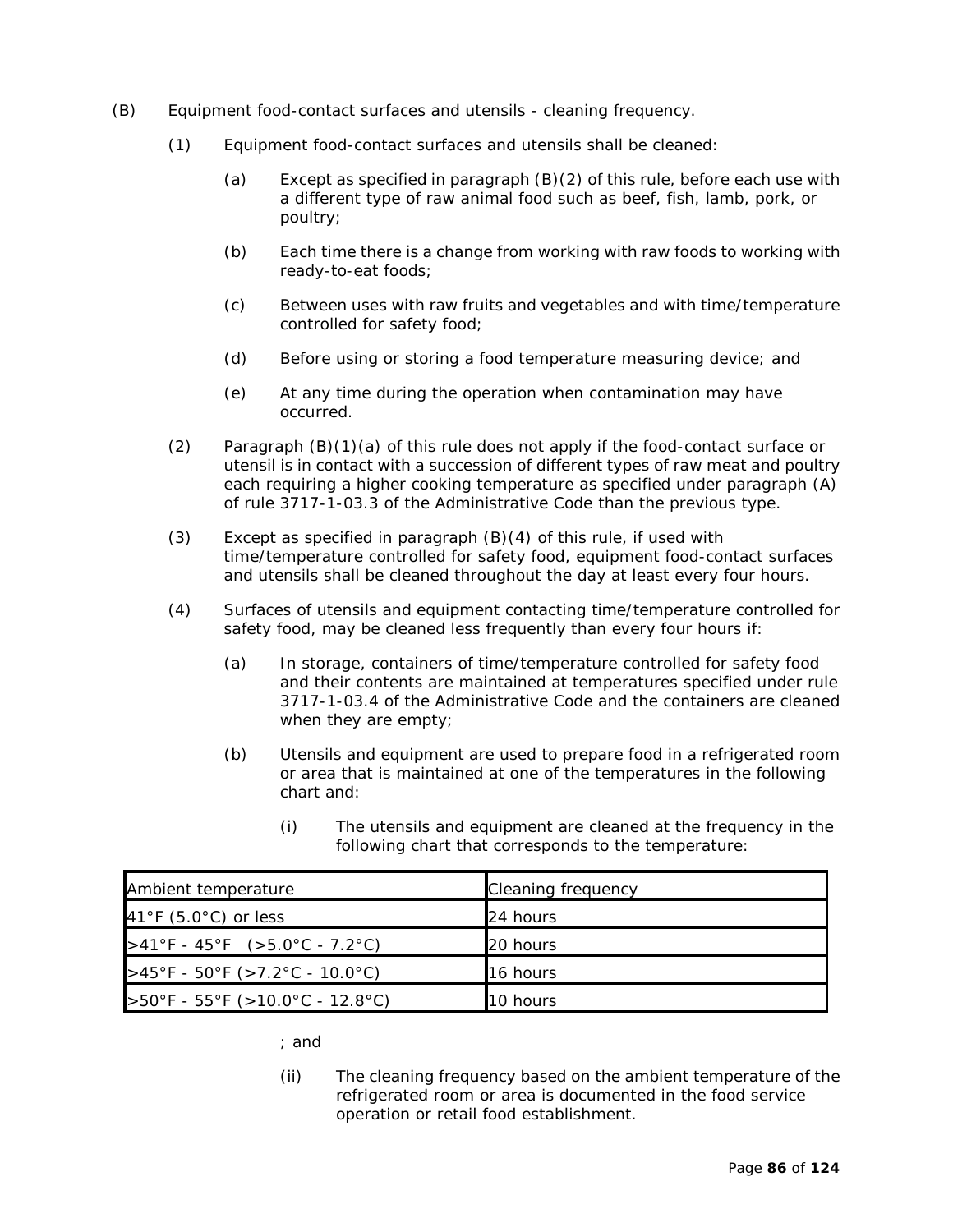- (c) Containers in serving situations such as salad bars, delis, and cafeteria lines holding ready-to-eat time/temperature controlled for safety food that is maintained at the temperatures specified under rule 3717-1-03.4 of the Administrative Code, are intermittently combined with additional supplies of the same food that is at the required temperature, and the containers are cleaned at least every twenty-four hours.
- (d) Temperature measuring devices are maintained in contact with food, such as when left in a container of deli food or in a roast, held at temperatures specified under rule 3717-1-03.4 of the Administrative Code;
- (e) Equipment is used for storage of packaged or unpackaged food such as a reach-in refrigerator and the equipment is cleaned at a frequency necessary to preclude accumulation of soil residues;
- (f) The cleaning schedule is approved by the licensor based on consideration of:
	- (i) Characteristics of the equipment and its use;
	- (ii) The type of food involved;
	- (iii) The amount of food residue accumulation; and
	- (iv) The temperature at which the food is maintained during the operation and the potential for the rapid and progressive multiplication of pathogenic or toxigenic microorganisms that are capable of causing foodborne disease; or
- (g) In-use utensils are intermittently stored in a container of water in which the water is maintained at one hundred thirty-five degrees Fahrenheit (fifty-seven degrees Celsius) or more and the utensils and container are cleaned at least every twenty-four hours or at a frequency necessary to preclude accumulation of soil residues.
- (5) Except when dry cleaning methods are used as specified under paragraph (E) of this rule, surfaces of utensils and equipment contacting food that is not time/temperature controlled for safety shall be cleaned:
	- (a) At any time when contamination may have occurred;
	- (b) At least every twenty-four hours for iced tea dispensers and consumer self-service utensils such as tongs, scoops, or ladles;
	- (c) Before restocking consumer self-service equipment and utensils such as condiment dispensers and display containers; and
	- (d) In equipment such as ice bins and beverage dispensing nozzles and enclosed components of equipment such as ice makers, cooking oil storage tanks and distribution lines, beverage and syrup dispensing lines or tubes, coffee bean grinders, and water vending equipment or bulk water machines:
		- (i) At a frequency specified by the manufacturer; or
		- (ii) Absent manufacturer specifications, at a frequency necessary to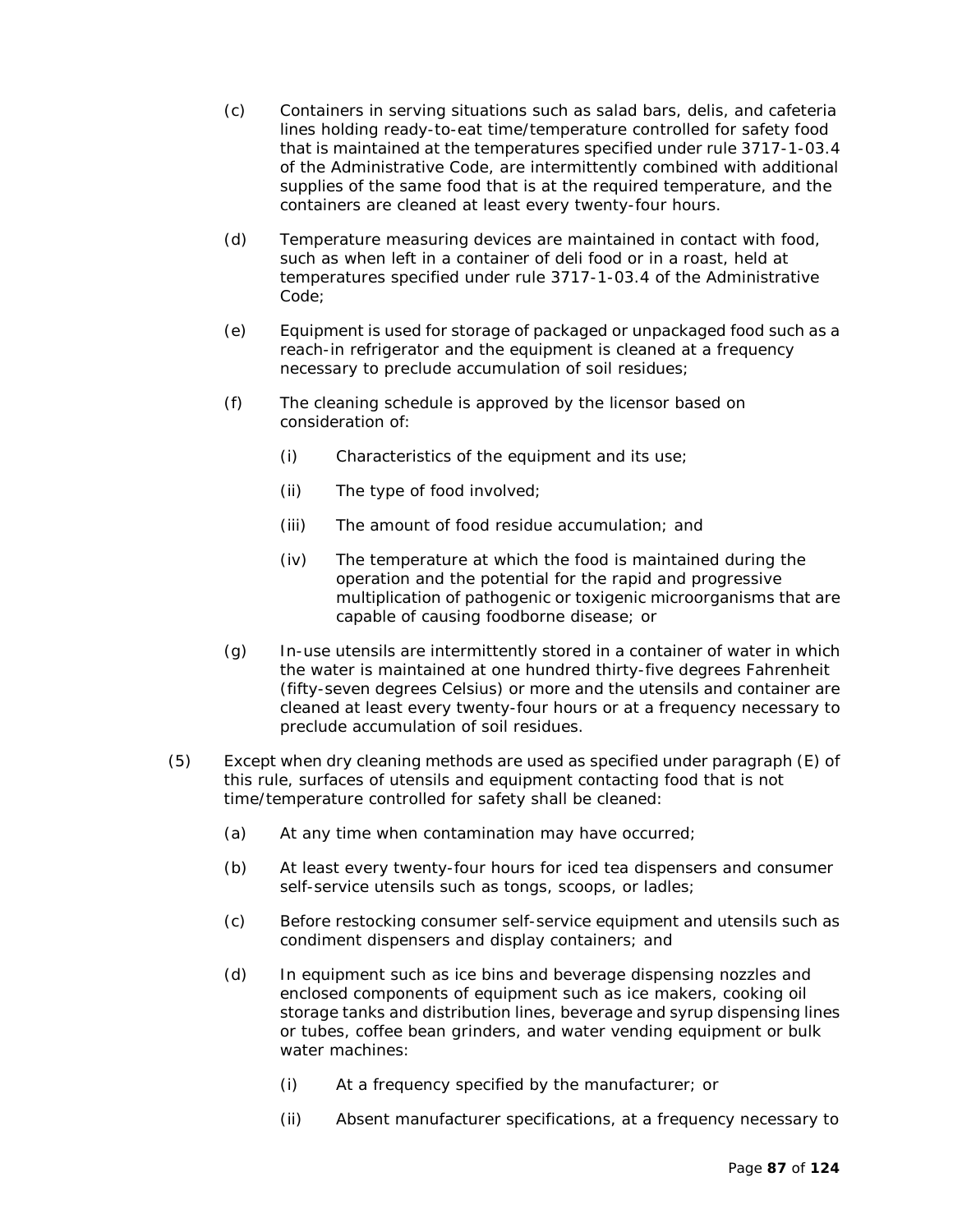preclude accumulation of soil or mold.

- (C) Cooking and baking equipment cleaning frequency.
	- (1) The food-contact surfaces of cooking and baking equipment shall be cleaned at least every twenty-four hours. This paragraph does not apply to hot oil cooking and filtering equipment if it is cleaned as specified in paragraph (B)(2)(f) of this rule.
	- (2) The cavities and door seals of microwave ovens shall be cleaned at least every twenty-four hours by using the manufacturer's recommended cleaning procedure.
- (D) Nonfood-contact surfaces cleaning frequency.

Nonfood-contact surfaces of equipment shall be cleaned at a frequency necessary to preclude accumulation of soil residues.

- (E) Dry cleaning methods.
	- (1) If used, dry cleaning methods such as brushing, scraping, and vacuuming shall contact only surfaces that are soiled with dry food residues that are not time/temperature controlled for safety.
	- (2) Cleaning equipment used in dry cleaning food-contact surfaces may not be used for any other purpose.
- (F) Precleaning methods.
	- (1) Food debris on equipment and utensils shall be scrapped over a waste disposal unit or garbage receptacle or shall be removed in a warewashing machine with a prewash cycle.
	- (2) If necessary for effective cleaning, utensils and equipment shall be preflushed, presoaked, or scrubbed with abrasives.
- (G) Loading of soiled items in warewashing machines.

Soiled items to be cleaned in a warewashing machine shall be loaded into racks, trays, or baskets or onto conveyors in a position that:

- (1) Exposes the items to the unobstructed spray from all cycles; and
- (2) Allows the items to drain.
- (H) Wet cleaning methods.
	- (1) Equipment food-contact surfaces and utensils shall be effectively washed to remove or completely loosen soils by using the manual or mechanical means necessary such as the application of detergents containing wetting agents and emulsifiers; acid, alkaline, or abrasive cleaners; hot water; brushes; scouring pads; high-pressure sprays; or ultrasonic devices.
	- (2) The washing procedures selected shall be based on the type and purpose of the equipment or utensil, and on the type of soil to be removed.
- (I) Washing procedures for alternative manual warewashing equipment.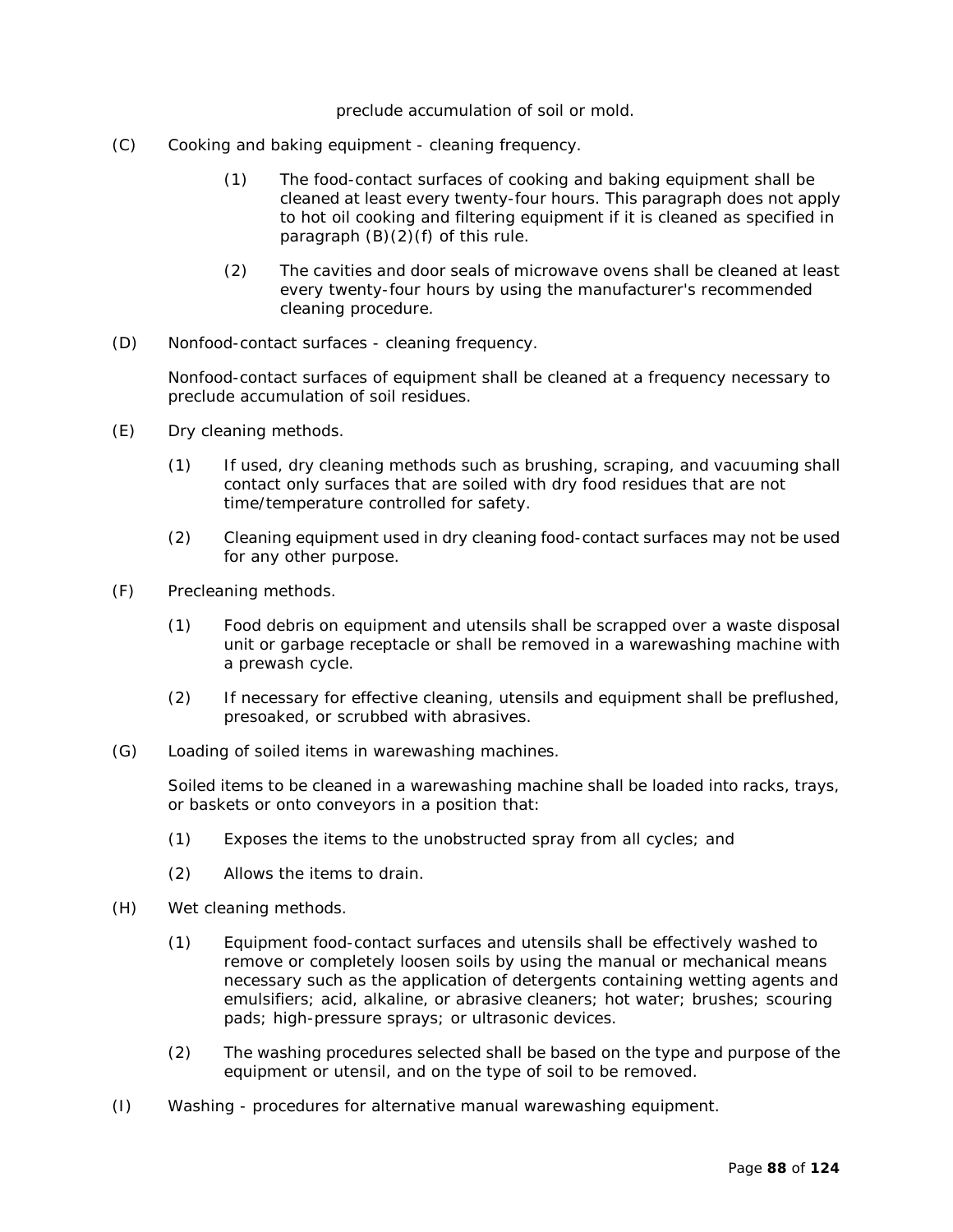If washing in sink compartments or a warewashing machine is impractical such as when the equipment is fixed or the utensils are too large, washing shall be done by using alternative manual warewashing equipment as specified in paragraph (B)(3) of rule 3717-1-04.2 of the Administrative Code, in accordance with the following procedures:

- (1) Equipment shall be disassembled as necessary to allow access of the detergent solution to all parts;
- (2) Equipment components and utensils shall be scrapped or rough cleaned to remove food particle accumulation; and
- (3) Equipment and utensils shall be washed as specified under paragraph (H)(1) of this rule.
- (J) Rinsing procedures.

Washed utensils and equipment shall be rinsed so that abrasives are removed and cleaning chemicals are removed or diluted through the use of water or a detergent-sanitizer solution by using one of the following procedures:

- (1) Use of a distinct, separate water rinse after washing and before sanitizing if using:
	- (a) A three-compartment sink;
	- (b) Alternative manual warewashing equipment equivalent to a three-compartment sink as specified in paragraph (B)(3) of rule 3717-1-04.2 of the Administrative Code; or
	- (c) A three-step washing, rinsing, and sanitizing procedure in a warewashing system for CIP equipment.
- (2) Use of a detergent-sanitizer as specified under paragraph (O) of rule 3717-1-04.4 of the Administrative Code if using:
	- (a) Alternative warewashing equipment as specified in paragraph (B)(3) of rule 3717-1-04.2 of the Administrative Code that is approved for use with a detergent-sanitizer; or
	- (b) A warewashing system for CIP equipment.
- (3) Use of a nondistinct water rinse that is integrated in the hot water sanitization immersion step of a two-compartment sink operation;
- (4) If using a warewashing machine that does not recycle the sanitizing solution as specified under paragraph (J)(5) of this rule, or alternative manual warewashing equipment such as sprayers, use of a nondistinct water rinse that is:
	- (a) Integrated in the application of the sanitizing solution; and
	- (b) Wasted immediately after each application; or
- (5) If using a warewashing machine that recycles the sanitizing solution for use in the next wash cycle, use of a nondistinct water rinse that is integrated in the application of the sanitizing solution.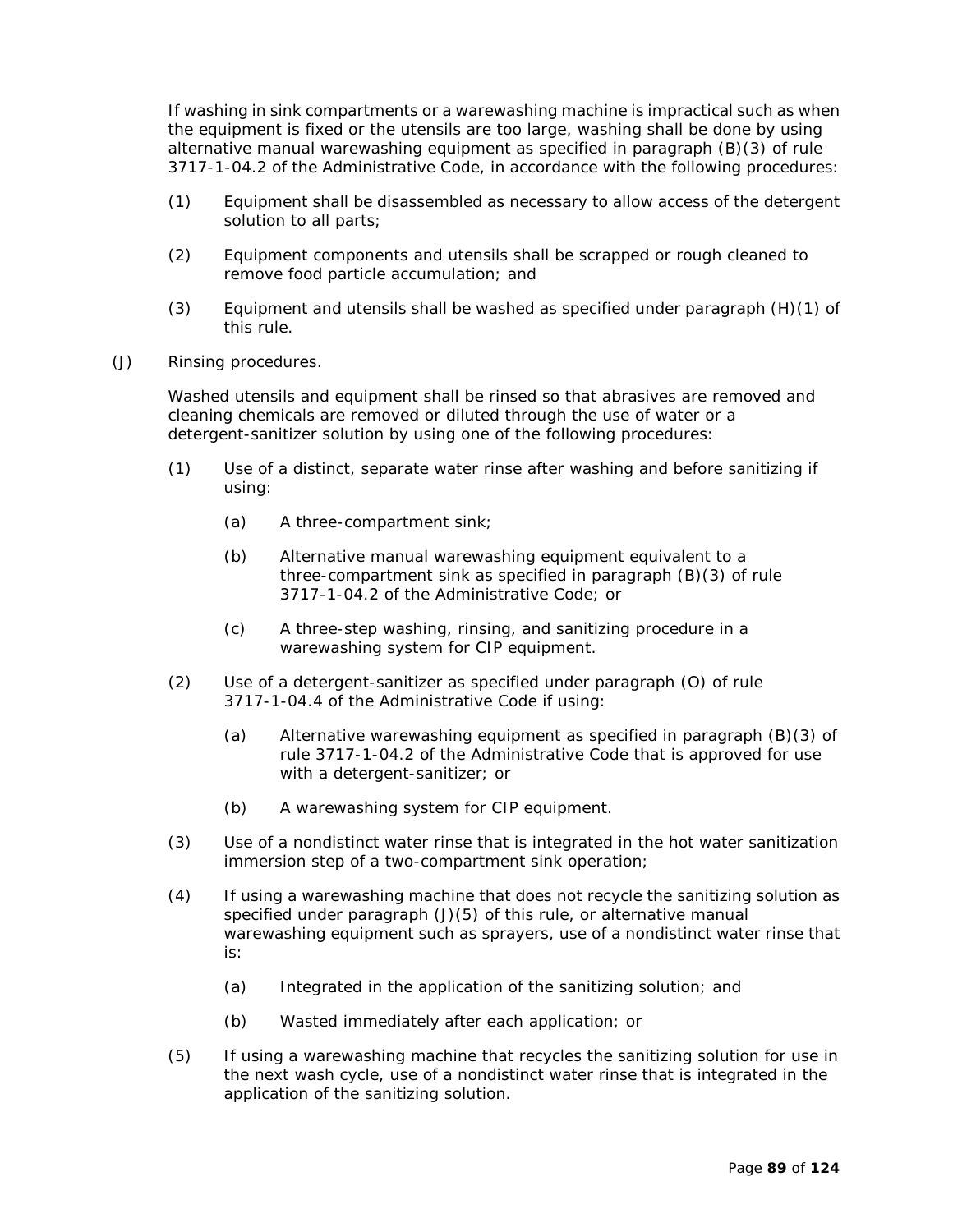## **3717-1-04.6 Equipment, utensils, and linens: sanitizing of equipment and utensils.**

(A) Food-contact surfaces and utensils.

Equipment food-contact surfaces and utensils shall be sanitized.

(B) Sanitizing frequency of utensils and food-contact surfaces - before use after cleaning.

Utensils and food-contact surfaces of equipment shall be sanitized before use after cleaning.

(C) Hot water and chemical sanitizing - methods.

After being cleaned, equipment food-contact surfaces and utensils shall be sanitized in:

- (1) Hot water manual operations by immersion for at least thirty seconds and as specified under paragraph (K) of rule 3717-1-04.4 of the Administrative Code;
- (2) Hot water mechanical operations by being cycled through equipment that is set up as specified under paragraphs (E), (L), and (M) of rule 3717-1-04.4 of the Administrative Code and achieving a utensil surface temperature of one hundred sixty degrees Fahrenheit (seventy-one degrees Celsius) as measured by an irreversible registering temperature indicator; or
- (3) Chemical manual or mechanical operations, including the application of sanitizing chemicals by immersion, manual swabbing, brushing, or pressure spraying methods, using a solution as specified under paragraph (N) of rule 3717-1-04.4 of the Administrative Code by providing:
	- (a) Except as specified under paragraph  $(C)(3)(b)$  of this rule, a contact time of at least ten seconds for a chlorine solution specified under paragraph (N)(1) of rule 3717-1-04.4 of the Administrative Code;
	- (b) A contact time of at least seven seconds for a chlorine solution of fifty ppm (mg/L) that has a pH of ten or less and a temperature of at least one hundred degrees Fahrenheit (thirty-eight degrees Celsius) or a pH of eight or less and a temperature of at least seventy-five degrees Fahrenheit (twenty-four degrees Celsius);
	- (c) A contact time of at least thirty seconds for other chemical sanitizing solutions; or
	- (d) A contact time used in relationship with a combination of temperature, concentration, and pH that, when evaluated for efficacy, yields sanitization.

### **3717-1-04.7 Equipment, utensils, and linens: laundering.**

(A) Clean linens.

Clean linens shall be free from food residues and other soiling matter.

- (B) Frequency of laundering specifications.
	- (1) Linens that do not come in direct contact with food shall be laundered between operations if they become wet, sticky, or visibly soiled.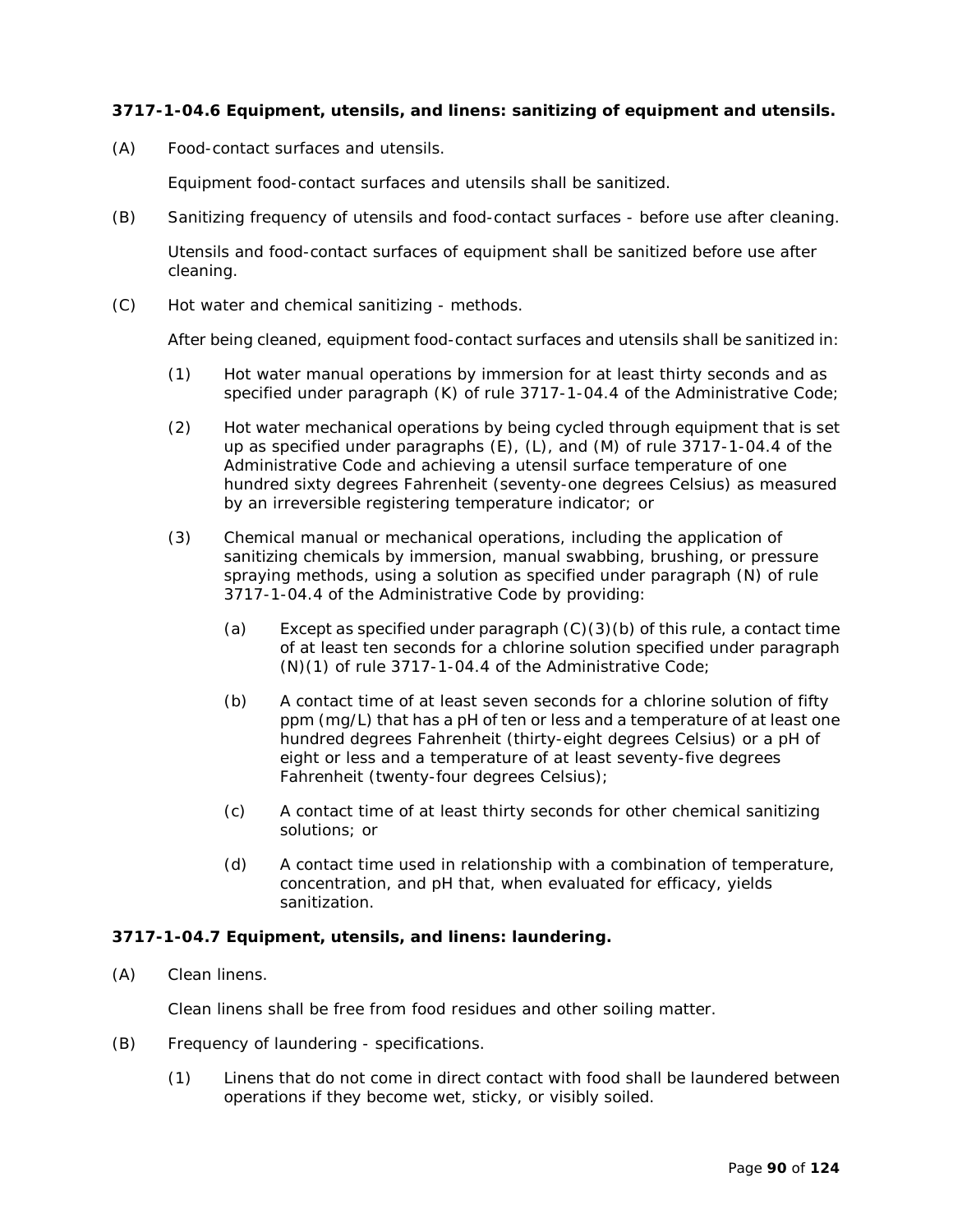- (2) Cloth gloves used as specified in paragraph (N)(3) of rule 3717-1-03.2 of the Administrative Code shall be laundered before being used with a different type of raw animal food such as beef, fish, lamb, pork, or poultry.
- (3) Linens that are used as specified under paragraph (L) of rule 3717-1-03.2 of the Administrative Code and cloth napkins shall be laundered between each use.
- (4) Wet wiping cloths shall be laundered daily.
- (5) Dry wiping cloths shall be laundered as necessary to prevent contamination of food or clean serving utensils.
- (C) Storage of soiled linens methods.

Soiled linens shall be kept in clean, nonabsorbent receptacles or clean, washable laundry bags and stored and transported to prevent contamination of food, clean equipment, clean utensils, single-service articles, or single-use articles.

(D) Mechanical washing.

Linens shall be mechanically washed. This requirement does not apply in food service operations or retail food establishments in which only wiping cloths are laundered as specified in paragraph (E) of rule 3717-1-04.2 of the Administrative Code. In operations of this type, the wiping cloths may be laundered in a mechanical washer, sink designated only for laundering wiping cloths, or a warewashing or food preparation sink that is cleaned as specified under paragraph (D) of rule 3717-1-04.4 of the Administrative Code.

(E) Use of laundry facilities.

Laundry facilities on the premises of a food service operation or retail food establishment shall be used only for the washing and drying of items used in the operation of the food service operation or retail food establishment. Separate laundry facilities located on the premises for the purpose of general laundering such as for institutions providing boarding and lodging may also be used for laundering food service operation or retail food establishment items.

### **3717-1-04.8 Equipment, utensils, and linens: protection of clean items.**

(A) Equipment and utensils - air-drying required.

After cleaning and sanitizing, equipment and utensils:

- (1) Shall be air-dried or used after adequate draining before contact with food; and
- (2) May not be cloth dried. Utensils that have been air-dried may be polished with cloths that are maintained clean and dry.
- (B) Wiping cloths air-drying locations.

Wiping cloths laundered in a food service operation or retail food establishment that does not have a mechanical clothes dryer as specified in paragraph (E) of rule 3717-1-04.2 of the Administrative Code shall be air-dried in a location and in a manner that prevents contamination of food, equipment, utensils, linens, single-service articles, or single-use articles, and the wiping cloths. This paragraph does not apply if wiping cloths are stored after laundering in a sanitizing solution as specified under paragraph (N) of rule 3717-1-04.4 of the Administrative Code.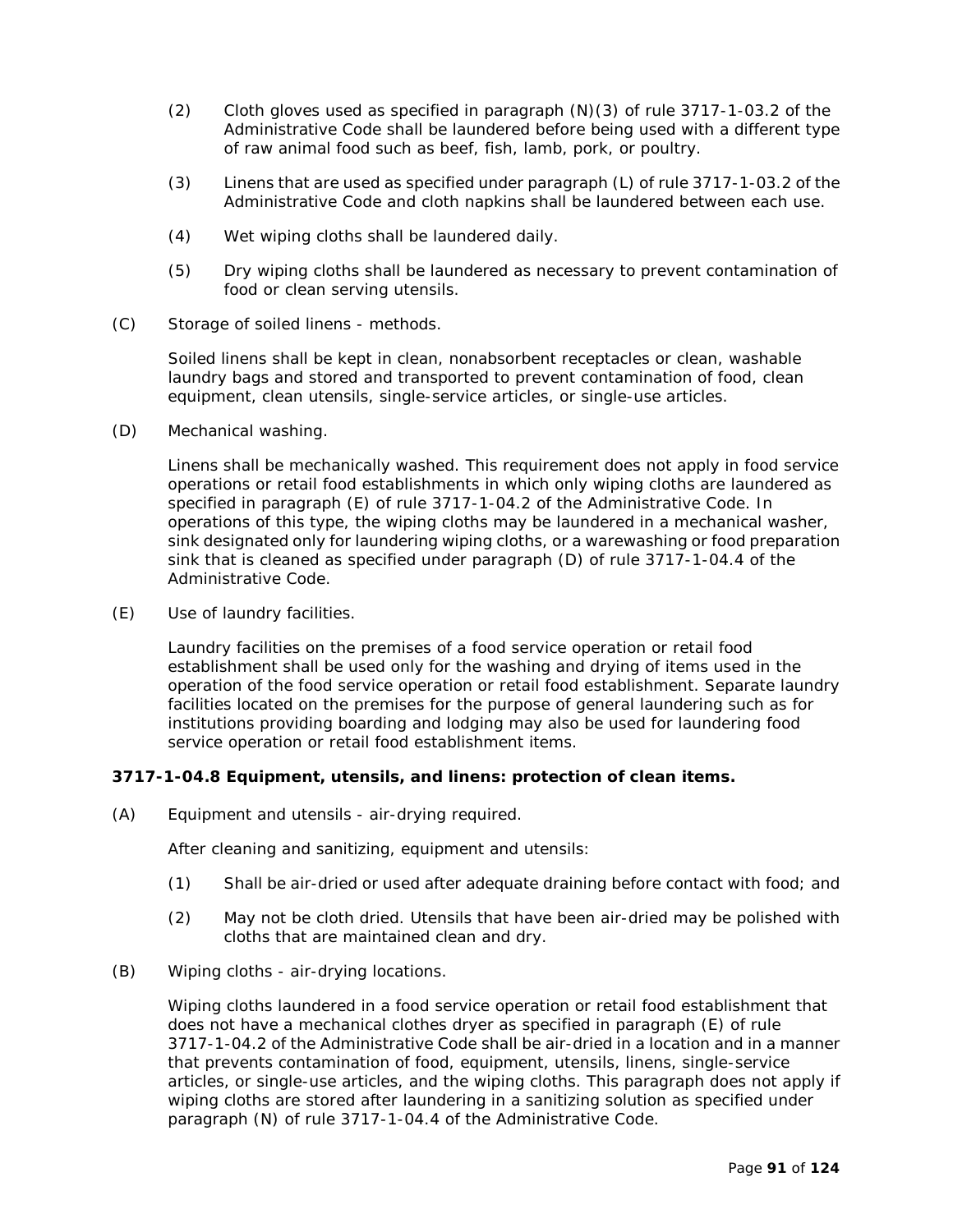(C) Food-contact surfaces - lubricating.

Lubricants as specified under paragraph (I) of rule 3717-1-07.1 of the Administrative Code shall be applied to food-contact surfaces that require lubrication in a manner that does not contaminate food-contact surfaces.

(D) Equipment - reassembling.

Equipment shall be reassembled so that food-contact surfaces are not contaminated.

- (E) Equipment, utensils, linens, single-service articles, and single-use articles storage.
	- (1) Cleaned equipment and utensils, laundered linens, single-service articles, and single-use articles shall be stored:
		- (a) In a clean, dry location;
		- (b) Where they are not exposed to splash, dust, or other contamination; and
		- (c) At least six inches (fifteen centimeters) above the floor unless the items are kept in closed packages on dollies, pallets, racks, and skids that are designed as specified under paragraph (II) of rule 3717-1-04.1 of the Administrative Code.
	- (2) Clean equipment and utensils shall be stored as specified under paragraph (E)(1) of this rule and shall be stored:
		- (a) In a self-draining position that allows air drying; and
		- (b) Covered or inverted.
	- (3) Single-service and single-use articles shall be stored as specified under paragraph  $(E)(1)$  of this rule and shall be kept in the original protective package or stored by using other means that afford protection from contamination until used.
- (F) Storage prohibitions.

Cleaned and sanitized equipment, utensils, laundered linens, single-service articles, or single-use articles may not be stored:

- (1) In locker rooms, except for laundered linens, single-service articles, and single-use articles that are packaged or in a facility such as a cabinet;
- (2) In toilet rooms;
- (3) In garbage rooms;
- (4) In mechanical rooms;
- (5) Under sewer lines that are not shielded to intercept potential drips;
- (6) Under leaking water lines including leaking automatic fire sprinkler heads or under lines on which water has condensed;
- (7) Under open stairwells; or
- (8) Under other sources of contamination.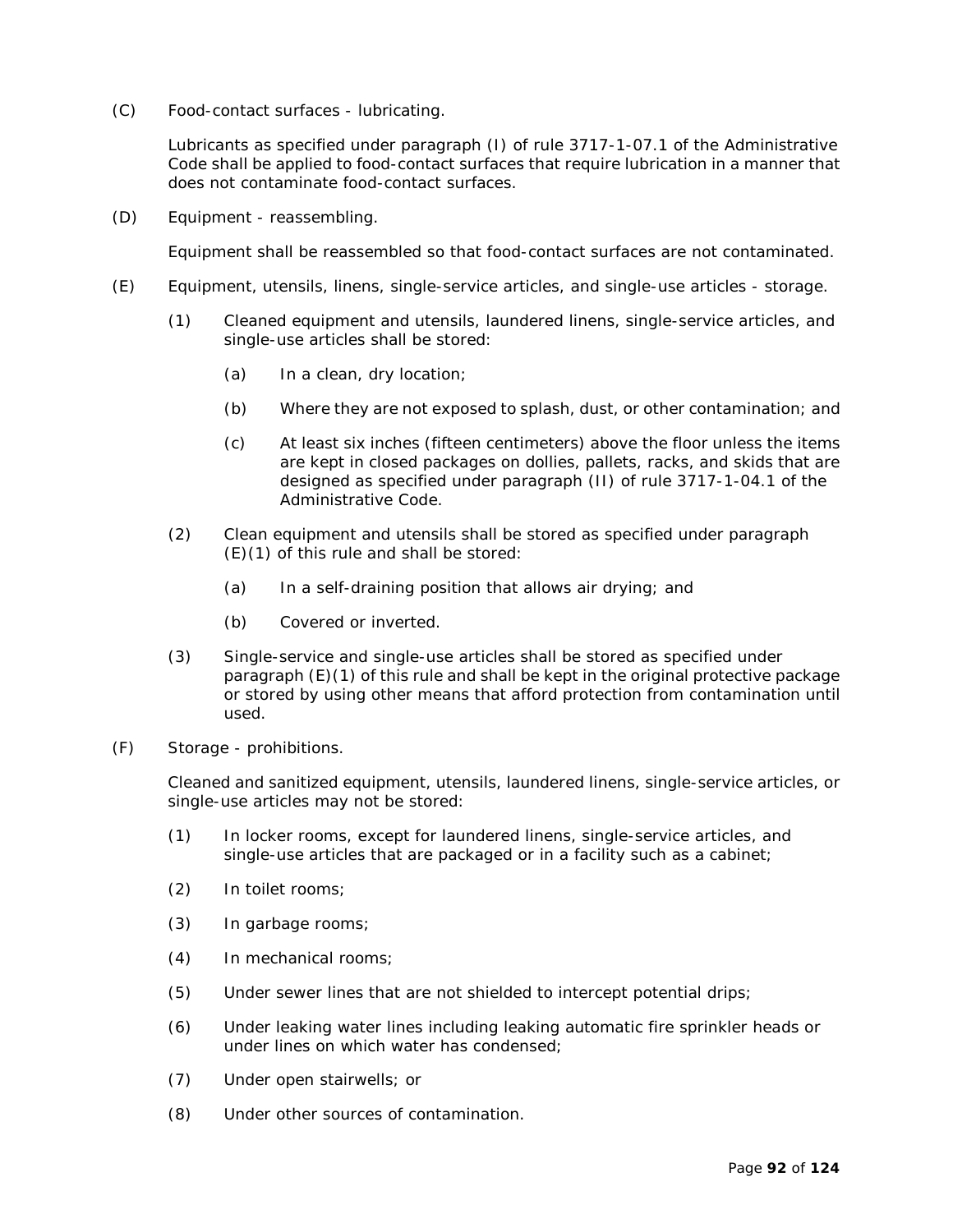- (G) Kitchenware and tableware handling.
	- (1) Single-service articles, single-use articles, and cleaned and sanitized utensils shall be handled, displayed, and dispensed so that contamination of food-contact and lip-contact surfaces is prevented.
	- (2) Knives, forks, and spoons that are not prewrapped shall be presented so that only the handles are touched by employees and by consumers if consumer self-service is provided.
	- (3) Except as specified under paragraph (G)(2) of this rule, single-service articles that are intended for food-contact or lip-contact shall be furnished for consumer self-service with the original individual wrapper intact or from an approved dispenser.
- (H) Soiled and clean tableware handling.

Soiled tableware shall be removed from consumer eating and drinking areas and handled so that clean tableware is not contaminated.

- (I) Preset tableware.
	- $(1)$  Except as specified in paragraph  $(1)(2)$  of this rule, tableware that is preset shall be protected from contamination by being wrapped, covered, or inverted.
	- (2) Preset tableware may be exposed if:
		- (a) Unused settings are removed when a consumer is seated; or
		- (b) Settings not removed when a consumer is seated are cleaned and sanitized before further use.
- (J) Rinsing Equipment and Utensils after Cleaning and Sanitizing.

After being cleaned and sanitized, equipment and utensils shall not be rinsed before air drying or use unless:

- (1) The rinse is applied directly from a potable water supply by a warewashing machine that is maintained and operated as specified under rules 3717-1-04.1 and 3717-1-04.4 of the Administrative Code; and
- (2) The rinse is applied only after the equipment and utensils have been sanitized by the application of hot water or by the application of a chemical sanitizer solution whose EPA registered label use instructions call for rinsing off the sanitizer after it is applied in a commercial warewashing machine.

## **3717-1-05 Water, plumbing, and waste: water.**

[Comment: For publication dates of the C.F.R. referenced in this rule, see paragraph (B)(15)(b) of rule 3717-1-01 of the Administrative Code.]

(A) Source - approved system.

Drinking water shall be obtained from an approved source that is:

(1) A public water system that is constructed, maintained and operated in accordance with Chapter 6109. of the Revised Code and the rules adopted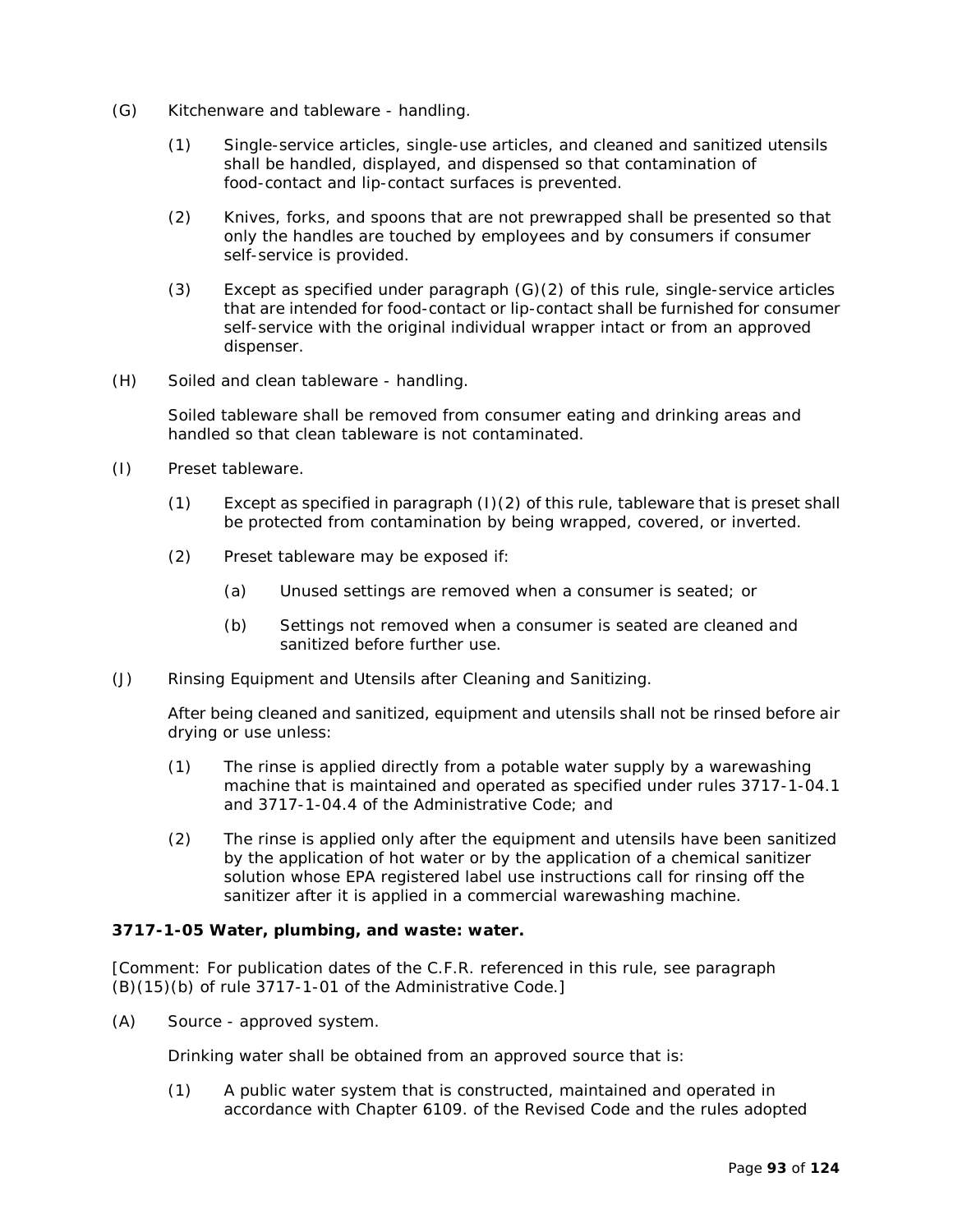thereunder; or

- (2) A private water system that is constructed, maintained, and operated in accordance with section 3701.344 of the Revised Code and Chapter 3701-28 of the Administrative Code.
- (B) System flushing, development and disinfection.

A drinking water system shall be flushed, developed and disinfected in accordance with either Chapter 3701-28 of the Administrative Code or Chapter 3745-9 of the Administrative Code, as applicable, before being placed in service after construction, repair, or modification and after an emergency situation, such as a flood, that may introduce contaminants to the system.

(C) Bottled drinking water.

Bottled drinking water used or sold in a food service operation or a retail food establishment shall be obtained from approved sources in accordance with 21 C.F.R. 129.

(D) Drinking water - quality standards.

Except as specified under paragraph (E) of this rule:

- (1) Water from a public water system shall meet 40 C.F.R. 141, Chapter 3745-81 of the Administrative Code and Chapter 3745-82 of the Administrative Code; and
- (2) Water from a private water system shall meet water quality standards established in Chapter 3701-28 of the Administrative Code.
- (E) Nondrinking water.
	- (1) A nondrinking water supply shall be used only if its use is approved.
	- (2) Nondrinking water shall be used only for nonculinary purposes such as air conditioning, nonfood equipment cooling, and fire protection.
- (F) Private water system sampling.

Except when used as specified under paragraph (E) of this rule, water from a private water system shall be sampled and tested at least annually for the presence of total coliforms or other tests as required by the director of health or the director of agriculture and as required by Chapter 3701-28 of the Administrative Code.

(G) Private water - water quality analysis.

The most recent water quality analysis for the private water system shall be retained on file in the food service operation or retail food establishment, and the analysis shall be maintained as specified by Chapter 3701-28 of the Administrative Code.

- (H) Capacity.
	- (1) The water source and system shall be of sufficient capacity to meet the peak water demands of the food service operation or retail food establishment.
	- (2) Hot water generation and distribution systems shall be sufficient to meet the peak hot water demands throughout the food service operation or retail food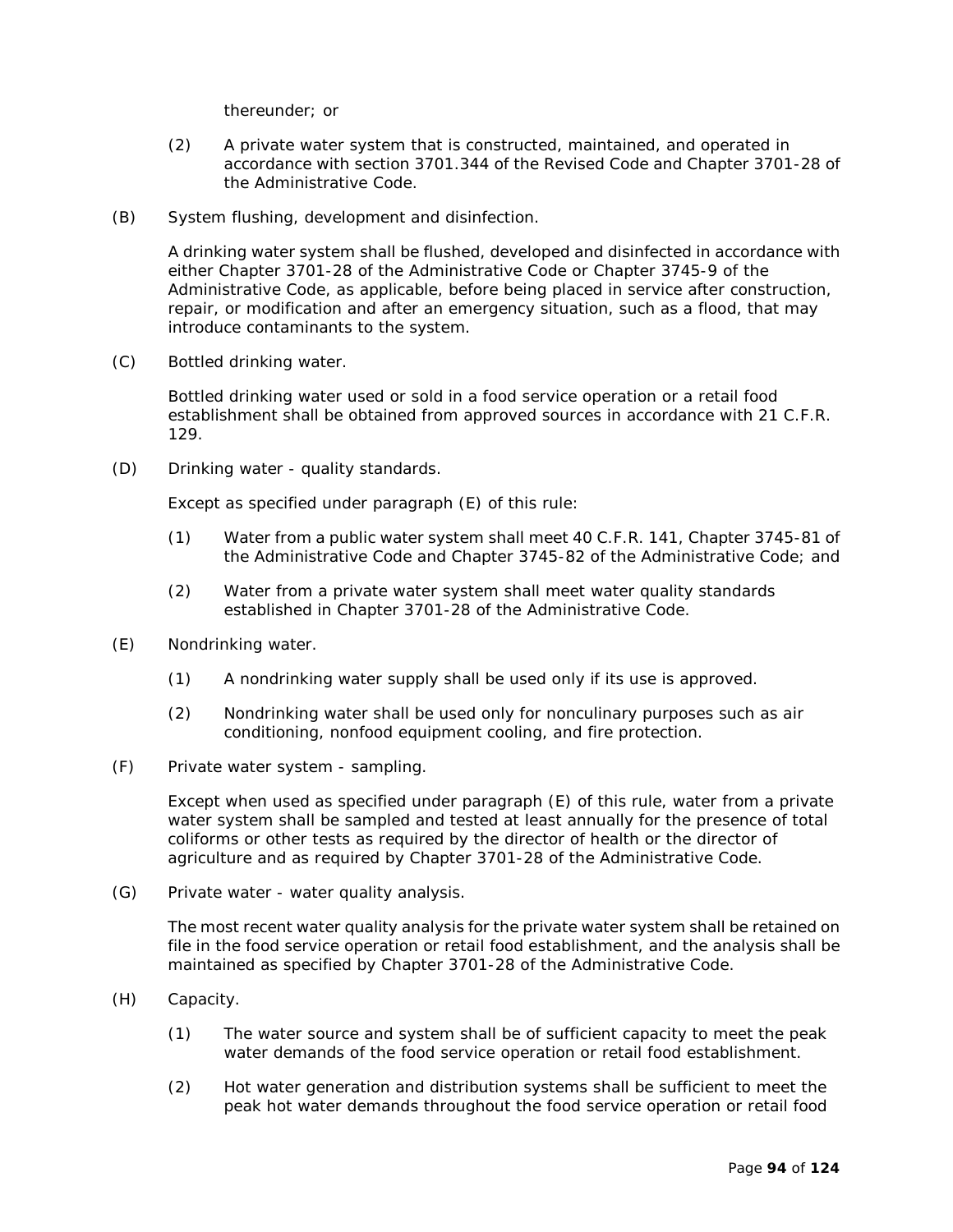establishment.

(I) Pressure.

Water under pressure shall be provided to all fixtures, equipment, and nonfood equipment that are required to use water. Water supplied as specified under paragraphs (K)(1) and (K)(2) of this rule to a temporary food service operation or temporary retail food establishment or in response to a temporary interruption of a water supply need not be under pressure.

(J) Distribution, delivery, retention - system.

Water shall be received from the source through the use of:

- (1) An approved public water distribution system; or
- (2) One or more of the following that shall be constructed, maintained, and operated according to Chapter 3701-28 of the Administrative Code:
	- (a) Private water distribution system, water pumps, pipes, hoses, connections, and other appurtenances;
	- (b) Water transport vehicles; or
	- (c) Water containers.
- (K) Alternative water supply.

Water meeting the requirements specified under paragraphs (A) to (I) of this rule shall be made available for a mobile or temporary food service operation, a mobile or temporary retail food establishment without a permanent water supply; and for a food service operation or retail food establishment with a temporary interruption of its water supply through:

- (1) A supply of containers of commercially bottled drinking water;
- (2) One or more closed portable water containers;
- (3) An enclosed vehicular water tank that meets the requirements of Chapter 3701-28 of the Administrative Code;
- (4) An on-premises water storage tank that meets the requirements of Chapter 3701-28 of the Administrative Code; or
- (5) Piping, tubing, or hoses, composed of materials that meet NSF standard 61 or equivalent, connected to an adjacent approved source.

### **3717-1-05.1 Water, plumbing, and waste: plumbing system.**

- (A) Materials approved.
	- (1) A plumbing system and hoses conveying water shall be constructed and repaired with approved materials that meet NSF standard 61 or equivalent.
	- (2) A water filter shall be made of safe materials.
- (B) Approved system and cleanable fixtures.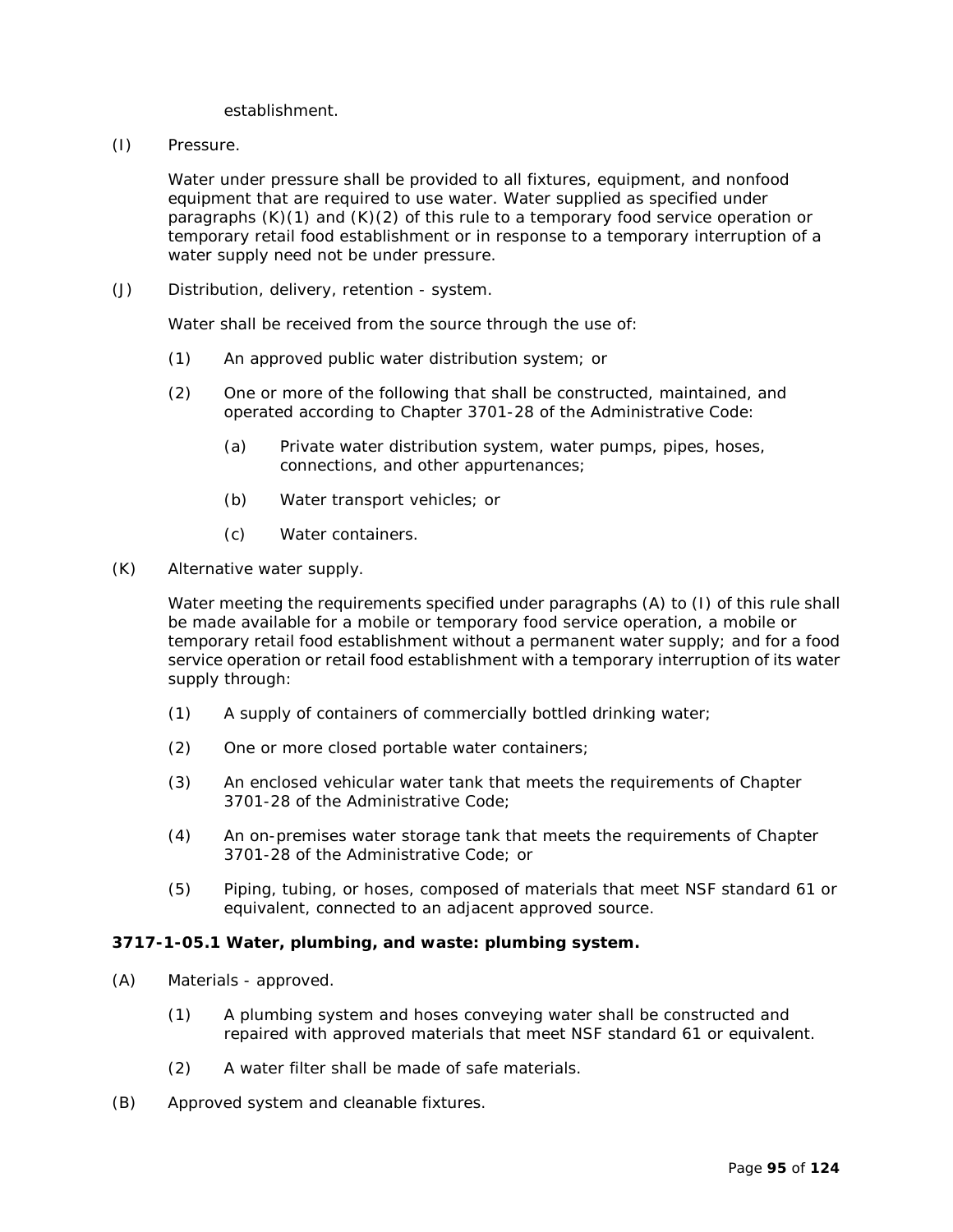- (1) A plumbing system shall be designed, constructed, and installed according to the Ohio building code.
- (2) A plumbing fixture such as a handwashing sink, toilet, or urinal shall be easily cleanable.
- (C) Handwashing sink installation.
	- (1) A handwashing sink shall be equipped to provide water at a temperature of at least one hundred degrees Fahrenheit (thirty-eight degrees Celsius) through a mixing valve or combination faucet.
	- (2) A steam mixing valve may not be used at a handwashing sink.
	- (3) A self-closing, slow-closing, or metering faucet shall provide a flow of water for at least fifteen seconds without the need to reactivate the faucet.
	- (4) An automatic handwashing facility shall be installed in accordance with manufacturer's instructions.
- (D) Backflow prevention air gap.

An air gap between the water supply inlet and the flood level rim of the plumbing fixture, equipment, or nonfood equipment shall be at least twice the diameter of the water supply inlet and may not be less than one inch (twenty-five millimeters).

(E) Backflow prevention device - design standard.

A backflow or backsiphonage prevention device installed on a water supply system shall meet American society of sanitary engineering (ASSE) standards and as referenced in the Ohio plumbing code for installation, maintenance, inspection, and testing for that specific application and type of device.

(F) Conditioning device - design.

A water filter, screen, and other water conditioning device installed on water lines shall be designed to facilitate disassembly for periodic servicing and cleaning. A water filter element shall be of the replaceable type.

(G) Handwashing sinks.

At least one handwashing sink, a number of handwashing sinks necessary for their convenient use by employees in areas specified under paragraph (L) of this rule, and not fewer than the number of handwashing sinks required by the Ohio building code shall be provided. This paragraph does not prohibit the use, when approved by the licensor, of:

- (1) Automatic handwashing facilities that are capable of removing the types of soils encountered in the food operation if the food service operation or retail food establishment has at least one handwashing sink; or
- (2) Chemically treated towelettes for handwashing when food exposure is limited and handwashing sinks are not conveniently available, such as in some mobile food service operations, mobile retail food establishments, temporary food service operations, temporary retail food establishments, or at some vending machine locations.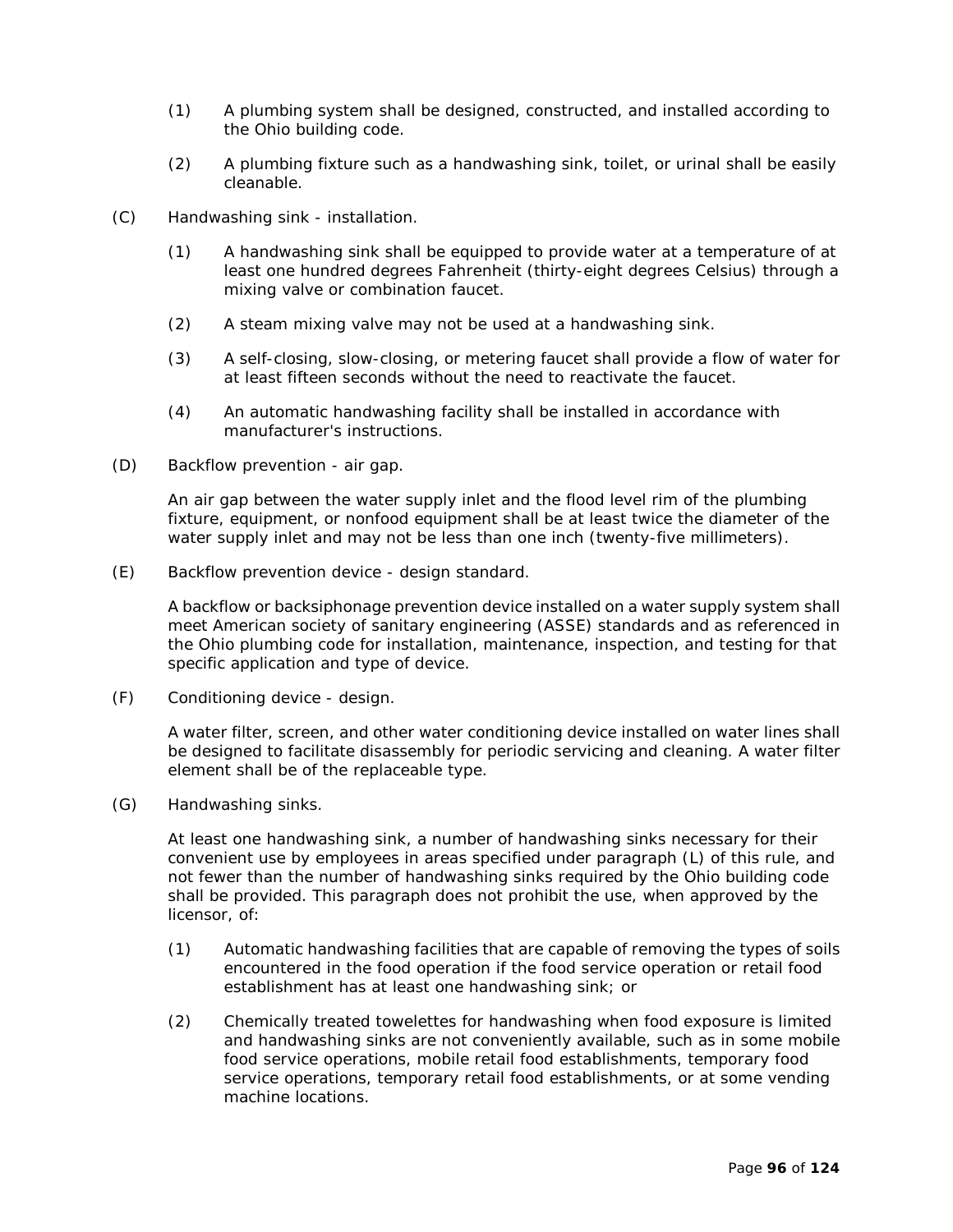(H) Toilets and urinals - number.

Toilets and urinals shall be provided according to the Ohio building code.

(I) Service sink - number.

At least one service sink or one curbed cleaning facility equipped with a floor drain shall be provided and conveniently located for the cleaning of mops or similar wet floor cleaning tools and for the disposal of mop water and similar liquid waste.

(J) Backflow prevention device - when required.

A plumbing system shall be installed to preclude backflow of a solid, liquid, or gas contaminant into the water supply system at each point of use at the food service operation or retail food establishment, including on a hose bibb if a hose is attached or on a hose bibb if a hose is not attached and backflow prevention is required by the Ohio building code, by:

- (1) Providing an air gap as specified under paragraph (D) of this rule; or
- (2) Installing an approved backflow prevention device as specified under paragraph (E) of this rule.
- (K) Backflow prevention device carbonator.

A backflow prevention device shall be provided on a carbonator as required by the Ohio building code.

(L) Handwashing sinks - location and placement.

A handwashing sink shall be located:

- (1) To allow convenient use by employees in food preparation, food dispensing, and warewashing areas; and
- (2) In, or immediately adjacent to, toilet rooms.
- (M) Backflow prevention device location.

A backflow prevention device shall be located so that it may be serviced and maintained.

(N) Conditioning device - location.

A water filter, screen, and other water conditioning device installed on water lines shall be located to facilitate disassembly for periodic servicing and cleaning.

- (O) Using a handwashing sink operation and maintenance.
	- (1) A handwashing sink shall be maintained so that it is accessible at all times for employee use.
	- (2) A handwashing sink may not be used for purposes other than handwashing.
	- (3) An automatic handwashing facility shall be used in accordance with manufacturer's instructions.
- (P) Prohibiting a cross connection.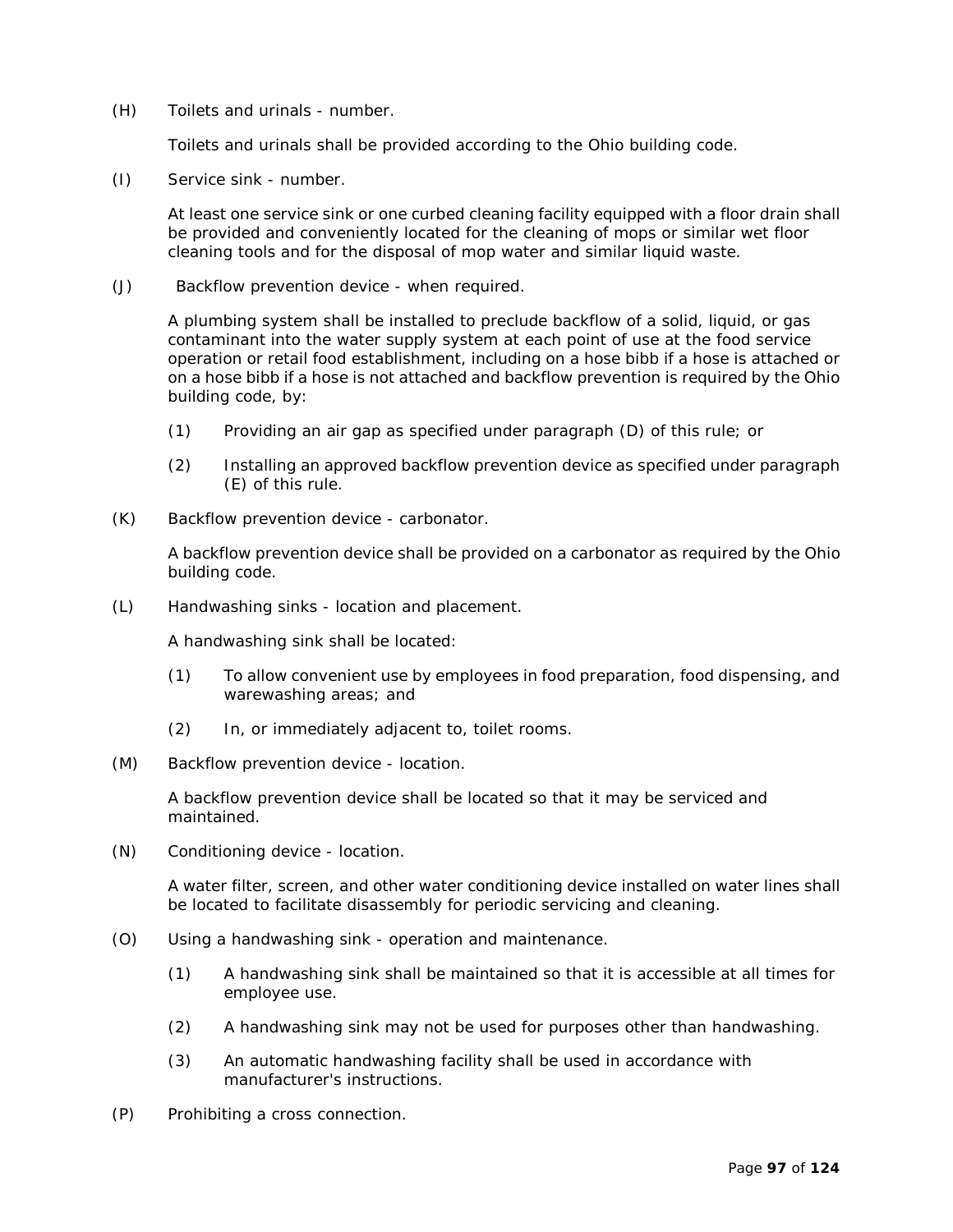- (1) A person may not create a cross connection by connecting a pipe or conduit between the drinking water system and a nondrinking water system or a water system of unknown quality.
- (2) The piping of a nondrinking water system shall be durably identified so that it is readily distinguishable from piping that carries drinking water.
- (Q) Scheduling inspection and service for a water system device.

A device such as a water treatment device or backflow preventer shall be scheduled for inspection and service, in accordance with manufacturer's instructions and as necessary to prevent device failure based on local water conditions, and records demonstrating inspection and service shall be maintained by the person in charge.

- (R) Water reservoir of fogging devices cleaning.
	- (1) A reservoir that is used to supply water to a device such as a produce fogger shall be:
		- (a) Maintained in accordance with manufacturer's specifications; and
		- (b) Cleaned in accordance with manufacturer's specifications or according to the procedures specified under paragraph (R)(2) of this rule, whichever is more stringent.
	- (2) Cleaning procedures shall include at least the following steps and shall be conducted at least once a week:
		- (a) Draining and complete disassembly of the water and aerosol contact parts;
		- (b) Brush-cleaning the reservoir, aerosol tubing, and discharge nozzles with a suitable detergent solution;
		- (c) Flushing the complete system with water to remove the detergent solution and particulate accumulation; and
		- (d) Rinsing by immersing, spraying, or swabbing the reservoir, aerosol tubing, and discharge nozzles with at least fifty ppm (mg/L) hypochlorite solution.
- (S) Plumbing system maintained in good repair.

A plumbing system shall be:

- (1) Repaired according to the Ohio building code; and
- (2) Maintained in good repair.

### **3717-1-05.2 Mobile water tanks.**

(A) Materials - approved.

Materials that are used in the construction of mobile water tanks, and appurtenances shall be:

(1) Safe;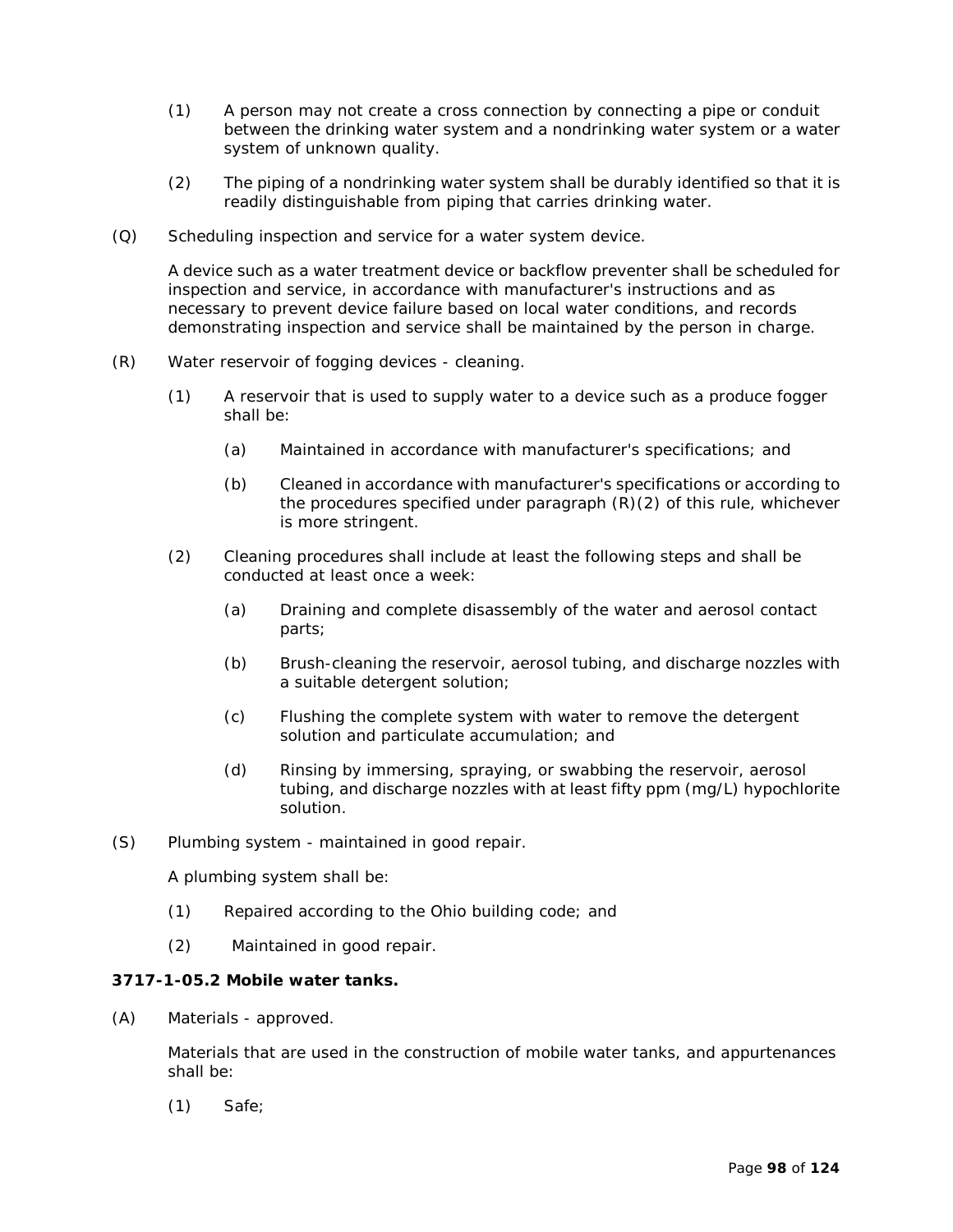- (2) Durable, corrosion-resistant, and nonabsorbent;
- (3) Finished to have a smooth, easily cleanable surface; and
- (4) Constructed of materials that meet NSF standard 61 or the equivalent.
- (B) Enclosed system and sloped to drain.

A mobile water tank shall be:

- (1) Enclosed from the filling inlet to the discharge outlet; and
- (2) Sloped to an outlet that allows complete drainage of the tank.
- (C) Inspection and cleaning port protected and secured.

If a water tank is designed with an access port for inspection and cleaning, the opening shall be in the top of the tank and:

- (1) Flanged upward at least one-half inch (thirteen millimeters); and
- (2) Equipped with a port cover assembly that is:
	- (a) Provided with a gasket and a device for securing the cover in place, and
	- (b) Flanged to overlap the opening and sloped to drain.
- (D) "V" type threads use limitation.

A fitting with "V" type threads on a water tank inlet or outlet shall be allowed only when a hose is permanently attached.

(E) Tank vent - protected.

If provided, a water tank vent shall terminate in a downward direction and shall be covered with:

- (1) Sixteen mesh to one inch (sixteen mesh to 25.4 millimeters) screen or equivalent when the vent is in a protected area; or
- (2) A protective filter when the vent is in an area that is not protected from windblown dirt and debris.
- (F) Inlet and outlet sloped to drain.
	- (1) A water tank and its inlet and outlet shall be sloped to drain.
	- (2) A water tank inlet shall be positioned so that it is protected from contaminants such as waste discharge, road dust, oil, or grease.
- (G) Hose construction and identification.

A hose used for conveying drinking water from a water tank shall be:

- (1) Safe;
- (2) Durable, corrosion-resistant, and nonabsorbent;
- (3) Resistant to pitting, chipping, crazing, scratching, scoring, distortion, and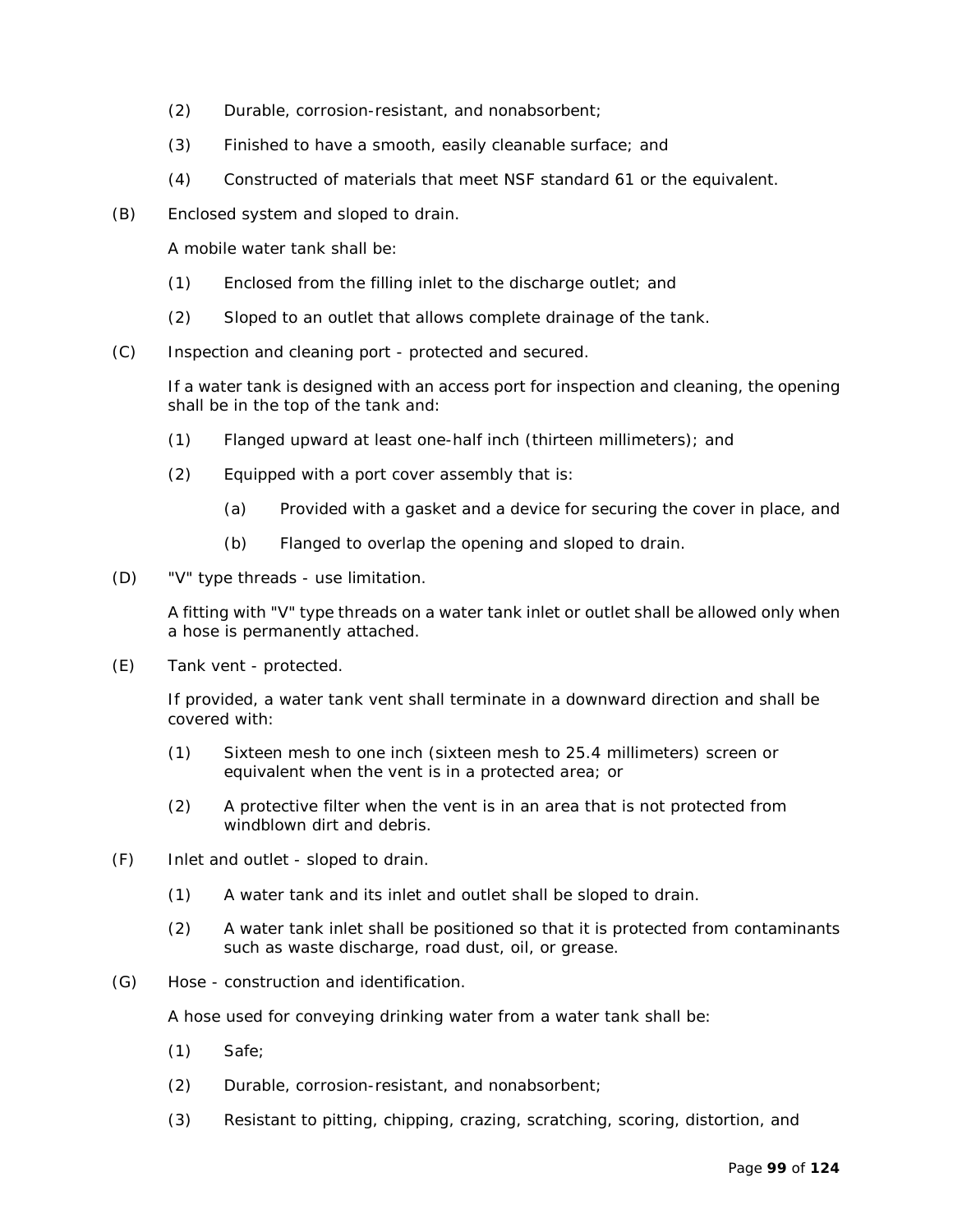decomposition;

- (4) Finished with a smooth interior surface;
- (5) Clearly and durably identified as to its use if not permanently attached; and
- (6) Constructed of materials that meet NSF standard 61 or the equivalent.
- (H) Filter compressed air.

A filter that does not pass oil or oil vapors shall be installed in the air supply line between the compressor and drinking water system when compressed air is used to pressurize the water tank system.

(I) Protective cover or device.

A cap and keeper chain, closed cabinet, closed storage tube, or other approved protective cover or device shall be provided for a water inlet, outlet, and hose.

(J) Mobile water tank inlet - construction.

A mobile food service operation's or a mobile retail food establishment's water tank inlet shall be:

- (1) Three-fourths inch (19.1 millimeters) in inner diameter or less; and
- (2) Provided with a hose connection of a size or type that will prevent its use for any other service.
- (K) System flushing and disinfection.

A water tank, pump, and hoses shall be flushed and disinfected according to the procedure in Chapter 3701-28 of the Administrative Code before being placed in service and after construction, repair, modification, and periods of nonuse.

(L) Using a pump and hoses - backflow prevention.

A person shall operate a water tank, pump, and hoses so that backflow and other contamination of the water supply are prevented.

(M) Protecting inlet, outlet, and hose fitting.

If not in use, a water tank and hose inlet and outlet fitting shall be protected using a cover or device as specified under paragraph (I) of this rule.

(N) Tank, pump, and hoses - dedication.

A water tank, pump, or hose used for conveying drinking water shall be used for no other purpose. This paragraph does not prohibit water tanks, pumps, and hoses approved for liquid foods to be used to convey drinking water if they are cleaned and sanitized before being used to convey water.

### **3717-1-05.3 Water, plumbing, and waste: sewage, other liquid waste, and rainwater.**

(A) Mobile holding tank - capacity and drainage.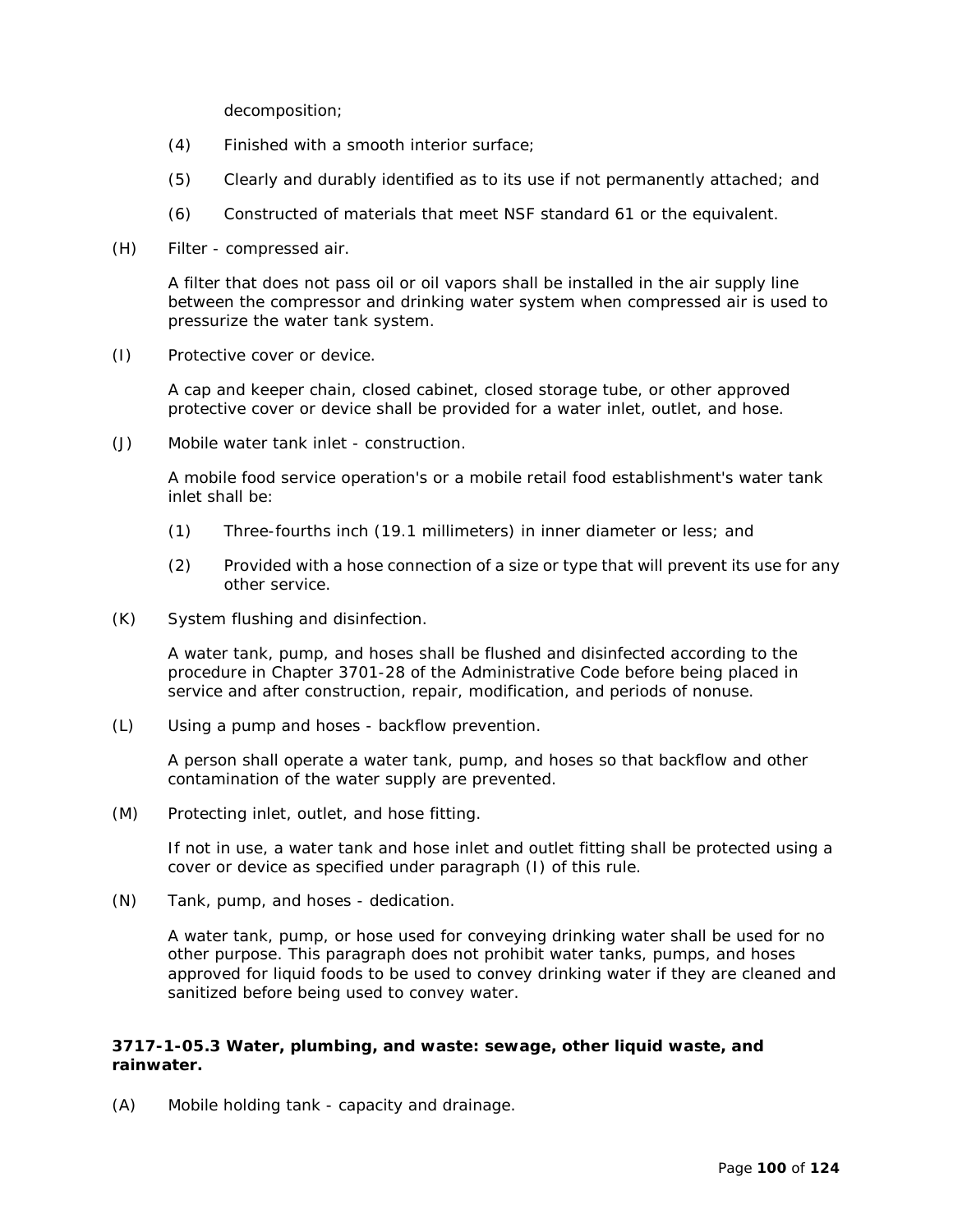A sewage holding tank in a mobile food service operation or mobile retail food establishment shall be:

- (1) Sized fifteen per cent larger in capacity than the water supply tank; and
- (2) Sloped to a drain that is one inch (twenty-five millimeters) in inner diameter or greater, and equipped with a shut-off valve.
- (B) Drainage system.

Food service operation or retail food establishment drainage systems, including grease traps, that convey sewage shall be designed and installed as specified under paragraph (B)(1) of rule 3717-1-05.1 of the Administrative Code.

(C) Backflow prevention.

A direct connection may not exist between the sewage system and a drain originating from equipment in which food, portable equipment, or utensils are placed unless allowed by the Ohio building code for:

- (1) A warewashing machine between its waste outlet and a floor drain when the machine is located within five feet (1.5 meters) of a trapped floor drain and the machine outlet is connected to the inlet side of a properly vented floor drain trap; or
- (2) A warewashing or culinary sink.

This paragraph does not prohibit floor drains that originate in refrigerated spaces that are constructed as an integral part of the building.

(D) Grease trap - location and placement.

If used, a grease trap shall be located to be easily accessible for cleaning.

(E) Conveying sewage.

Sewage shall be conveyed to the point of disposal through an approved sanitary sewage system or other system, including use of sewage transport vehicles, waste retention tanks, pumps, pipes, hoses, and connections that are constructed, maintained, and operated according to law.

(F) Removing mobile food service operation or mobile retail food establishment wastes.

Sewage and other liquid wastes shall be removed from a mobile food service operation or mobile retail food establishment at an approved waste servicing area or by a sewage transport vehicle in such a way that a public health hazard or nuisance is not created.

(G) Flushing a waste retention tank.

A tank for liquid waste retention shall be thoroughly flushed and drained in a sanitary manner during the servicing operation.

(H) Disposal facility - approved sewage treatment system.

Sewage shall be treated through a facility that is:

(1) A public sewage treatment plant; or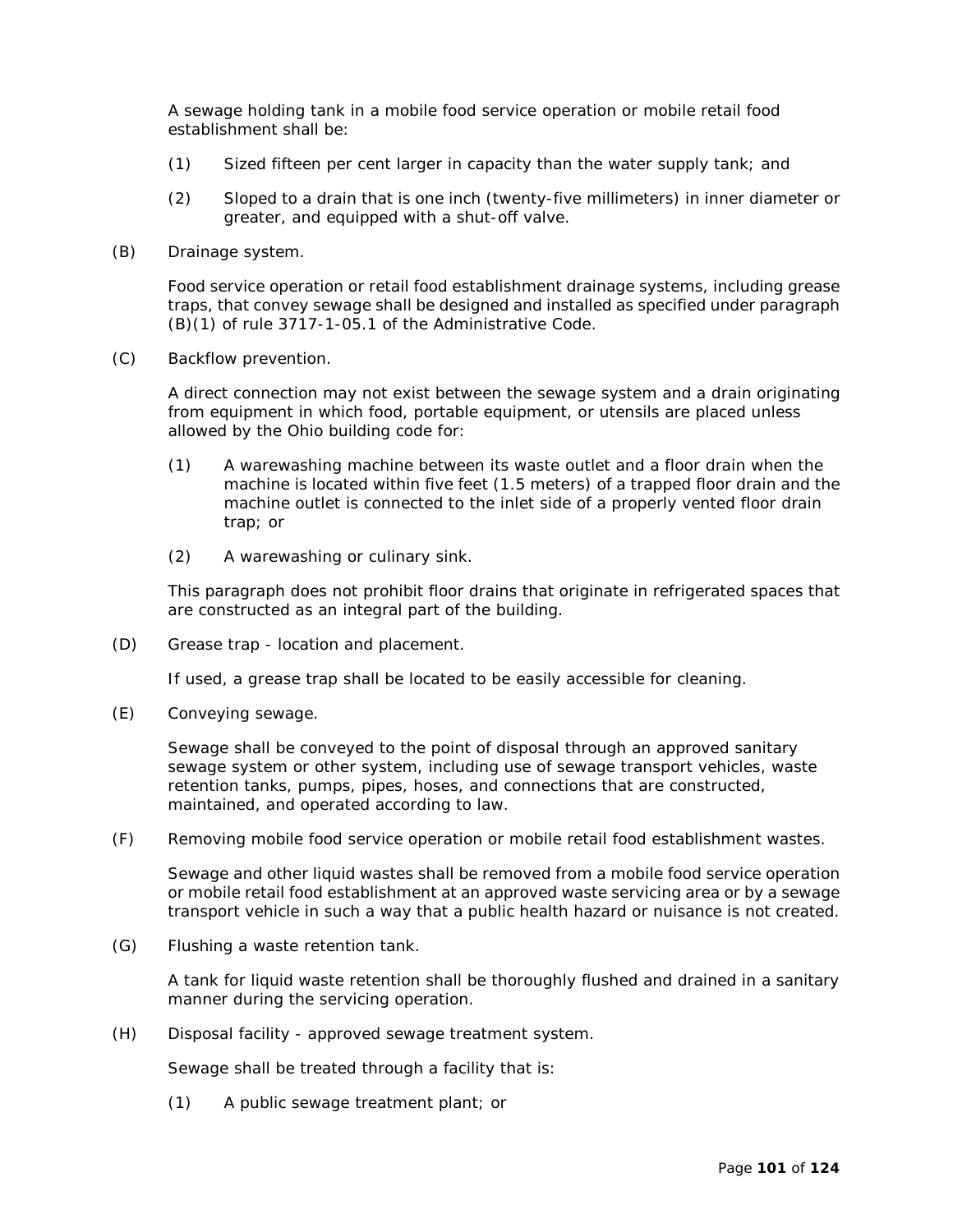- (2) An individual sewage treatment system that is sized, constructed, maintained, and operated according to law.
- (I) Other liquid wastes and rainwater.

Condensate drainage and other nonsewage liquids and rainwater shall be drained from point of discharge to disposal according to law.

### **3717-1-05.4 Water, plumbing, and waste: refuse, recyclables, and returnables.**

(A) Indoor storage area.

If located within the food service operation or retail food establishment, a storage area for refuse, recyclables, or returnables shall meet the requirements specified under paragraph (A)(1) of rule 3717-1-06 of the Administrative Code and paragraphs (A) to (H), (M), and (N) of rule 3717-1-06.1 of the Administrative Code.

(B) Outdoor storage surface.

An outdoor storage surface for refuse, recyclables, or returnables shall be constructed of nonabsorbent material such as concrete or asphalt and shall be smooth, durable, and sloped to drain.

(C) Outdoor enclosure.

If used, an outdoor enclosure for refuse, recyclables, or returnables shall be constructed of durable and cleanable materials.

(D) Receptacles.

Receptacles and waste handling units for refuse, recyclables, or returnables and for use with materials containing food residue shall be durable, cleanable, insect-resistant and rodent-resistant, leakproof, and nonabsorbent. This paragraph does not prohibit the use of plastic and wet strength paper bags that may be used to line receptacles for storage inside the food service operation or retail food establishment, or within closed outside receptacles.

(E) Receptacles in vending machines.

A refuse receptacle may not be located within a vending machine.

- (F) Outside receptacles.
	- (1) Receptacles and waste handling units for refuse, recyclables, or returnables used with materials containing food residue and used outside the food service operation or retail food establishment shall be designed and constructed to have tight-fitting lids, doors, or covers.
	- (2) Receptacles and waste handling units for refuse or recyclables such as an on-site compactor shall be installed so that accumulation of debris and insect and rodent attraction and harborage are minimized and effective cleaning is facilitated around and, if the unit is not installed flush with the base pad, under the unit.
- (G) Storage areas, rooms, and receptacles capacity and availability.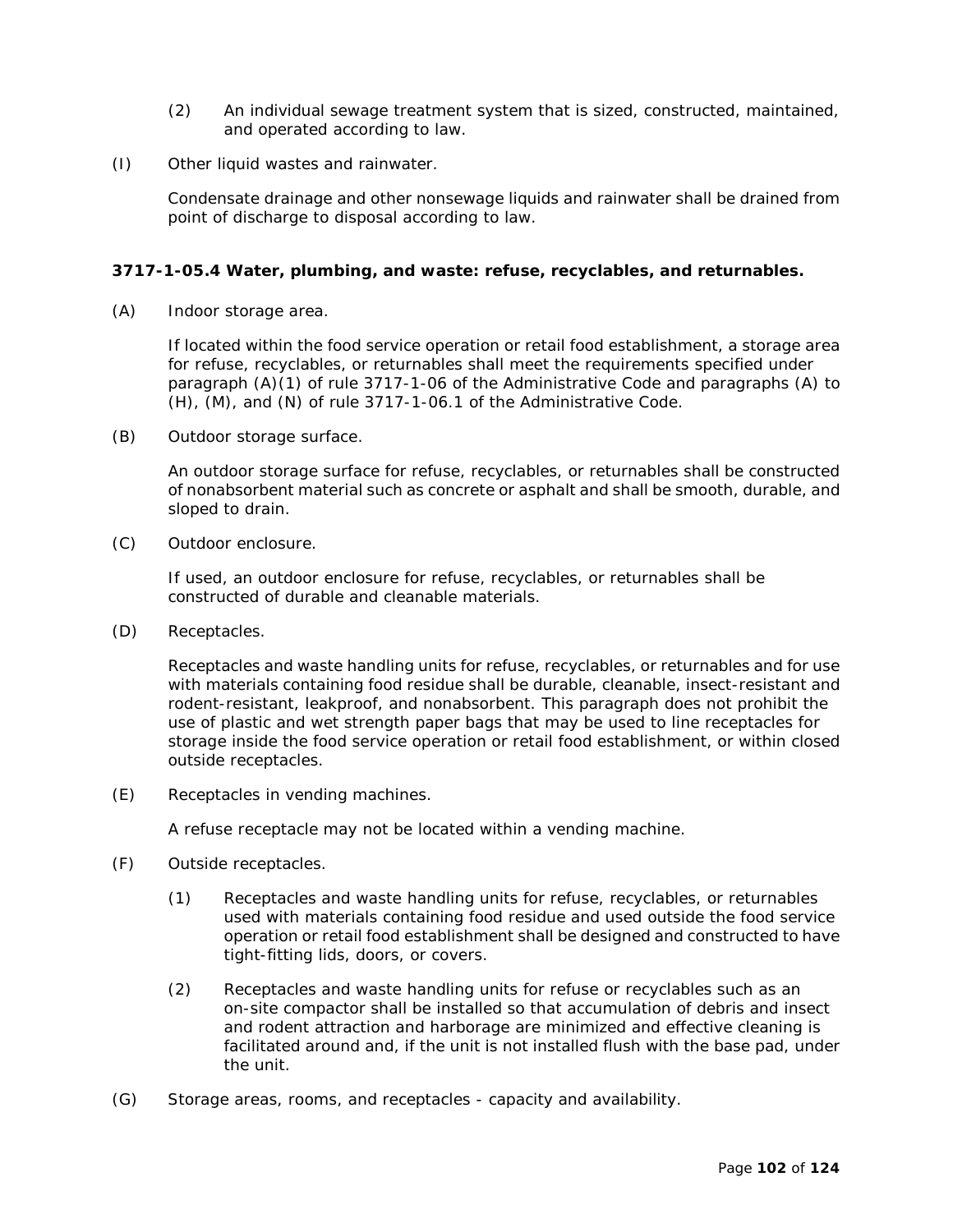- (1) An inside storage room and area, outside storage area and enclosure, and receptacles shall be of sufficient capacity to hold refuse, recyclables, and returnables that accumulate.
- (2) A receptacle shall be provided in each area of the food service operation, retail food establishment or premises where refuse is generated or commonly discarded, or where recyclables or returnables are placed.
- (3) If disposable towels are used at handwashing sinks, a waste receptacle shall be located at each sink or group of adjacent sinks.
- (H) Toilet room receptacle covered.

A toilet room used by females shall be provided with a covered receptacle for sanitary napkins.

(I) Cleaning implements and supplies.

Suitable cleaning implements and supplies such as high pressure pumps, hot water, steam, and detergent shall be provided as necessary for effective cleaning of receptacles and waste handling units for refuse, recyclables, and returnables. If approved by the licensor, off-premises-based cleaning services may be used when on-premises cleaning implements and supplies are not provided.

- (J) Storage areas, redeeming machines, receptacles and waste handling units location.
	- (1) An area designated for refuse, recyclables, returnables, or a redeeming machine for recyclables or returnables, shall be located so that it is separate from food, equipment, utensils, linens, single-service articles, and single-use articles and a public health hazard or nuisance is not created. This provision does not prohibit a redeeming machine located in the packaged food storage area or consumer area of a food service operation or retail food establishment if food, equipment, utensils, linens, single-service articles, or single-use articles are not subject to contamination from the machines and a public health hazard or nuisance is not created.
	- (2) The location of receptacles and waste handling units for refuse, recyclables, or returnables may not create a public health hazard or nuisance or interfere with the cleaning of adjacent space.
- (K) Storing refuse, recyclables, and returnables.

Refuse, recyclables, and returnables shall be stored in receptacles or waste handling units so that they are inaccessible to insects and rodents.

(L) Areas, enclosures, and receptacles - good repair.

Storage areas, enclosures, and receptacles for refuse, recyclables, or returnables shall be maintained in good repair.

(M) Outside storage prohibitions.

Refuse receptacles not meeting the requirements specified under paragraph (D) of this rule, such as receptacles that are not rodent-resistant, unprotected plastic bags and paper bags, or baled units that contain materials with food residue may not be stored outside. Cardboard or other packaging material that does not contain food residues and that is awaiting regularly scheduled delivery to a recycling or disposal site may be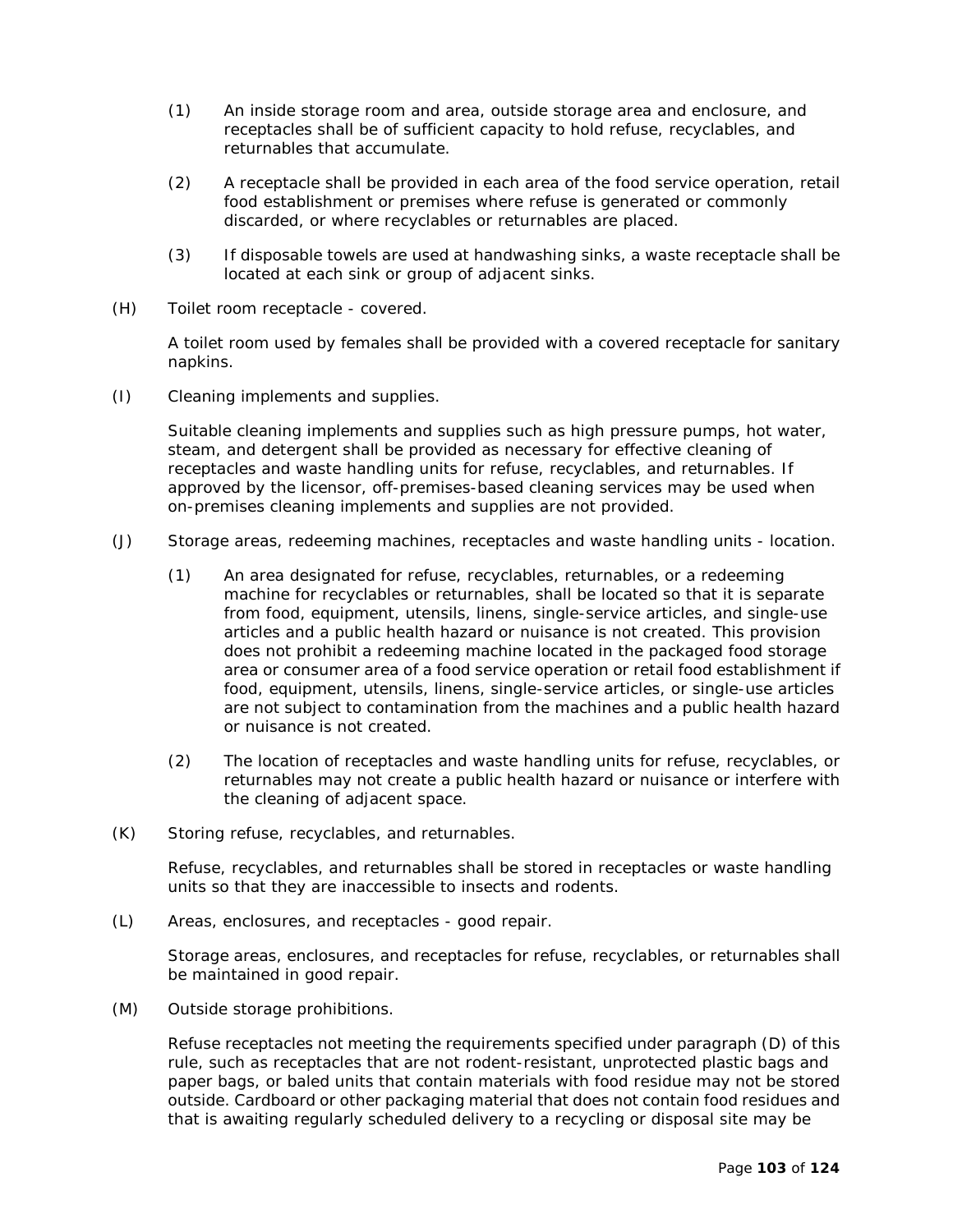stored outside without being in a covered receptacle if it is stored so that it does not create a rodent harborage problem.

(N) Covering receptacles.

Receptacles and waste handling units for refuse, recyclables, or returnables shall be kept covered:

- (1) Inside the food service operation or retail food establishment if the receptacles and units:
	- (a) Contain food residue and are not in continuous use; or
	- (b) After they are filled; and
- (2) With tight-fitting lids or doors if kept outside the food service operation or retail food establishment.
- (O) Using drain plugs.

Drains in receptacles and waste handling units for refuse, recyclables, or returnables shall have drain plugs in place.

(P) Maintaining refuse areas and enclosures.

A storage area and enclosure for refuse, recyclables, or returnables shall be maintained clean and free of unnecessary items, as specified under paragraph (N) of rule 3717-1-06.4 of the Administrative Code.

- (Q) Cleaning receptacles.
	- (1) Receptacles and waste handling units for refuse, recyclables, or returnables shall be thoroughly cleaned in a way that does not contaminate food, equipment, utensils, linens, single-service articles, or single-use articles, and the waste water shall be disposed of as specified under paragraph (E) of rule 3717-1-05.3 of the Administrative Code.
	- (2) Soiled receptacles and waste handling units for refuse, recyclables, or returnables shall be cleaned at a frequency necessary to prevent them from developing a buildup of soil or becoming attractants for insects and rodents.
- (R) Removal frequency.

Refuse, recyclables, or returnables shall be removed from the premises at a frequency that will minimize the development of objectionable odors and other conditions that attract or harbor insects and rodents.

(S) Receptacles or vehicles.

Refuse, recyclables, and returnables shall be removed from the premises by way of:

- (1) Portable receptacles that are constructed and maintained so that a nuisance is not created; or
- (2) A transport vehicle that is constructed, maintained, and operated so that a nuisance is not created.
- (T) Facilities for disposal and recycling community or individual facility.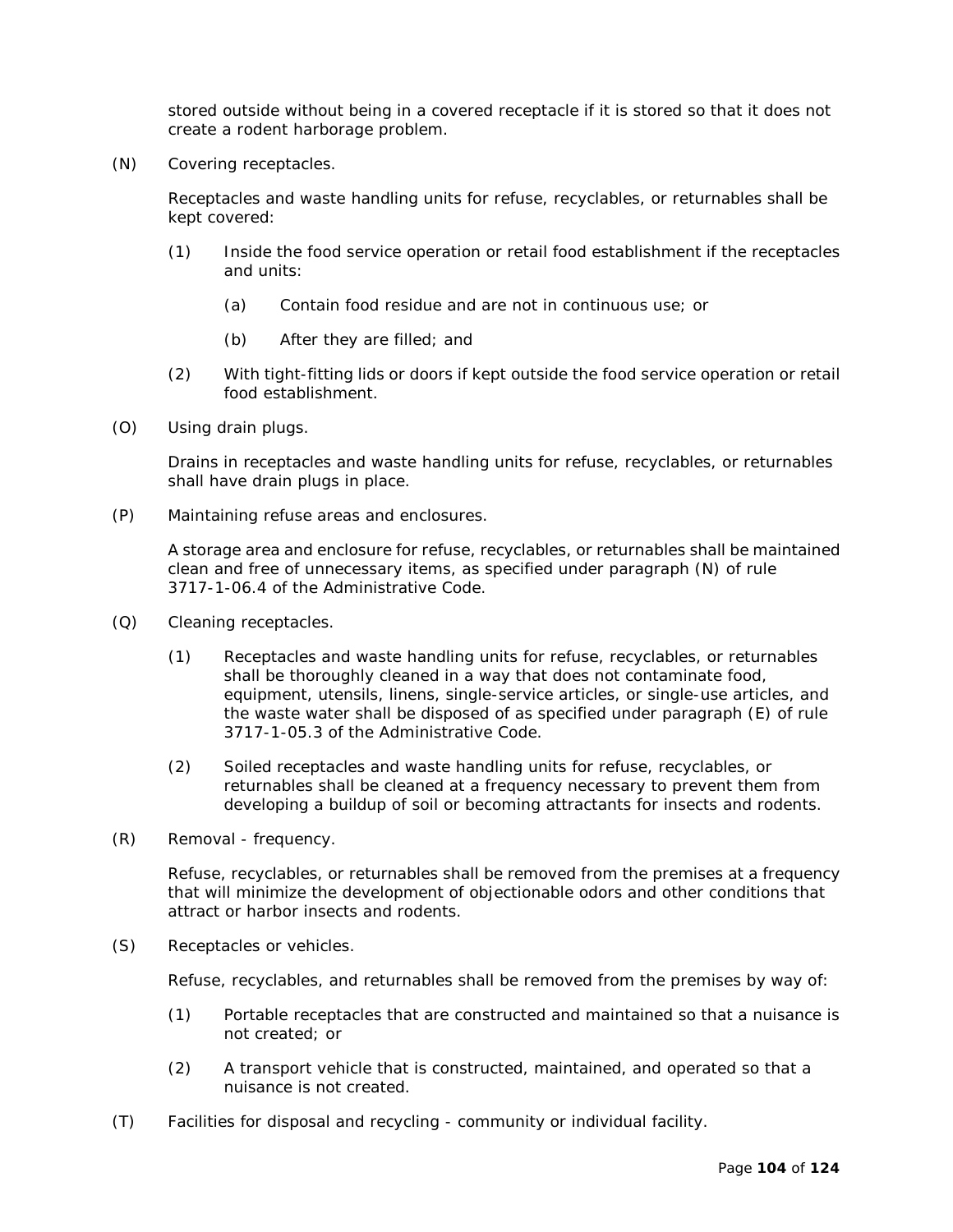Solid waste not disposed of through the sewage system such as through grinders and pulpers shall be recycled or disposed of in an approved public or private community recycling or refuse facility; or solid waste shall be disposed of in an individual refuse facility such as a landfill or incinerator which is sized, constructed, maintained, and operated according to law.

## **3717-1-06 Physical facilities: materials for construction and repair.**

- (A) Indoor areas surface characteristics
	- (1) Except as specified in paragraph (A)(2) of this rule, materials for indoor floor, wall, and ceiling surfaces under conditions of normal use shall be:
		- (a) Smooth, durable, and easily cleanable for areas where food service operation or retail food establishment activities are conducted;
		- (b) Closely woven and easily cleanable carpet for carpeted areas; and
		- (c) Nonabsorbent for areas subject to moisture such as food preparation areas, walk-in refrigerators, warewashing areas, toilet rooms, mobile food service operation or mobile retail food establishment servicing areas, and areas subject to flushing or spray cleaning methods.
	- (2) In a temporary food service operation or temporary retail food establishment:
		- (a) A floor if graded to drain, may be concrete, machine-laid asphalt; or dirt or gravel if it is covered with mats, removable platforms, duckboards, or other approved materials that are effectively treated to control dust and mud; and
		- (b) Walls and ceilings may be constructed of a material that protects the interior from the weather and windblown dust and debris.
- (B) Outdoor areas surface characteristics
	- (1) The outdoor walking and driving areas shall be surfaced with concrete, asphalt, or gravel or other materials that have been effectively treated to minimize dust, facilitate maintenance, and prevent muddy conditions.
	- (2) Exterior surfaces of buildings and mobile food service operations or mobile retail food establishments shall be of weather-resistant materials.
	- (3) Outdoor storage areas for refuse, recyclables, or returnables shall be of materials specified under paragraphs (B) and (C) of rule 3717-1-05.4 of the Administrative Code.

### **3717-1-06.1 Physical facilities: design, construction, and installation.**

(A) Floors, walls, and ceilings.

Except as specified under paragraph (D) of this rule and except for antislip floor coverings or applications that may be used for safety reasons, floors, floor coverings, walls, wall coverings, and ceilings shall be designed, constructed, and installed so they are smooth and easily cleanable.

(B) Floors, walls and ceilings - utility lines.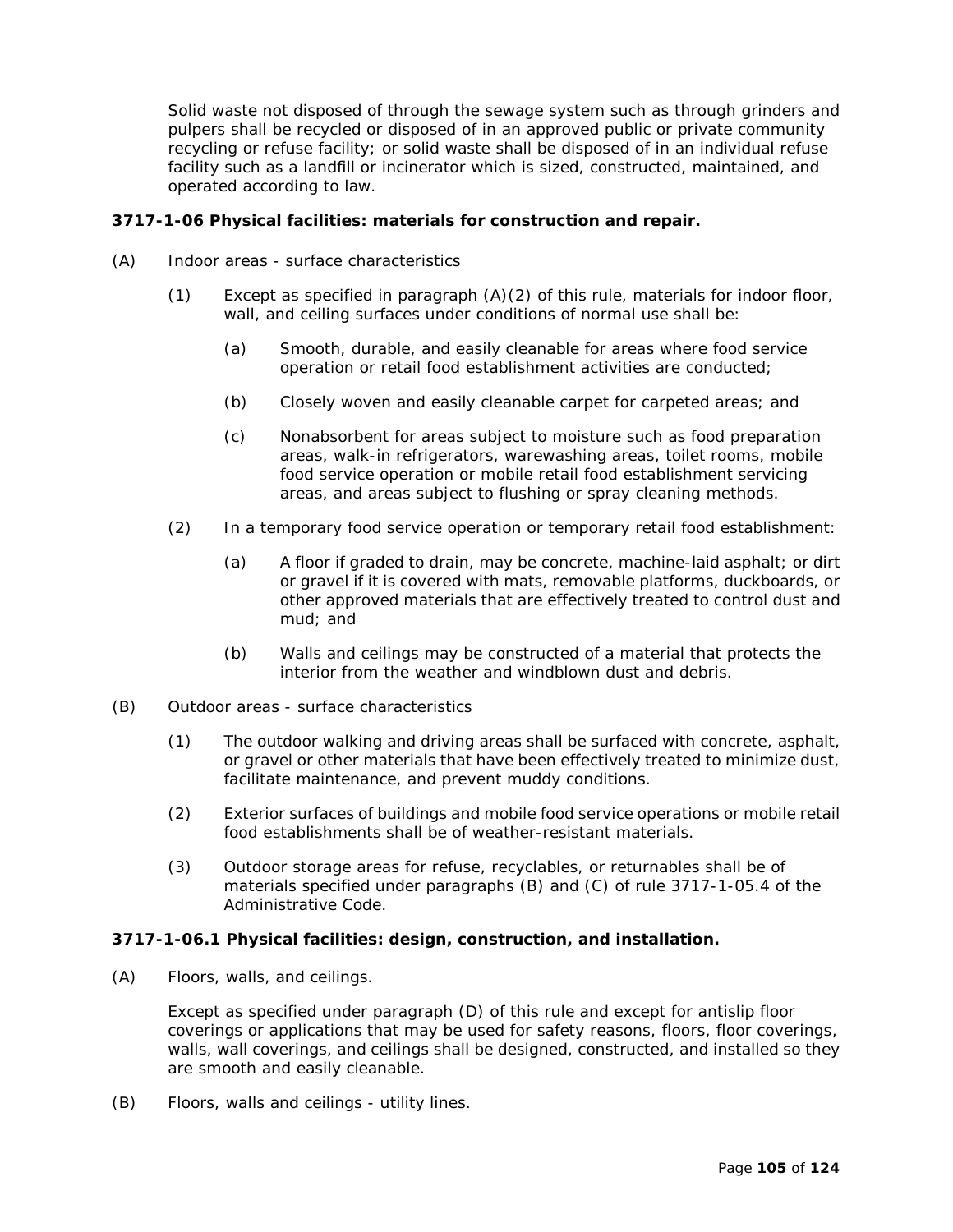- (1) Utility service lines and pipes may not be unnecessarily exposed.
- (2) Exposed utility service lines and pipes shall be installed so they do not obstruct or prevent cleaning of the floors, walls, or ceilings.
- (3) Exposed horizontal utility service lines and pipes may not be installed on the floor.
- (C) Floor and wall junctures coved, and enclosed or sealed.
	- (1) In food service operations or retail food establishments in which cleaning methods other than water flushing are used for cleaning floors, the floor and wall junctures shall be coved and closed to no larger than one thirty-second inch (one millimeter).
	- (2) The floors in food service operations or retail food establishments in which water flush cleaning methods are used shall be provided with drains and be graded to drain, and the floor and wall junctures shall be coved and sealed.
- (D) Floor carpeting restrictions and installation.
	- (1) A floor covering such as carpeting or similar material may not be installed as a floor covering in food preparation areas, walk-in refrigerators, warewashing areas, toilet room areas where handwashing sinks, toilets, and urinals are located, refuse storage rooms, or other areas where the floor is subject to moisture, flushing, or spray cleaning methods.
	- (2) If carpeting is installed as a floor covering in areas other than those specified under paragraph (D)(1) of this rule, it shall be:
		- (a) Securely attached to the floor with a durable mastic, by using a stretch and tack method, or by another method; and
		- (b) Installed tightly against the wall under the coving or installed away from the wall with a space between the carpet and the wall and with the edges of the carpet secured by metal stripping or some other means.
- (E) Floor covering mats and duckboards.

Mats and duckboards shall be designed to be removable and easily cleanable.

- (F) Wall and ceiling coverings and coatings.
	- (1) Wall and ceiling covering materials shall be attached so that they are easily cleanable.
	- (2) Concrete, porous blocks, or bricks used for indoor wall construction shall be finished and sealed to provide a smooth, nonabsorbent, easily cleanable surface. This requirement does not apply in areas used only for dry storage.
- (G) Walls and ceilings attachments.

Attachments to walls and ceilings such as light fixtures, mechanical room ventilation system components, vent covers, wall mounted fans, decorative items, and other attachments shall be easily cleanable. This paragraph does not apply to wall and ceiling surfaces and decorative items and attachments that are provided for ambiance in a consumer area if they are kept clean.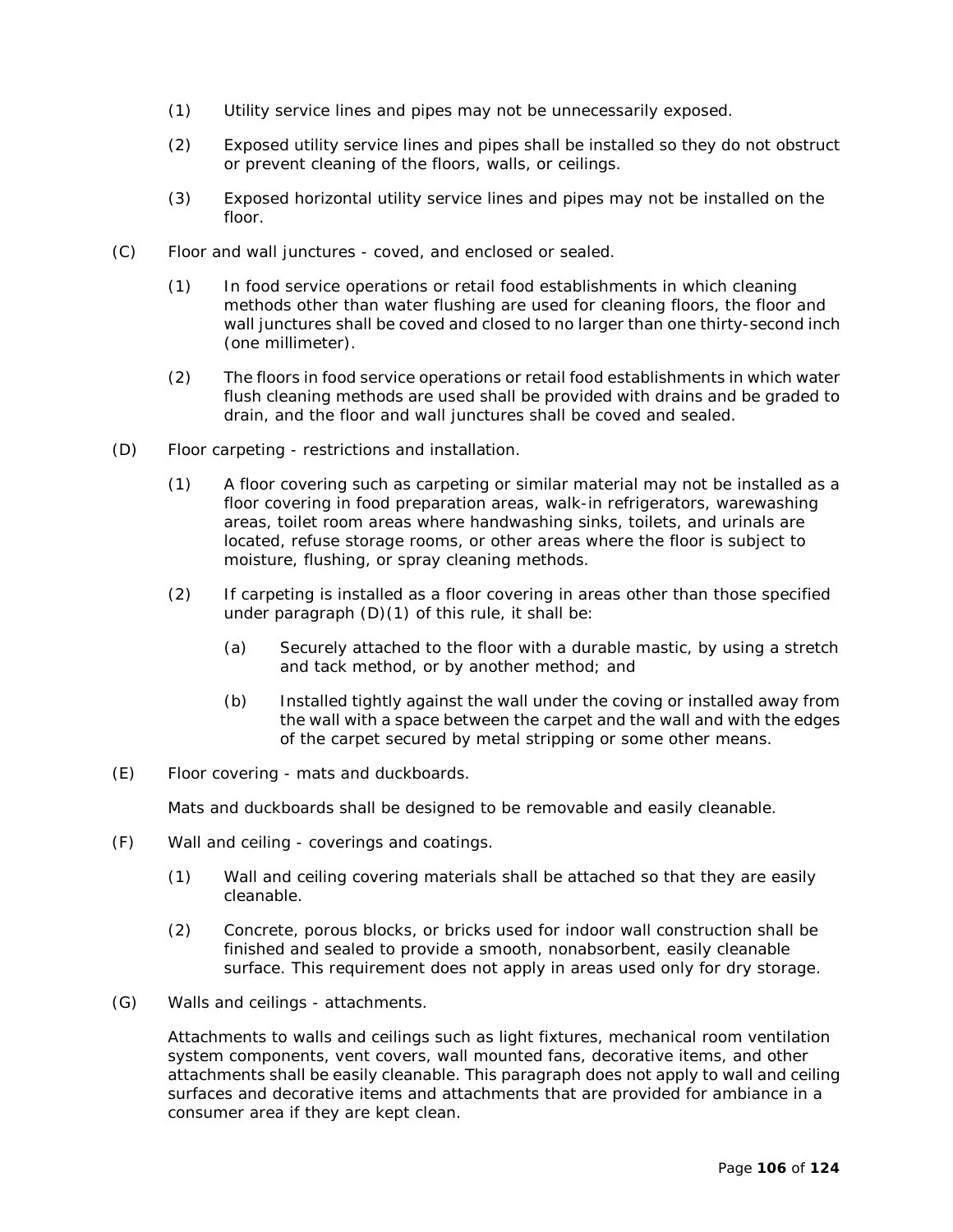(H) Walls and ceilings - studs, joists, and rafters.

Studs, joists, and rafters may not be exposed in areas subject to moisture. This requirement does not apply to temporary food service operations or temporary retail food establishments.

- (I) Light bulbs protective shielding.
	- (1) Light bulbs shall be shielded, coated, or otherwise shatter-resistant in areas where there is exposed food; clean equipment, utensils, or linens; or unwrapped single-service or single-use articles. This paragraph does not apply in areas used only for storing food in unopened packages, if the integrity of the packages can not be affected by broken glass falling onto them; and the packages are capable of being cleaned of debris from broken bulbs before the packages are opened.
	- (2) An infrared or other heat lamp shall be protected against breakage by a shield surrounding and extending beyond the bulb so that only the face of the bulb is exposed.
- (J) Heating, ventilating, and air conditioning system vents.

Heating, ventilating, and air conditioning systems shall be designed and installed according to the Ohio building code and so that make-up air intake and exhaust vents do not cause contamination of food, food-contact surfaces, equipment, or utensils.

- (K) Insect control devices design and installation.
	- (1) Insect control devices that are used to electrocute or stun flying insects shall be designed to retain the insect within the device.
	- (2) Insect control devices shall be installed so that:
		- (a) The devices are not located over a food preparation area; and
		- (b) Dead insects and insect fragments are prevented from being impelled onto or falling on exposed food; clean equipment, utensils, or linens; or unwrapped single-service or single-use articles.
- (L) Toilet rooms enclosed.

A toilet room located on the premises shall be completely enclosed and provided with a tight-fitting and self-closing door. This requirement does not apply to a toilet room that is located outside a food service operation or retail food establishment or does not open directly into the food preparation area of a food service operation or retail food establishment such as a toilet room that is provided by the management of a shopping mall or a toilet room designed so as not to need a door that opens into the sales area of a retail food establishment.

- (M) Outer openings protected.
	- (1) Except as provided in paragraphs (M)(2) and (M)(3) of this rule, outer openings of a food service operation or retail food establishment shall be protected against the entry of insects and rodents by:
		- (a) Filling or closing holes and other gaps along floors, walls, and ceilings;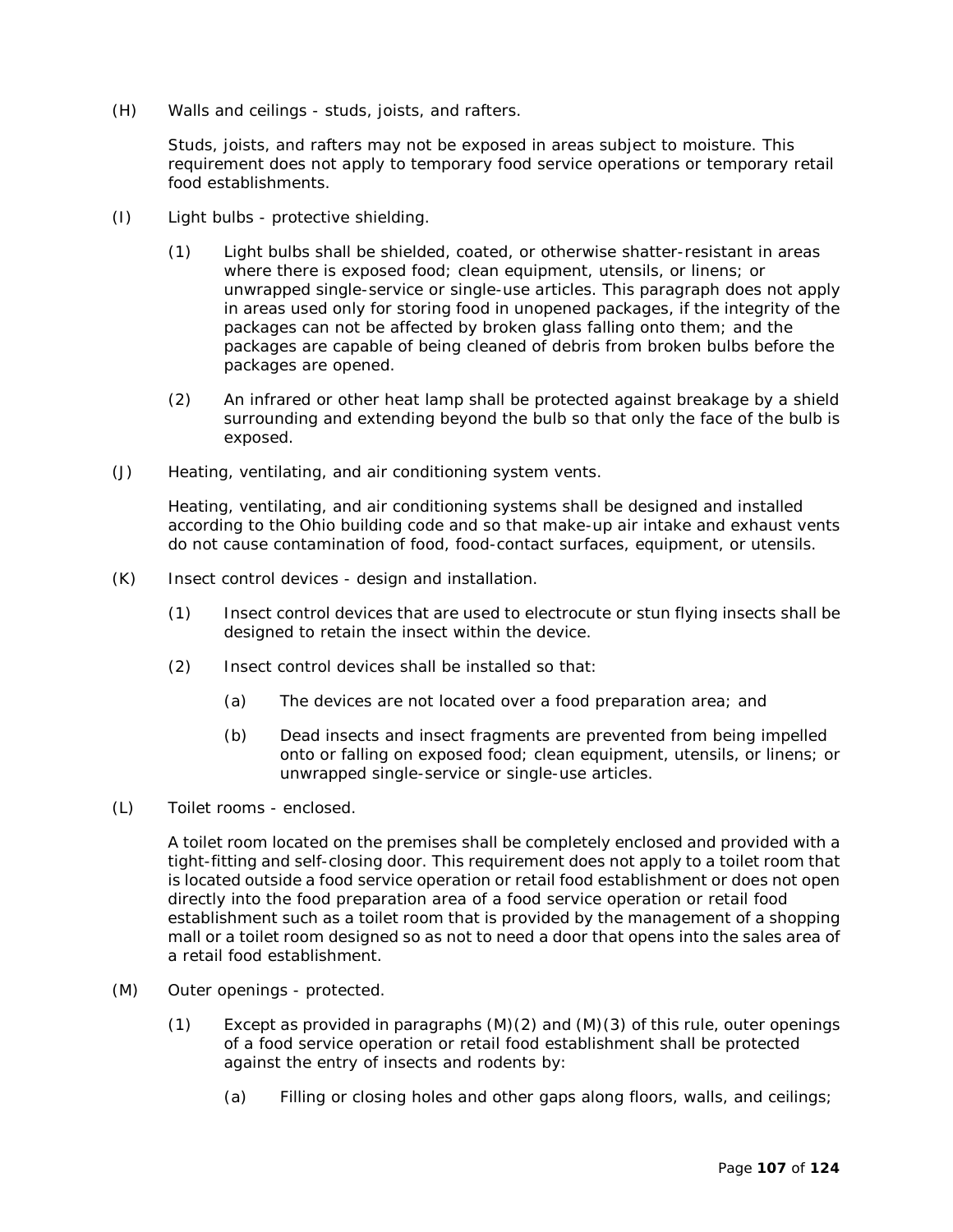- (b) Closed, tight-fitting windows; and
- (c) Solid, self-closing, tight-fitting doors.

This paragraph does not apply if a food service operation or retail food establishment opens into a larger structure, such as a mall, airport, or office building, or into an attached structure, such as a porch, and the outer openings from the larger or attached structure are protected against the entry of insects and rodents.

- (2) Exterior emergency exit doors need not be self-closing if they are:
	- (a) Solid and tight-fitting;
	- (b) Designated for use only when an emergency exists, by the fire protection authority that has jurisdiction over the food service operation or retail food establishment; and
	- (c) Limited-use so they are not used for entrance or exit from the building for purposes other than the designated emergency exit use.
- (3) If the windows or doors of a food service operation or retail food establishment, or of a larger structure within which a food service operation or retail food establishment is located, are kept open for ventilation or other purposes or a temporary food service operation or temporary retail food establishment is not provided with windows and doors as specified under paragraph (M)(1) of this rule, the openings shall be protected against the entry of insects and rodents by:
	- (a) Sixteen mesh to one inch (sixteen mesh to 25.4 millimeters) screens;
	- (b) Properly designed and installed air curtains to control flying insects; or
	- (c) Other effective means.

This paragraph does not apply if flying insects and other pests are absent due to the location of the food service operation or retail food establishment, the weather, or other limiting condition.

(N) Exterior walls and roofs - protective barrier.

Perimeter walls and roofs of a food service operation or retail food establishment shall effectively protect the establishment from the weather and the entry of insects, rodents, and other animals.

(O) Outdoor food vending areas - overhead protection.

If located outside, a machine used to vend food shall be provided with overhead protection.

(P) Outdoor servicing areas - overhead protection.

Servicing areas shall be provided with overhead protection except for areas used only for the loading of water or the discharge of sewage and other liquid waste, through the use of a closed system of hoses.

(Q) Outdoor walking and driving surfaces - graded to drain.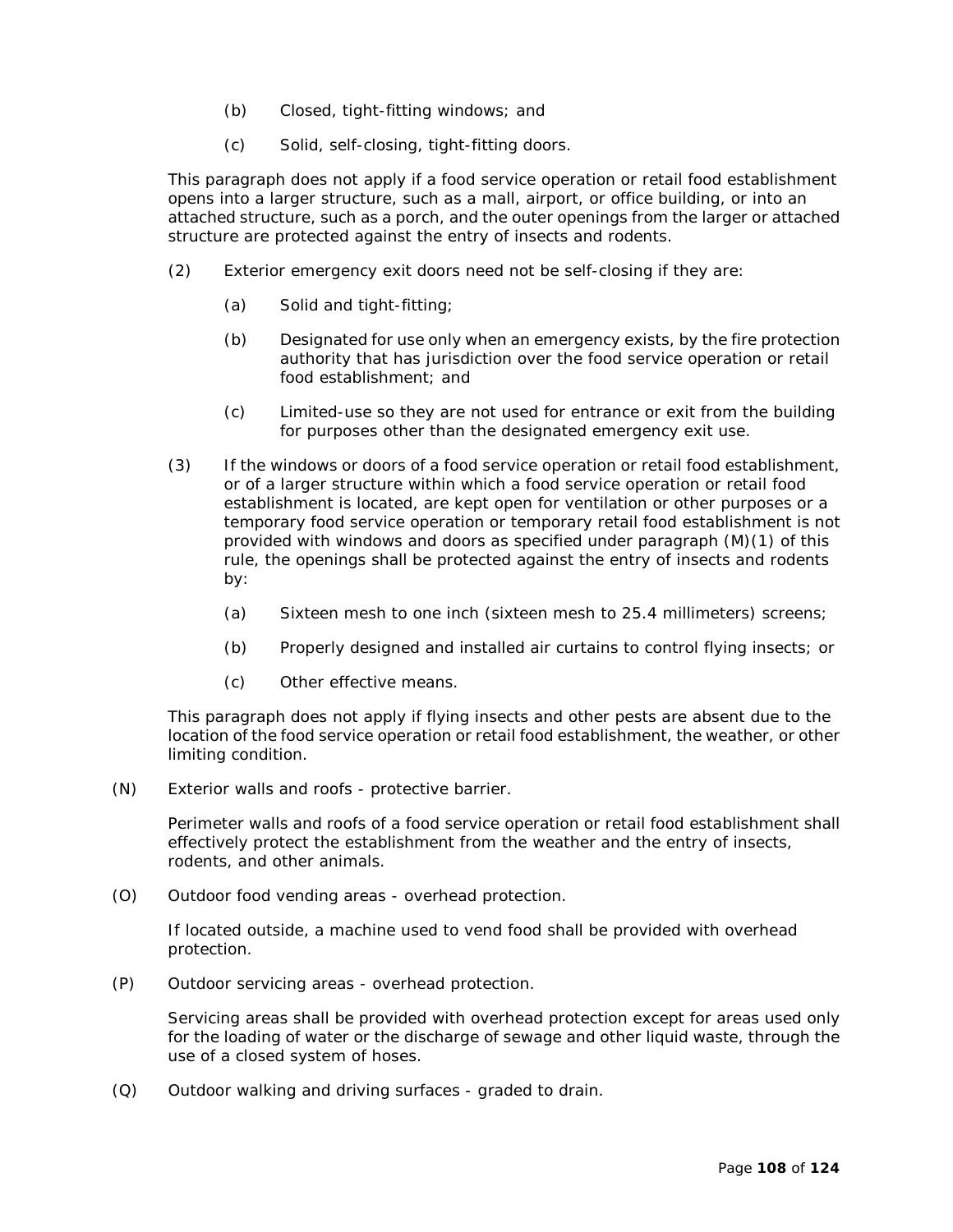Exterior walking and driving surfaces shall be graded to drain.

(R) Outdoor refuse areas - curbed and graded to drain.

Outdoor refuse areas shall be constructed in accordance with law and shall be curbed and graded to drain to collect and dispose of liquid waste that results from the refuse and from cleaning the area and waste receptacles.

(S) Private homes and living or sleeping quarters - use prohibition.

Except as provided by rule 3717-1-20 of the Administrative Code, a private home, a room used as living or sleeping quarters, or an area directly opening into a room used as living or sleeping quarters may not be used for conducting food service operations or retail food establishment operations.

(T) Living or sleeping quarters - separation.

Except as provided by rule 3717-1-20 of the Administrative Code, living or sleeping quarters located on the premises of a food service operation or retail food establishment such as those provided for lodging registration clerks or resident managers shall be separated from rooms and areas used for food service operations or retail food establishment operations by complete partitioning and solid self-closing doors.

# **3717-1-06.2 Physical facilities: numbers and capacities.**

(A) Handwashing sinks - minimum number.

Handwashing sinks shall be provided as specified under paragraph (G) of 3717-1-05.1 of the Administrative Code.

(B) Handwashing cleanser - availability.

Each handwashing sink or group of two adjacent handwashing sinks shall be provided with a supply of hand cleaning liquid, powder, or bar soap.

(C) Handwashing sinks - hand drying provision.

Each handwashing sink or group of adjacent handwashing sinks shall be provided with:

- (1) Individual, disposable towels;
- (2) A continuous towel system that supplies the user with a clean towel;
- (3) A heated-air hand drying device; or
- (4) A hand drying device that employs an air-knife system that delivers high velocity, pressurized air at ambient temperatures.
- (D) Handwashing aids and devices use restrictions.

A sink used for food preparation or utensil washing, or a service sink or curbed cleaning facility used for the disposal of mop water or similar wastes, may not be provided with the handwashing aids and devices required for a handwashing sink as specified under paragraphs (B) and (C) of this rule and paragraph (G)(3) of rule 3717-1-05.4 of the Administrative Code.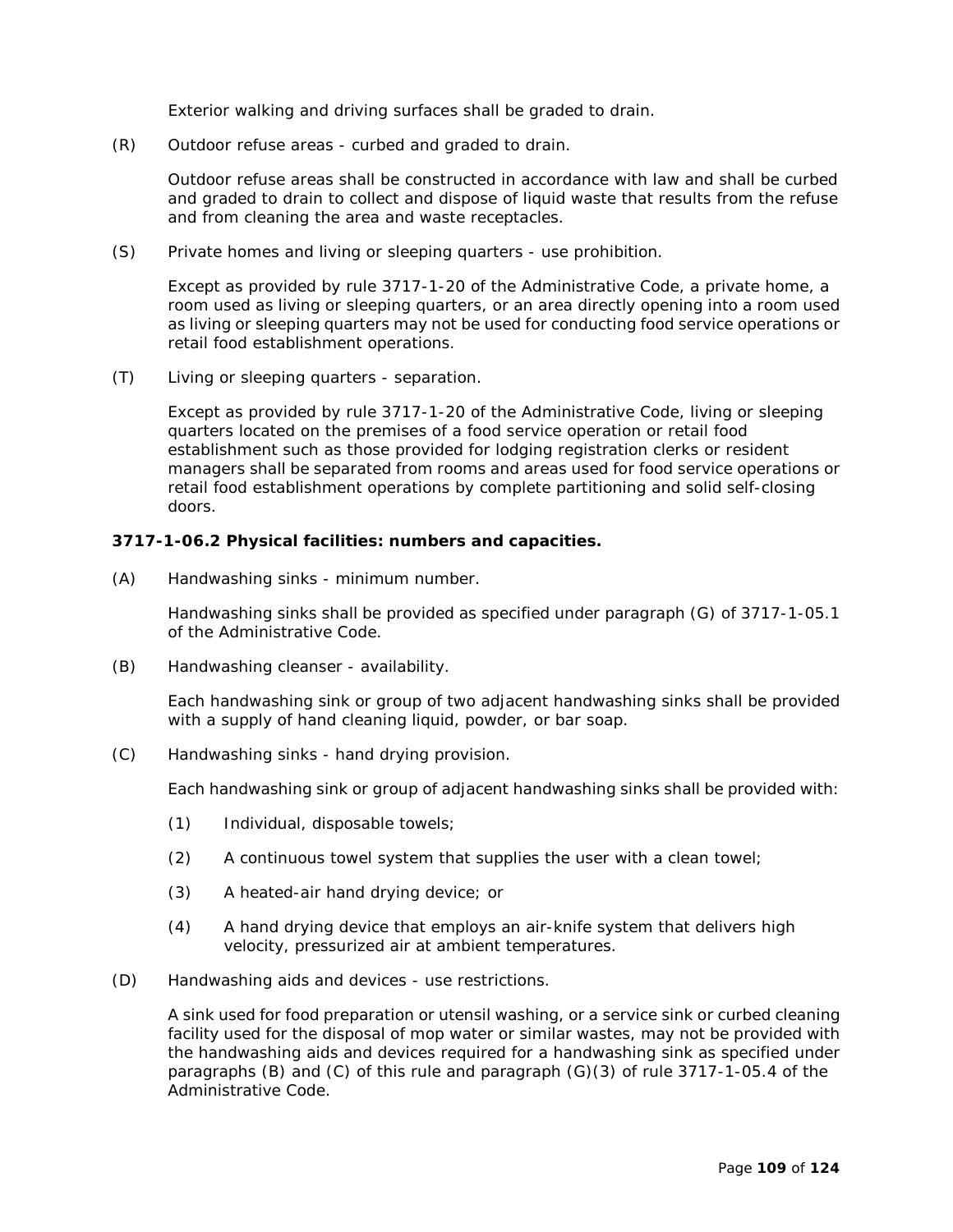(E) Handwashing signage.

A sign or poster that notifies food employees to wash their hands shall be provided at all handwashing sinks used by food employees and shall be clearly visible to food employees.

(F) Disposable towels - waste receptacle.

A handwashing sink or group of adjacent handwashing sinks that is provided with disposable towels shall be provided with a waste receptacle as specified under paragraph (G)(3) of rule 3717-1-05.4 of the Administrative Code.

(G) Toilets and urinals - minimum number

Toilets and urinals shall be provided as specified under paragraph (H) of rule 3717-1-05.1 of the Administrative Code.

(H) Toilet tissue - availability.

A supply of toilet tissue shall be available at each toilet.

(I) Lighting - intensity

The light intensity shall be:

- (1) At least ten foot candles (one hundred eight lux) at a distance of thirty inches (seventy-five centimeters) above the floor, in walk-in refrigeration units and dry food storage areas and in other areas and rooms during periods of cleaning;
- (2) At least twenty foot candles (two hundred fifteen lux):
	- (a) At a surface where food is provided for consumer self-service such as buffets and salad bars or where fresh produce or packaged foods are sold or offered for consumption;
	- (b) Inside equipment such as reach-in and under-counter refrigerators; and
	- (c) At a distance of thirty inches (seventy-five centimeters) above the floor in toilet rooms and in areas used for handwashing, warewashing, equipment storage, or utensil storage; and
- (3) At least fifty foot candles (five hundred forty lux) at a surface where a food employee is working with food, utensils or equipment such as knives, slicers, grinders, or saws where employee safety is a factor.
- (J) Ventilation mechanical.

If necessary to keep rooms free of excessive heat, steam, condensation, vapors, obnoxious odors, smoke, and fumes, mechanical ventilation of sufficient capacity shall be provided.

- (K) Dressing areas and lockers designation.
	- (1) Dressing rooms or dressing areas shall be designated if employees routinely change their clothes in the food service operation or retail food establishment.
	- (2) Lockers or other suitable facilities shall be provided for the orderly storage of employees' clothing and other possessions.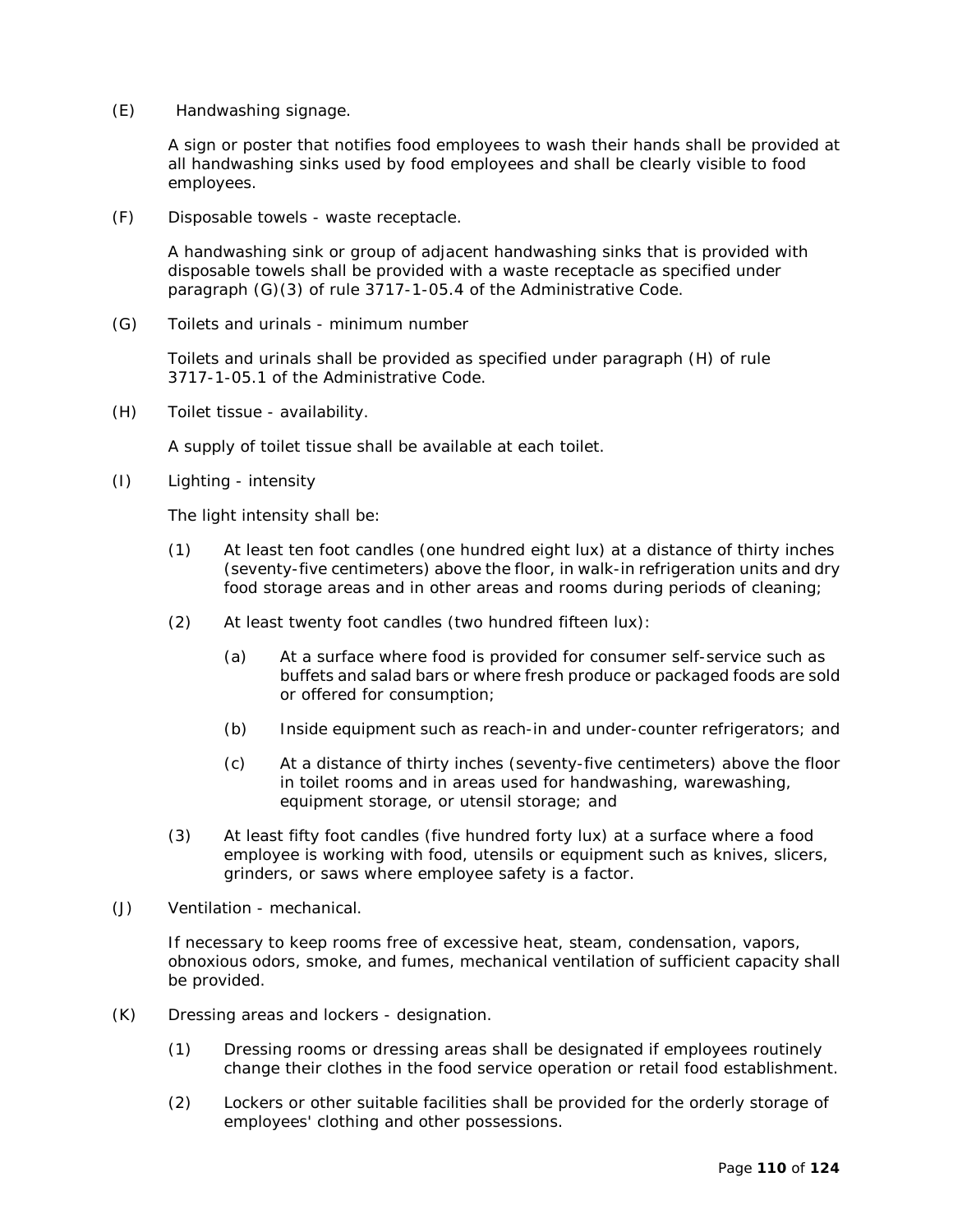(L) Service sinks - availability.

A service sink or curbed cleaning facility shall be provided as specified under paragraph (I) of rule 3717-1-05.1 of the Administrative Code.

## **3717-1-06.3 Physical facilities: location and placement.**

(A) Handwashing sinks - conveniently located.

Handwashing sinks shall be conveniently located as specified under paragraph (L) of rule 3717-1-05.1 of the Administrative Code.

(B) Toilet rooms - convenience and accessibility.

Toilet rooms shall be conveniently located and accessible to employees during all hours of operation.

- (C) Employee accommodations designated areas
	- (1) Areas designated for employees to eat, drink, and use tobacco shall be located so that food, equipment, linens, single-service articles, and single-use articles are protected from contamination.
	- (2) Lockers or other suitable facilities shall be located in a designated room or area where contamination of food, equipment, utensils, linens, single-service articles, and single-use articles can not occur.
- (D) Distressed merchandise segregation and location.

Products that are held by the license holder for credit, redemption, or return to the distributor, such as damaged, spoiled, or recalled products, shall be segregated and held in designated areas that are separated from food, equipment, utensils, linens, single-service articles, and single-use articles.

(E) Receptacles, waste handling units, and designated storage areas.

Units, receptacles, and areas designated for storage of returnable containers, refuse, and recyclables shall be located as specified under paragraph (J) of rule 3717-1-05.4 of the Administrative Code

# **3717-1-06.4 Physical facilities: maintenance and operation.**

(A) Repairing.

The physical facilities shall be maintained in good repair.

- (B) Cleaning frequency and restrictions.
	- (1) The physical facilities shall be cleaned as often as necessary to keep them clean.
	- (2) Cleaning shall be done during periods when the least amount of food is exposed such as after closing. This requirement does not apply to cleaning that is necessary due to a spill or other accident.
- (C) Cleaning floors dustless methods.

Only dustless methods of cleaning shall be used, such as wet cleaning, vacuum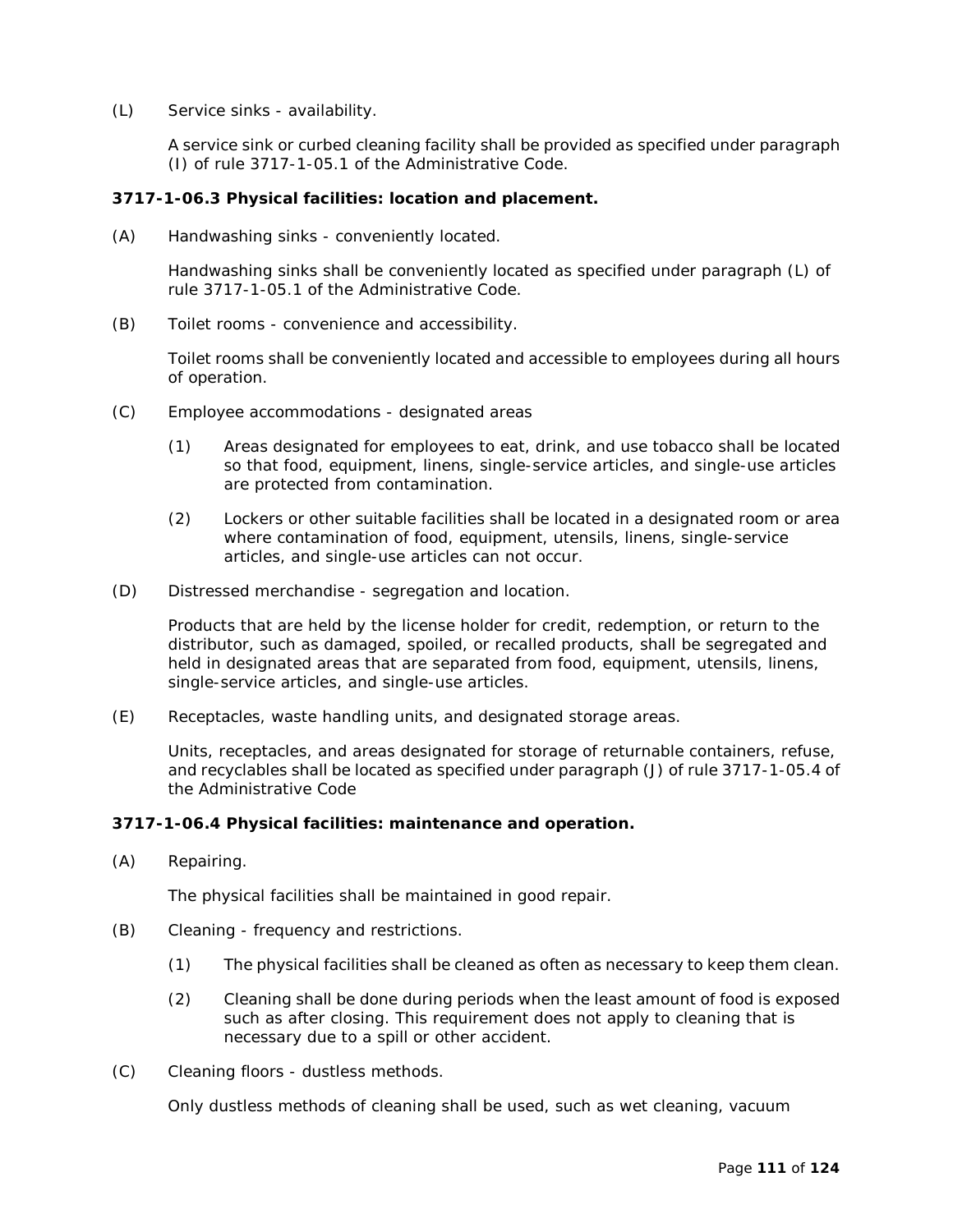cleaning, mopping with treated dust mops, or sweeping using a broom and dust-arresting compounds. Spills or drippage on floors that occur between normal floor cleaning times may be cleaned without the use of dust-arresting compounds; and in the case of liquid spills or drippage, with the use of a small amount of absorbent compound such as sawdust or diatomaceous earth applied immediately before spot cleaning.

- (D) Cleaning ventilation systems, nuisance and discharge prohibition.
	- (1) Intake and exhaust air ducts shall be cleaned and filters changed so they are not a source of contamination by dust, dirt, and other materials.
	- (2) If vented to the outside, ventilation systems may not create a public health hazard or nuisance or unlawful discharge.
- (E) Cleaning maintenance tools preventing contamination.

Food preparation sinks, handwashing sinks, and warewashing equipment may not be used for the cleaning of maintenance tools, the preparation or holding of maintenance materials, or the disposal of mop water and similar liquid wastes.

(F) Drying mops.

After use, mops shall be placed in a position that allows them to air-dry without soiling walls, equipment, or supplies.

(G) Absorbent materials on floors - use limitation.

Except as specified in paragraph (C) of this rule, sawdust, wood shavings, granular salt, baked clay, diatomaceous earth, or similar materials may not be used on floors.

(H) Cleaning and maintenance of plumbing fixtures.

Plumbing fixtures such as handwashing sinks, toilets, and urinals shall be cleaned as often as necessary to keep them clean and maintained.

(I) Closing toilet room doors.

Toilet room doors as specified under paragraph (L) of rule 3717-1-06.1 of the Administrative Code shall be kept closed except during cleaning and maintenance operations.

- (J) Using dressing rooms and lockers.
	- (1) Dressing rooms shall be used by employees if the employees regularly change their clothes in the establishment.
	- (2) Lockers or other suitable facilities shall be used for the orderly storage of employee clothing and other possessions.
- (K) Controlling pests.

The presence of insects, rodents, and other pests shall be controlled to minimize their presence on the premises by:

- (1) Routinely inspecting incoming shipments of food and supplies;
- (2) Routinely inspecting the premises for evidence of pests;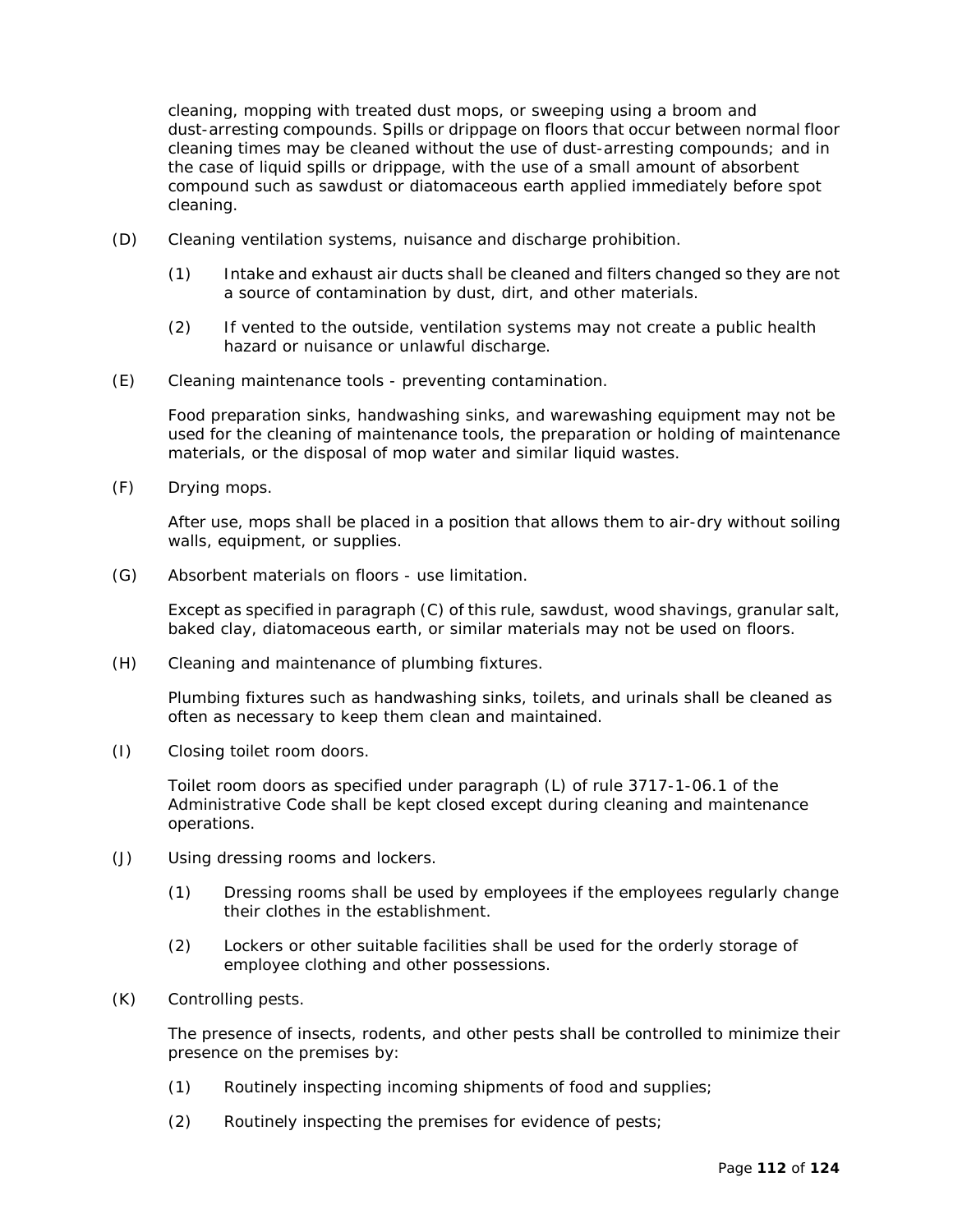- (3) Using methods, if pests are found, such as trapping devices or other means of pest control as specified under paragraphs (C), (K) and (L) of rule 3717-1-07.1 of the Administrative Code; and
- (4) Eliminating harborage conditions.
- (L) Removing dead or trapped birds, insects, rodents, and other pests.

Dead or trapped birds, insects, rodents, and other pests shall be removed from control devices and the premises at a frequency that prevents their accumulation, decomposition, or the attraction of pests.

(M) Storing maintenance tools.

Maintenance tools such as brooms, mops, vacuum cleaners, and similar items shall be:

- (1) Stored so they do not contaminate food, equipment, utensils, linens, single-service articles, or single-use articles; and
- (2) Stored in an orderly manner that facilitates cleaning the area used for storing the maintenance tools.
- (N) Maintaining premises unnecessary items and litter.

The premises shall be free of:

- (1) Items that are unnecessary to the operation or maintenance of the food service operation or retail food establishment such as equipment that is nonfunctional or no longer used; and
- (2) Litter.
- (O) Prohibiting animals.

Live animals may not be allowed on the premises of a food service operation or retail food establishment. This prohibition does not apply in the following situations if the contamination of food; clean equipment, utensils, and linens; and unwrapped single-service and single-use articles can not result:

- (1) Edible fish or decorative fish in aquariums, shellfish or crustacea on ice or under refrigeration, and shellfish and crustacea in display tank systems;
- (2) Patrol dogs accompanying police or security officers in office, dining, sales, and storage areas, and sentry dogs running loose in outside fenced areas;
- (3) Service animals that are controlled by the disabled employee or person, or the trainer of the service animal, in areas that are not used for food preparation and that are usually open for customers, such as dining and sales areas, if a health or safety hazard will not result from the presence or activities of the service animal;
- (4) Pets in the common dining areas of institutional care facilities such as nursing homes, assisted living facilities, group homes, or residential care facilities at times other than during meals if:
	- (a) Effective partitioning and self-closing doors separate the common dining areas from food storage or food preparation areas;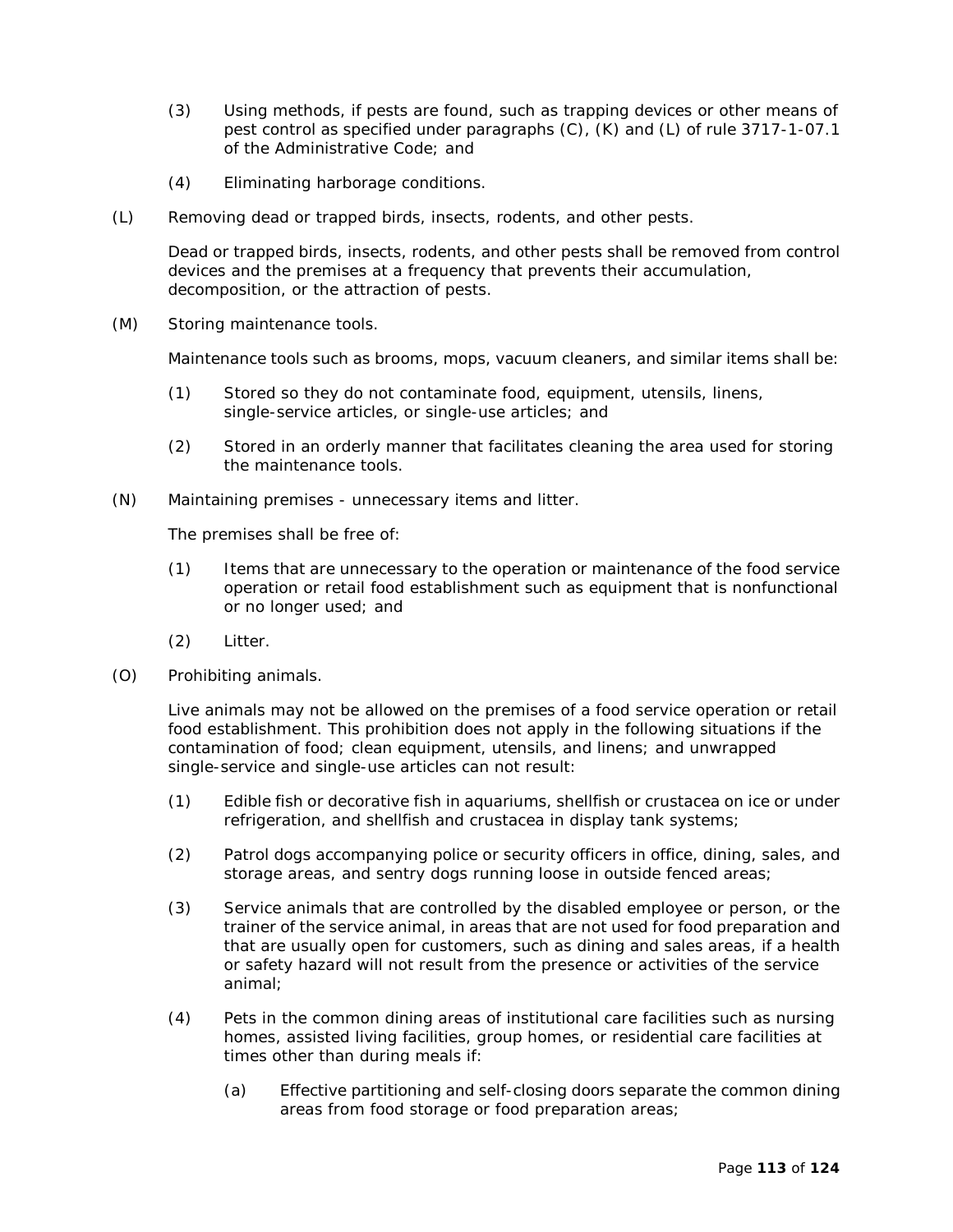- (b) Condiments, equipment, and utensils are stored in enclosed cabinets or removed from the common dining areas when pets are present; and
- (c) Dining areas including tables, countertops, and similar surfaces are effectively cleaned before the next meal service.
- (5) Caged animals or animals that are similarly confined may be permitted in areas that are not used for food preparation, storage, sales, display, or dining, such as in a variety store that sells pets or a tourist park that displays animals; or
- (6) Storage of live or dead fish bait.

# **3717-1-07 Poisonous or toxic materials: labeling and identification.**

(A) Original containers: identifying information.

Containers of poisonous or toxic materials and personal care items shall bear a legible manufacturer's label.

(B) Working containers - common name.

Working containers used for poisonous or toxic materials such as cleaners and sanitizers taken from bulk supplies shall be clearly and individually identified with the common name of the material.

## **3717-1-07.1 Poisonous or toxic materials: operational supplies and applications.**

[Comment: For publication dates of the C.F.R. referenced in this rule, see paragraph (B)(15)(b) of rule 3717-1-01 of the Administrative Code.]

(A) Storage: separation.

Poisonous or toxic materials shall be stored so they can not contaminate food, equipment, utensils, linens, single-service articles, and single-use articles by:

- (1) Separating the poisonous or toxic materials by spacing or partitioning; and
- (2) Locating the poisonous or toxic materials in an area that is not above food, equipment, utensils, linens, single-service articles, or single-use articles. This paragraph does not apply to equipment and utensil cleaners and sanitizers that are stored in warewashing areas for availability and convenience if the materials are stored to prevent contamination of food, equipment, utensils, linens, single-service articles, and single-use articles.
- (B) Restriction.

Only those poisonous or toxic materials that are required for the operation and maintenance of a food service operation or retail food establishment, such as for the cleaning and sanitizing of equipment and utensils and the control of insects and rodents, shall be allowed in a food service operation or retail food establishment. This paragraph does not apply to packaged poisonous or toxic materials that are for retail sale.

(C) Conditions of use.

Poisonous or toxic materials shall be: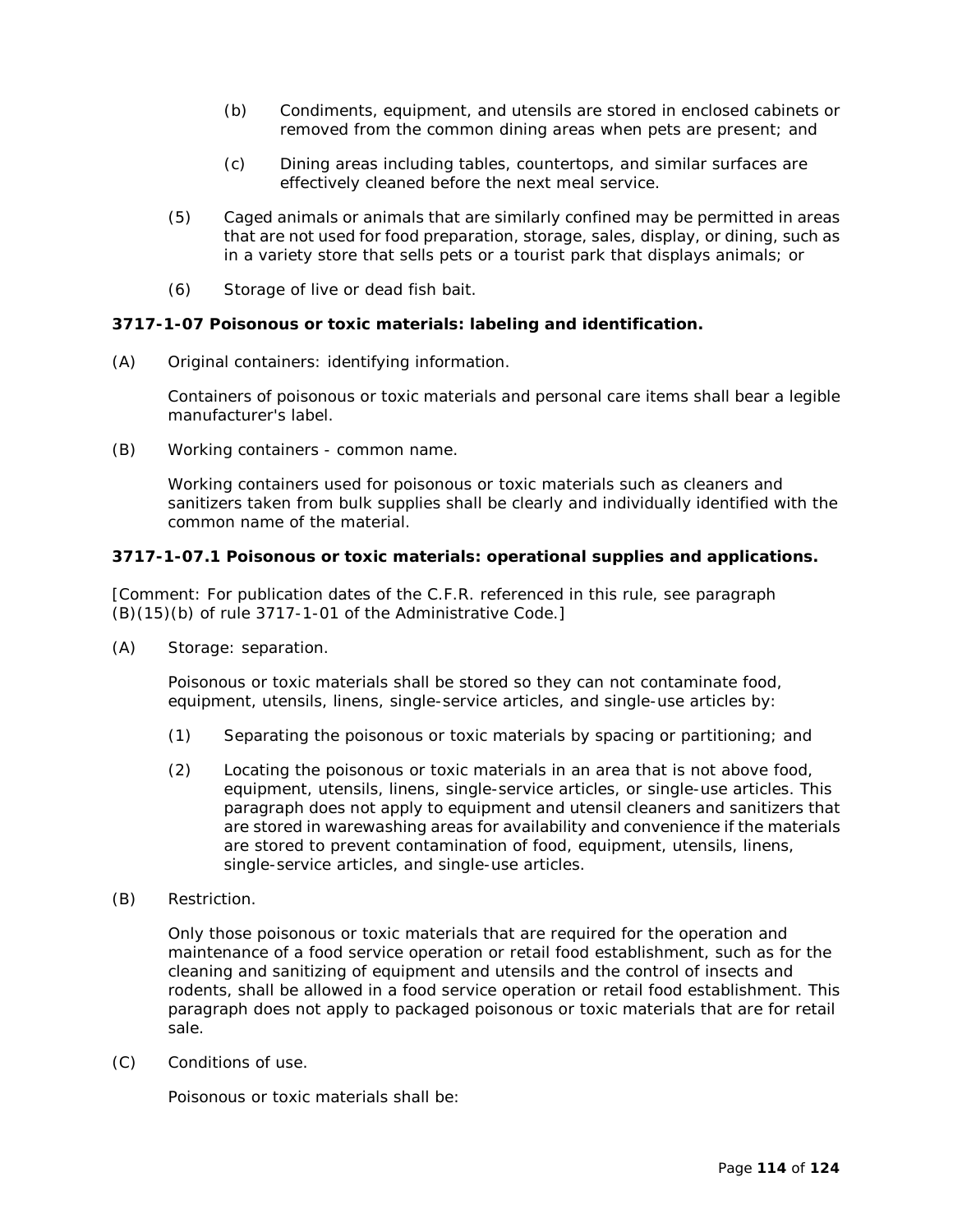- (1) Used according to:
	- (a) Law and this chapter;
	- (b) Manufacturer's use directions included in labeling, and, for a pesticide, manufacturer's label instructions that state that use is allowed in a food service operation, retail food establishment, or food handling or processing areas;
	- (c) The conditions of licensing, if licensing is required, for use of the pest control materials; and
	- (d) Additional conditions that may be established by the regulatory authority; and
- (2) Applied so that:
	- (a) A hazard to employees or other persons is not constituted; and
	- (b) Contamination including toxic residues due to drip, drain, fog, splash or spray on food, equipment, utensils, linens, single-service articles, and single-use articles is prevented, and for a restricted-use pesticide, this is achieved by:
		- (i) Removing the items;
		- (ii) Covering the items with impermeable covers; or
		- (iii) Taking other appropriate preventive actions; and
		- (iv) Cleaning and sanitizing equipment and utensils after the application.
- (3) A general use pesticide, other than for incidental use after July 1, 2004; or a restricted use pesticide shall be applied only by a commercial applicator licensed as specified under section 921.06 of the Revised Code, or a trained service person under the direct supervision of the commercial applicator. "Incidental use" means the application of a general use pesticide on an occasional, isolated, site-specific basis in order to avoid immediate personal harm. "Incidental use" does not mean regular, routine, or maintenance application of a general use pesticide.
- (D) Poisonous or toxic material containers.

A container previously used to store poisonous or toxic materials shall not be used to store, transport, or dispense food.

(E) Sanitizers - criteria.

Chemical sanitizers, including chemical sanitizing solutions generated on-site, and other chemical antimicrobials applied to food-contact surfaces shall:

- (1) Meet the requirements specified in 40 C.F.R. 180.940; or
- (2) Meet the requirements specified in 40 C.F.R. 180.2020.
- (F) Chemicals for washing, treatment, storage and processing fruits and vegetables -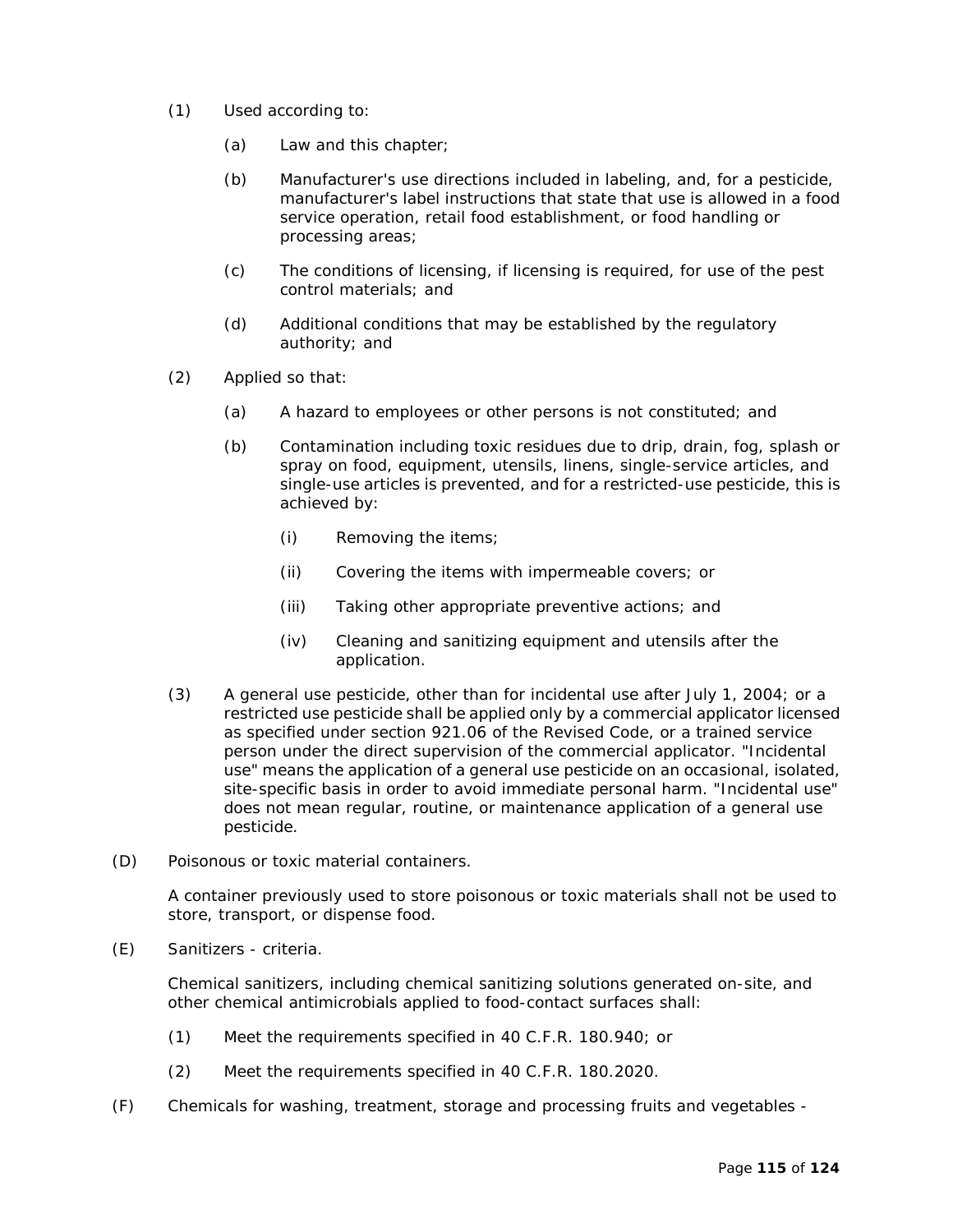criteria.

- (1) Chemicals, including those generated on-site, used to wash or peel raw, whole fruits and vegetables shall:
	- (a) Be an approved food additive listed for this intended use in 21 C.F.R. 173; or
	- (b) Be generally recognized as safe for this intended use; or
	- (c) Be the subject of an effective food contact notification for this intended use (only effective for the manufacturer or supplier identified in the notification); and
	- (d) Meet the requirements in 40 C.F.R. 156.
- (2) Ozone as an antimicrobial agent used in the treatment, storage, and processing of fruits and vegetables in a food service operation or retail food establishment shall meet the requirements specified in 21 C.F.R. 173.368.
- (G) Boiler water additives, criteria.

Chemicals used as boiler water additives shall meet the requirements specified in 21 C.F.R. 173.310.

(H) Drying agents - criteria.

Drying agents used in conjunction with sanitization shall:

- (1) Contain only components that are listed as one of the following:
	- (a) Generally recognized as safe for use in food as specified in 21 C.F.R. 182, or 21 C.F.R. 184;
	- (b) Generally recognized as safe for the intended use as specified in 21 C.F.R. 186;
	- (c) Generally recognized as safe for the intended use as determined by experts qualified in scientific training and experience to evaluate the safety of substances added, directly or indirectly, to food as described in 21 C.F.R. 170.30;
	- (d) Subject of an effective Food Contact Notification as described in the Federal Food Drug and Cosmetic Act (FFDCA) Section 409(h) (2010);
	- (e) Approved for use as a drying agent under a prior sanction as described in the Federal Food Drug and Cosmetic Act (FFDCA) subsection 201(s)(4) (2010);
	- (f) Specifically regulated as an indirect food additive for use as a drying agent as specified in 21 C.F.R. 174-178 ; or
	- (g) Approved for use as a drying agent under the threshold of regulation process established by 21 C.F.R. 170.39; and
- (2) When sanitization is with chemicals, the approval required under paragraph  $(H)(1)(e)$  or  $(H)(1)(g)$  of this rule or the regulation as an indirect food additive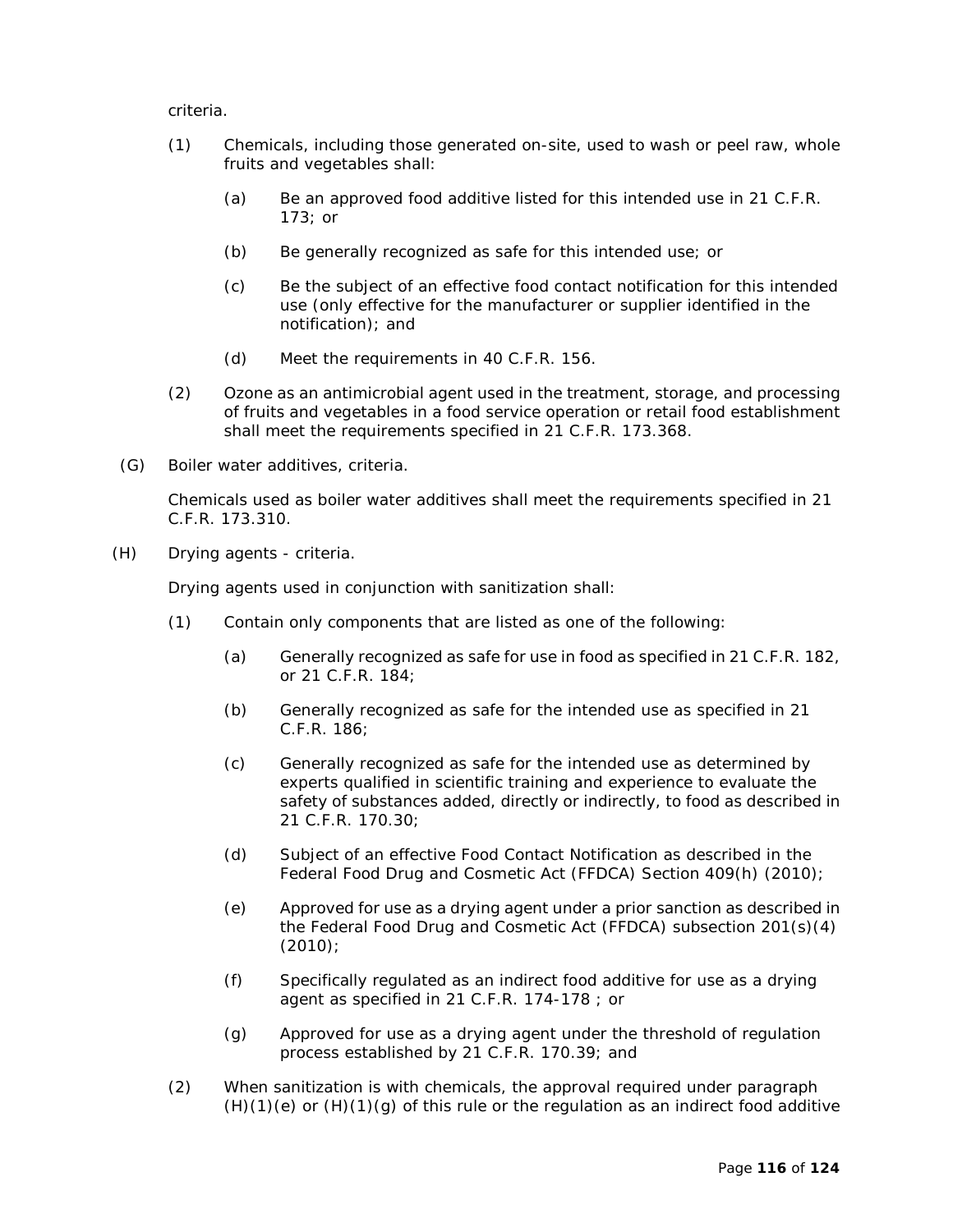required under paragraph  $(H)(1)(f)$  of this rule, shall be specifically for use with chemical sanitizing solutions.

(I) Lubricants - incidental food contact, criteria.

Lubricants shall meet the requirements specified in 21 C.F.R. 178.3570 if they are used on food-contact surfaces, on bearings and gears located on or within food-contact surfaces, or on bearings and gears that are located so that lubricants may leak, drip, or be forced into food or onto food-contact surfaces.

(J) Restricted use pesticides - criteria.

Restricted use pesticides shall meet the requirements specified in 40 C.F.R. 152 Subpart I and be applied as specified under paragraph (C)(3) of this rule.

(K) Rodent bait stations.

Rodent bait shall be contained in a covered, tamper-resistant bait station.

- (L) Tracking powders, pest control and monitoring.
	- (1) A tracking powder pesticide may not be used in a food service operation or retail food establishment.
	- (2) A nontoxic tracking powder such as talcum or flour may not contaminate food, equipment, utensils, linens, single-service articles, or single-use articles.
- (M) Medicines restrictions and storage.
	- (1) Only those medicines that are necessary for the health of employees shall be allowed in a food service operation or retail food establishment. This paragraph does not apply to medicines that are stored or displayed for retail sale.
	- (2) Medicines that are in a food service operation or retail food establishment for the employees' use shall be labeled as specified under paragraph (A) of rule 3717-1-07 of the Administrative Code and located to prevent the contamination of food, equipment, utensils, linens, single-service articles, and single-use articles.
- (N) Refrigerated medicines storage.

Medicines belonging to employees or to children in a day care center that require refrigeration and are stored in a food refrigerator shall be:

- (1) Stored in a package or container and kept inside a covered, leakproof container that is identified as a container for the storage of medicines; and
- (2) Located so they are inaccessible to children.
- (O) First aid supplies storage.

First aid supplies that are in a food service operation or retail food establishment for the employees' use shall be:

- (1) Labeled as specified under paragraph (A) of rule 3717-1-07 of the Administrative Code; and
- (2) Stored in a kit or a container that is located to prevent the contamination of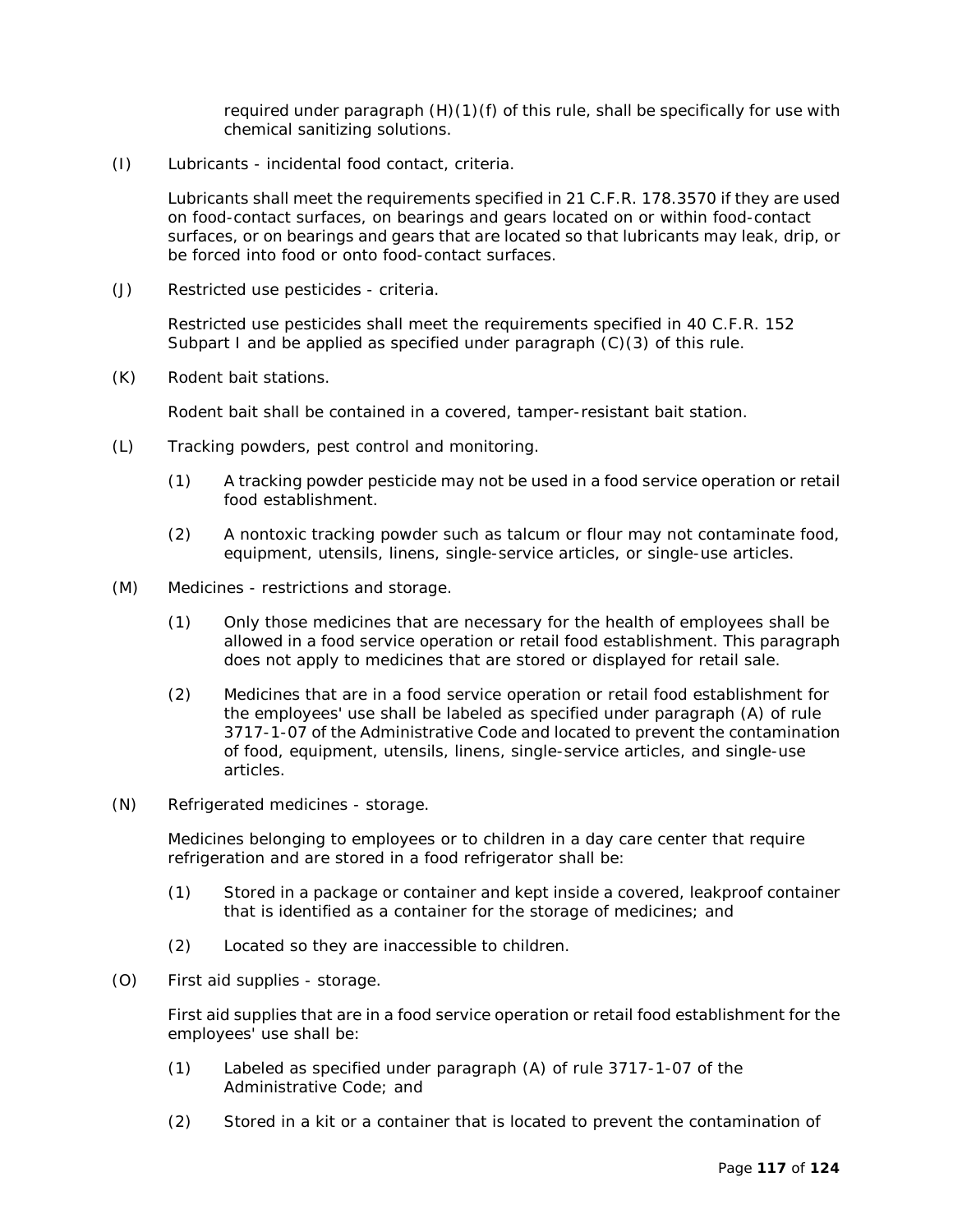food, equipment, utensils, linens, single-service articles, and single-use articles.

(P) Other personal care items - storage.

Except as specified under paragraphs (N) and (O) of this rule, employees shall store their personal care items in facilities as specified under paragraph  $(K)(2)$  of rule 3717-1-06.2 of the Administrative Code.

#### **3717-1-07.2 Poisonous or toxic materials: storage and display - separation.**

Poisonous or toxic materials shall be stored and displayed for retail sale so they can not contaminate food, equipment, utensils, linens, single-service articles, or single-use articles by:

- (A) Separating the poisonous or toxic materials by spacing or partitioning; and
- (B) Locating the poisonous or toxic materials in an area that is not above food, equipment, utensils, linens, single-service articles, or single-use articles.

#### **3717-1-08 Special requirements: fresh juice production.**

[Comment: For publication dates of the C.F.R. referenced in this rule, see paragraph (B)(15)(b) of rule 3717-1-01 of the Administrative Code.]

- (A) Fresh juice or any beverage containing fresh juice packaged in a food service operation or retail food establishment, shall:
	- (1) Be labeled as specified under paragraph (C) of rule 3717-1-03.5 of the Administrative Code; and
	- (2) Bear the following warning statement as specified in 21 C.F.R. 101.17 (g):

Warning: This product has not been pasteurized and, therefore, may contain harmful bacteria that can cause serious illness in children, the elderly, and persons with weakened immune systems.

The juice warning statement can be on the information panel or the principal display panel set off in a box with the use of hairlines in type size no less than one-sixteenth of an inch. The word "warning" must be in bold capital letters.

- (B) The food service operation or retail food establishment that packages fresh juice does not need to meet the requirements for labeling specified in paragraph (A)(2) of this rule if they produce juice that is:
	- (1) Pasteurized; or
	- (2) Treated under a HACCP plan to attain a five log reduction, which is equal to a 99.999 per cent reduction in microorganisms of a public health significance; and
	- (3) A variance is obtained from the director of agriculture or director of health, whichever is applicable.

#### **3717-1-08.1 Special requirements: heat treatment dispensing freezers.**

(A) As used in this rule, "heat treatment dispensing freezer" means a self-contained dispensing freezer with a product reservoir that processes previously pasteurized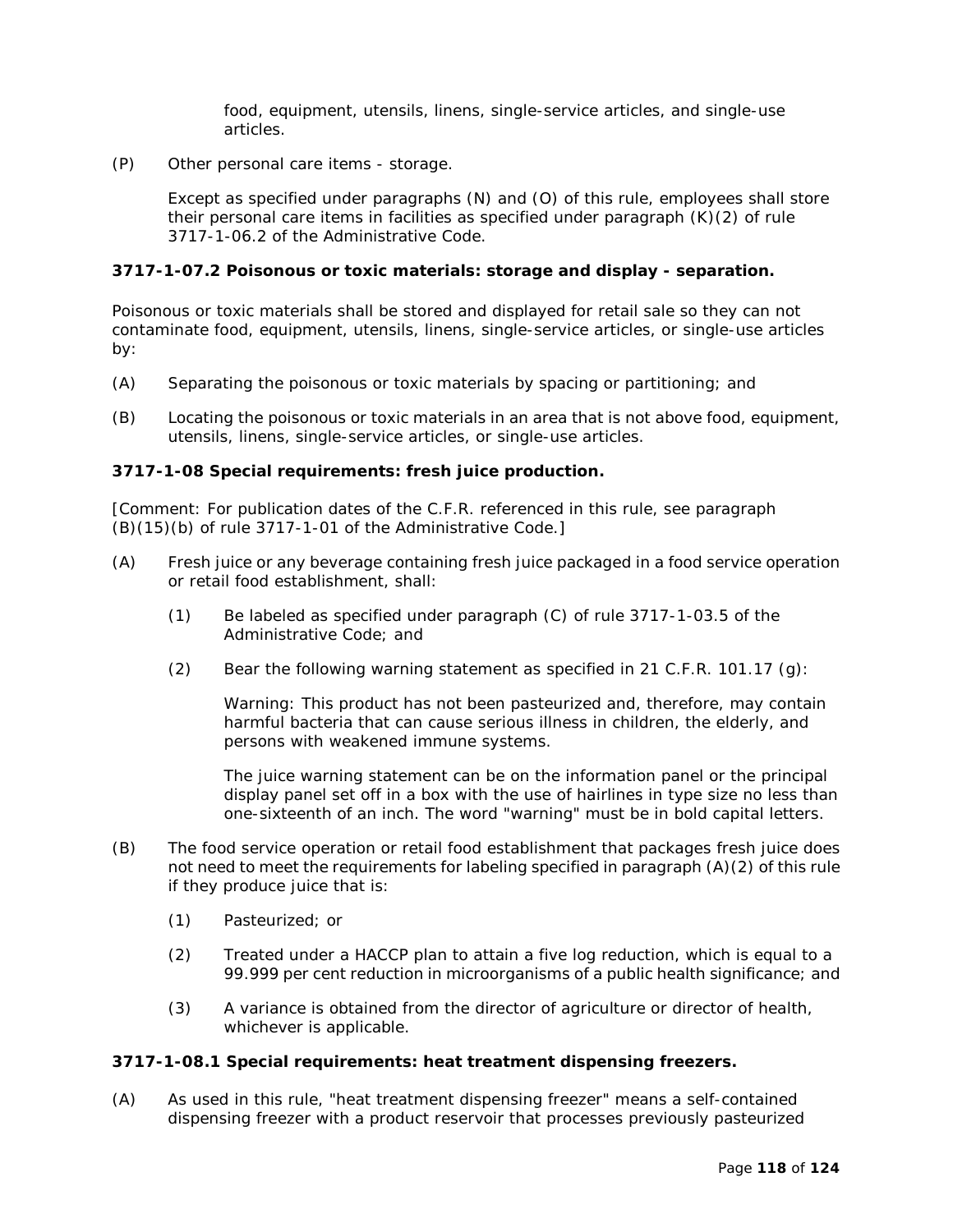products, freezes the products, dispenses frozen dairy products, and maintains microbiological quality by elevating the temperature of the product using heating methods that are an integral part of the dispensing freezer.

- (B) To be used in a food service operation or retail food establishment, a heat treatment dispensing freezer shall meet the following requirements:
	- (1) The heat treatment dispensing freezer shall be approved by an equipment testing agency as specified in paragraph (KK)(1) of rule 3717-1-04.1 of the Administrative Code;
	- (2) The heat treatment dispensing freezer shall complete a heat treatment cycle at least once every twenty-four hours. "Heat treatment cycle" means a cycle in which the heat treatment dispensing freezer elevates the product temperature during the heating phase to at least one hundred fifty degrees Fahrenheit (65.5 degrees Celsius) within no more than ninety minutes, maintains the product at that temperature during the holding phase for at least thirty minutes, then cools it during the cooling phase to a temperature of forty-one degrees Fahrenheit (five degrees Celsius) or below within no more than two hours;
	- (3) The heat treatment dispensing freezer shall be equipped with a monitoring device which indicates all of the following:
		- (a) The length of time since the last heat treatment cycle;
		- (b) The length of time that the most recent heat treatment cycle was one hundred fifty degrees Fahrenheit (65.5 degrees Celsius) or above; and
		- (c) The length of time of the heating phase, the holding phase, and the cooling phase.
	- (4) The heat treatment dispensing freezer shall have a clearly visible temperature indicating device, accurate to plus or minus two degrees Fahrenheit (plus or minus one degree Celsius), showing the product temperature in the hopper;
	- (5) The heat treatment dispensing freezer shall be equipped with an internal lockout device that cannot be reset without complete disassembly of the machine. The internal lockout device shall mechanically shut down the heat treatment dispensing freezer so that the unit is unable to dispense frozen product if any one of the following occurs:
		- (a) The heat treatment cycle is not properly completed;
		- (b) The heat treatment cycle has not been completed at least one time in the preceding twenty-four hours; or
		- (c) The heat treatment dispensing freezer has not been disassembled for cleaning and sanitizing within the preceding fourteen days.
- (C) The operator of a food service operation or retail food establishment using a heat treatment dispensing freezer shall do all of the following:
	- (1) Disassemble, clean, and sanitize the heat treatment dispensing freezer at least every fourteen days, except for those parts specified by the manufacturer such as hopper covers, design caps, door spouts, and bottoms of draw valves that shall be cleaned and sanitized daily;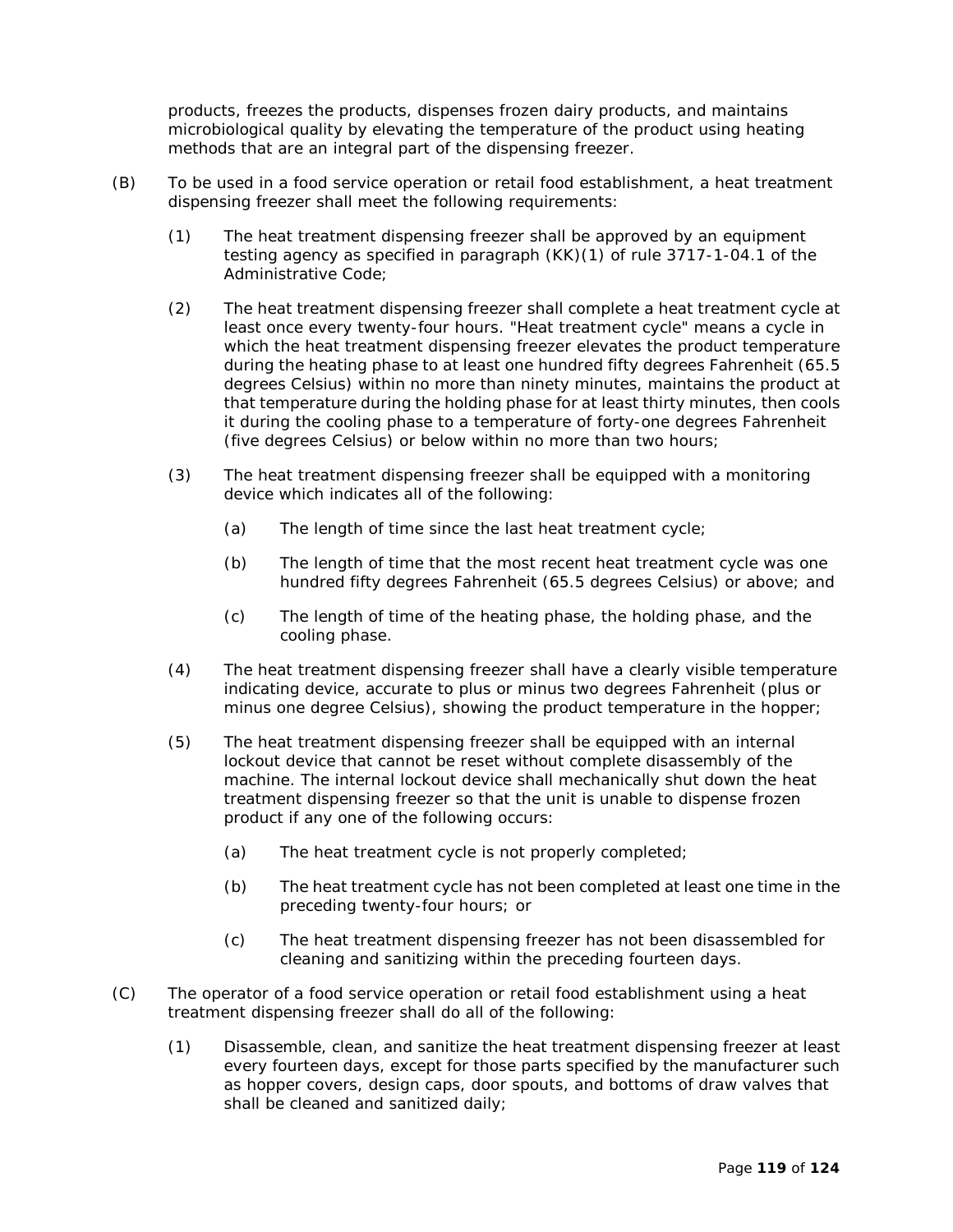- (2) Maintain the product in the hopper at forty-one degrees Fahrenheit (five degrees Celsius) or below, except during a heat treatment cycle;
- (3) Document all heat treatment cycles by maintaining a daily log of the items set forth in paragraph (B)(3) of this rule, retaining such logs for ninety days, and making them available for inspection at the request of the licensor;
- (4) Discard all product remaining in the freezer whenever the heat treatment dispensing freezer is disassembled for cleaning; and
- (5) Comply with all other applicable provisions of this chapter.

# **3717-1-08.2 Special requirements: custom processing.**

- (A) Custom processing of game animals, migratory waterfowl or game birds in a food service operation or retail food establishment may be done only at the end of the work shift or day to prevent any cross contamination of product for sale or service.
- (B) Prior to entry into the food service operation or retail food establishment:
	- (1) All animal carcasses shall be skinned, beheaded, eviscerated and free of hair; and
	- (2) All bird carcasses shall be eviscerated and free of feathers.
- (C) If the hide and head is to be retained for the owner it shall be packaged and segregated from all food.
- (D) All custom processed product shall be wrapped or containerized and stored segregated from all retail products so as to prevent contamination.
- (E) Immediately after custom processing all knives, tables, hooks, grinders, tenderizers, lugs, inedible barrels, saws, or any other equipment soiled during custom processing shall be thoroughly cleaned as specified in paragraphs (F), (G), (H), and (I) of rule 3717-1-04.5 of the Administrative Code, rinsed as specified in paragraph (J) of rule 3717-1-04.5 of the Administrative Code, and sanitized as specified in rule 3717-1-04.6 of the Administrative Code.
- (F) When an Ohio department of natural resources inspection tag is required, the tag or tag number must remain with the animal throughout the process period and be returned with the product to the owner.
- (G) A food service operation or retail food establishment shall identify all products for custom processing in the facility as not for sale.

# **3717-1-08.3 Special requirements: bulk water machine criteria.**

[Comment: For publication dates of the C.F.R. referenced in this rule, see paragraph (B)(15)(b) of rule 3717-1-01 of the Administrative Code.]

- (A) Water dispensed from a bulk water machine shall meet the quality standards specified in 21 C.F.R. 165, Subpart B.
- (B) Bulk water machines shall be connected to an approved water supply.
- (C) Bulk water machines shall be in compliance with the construction and performance standards set forth in paragraph (KK) of rule 3717-1-04.1 of the Administrative Code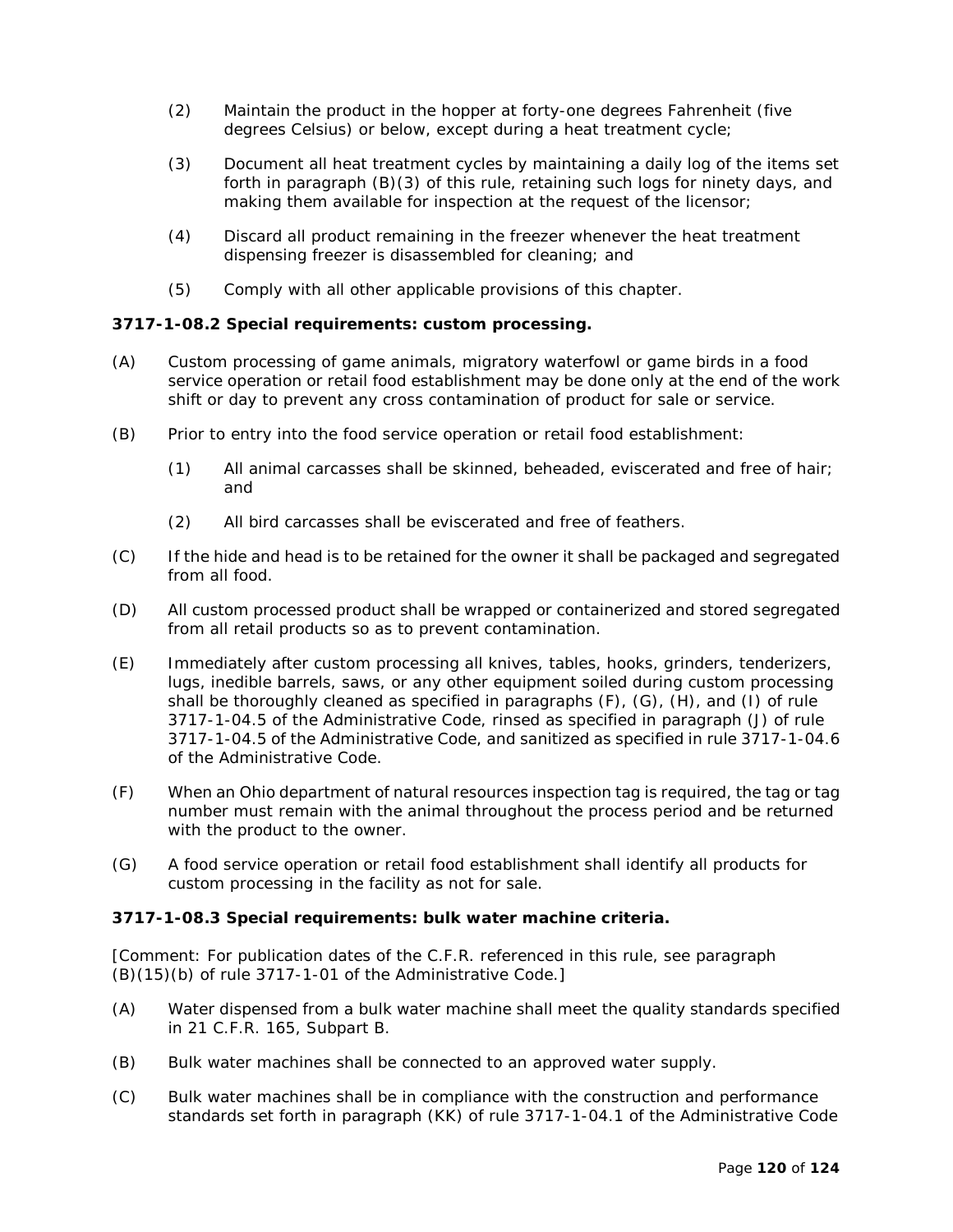and shall be maintained to those standards.

- (D) All water processed through a bulk water machine shall be disinfected as the last treatment step prior to being dispensed.
- (E) Bulk water machines shall be equipped with monitoring devices designed to shut down operation of the machine when the disinfection unit fails to function.
- (F) Bulk water machines shall be maintained in a clean and sanitary condition.
- (G) Bulk water machines shall be located in an area that can be maintained in a clean condition and in a manner that avoids insect and rodent harborage.
- (H) The water dispensed from bulk water machines shall be sampled at least semi-annually for coliform bacteria. Sample results shall be retained at the food service operation or retail food establishment for review by the licensor.

## **3717-1-08.4 Special requirements: acidified white rice preparation criteria.**

A retail food establishment or food service operation that acidifies white rice for the purpose of rendering it a non-time/temperature controlled for safety food shall meet the applicable requirements of this chapter and shall have a HACCP plan that includes:

- (A) A description of the products produced;
- (B) A recipe for the production of the acidified rice that specifies:
	- (1) The water to rice ratio prior to cooking, and the cooking schedule;
	- (2) The vinegar solution recipe including salts and sugars;
	- (3) The cooked rice to vinegar solution ratio that is to be thoroughly mixed to acidify the rice;
	- (4) The cooked and acidified rice must have a targeted pH of 4.1 and an equilibrium pH of 4.6 or less; and
	- (5) The vinegar solution must be added to the rice within thirty minutes of cooking.
- (C) The method used to determine the pH of the cooked, acidified rice that includes the following:
	- (1) Conducting the pH test within thirty minutes after acidification of the cooked rice and as often as necessary to assure a targeted pH of 4.1 and an equilibrium pH of 4.6 or less.
	- (2) Making a rice slurry by gathering a one-quarter cup sample of the cooked acidified rice taken from various locations in the batch and add three-quarter cup of distilled water in a clear plastic or metal blend cup. Blending the slurry for approximately twenty seconds to create a thorough mix.
	- (3) Inserting a pH probe into the liquid portion of the slurry. Repeated measurements with a new slurry from the same batch of rice must be taken to assure the equilibrium pH of 4.6 or less is achieved.
	- (4) Recording of measurements.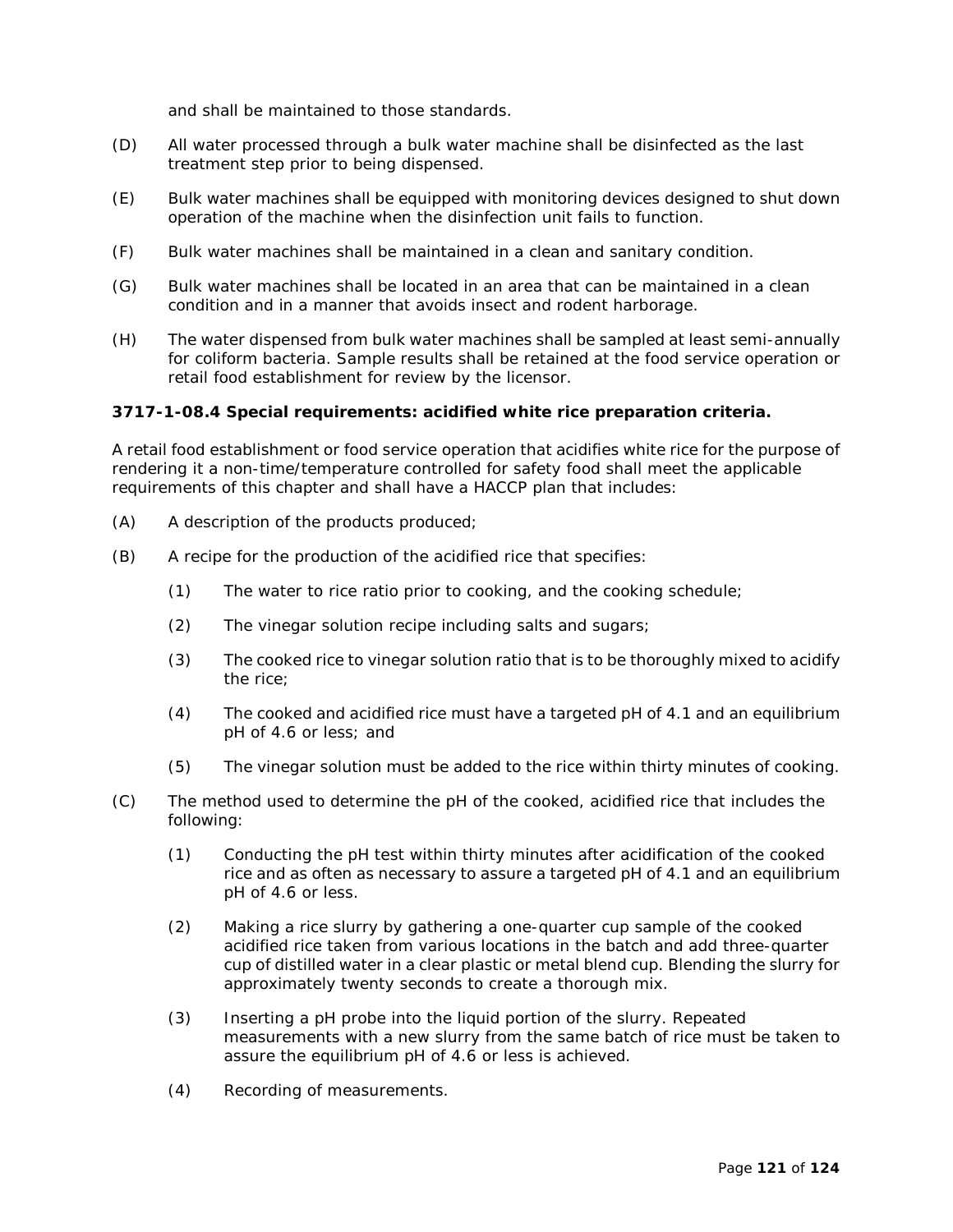- (D) Standard sanitary operation procedures that:
	- (1) Require the use of single-use gloves to prevent contacting the food with bare hands;
	- (2) Identify a designated work area that includes a dedicated sink and preparation table, and the method by which:
		- (a) Access to the processing equipment is restricted to responsible trained personnel familiar with the potential hazards of the operation; and
		- (b) Food-contact surfaces are cleaned and sanitized; or
		- (c) If it is necessary to share workspace and facilities, a schedule of operations, personnel traffic, product traffic, and cleaning that is planned to prevent cross contamination of ready-to-eat sushi products.
- (E) Describes the training program that ensures that the individual responsible for the acidified rice operation understands the:
	- (1) Application of HACCP principles to the processing of acidified rice;
	- (2) Maintenance of pH records and the verification of procedures specified in this rule;
	- (3) Maintenance of equipment and facilities; and
	- (4) Procedures specified under this rule.

#### **3717-1-09 Criteria for reviewing facility layout and equipment specifications.**

- (A) The facility layout and equipment specifications submitted for the approval of the licensor shall clearly confirm that the applicable provisions of Chapter 3717-1 of the Administrative Code can be met. The facility layout and specifications shall be legible, be drawn reasonably to scale, and shall include:
	- (1) The type of operation or establishment proposed and foods to be prepared and served;
	- (2) The total square footage to be used for the food service operation or retail food establishment;
	- (3) A site plan that includes:
		- (a) Location of business in a building such as a shopping mall or stadium;
		- (b) Location of building on site, including alleys, streets, and location of any outside support infrastructure such as dumpsters, potable water source, sewage treatment system; and
		- (c) Interior and exterior seating areas.
	- (4) Entrances and exits;
	- (5) Location, number and types of plumbing fixtures, including all water supply facilities;
	- (6) Plan of lighting;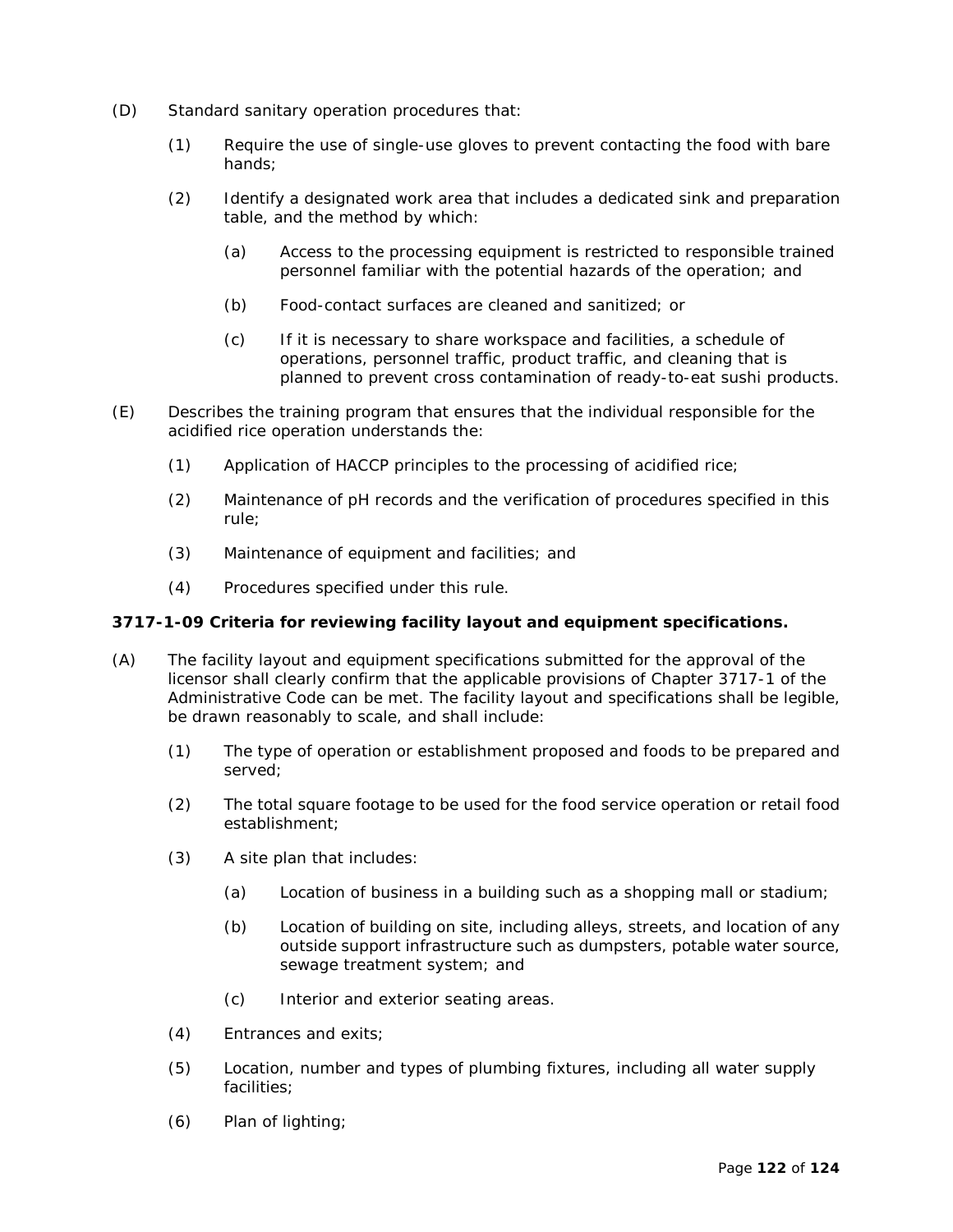- (7) A floor plan showing the fixtures and equipment;
- (8) Building materials and surface finishes to be used; and
- (9) An equipment list with equipment manufacturers and model numbers.
- (B) Food equipment that is acceptable for use in a food service operation or retail food establishment shall be approved as specified under paragraph (KK) of rule 3717-1-04.1 of the Administrative Code.
- (C) The licensor may place restrictions or conditions on a license limiting the types of food that may be prepared or served by the food service operation or retail food establishment based on the equipment or facilities of the food service operation or retail food establishment. Limitations shall be posted on the back of the license.
- (D) The licensor of a mobile food service operation or mobile retail food establishment shall post on the back of the food service operation license or retail food establishment license pertinent information concerning the operation. This information shall include the menu, the layout of the operation including the location and type of major equipment, and any restrictions or conditions limiting the types of food that may be prepared or served by the license holder based on the equipment or facilities.
- (E) The operator of a proposed temporary food service operation or temporary retail food establishment shall provide to the licensor, prior to opening, a drawing showing the facility layout and a letter of intent providing pertinent information such as:
	- (1) Foods to be prepared and served;
	- (2) Source of food;
	- (3) Hot holding facilities;
	- (4) Cold holding facilities;
	- (5) Handwashing facilities;
	- (6) Equipment and utensils;
	- (7) Support facilities; and
	- (8) Any other information requested by the licensor.
- (F) Information required as specified in paragraphs (A) to (D) of this rule shall be retained in the facility file until updated information is submitted.

# **3717-1-20 Existing facilities and equipment.**

- (A) Food service operations and retail food establishments in operation prior to March 1, 2001 may continue to use existing facilities and equipment that:
	- (1) Are in good repair and can be maintained in a sanitary condition;
	- (2) Have food contact surfaces that comply with the requirements of this chapter;
	- (3) Have cooling, heating, and holding capacities that comply with the requirements of this chapter; and
	- (4) Do not constitute a public health hazard or public nuisance.